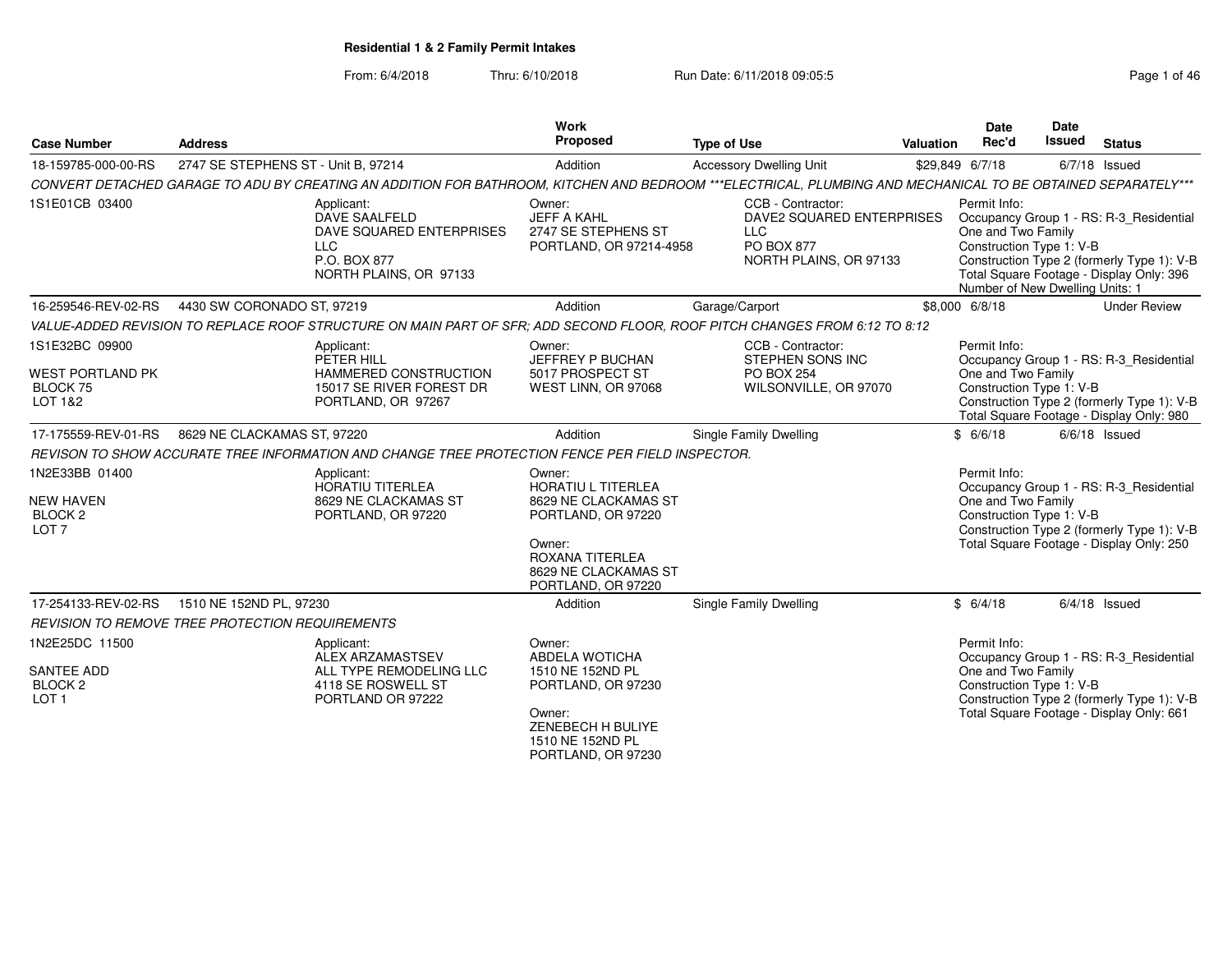| <b>Case Number</b>                                                 | <b>Address</b>                                                                                                                                                                    | Work<br>Proposed                                                                                                                                                                | <b>Type of Use</b>                                                                                           | <b>Date</b><br>Rec'd<br>Valuation  | <b>Date</b><br><b>Issued</b>                                                              | <b>Status</b>                                                                                                                 |
|--------------------------------------------------------------------|-----------------------------------------------------------------------------------------------------------------------------------------------------------------------------------|---------------------------------------------------------------------------------------------------------------------------------------------------------------------------------|--------------------------------------------------------------------------------------------------------------|------------------------------------|-------------------------------------------------------------------------------------------|-------------------------------------------------------------------------------------------------------------------------------|
| 18-164996-000-00-RS                                                | 2331 NE 38TH AVE, 97212                                                                                                                                                           | Addition                                                                                                                                                                        | Single Family Dwelling                                                                                       | \$79,243 6/7/18                    |                                                                                           | $6/7/18$ Issued                                                                                                               |
|                                                                    | NEW TWO STORY ADDITION TO NORTH SIDE OF SFR FOR NEW GARAGE WITH NEW FAMILY ROOM ABOVE***Cesspool Deccomissioning Required Prior to Foundation Excavation, Call for 842 inspecatio |                                                                                                                                                                                 |                                                                                                              |                                    |                                                                                           |                                                                                                                               |
| 1N1E25DA 06100<br>ROSSMERE<br>BLOCK 11<br>LOT 7&8                  | Applicant:<br><b>ANNA HOFFERT</b><br>2331 NE 38TH AVE<br>PORTLAND, OR 97212                                                                                                       | Owner:<br><b>BRIAN P HOFFERT</b><br>2331 NE 38TH AVE<br>PORTLAND, OR 97212-5263<br>Owner:<br>ANNA M HOFFERT<br>2331 NE 38TH AVE<br>PORTLAND, OR 97212-5263                      | CCB - Contractor:<br>PARADISE CONSTRUCTION LLC<br>13725 SW 24TH STREET<br>BEAVERTON, OR 97008                | Permit Info:<br>One and Two Family | Construction Type 1: V-B                                                                  | Occupancy Group 1 - RS: R-3_Residential<br>Construction Type 2 (formerly Type 1):<br>Total Square Footage - Display Only: 669 |
| 18-170637-000-00-RS                                                | 2291 SE CESAR E CHAVEZ BLVD, 97214                                                                                                                                                | Addition                                                                                                                                                                        | Single Family Dwelling                                                                                       | \$25,000 6/8/18                    |                                                                                           | <b>Under Review</b>                                                                                                           |
|                                                                    | MRAA - ADDITION TO MAIN MAIN FLOOR TO ENCLOSE PORCH; DORMER ADDITION ON 2ND FLOOR TO ADD 4 BEDROOMS, 2 BATHROOMS AND A DEN***TRADE PERMITS SEPARATE***                            |                                                                                                                                                                                 |                                                                                                              |                                    |                                                                                           |                                                                                                                               |
| 1S1E01DD 14000<br>AL-RAY ADD<br>LOT <sub>6</sub>                   | Applicant:<br>NESTOR NGO<br><b>HARMONY DECOR</b><br>PO BOX 16201<br>PORTLAND, OR 97216                                                                                            | Owner:<br><b>BEAUTIFY HOMES LLC</b><br>8800 SE SUNNYSIDE RD #211-S<br>CLACKAMAS, OR 97015                                                                                       | CCB - Contractor:<br>RELIABLE CONTRACTOR LLC<br>4606 SE 115TH<br>PORTLAND, OR 97266                          | Permit Info:<br>One and Two Family | Construction Type 1: V-B                                                                  | Occupancy Group 1 - RS: R-3_Residential<br>Construction Type 2 (formerly Type 1):                                             |
| 18-175414-000-00-RS                                                | 16706 SE STEPHENS ST. 97233                                                                                                                                                       | Addition                                                                                                                                                                        | Single Family Dwelling                                                                                       | \$8,604 6/6/18                     |                                                                                           | $6/6/18$ Issued                                                                                                               |
|                                                                    | ADDITION OF 360 SQ FT DETACHED PATIO COVER AT WEST SIDE OF RESIDENCE                                                                                                              |                                                                                                                                                                                 |                                                                                                              |                                    |                                                                                           |                                                                                                                               |
| 1S3E06CA 09600<br>SECTION 06 1S 3E<br>TL 9600 0.23 ACRES           | Applicant:<br><b>ALLEN BAER</b><br><b>BAER CONSTRUCTION</b><br>988 BONEFANT CT<br>GERVAIS OR 97026                                                                                | Owner:<br><b>JACQUELINE M PIGGOTT</b><br>16706 SE STEPHENS ST<br>PORTLAND, OR 97233-4446<br>Owner:<br><b>MICHAEL PIGGOTT</b><br>16706 SE STEPHENS ST<br>PORTLAND, OR 97233-4446 | CCB - Contractor:<br><b>BAER CONSTRUCTION LLC</b><br>988 BONEFANT CT<br>GERVAIS, OR 97026                    | Permit Info:                       | Occupancy Group 1 - RS: U_Decks,<br>Patios, Porches, Carports<br>Construction Type 1: V-B | Construction Type 2 (formerly Type 1):<br>Total Square Footage - Display Only: 360                                            |
| 18-181236-000-00-RS                                                | 4024 SE ANKENY ST, 97214                                                                                                                                                          | Addition                                                                                                                                                                        | Single Family Dwelling                                                                                       | \$14,688 6/4/18                    | $6/10/18$ Issued                                                                          |                                                                                                                               |
|                                                                    | REMOVE EXISTING SUNROOM AND BUILD NEW SINGLE FLOOR ADDITION TO EXPAND KITCHEN. CREATE A NEW MAIN FLOOR LAUNDRY, AND POWDER ROOM. REMODEL EXISTING MAIN FLOOI                      |                                                                                                                                                                                 |                                                                                                              |                                    |                                                                                           |                                                                                                                               |
| 1N1E36DD 02100<br><b>LAURELHURST</b><br>BLOCK 103<br><b>LOT 10</b> | Applicant:<br>ANDREW JOHNSON<br>ANDREW JOHNSON<br><b>CONSTRUCTION</b><br>9615 SE STANLEY AVE<br>MILWAUKIE, OR 97222                                                               | Owner:<br>PATRICK K MULLALEY<br>4024 SE ANKENY ST<br>PORTLAND, OR 97214-2014<br>Owner:<br>MARY L MULLALEY<br>4024 SE ANKENY ST<br>PORTLAND, OR 97214-2014                       | CCB - Contractor:<br>ANDREW JOHNSON<br><b>CONSTRUCTION LLC</b><br>9615 SE STANLEY AVE<br>MILWAUKIE, OR 97222 | Permit Info:<br>One and Two Family | Construction Type 1: V-B                                                                  | Occupancy Group 1 - RS: R-3_Residential<br>Construction Type 2 (formerly Type 1):<br>Total Square Footage - Display Only: 124 |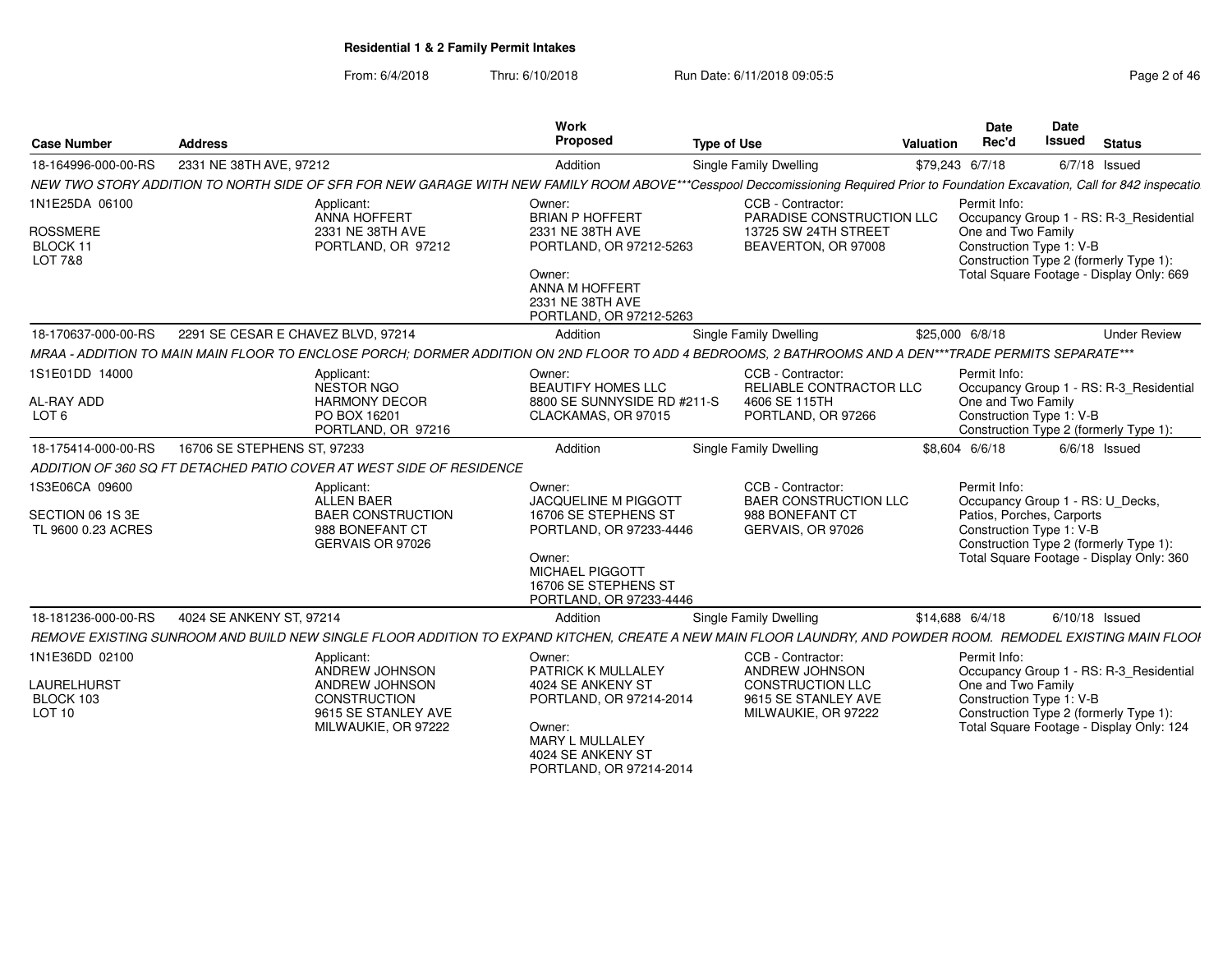| <b>Case Number</b>                                                    | <b>Address</b>                                                                                          | <b>Work</b><br>Proposed                                                                                                                                                          | <b>Type of Use</b>                                                                                                    | Valuation       | <b>Date</b><br>Rec'd                                                                                                                                                                                | Date<br><b>Issued</b> | <b>Status</b> |                     |
|-----------------------------------------------------------------------|---------------------------------------------------------------------------------------------------------|----------------------------------------------------------------------------------------------------------------------------------------------------------------------------------|-----------------------------------------------------------------------------------------------------------------------|-----------------|-----------------------------------------------------------------------------------------------------------------------------------------------------------------------------------------------------|-----------------------|---------------|---------------------|
| 18-181764-000-00-RS                                                   | 5171 NE WISTARIA DR, 97213                                                                              | Addition                                                                                                                                                                         | Single Family Dwelling                                                                                                | \$65,000 6/5/18 |                                                                                                                                                                                                     | $6/5/18$ Issued       |               |                     |
|                                                                       | NEW 20' X 16' ADDITION AT EAST SIDE OF HOUSE FOR MASTER SUITE; TRUSSES DEFERRED                         |                                                                                                                                                                                  |                                                                                                                       |                 |                                                                                                                                                                                                     |                       |               |                     |
| 1N2E30BD 16000<br>ROSE CITY PK<br>BLOCK 49<br><b>LOT 25</b>           | Applicant:<br>MICHAEL C OVERSTREET<br>5171 NE WISTARIA DR<br>PORTLAND, OR 97213                         | Owner:<br>MICHAEL C OVERSTREET<br>5171 NE WISTARIA DR<br>PORTLAND, OR 97213<br>Owner:<br><b>JUDITH S OVERSTREET</b><br>5171 NE WISTARIA DR<br>PORTLAND, OR 97213                 | CCB - Contractor:<br>CALLAWAY CONSTRUCTION<br><b>COMPANY</b><br>25232 SE SUNSHINE VALLEY RD<br>DAMASCUS, OR 97089     |                 | Permit Info:<br>Occupancy Group 1 - RS: R-3 Residential<br>One and Two Family<br>Construction Type 1: V-B<br>Construction Type 2 (formerly Type 1):<br>Total Square Footage - Display Only: 320     |                       |               |                     |
| 18-181865-000-00-RS                                                   | 4055 SE MADISON ST, 97214                                                                               | Addition                                                                                                                                                                         | <b>Single Family Dwelling</b>                                                                                         |                 | \$2.843 6/5/18                                                                                                                                                                                      |                       |               | <b>Under Review</b> |
|                                                                       |                                                                                                         | 24 SQFT ADDITION FOR A REMODEL AND ELARGEMENT OF THE KITCHEN. A SMALL PORCH EXTENTION WITH ATTACHED COVER REMODEL OF HALL BATHROOM.                                              |                                                                                                                       |                 |                                                                                                                                                                                                     |                       |               |                     |
| 1S1E01AD 21000<br>SUNNYSIDE ADD<br>BLOCK 15<br>LOT <sub>7</sub>       | Applicant:<br>DARCY DEGIOVANNI<br><b>IDS REMODELING INC</b><br>2907 SW LURADEL LN<br>PORTLAND, OR 97219 | Owner:<br><b>GOODMAN PINCETICH FAMILY</b><br><b>TRUST</b><br>4055 SE MADISON ST<br>PORTLAND, OR 97214<br>Owner:<br>JOSHUA GOODMAN PINCETICH<br>Owner:<br>MARIA GOODMAN PINCETICH | CCB - Contractor:<br><b>DARCY DEGIOVANNI</b><br><b>IDS REMODELING INC</b><br>2907 SW LURADEL LN<br>PORTLAND, OR 97219 |                 | Permit Info:<br>Occupancy Group 1 - RS: R-3_Residential<br>One and Two Family<br>Construction Type 1: V-B<br>Construction Type 2 (formerly Type 1):<br>Total Square Footage - Display Only: 24      |                       |               |                     |
| 18-182026-000-00-RS                                                   | 3335 NE HOLLADAY ST, 97232                                                                              | Addition                                                                                                                                                                         | <b>Single Family Dwelling</b>                                                                                         | \$60,000 6/5/18 |                                                                                                                                                                                                     |                       |               | <b>Under Review</b> |
|                                                                       |                                                                                                         | ADD 120 SF TO 2ND FL W NEW GABLE & HIP DORMER & CREATE 3RD BEDROOM & LEGALIZE 2ND BATH. MAIN FL ADD 25 SF FOR NEW MUDROOM. BASEMENT: REBUILD STAIRS & EXCAVATE CR.               |                                                                                                                       |                 |                                                                                                                                                                                                     |                       |               |                     |
| 1N1E36AB 08300<br>LAURELHURST<br>BLOCK <sub>25</sub><br><b>LOT 11</b> | Applicant:<br><b>JOSHUA S RIECHERS</b><br>3335 NE HOLLADAY ST                                           | Owner:<br><b>JOSHUA S RIECHERS</b><br>3335 NE HOLLADAY ST<br>PORTLAND, OR 97232-2532<br>PORTLAND, OR 97232-2532                                                                  |                                                                                                                       |                 | Permit Info:<br>Occupancy Group 1 - RS: R-3_Residential<br>One and Two Family<br>Construction Type 1: V-B<br>Construction Type 2 (formerly Type 1): V-B<br>Total Square Footage - Display Only: 632 |                       |               |                     |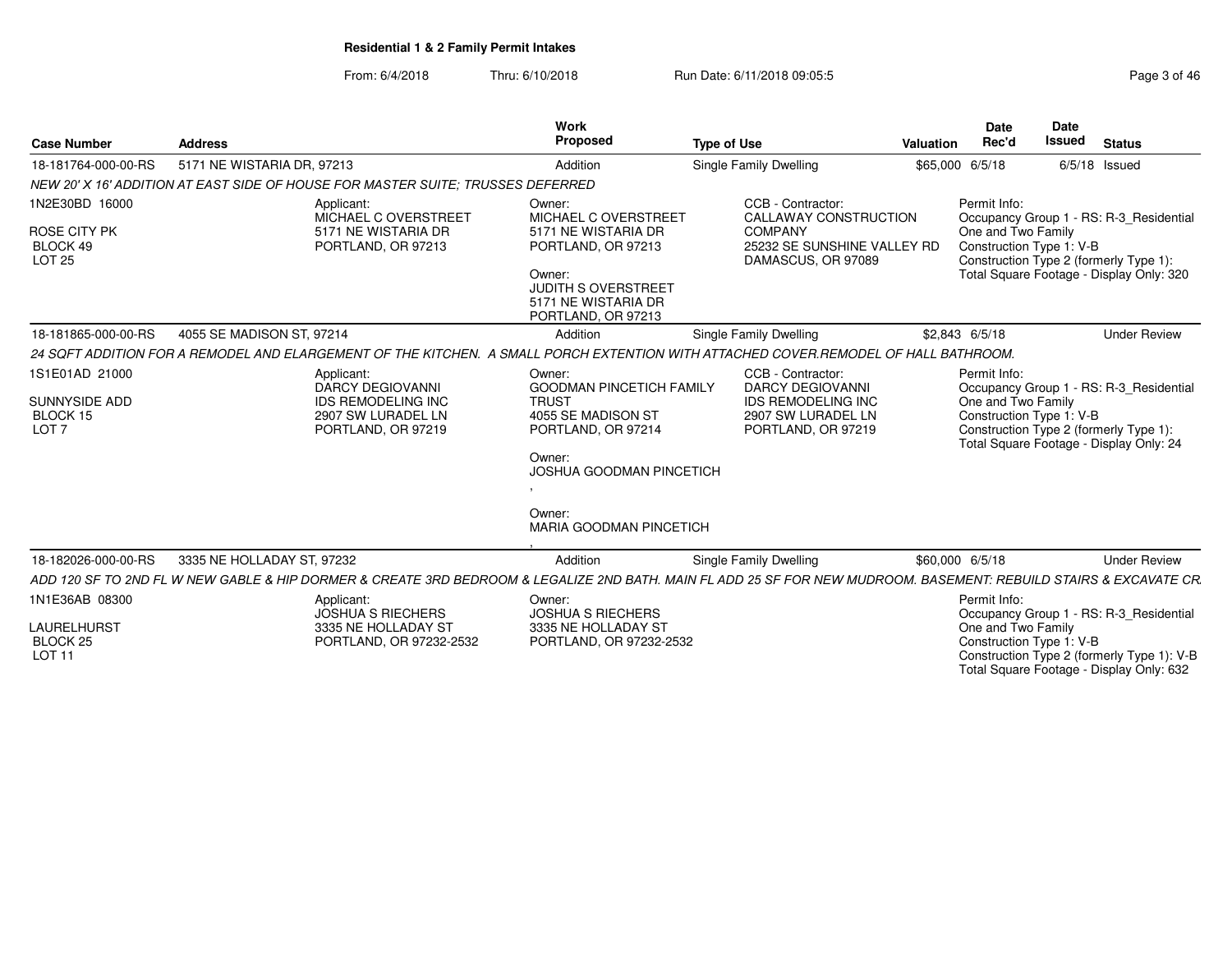| Case Number                                                | <b>Address</b>             |                                                                                           | <b>Work</b><br>Proposed                                                                                                     | <b>Type of Use</b>                                                                                                                                                    | <b>Valuation</b> | Date<br>Rec'd                                                                     | Date<br>Issued | <b>Status</b>                                                                      |
|------------------------------------------------------------|----------------------------|-------------------------------------------------------------------------------------------|-----------------------------------------------------------------------------------------------------------------------------|-----------------------------------------------------------------------------------------------------------------------------------------------------------------------|------------------|-----------------------------------------------------------------------------------|----------------|------------------------------------------------------------------------------------|
| 18-182218-000-00-RS                                        | 4545 NE 40TH AVE, 97211    |                                                                                           | Addition                                                                                                                    | Single Family Dwelling                                                                                                                                                | \$6,870 6/5/18   |                                                                                   |                | $6/6/18$ Issued                                                                    |
|                                                            |                            |                                                                                           |                                                                                                                             | KITCHEN REMODEL, REMOVE FOUNDATION FOR NEW STAIR TO BASEMENT, AND NEW STAIRWELL FOUNDATION. OWNER IS DOING SEPARATE PERMITS FOR BASEMENT CONVERSION. NO TR            |                  |                                                                                   |                |                                                                                    |
| 1N1E24AD 15800                                             |                            | Applicant:<br><b>HAYES BROTHERS LLC</b>                                                   | Owner:<br>SARAH O ARP-HOWARD                                                                                                | CCB - Contractor:<br><b>HAYES BROTHERS LLC</b>                                                                                                                        |                  | Permit Info:                                                                      |                | Occupancy Group 1 - RS: R-3 Residential                                            |
| GOING ST ADD<br>BLOCK 8<br>LOT <sub>3</sub>                |                            | 5423 NE 36TH AVE<br>PORTLAND, OR 97211                                                    | 4545 NE 40TH AVE<br>PORTLAND, OR 97211                                                                                      | 5423 NE 36TH AVE<br>PORTLAND, OR 97211                                                                                                                                |                  | One and Two Family<br>Construction Type 1: V-B                                    |                | Construction Type 2 (formerly Type 1):                                             |
|                                                            |                            |                                                                                           | Owner:<br>WILLIAM H ARP-HOWARD<br>4545 NE 40TH AVE<br>PORTLAND, OR 97211                                                    | CCB - Contractor:<br>PDX ELECTRIC LLC<br>15816 SW UPPER BOONES<br><b>FERRY RD</b><br>LAKE OSWEGO, OR 97035                                                            |                  |                                                                                   |                | Total Square Footage - Display Only: 58                                            |
|                                                            |                            |                                                                                           |                                                                                                                             | CCB - Contractor:<br><b>ANTON BESLIC</b><br>15385 SE KENSINGTON DR<br>CLACKAMAS, OR 97015                                                                             |                  |                                                                                   |                |                                                                                    |
| 18-182606-000-00-RS                                        | 6950 N DELAWARE AVE, 97217 |                                                                                           | Addition                                                                                                                    | Single Family Dwelling                                                                                                                                                | \$14,096 6/6/18  |                                                                                   |                | <b>Under Review</b>                                                                |
|                                                            |                            |                                                                                           |                                                                                                                             | NEW SINGLE FLOOR ADDITION TO EXPAND KITCHEN AND RELOCATE NOOK. NEW MAIN FLOOR LAUNDRY ROOM. REMODEL EXISTING MAIN AND SECOND FLOOR BATHROOMS.                         |                  |                                                                                   |                |                                                                                    |
| 1N1E16AC 03300                                             |                            | Applicant:<br><b>WADE FREITAG</b>                                                         | Owner:<br>PAUL W III WARLICK                                                                                                | CCB - Contractor:<br><b>CRAFTSMAN DESIGN &amp;</b>                                                                                                                    |                  | Permit Info:                                                                      |                | Occupancy Group 1 - RS: R-3_Residential                                            |
| D & O LITTLE HMS SUB 3<br><b>BLOCK 21 TL 3300</b>          |                            | <b>CRAFTSMAN DESIGN AND</b><br><b>RENOVATION</b><br>837 SE 27th Ave<br>PORTLAND, OR 97214 | 6950 N DELAWARE AVE<br>PORTLAND, OR 97217-5367<br>Owner:<br>AMBER WARLICK<br>6950 N DELAWARE AVE<br>PORTLAND, OR 97217-5367 | <b>RENOVATION LLC</b><br>837 SE 27TH<br>PORTLAND, OR 97214                                                                                                            |                  | One and Two Family<br>Construction Type 1: V-B                                    |                | Construction Type 2 (formerly Type 1):<br>Total Square Footage - Display Only: 119 |
| 18-183240-000-00-RS                                        | 8338 SW 11TH AVE, 97219    |                                                                                           | Addition                                                                                                                    | Single Family Dwelling                                                                                                                                                | \$3,790 6/7/18   |                                                                                   |                | $6/7/18$ Issued                                                                    |
|                                                            |                            |                                                                                           |                                                                                                                             | ADDITION OF APPROX 36 SQ FT TO REAR OF DWELLING AT KITCHEN. **ELECTRICAL. MECHANICAL & PLUMBING PERMITS TO BE OBTAINED SEPARTELY**                                    |                  |                                                                                   |                |                                                                                    |
| 1S1E21DC 02700                                             |                            | Applicant:<br><b>HOLLY MOORE</b>                                                          | Owner:<br><b>THOMAS MAJNARICH</b>                                                                                           | CCB - Contractor:<br><b>RICK MYERS</b>                                                                                                                                |                  | Permit Info:                                                                      |                | Occupancy Group 1 - RS: R-3_Residential                                            |
| <b>CARSON HTS</b><br>BLOCK 14<br>LOT <sub>12</sub>         |                            | HOLLY MOORE DESIGN, LLC<br>3560 TEMPEST DR<br>LAKE OSWEGO OR 97035                        | 8338 SW 11TH AVE<br>PORTLAND, OR 97219-4370                                                                                 | <b>OLSEN HOMES INC</b><br>2154 CHILDS ROAD<br>LAKE OSWEGO, OR 97034                                                                                                   |                  | One and Two Family<br>Construction Type 1: V-B<br>Number of New Dwelling Units: 1 |                | Construction Type 2 (formerly Type 1):<br>Total Square Footage - Display Only: 32  |
| 18-183492-000-00-RS                                        | 3008 SE 111TH AVE, 97266   |                                                                                           | Addition                                                                                                                    | Single Family Dwelling                                                                                                                                                | \$40,000 6/8/18  |                                                                                   |                | $6/8/18$ Issued                                                                    |
|                                                            |                            |                                                                                           |                                                                                                                             | ADDITION OF 25' x 8.5' TO THE EAST ELEVATION TO EXPAND KITCHEN, WORK TO INCLUDE REMOVAL OF EXISTING PATIO AND PORTION OF THE EAST WALL AND NEW INTERIOR FINISHES***ME |                  |                                                                                   |                |                                                                                    |
| 1S2E10BD 01000                                             |                            | Applicant:<br><b>TIM STEINER</b>                                                          | Owner:<br><b>KAREN KEELEY</b>                                                                                               | CCB - Contractor:<br><b>TIM STEINER</b>                                                                                                                               |                  | Permit Info:                                                                      |                | Occupancy Group 1 - RS: R-3_Residential                                            |
| ROCOA PK<br>BLOCK 1<br>INC PT VAC ALLEY LOT 1 EXC PT IN ST |                            | STEINER REMODEL LLC<br>1126 SE MARION ST<br>PORTLAND, OR 97202                            | 3008 SE 111TH AVE<br>PORTLAND, OR 97266-1112                                                                                | STEINER REMODEL LLC<br>1126 SE MARION ST<br>PORTLAND, OR 97202                                                                                                        |                  | One and Two Family<br>Construction Type 1: V-B                                    |                | Construction Type 2 (formerly Type 1):<br>Total Square Footage - Display Only: 178 |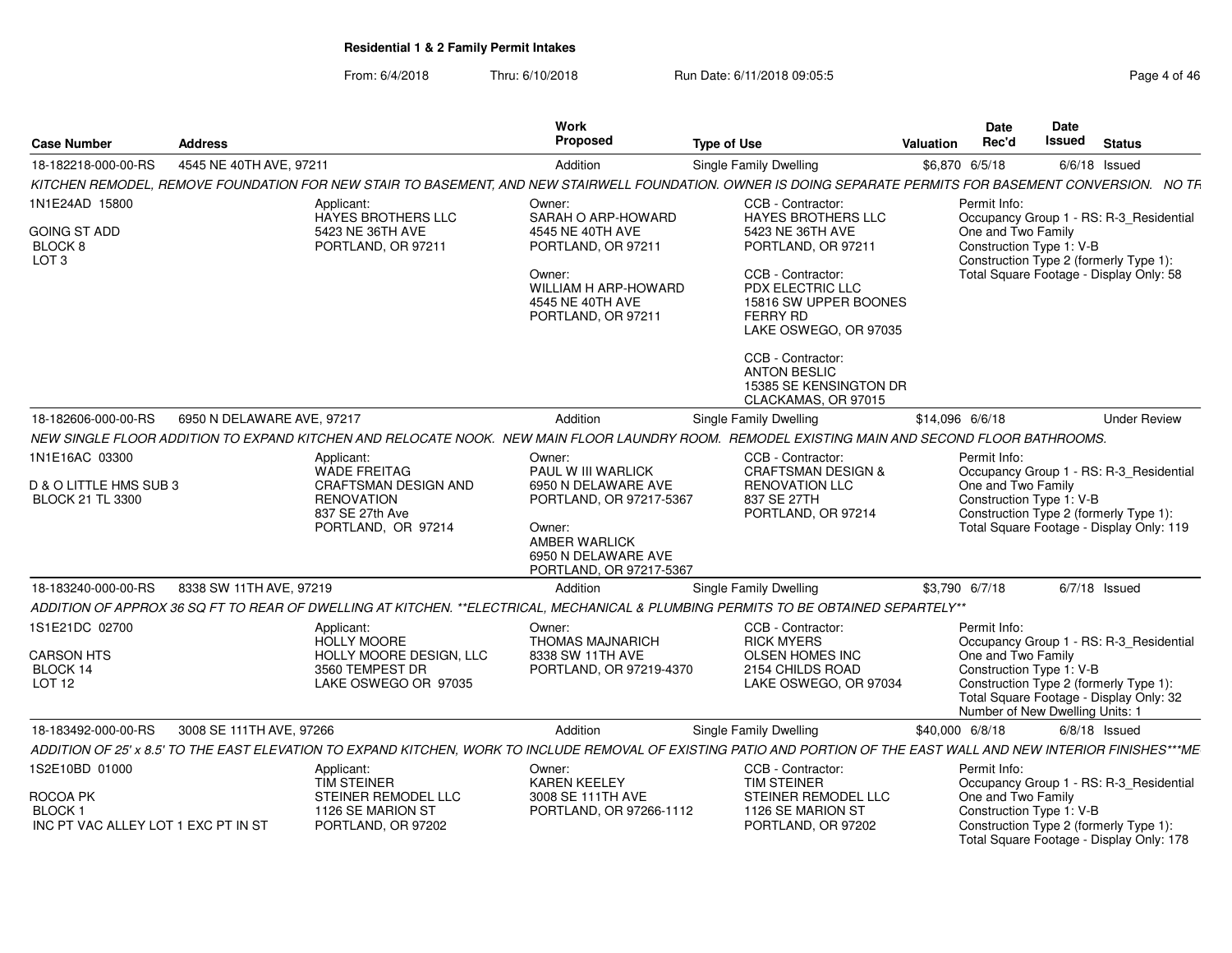| Page 5 of · |  |  |
|-------------|--|--|
|             |  |  |

| <b>Case Number</b>                                              | <b>Address</b>                                          |                                                                                                                                                                | Work<br><b>Proposed</b>                                                                                                                              | <b>Type of Use</b>                                                                                                                                                                                                  | Valuation | Date<br>Rec'd                                                                                     | Date<br><b>Issued</b> | <b>Status</b>                                                                                                                 |
|-----------------------------------------------------------------|---------------------------------------------------------|----------------------------------------------------------------------------------------------------------------------------------------------------------------|------------------------------------------------------------------------------------------------------------------------------------------------------|---------------------------------------------------------------------------------------------------------------------------------------------------------------------------------------------------------------------|-----------|---------------------------------------------------------------------------------------------------|-----------------------|-------------------------------------------------------------------------------------------------------------------------------|
| 18-183768-000-00-RS                                             | 3980 NE 38TH AVE, 97212                                 |                                                                                                                                                                | Addition                                                                                                                                             | Single Family Dwelling                                                                                                                                                                                              |           | \$21,321 6/7/18                                                                                   |                       | $6/8/18$ Issued                                                                                                               |
|                                                                 | Remove attached 180 sqft garage. leaving parking space. |                                                                                                                                                                |                                                                                                                                                      |                                                                                                                                                                                                                     |           |                                                                                                   |                       |                                                                                                                               |
| 1N1E24DD 06800<br><b>WILSHIRE</b><br>BLOCK 15<br>S 50' OF LOT 8 |                                                         | Applicant:<br><b>DARREN BARLOW</b><br><b>RAVEN BUILDERS</b><br>4120 NE 54TH AVE<br>PORTLAND, OR 97218                                                          | Owner:<br>JAMIE L POWELL<br>3979 NE 38TH AVE<br>PORTLAND, OR 97212-1846<br>Owner:<br>RODNEY D WOODLEY<br>3979 NE 38TH AVE<br>PORTLAND, OR 97212-1846 | CCB - Contractor:<br><b>DARREN BARLOW</b><br>DARREN G BARLOW<br>4120 NE 54TH AVE<br>PORTLAND, OR 97218                                                                                                              |           | Permit Info:<br>One and Two Family<br>Construction Type 1: V-B                                    |                       | Occupancy Group 1 - RS: R-3_Residential<br>Construction Type 2 (formerly Type 1):<br>Total Square Footage - Display Only: 180 |
| 18-184229-000-00-RS                                             | 1526 NE 62ND AVE, 97213                                 |                                                                                                                                                                | Addition                                                                                                                                             | Single Family Dwelling                                                                                                                                                                                              |           | \$8,884 6/8/18                                                                                    |                       | $6/10/18$ Issued                                                                                                              |
|                                                                 |                                                         | NEW SHED DORMER ON BACK OF EXISTING DWELLING TO CREATE A NEW SECOND FLOOR BATHROOM AND CLOSET IN EXISTING HABITABLE ATTIC SPACE. ***SEE COMMENTS               |                                                                                                                                                      |                                                                                                                                                                                                                     |           |                                                                                                   |                       |                                                                                                                               |
| 1N2E29CC 15800<br>LAWNDALE<br>BLOCK 12<br>LOT <sub>9</sub>      |                                                         | Applicant:<br><b>Stephen Anthony McElligott</b><br>STEPHEN ANTHONY MCELLIGOTT 1526 NE 62ND AVE<br>1409 SE Lexington St<br>Portland, OR 97202                   | Owner:<br><b>WILLIAM T KOSTICH</b><br>PORTLAND, OR 97213-4254                                                                                        | CCB - Contractor:<br>STEPHEN ANTHONY MCELLIGOTT Occupancy Group 1 - RS: R-3_Residential<br>STEPHEN ANTHONY MCELLIGOTT One and Two Family<br>1409 SE LEXINGTON ST<br>PORTLAND, OR 97202-6043                         |           | Permit Info:<br>Construction Type 1: V-B<br>Number of New Dwelling Units: 1                       |                       | Construction Type 2 (formerly Type 1):<br>Total Square Footage - Display Only: 75                                             |
| 18-184408-000-00-RS                                             | 10348 SW 52ND AVE - Unit B, 97219                       |                                                                                                                                                                | Addition                                                                                                                                             | Single Family Dwelling                                                                                                                                                                                              |           | \$160,000 6/8/18                                                                                  |                       | <b>Under Review</b>                                                                                                           |
|                                                                 |                                                         | MRAA: NEW 2 STORY ADDITION TO EAST SIDE OF HOUSE FOR NEW BEDROOM, BATHROOM AND CLOSET; SECOND FLOOR TO INCLUDE ADU WITH BATH; BEDROOM, KITCHEN AND LIVING ROO. |                                                                                                                                                      |                                                                                                                                                                                                                     |           |                                                                                                   |                       |                                                                                                                               |
| 1S1E30DC 00600                                                  |                                                         | Applicant:<br><b>RICHARD ADAMS</b><br><b>FASTER PERMITS</b><br>2000 SW 1ST AVENUE SUITE 420<br>PORTLAND, OR 97201                                              | Owner:<br>MICHAEL J PICKERING<br>10348 SW 52ND AVE<br>PORTLAND, OR 97219-5824                                                                        | CCB - Contractor:<br><b>GARNER ELECTRIC CO</b><br>2920 SE BROOKWOOD AVE<br>HILLSBORO, OR 97123<br>CCB - Contractor:<br><b>RIGID PLUMBING INC</b><br><b>PO BOX 345</b><br>FOREST GROVE, OR 97116-0345                |           | Permit Info:<br>One and Two Family<br>Construction Type 1: V-B<br>Number of New Dwelling Units: 1 |                       | Occupancy Group 1 - RS: R-3_Residential<br>Construction Type 2 (formerly Type 1):                                             |
|                                                                 |                                                         |                                                                                                                                                                |                                                                                                                                                      | CCB - Contractor:<br><b>JOE ROBERTSON</b><br>SHELTER SOLUTIONS LLC<br>1973 SE DUNCAN DR<br>HILLSBORO, OR 97123<br>CCB - Contractor:<br><b>GRIFFIN HEATING &amp; AIR LLC</b><br>325 N 7TH AVE<br>CORNELIUS, OR 97113 |           |                                                                                                   |                       |                                                                                                                               |
|                                                                 |                                                         |                                                                                                                                                                |                                                                                                                                                      |                                                                                                                                                                                                                     |           |                                                                                                   |                       |                                                                                                                               |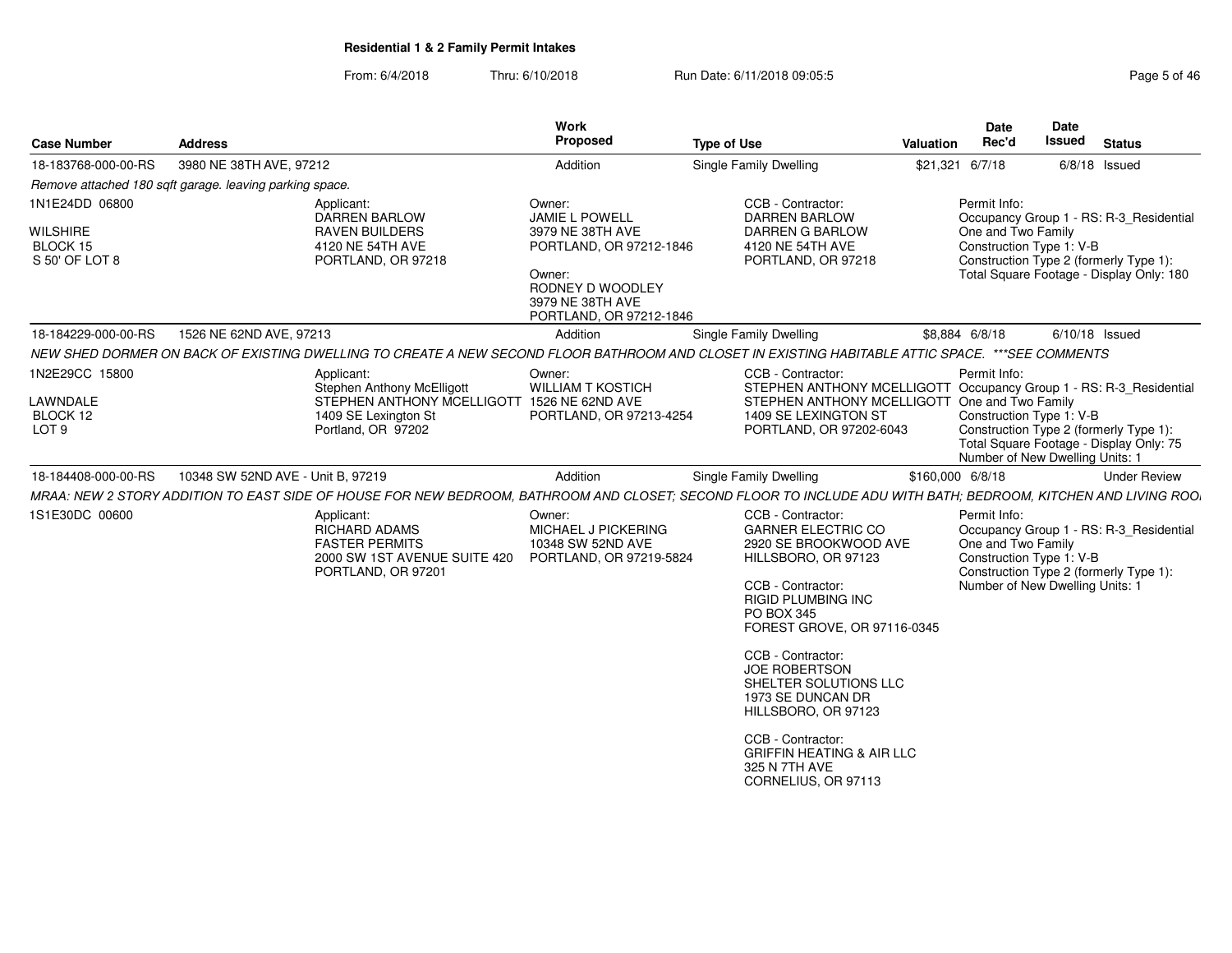| <b>Case Number</b>                                                        | <b>Address</b>                               |                                                                                                                                                              | <b>Work</b><br>Proposed                                                                                                                                  | <b>Type of Use</b>         |                                                                                                                 | Valuation        | Date<br>Rec'd                                                         | Date<br><b>Issued</b> | <b>Status</b>                                                                                                                 |
|---------------------------------------------------------------------------|----------------------------------------------|--------------------------------------------------------------------------------------------------------------------------------------------------------------|----------------------------------------------------------------------------------------------------------------------------------------------------------|----------------------------|-----------------------------------------------------------------------------------------------------------------|------------------|-----------------------------------------------------------------------|-----------------------|-------------------------------------------------------------------------------------------------------------------------------|
| 18-184650-000-00-RS                                                       | 3817 NE 10TH AVE - Unit A. 97212             |                                                                                                                                                              | Addition                                                                                                                                                 |                            | <b>Single Family Dwelling</b>                                                                                   | \$70,833 6/10/18 |                                                                       |                       | <b>Under Review</b>                                                                                                           |
|                                                                           |                                              | NEW TWO STORY ADDITION TO EXISTING DWELLING TO CREATE NEW MAIN FLOOR FAMILY ROOM AND SECOND FLOOR BEDROOM AND BATHROOM (2ND).                                |                                                                                                                                                          |                            |                                                                                                                 |                  |                                                                       |                       |                                                                                                                               |
| 1N1E23CD 10900<br><b>LINCOLN PK</b><br>BLOCK 6<br>LOT <sub>13</sub>       |                                              | Applicant:<br>NICHOLAS ZINS<br>ZINS RESTORATION CO<br>3800 SE 65TH AVE<br>PORTLAND, OR 97206                                                                 | Owner:<br><b>RYAN E GALLAGHER</b><br>3817 NE 10TH AVE<br>PORTLAND, OR 97212<br>Owner:<br>SONIA N GALLAGHER<br>3817 NE 10TH AVE<br>PORTLAND, OR 97212     |                            | CCB - Contractor:<br>NICHOLAS JAMES ZINS<br>3800 SE 65TH ST<br>PORTLAND, OR 97206                               |                  | Permit Info:<br>One and Two Family<br>Construction Type 1: V-B        |                       | Occupancy Group 1 - RS: R-3 Residential<br>Construction Type 2 (formerly Type 1):<br>Total Square Footage - Display Only: 598 |
| Total # of RS Addition permit intakes: 19                                 |                                              |                                                                                                                                                              |                                                                                                                                                          |                            |                                                                                                                 |                  |                                                                       |                       | Total valuation of RS Addition permit intakes: \$619,021                                                                      |
| 18-131446-000-00-RS                                                       | 5426 SE RAYMOND ST - Unit B, 97206           |                                                                                                                                                              | Alteration                                                                                                                                               |                            | <b>Accessory Dwelling Unit</b>                                                                                  | \$30,000 6/5/18  |                                                                       |                       | $6/5/18$ Issued                                                                                                               |
|                                                                           |                                              | CONVERT EXISTING GARAGE INTO ADU WITH BEDROOM, BATHROOM, KITCHEN, AND LIVING ROOM. REPLACE GARAGE DOOR, ADD FRONT PORCH AND REINFORCE ROOF FRAMING ***ELECTF |                                                                                                                                                          |                            |                                                                                                                 |                  |                                                                       |                       |                                                                                                                               |
| 1S2E18AC 01300                                                            |                                              | Applicant:<br><b>LISA BURSON</b><br>31930 SE PIPELINE RD<br>GRESHAM OR 97080                                                                                 | Owner:<br><b>LISA M BURSON</b><br>31930 SE PIPELINE RD<br>GRESHAM, OR 97080-8952                                                                         |                            |                                                                                                                 |                  | Permit Info:<br>Construction Type 1: V-B                              |                       | Occupancy Group 1 - RS: R-3_Remodel<br>Construction Type 2 (formerly Type 1):<br>Total Square Footage - Display Only: 320     |
| 18-161856-000-00-RS                                                       | 2871 NW CORNELL RD                           |                                                                                                                                                              | Alteration                                                                                                                                               | <b>Accessory Structure</b> |                                                                                                                 | \$5,000 6/6/18   |                                                                       |                       | 6/6/18 Under Inspection                                                                                                       |
|                                                                           |                                              | CONVERT DETACHED SHED TO LIVING SPACE AND ADD A BATHROOM MECHANICAL AND ELECTRICAL INCLUDED*** PLUMBING OBTAINED SEPARATELY SEE PERMIT 18-161243 PT***       |                                                                                                                                                          |                            |                                                                                                                 |                  |                                                                       |                       |                                                                                                                               |
| 1N1E32AB 05901<br>WILLAMETTE HTS ADD<br><b>BLOCK A</b><br>E 25' OF LOT 15 | W 23' OF LOT 14 EXC S 18' OF E 2' OF W 23' & | Applicant:<br>NATHAN PERRIZO<br>2871 NW CORNELL RD<br>PORTLAND OR 97210                                                                                      | Owner:<br>NATHAN P PERRIZO<br>2871 NW CORNELL RD<br>PORTLAND, OR 97210<br>Owner:<br><b>LINDSAY K HELSETH</b><br>2871 NW CORNELL RD<br>PORTLAND, OR 97210 |                            |                                                                                                                 |                  | Permit Info:<br>Construction Type 1: V-B                              |                       | Occupancy Group 1 - RS: R-3_Remodel<br>Construction Type 2 (formerly Type 1):                                                 |
| 18-182126-000-00-RS                                                       | 36 SE 69TH AVE, 97215                        |                                                                                                                                                              | Alteration                                                                                                                                               |                            | Decks, Fences, Retaining Walls                                                                                  | \$1,500 6/5/18   |                                                                       |                       | $6/5/18$ Issued                                                                                                               |
|                                                                           |                                              | REMOVE DECK TO THE NORTH OF THE PROPERTY AND ADD A RAILING TO (E) DECK OVER UTILITY ROOM                                                                     |                                                                                                                                                          |                            |                                                                                                                 |                  |                                                                       |                       |                                                                                                                               |
| 1N2E32CD 04000<br><b>JONESMORE</b><br>BLOCK 30<br><b>LOT 12</b>           |                                              | Applicant:<br><b>BILLY FERGUSON</b><br>PACIFIC QUEST CONSTRUCTION LLC<br><b>LLC</b><br>25525 SW GARDEN ACRE RD<br>SHERWOOD, OR 97140                         | Owner:<br><b>RENAISSANCE CUSTOM HOMES</b><br>16771 BOONES FERRY RD<br>LAKE OSWEGO, OR 97035-4383                                                         |                            | CCB - Contractor:<br>PACIFIC QUEST CONSTRUCTION<br><b>LLC</b><br>25525 SW GARDEN ACRES RD<br>SHERWOOD, OR 97140 |                  | Permit Info:<br>Patios, Porches, Carports<br>Construction Type 1: V-B |                       | Occupancy Group 1 - RS: U Decks,<br>Construction Type 2 (formerly Type 1):                                                    |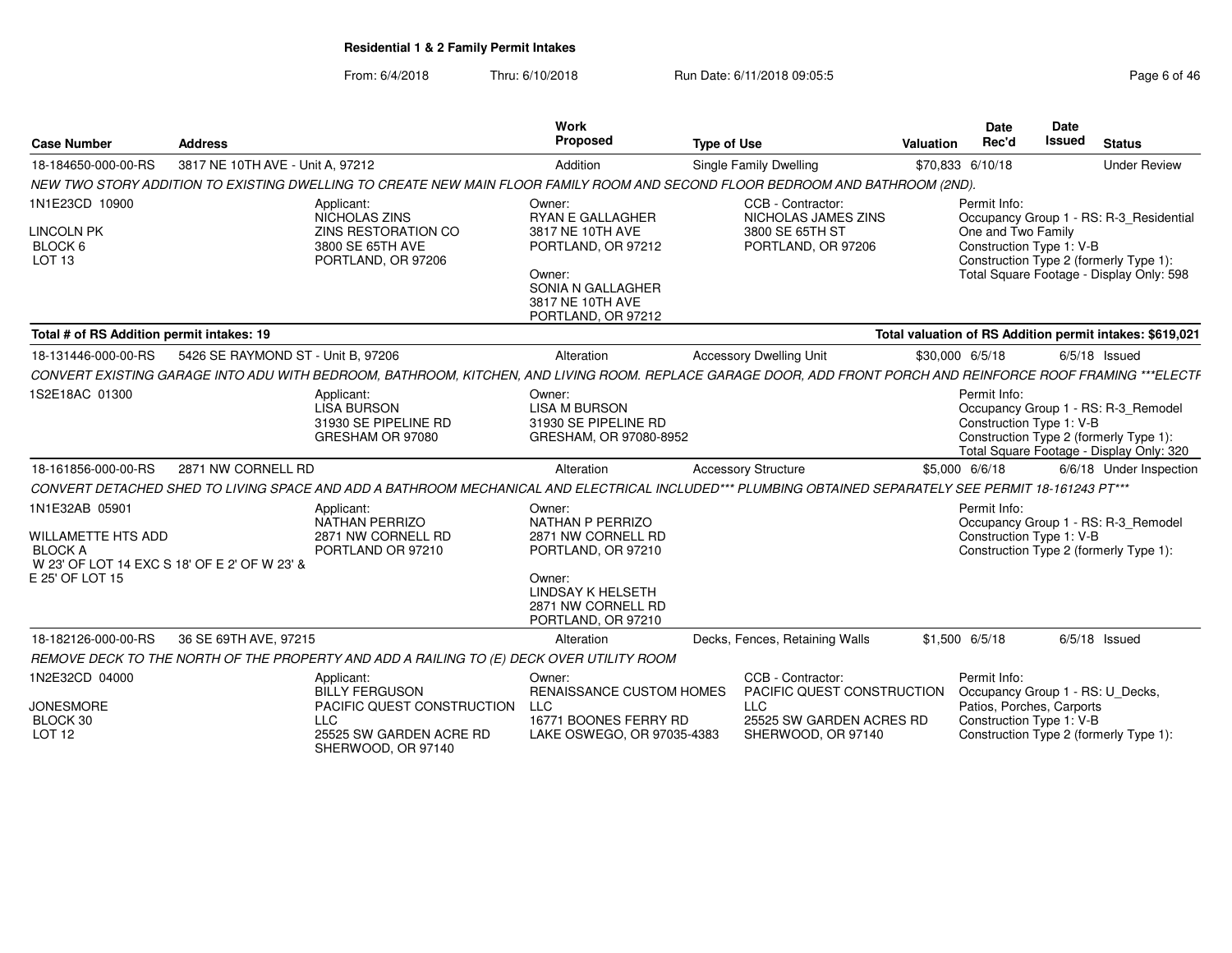| Page 7 of 46 |
|--------------|
|--------------|

| <b>Case Number</b>                              | <b>Address</b>                                             |                                                                                    | Work<br>Proposed                                                                | <b>Type of Use</b>                                                | <b>Valuation</b> | <b>Date</b><br>Rec'd                                  | Date<br><b>Issued</b> | <b>Status</b>                            |
|-------------------------------------------------|------------------------------------------------------------|------------------------------------------------------------------------------------|---------------------------------------------------------------------------------|-------------------------------------------------------------------|------------------|-------------------------------------------------------|-----------------------|------------------------------------------|
| 18-183959-000-00-RS                             | 2033 SW MADISON ST, 97205                                  |                                                                                    | Alteration                                                                      | Decks, Fences, Retaining Walls                                    |                  | \$49,995 6/8/18                                       |                       | <b>Under Review</b>                      |
|                                                 |                                                            | REPLACE RETAINING WALL AT EASTERN PROPERTY LINE THAT BEGINS AT SW MADISON          |                                                                                 |                                                                   |                  |                                                       |                       |                                          |
| 1N1E33CD 07900                                  |                                                            | Applicant:<br><b>STEVEN HOHF</b>                                                   | Owner:<br>STEVEN H HOHF                                                         | Primary Contractor:<br><b>TO BID</b>                              |                  | Permit Info:<br>Occupancy Group 1 - RS: U_Decks,      |                       |                                          |
| AMOS N KINGS<br>BLOCK 10&14 TL 7900             |                                                            | 2033 SW MADISON<br>PORTLAND OR 97206                                               | 2033 SW MADISON ST<br>PORTLAND, OR 97205-1529                                   |                                                                   |                  | Patios, Porches, Carports<br>Construction Type 1: V-B |                       | Construction Type 2 (formerly Type 1):   |
|                                                 |                                                            |                                                                                    | Owner:<br><b>SANDRA H HOHF</b><br>2033 SW MADISON ST<br>PORTLAND, OR 97205-1529 |                                                                   |                  |                                                       |                       |                                          |
| 18-184310-000-00-RS                             | 2328 SE CLINTON ST, 97202                                  |                                                                                    | Alteration                                                                      | Decks, Fences, Retaining Walls                                    |                  | \$6,200 6/8/18                                        |                       | $6/8/18$ Issued                          |
|                                                 |                                                            | REPLACE DECK RAILING ON 2 EXISTING DECKS UPPER AND LOWER; ADD STAIRS ON LOWER DECK |                                                                                 |                                                                   |                  |                                                       |                       |                                          |
| 1S1E11AA 08202                                  |                                                            | Applicant:<br><b>JEFF BERTOZZI</b>                                                 | Owner:<br>JAMIE STEVENS                                                         | CCB - Contractor:<br><b>RICKS CUSTOM FENCING &amp;</b>            |                  | Permit Info:<br>Occupancy Group 1 - RS: U_Decks,      |                       |                                          |
| PARTITION PLAT 1996-10<br>LOT <sub>2</sub>      |                                                            | <b>RICK'S FENCING</b><br>20132 SE STARK ST<br>PORTLAND OR 97233                    | 2328 SE CLINTON ST<br>PORTLAND, OR 97202-1235                                   | <b>DECKING INC</b><br>4543 SE TV HWY STE A<br>HILLSBORO, OR 97183 |                  | Patios, Porches, Carports<br>Construction Type 1: V-B |                       | Construction Type 2 (formerly Type 1):   |
|                                                 |                                                            |                                                                                    | Owner:<br><b>JULIA STEVENS</b><br>2328 SE CLINTON ST<br>PORTLAND, OR 97202-1235 |                                                                   |                  |                                                       |                       |                                          |
| 18-184323-000-00-RS                             | 7514 SE 20TH AVE, 97202                                    |                                                                                    | Alteration                                                                      | Decks, Fences, Retaining Walls                                    |                  | \$7,000 6/8/18                                        |                       | $6/8/18$ Issued                          |
| <b>REPLACE DECK ON EAST SIDE OF HOUSE:</b>      |                                                            |                                                                                    |                                                                                 |                                                                   |                  |                                                       |                       |                                          |
| 1S1E23AD 03900                                  |                                                            | Applicant:<br>JEFF BERTOZZI                                                        | Owner:<br>ORVAL K JOHNSON                                                       | CCB - Contractor:<br><b>RICKS CUSTOM FENCING &amp;</b>            |                  | Permit Info:<br>Occupancy Group 1 - RS: U_Decks,      |                       |                                          |
| WESTMORELAND                                    |                                                            | <b>RICK'S FENCING</b>                                                              | 7514 SE 20TH AVE                                                                | <b>DECKING INC</b>                                                |                  | Patios, Porches, Carports                             |                       |                                          |
| BLOCK <sub>29</sub><br>LOT <sub>10</sub>        |                                                            | 20132 SE STARK ST<br>PORTLAND OR 97233                                             | PORTLAND, OR 97202-6216                                                         | 4543 SE TV HWY STE A<br>HILLSBORO, OR 97183                       |                  | Construction Type 1: V-B                              |                       | Construction Type 2 (formerly Type 1):   |
|                                                 |                                                            |                                                                                    | Owner:<br>KATHERINE JOHNSON<br>7514 SE 20TH AVE<br>PORTLAND, OR 97202-6216      |                                                                   |                  |                                                       |                       |                                          |
| 18-126083-DFS-01-RS                             | 2534 NE 38TH AVE, 97212                                    |                                                                                    | Alteration                                                                      | Garage/Carport                                                    |                  | \$10,000 6/4/18                                       |                       | 6/4/18 Final                             |
|                                                 | DFS FOR ROOF TRUSSES IDENTIFIED IN REV 01, ROOF PITCH 4:12 |                                                                                    |                                                                                 |                                                                   |                  |                                                       |                       |                                          |
| 1N1E25AD 20400                                  |                                                            | Applicant:<br><b>DEL HANKS</b>                                                     | Owner:<br>ZOEY L KOHN                                                           | CCB - Contractor:<br>BELFOR USA GROUP INC                         |                  | Permit Info:<br>Occupancy Group 1 - RS: U_Private     |                       |                                          |
| <b>BEAUMONT</b><br>BLOCK 40<br>LOT <sub>8</sub> |                                                            | 2801 NE RIVERSIDE WAY STE 100 2534 NE 38TH AVE<br>PORTLAND, OREGON 97211           | PORTLAND, OR 97212                                                              | 185 OAKLAND AVENUE SUITE 150<br>BIRMINGHAM, MI 48009              |                  | Garage\Utility Misc.<br>Construction Type 1: V-B      |                       | Construction Type 2 (formerly Type 1):   |
| S 7' OF LOT 9                                   |                                                            |                                                                                    | Owner:<br><b>SCOTT T LOCHMANN</b><br>2534 NE 38TH AVE<br>PORTLAND, OR 97212     |                                                                   |                  |                                                       |                       | Total Square Footage - Display Only: 440 |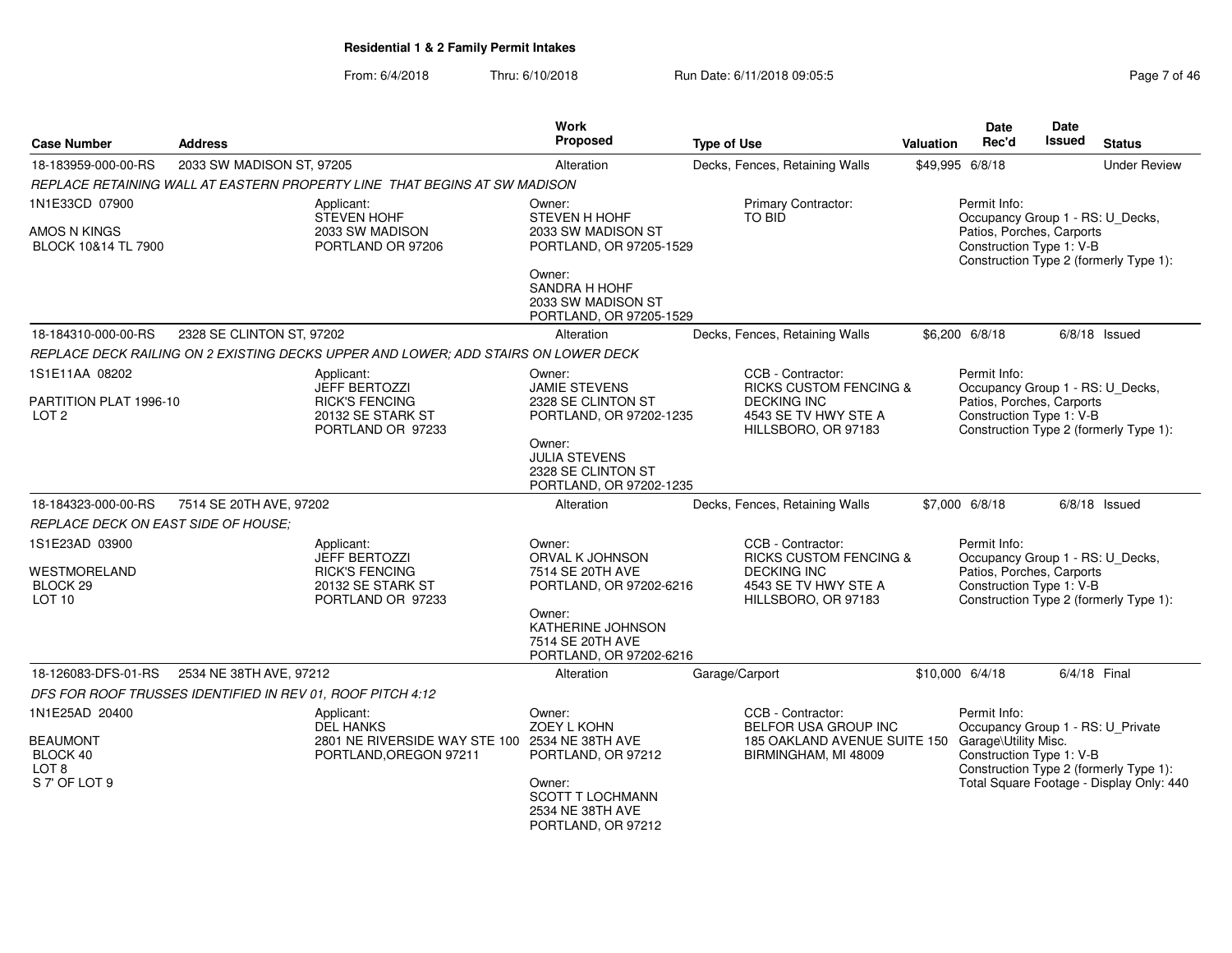| <b>Case Number</b>                                                            | <b>Address</b>                    |                                                                                                                                                                   | <b>Work</b><br><b>Proposed</b>                                               | <b>Type of Use</b>                                                                            | <b>Valuation</b> | <b>Date</b><br>Rec'd                                  | <b>Date</b><br><b>Issued</b> | <b>Status</b>                                                                                                             |
|-------------------------------------------------------------------------------|-----------------------------------|-------------------------------------------------------------------------------------------------------------------------------------------------------------------|------------------------------------------------------------------------------|-----------------------------------------------------------------------------------------------|------------------|-------------------------------------------------------|------------------------------|---------------------------------------------------------------------------------------------------------------------------|
| 18-180426-000-00-RS                                                           | 1944 NW 29TH AVE, 97210           |                                                                                                                                                                   | Alteration                                                                   | Garage/Carport                                                                                |                  | \$2,000 6/6/18                                        |                              | $6/6/18$ Issued                                                                                                           |
|                                                                               |                                   | DEMOLISH 180 SQ. FT. PORTION OF EXISTING SHARED GARAGE ON NORTH END OF PROPERTY LINE AND PROVIDE FIREWALL ON AJOINING GARAGE WALL LOCATED AT 2000 NW 29TH AVENUE  |                                                                              |                                                                                               |                  |                                                       |                              |                                                                                                                           |
| 1N1E29DC 01800                                                                |                                   | Applicant:<br>ALEX VASILCHISHIN                                                                                                                                   | Owner:<br>KAREN MEYER-ARENDT                                                 | CCB - Contractor:<br>HD CONTRACTOR INCORPORATEI Occupancy Group 1 - RS: U Decks,              |                  | Permit Info:                                          |                              |                                                                                                                           |
| MERIWETHER<br>BLOCK <sub>2</sub><br>LOT <sub>12</sub>                         |                                   | 10628 NE SANDY BLVD<br>PORTLAND OR 97220                                                                                                                          | 1944 NW 29TH AVE<br>PORTLAND, OR 97210                                       | PO BOX 820821<br>VANCOUVER, WA 98682                                                          |                  | Patios, Porches, Carports<br>Construction Type 1: V-B |                              | Construction Type 2 (formerly Type 1):                                                                                    |
| 18-180676-000-00-RS                                                           | 2000 NW 29TH AVE, 97210           |                                                                                                                                                                   | Alteration                                                                   | Garage/Carport                                                                                |                  | $$1,000$ 6/6/18                                       |                              | $6/6/18$ Issued                                                                                                           |
|                                                                               |                                   | INSTALL NEW 2 HR FIRE WALL AS A RESULT OF DEMO'ING SHARED GARAGE REFERENCE 18-180426-RS                                                                           |                                                                              |                                                                                               |                  |                                                       |                              |                                                                                                                           |
| 1N1E29DC 01700                                                                |                                   | Applicant:<br><b>ALEX VASILCHISHIN</b>                                                                                                                            | Owner:<br>YVONNE I FREI                                                      | CCB - Contractor:<br>HD CONTRACTOR INCORPORATEI Occupancy Group 1 - RS: U Private             |                  | Permit Info:                                          |                              |                                                                                                                           |
| <b>MERIWETHER</b><br>BLOCK <sub>2</sub><br>LOT 11                             |                                   | 10628 NE SANDY BLVD<br>PORTLAND OR 97220                                                                                                                          | 8810 NW HERRIN CT<br>PORTLAND, OR 97229                                      | PO BOX 820821<br>VANCOUVER, WA 98682                                                          |                  | Garage\Utility Misc.<br>Construction Type 1: V-B      |                              | Construction Type 2 (formerly Type 1):                                                                                    |
| 18-182619-000-00-RS                                                           | 7063 N COMMERCIAL AVE, 97217      |                                                                                                                                                                   | Alteration                                                                   | Garage/Carport                                                                                |                  | \$12,000 6/6/18                                       |                              | $6/6/18$ Issued                                                                                                           |
|                                                                               |                                   | REPAIR TO FRONT OF GARAGE DUE TO VEHICLE DAMAGE. ALL DEBRIS TO BE REMOVED                                                                                         |                                                                              |                                                                                               |                  |                                                       |                              |                                                                                                                           |
| 1N1E15AB 21800                                                                |                                   | Applicant:<br>CAMERON CARROLL                                                                                                                                     | Owner:<br>MICHELLE L METZLER                                                 | CCB - Contractor:<br><b>INFINITY RESTORATION &amp;</b>                                        |                  | Permit Info:<br>Occupancy Group 1 - RS: U_Private     |                              |                                                                                                                           |
| GREEN C LOVE ADD<br>BLOCK <sub>3</sub><br>LOT <sub>1</sub>                    |                                   | <b>MSC ENGINEERS. INC</b><br>3470 PIPEBEND PLACE NE, SUITE KIRKLAND, WA 98034<br>120<br><b>SALEM, OR 97301</b>                                                    | 13015 111TH AVE NE                                                           | <b>REMODELING INC</b><br>412 BEAVERCREEK RD STE 615<br>OREGON CITY, OR 97045                  |                  | Garage\Utility Misc.<br>Construction Type 1: V-B      |                              | Construction Type 2 (formerly Type 1):                                                                                    |
| 18-183115-000-00-RS                                                           | 2847 NW SAVIER ST - Unit A, 97210 |                                                                                                                                                                   | Alteration                                                                   | Garage/Carport                                                                                |                  | \$500 6/6/18                                          |                              | $6/6/18$ Issued                                                                                                           |
|                                                                               |                                   | ADD 5/8 IN. GYPSUM BOARD TO THE INTERIOR OF DETACHED GARAGE TO CREATE FIRE-RATED WALL *** NO LIVING SPACE IN GARAGE ***                                           |                                                                              |                                                                                               |                  |                                                       |                              |                                                                                                                           |
| 1N1E29DC 09500<br>WILLAMETTE HTS ADD<br><b>BLOCK C</b><br>W 37 1/2' OF LOT 10 |                                   | Applicant:<br><b>GREG SIMONS</b><br>7522 N DWIGHT AVEPORTLAND,<br>OR 97203                                                                                        | Owner:<br><b>ANNE HARRIS</b><br>7522 N DWIGHT AVE<br>PORTLAND, OR 97203-4602 |                                                                                               |                  | Permit Info:<br>Construction Type 1: V-B              |                              | Occupancy Group 1 - RS: R-3 Remodel<br>Construction Type 2 (formerly Type 1):                                             |
| 18-183493-000-00-RS                                                           | 7148 SE 66TH AVE, 97206           |                                                                                                                                                                   | Alteration                                                                   | Garage/Carport                                                                                |                  | \$30.202 6/8/18                                       |                              | $6/8/18$ Issued                                                                                                           |
|                                                                               |                                   | CONVERT PORTION OF DETACHED GARAGE TO LIVING SPACE TO INCLUDE: 1 BEDROOM, 1 BATH; 1 CAR BAY TO REMAIN. **ELECTRICAL, MECHANICAL & PLUMBING PERMITS TO BE OBTAINED |                                                                              |                                                                                               |                  |                                                       |                              |                                                                                                                           |
| 1S2E20BC 00700                                                                |                                   | Applicant:<br>DONALD POZARYCKI                                                                                                                                    | Owner:<br>DONALD POZARYCKI                                                   |                                                                                               |                  | Permit Info:                                          |                              | Occupancy Group 1 - RS: R-3 Remodel                                                                                       |
| BRENTWOOD & SUB<br>BLOCK 17<br>LOT 5 EXC N 60'                                |                                   | 7148 SE 66TH AVE<br>PORTLAND, OR 97206                                                                                                                            | 7148 SE 66TH AVE<br>PORTLAND, OR 97206                                       |                                                                                               |                  | Construction Type 1: V-B                              |                              | Construction Type 2 (formerly Type 1): V-B<br>Total Square Footage - Display Only: 765                                    |
| 17-173049-REV-01-RS                                                           | 4004 SE 32ND AVE, 97202           |                                                                                                                                                                   | Alteration                                                                   | Single Family Dwelling                                                                        |                  | \$6/6/18                                              |                              | $6/6/18$ Issued                                                                                                           |
|                                                                               |                                   | REVISION TO RELOCATE WALL ON FIRST FLOOR TO ENLARGE BATHROOM AND MAIINTAIN SUNROOM AS EXISTS.                                                                     |                                                                              |                                                                                               |                  |                                                       |                              |                                                                                                                           |
| 1S1E12CA 09300<br>KENILWORTH<br>BLOCK <sub>8</sub><br>LOT <sub>6</sub>        |                                   | Applicant:<br><b>KEYAN MIZANI</b><br><b>EMZED ARCHITECTURE LLC</b><br>1644 SE 52ND AVE<br>PORTLAND, OR 97215                                                      | Owner:<br><b>JESSE L MILLAN</b><br>4004 SE 32ND AVE<br>PORTLAND, OR 97202    | CCB - Contractor:<br>PETE C CONSTRUCTION LLC<br>9951 SE EASTVIEW DR<br>HAPPY VALLEY, OR 97086 |                  | Permit Info:<br>Construction Type 1: V-B              |                              | Occupancy Group 1 - RS: R-3_Remodel<br>Construction Type 2 (formerly Type 1):<br>Total Square Footage - Display Only: 160 |
|                                                                               |                                   |                                                                                                                                                                   | Owner:<br>KATHERINE N MILLAN<br>4004 SE 32ND AVE<br>PORTLAND, OR 97202       |                                                                                               |                  |                                                       |                              |                                                                                                                           |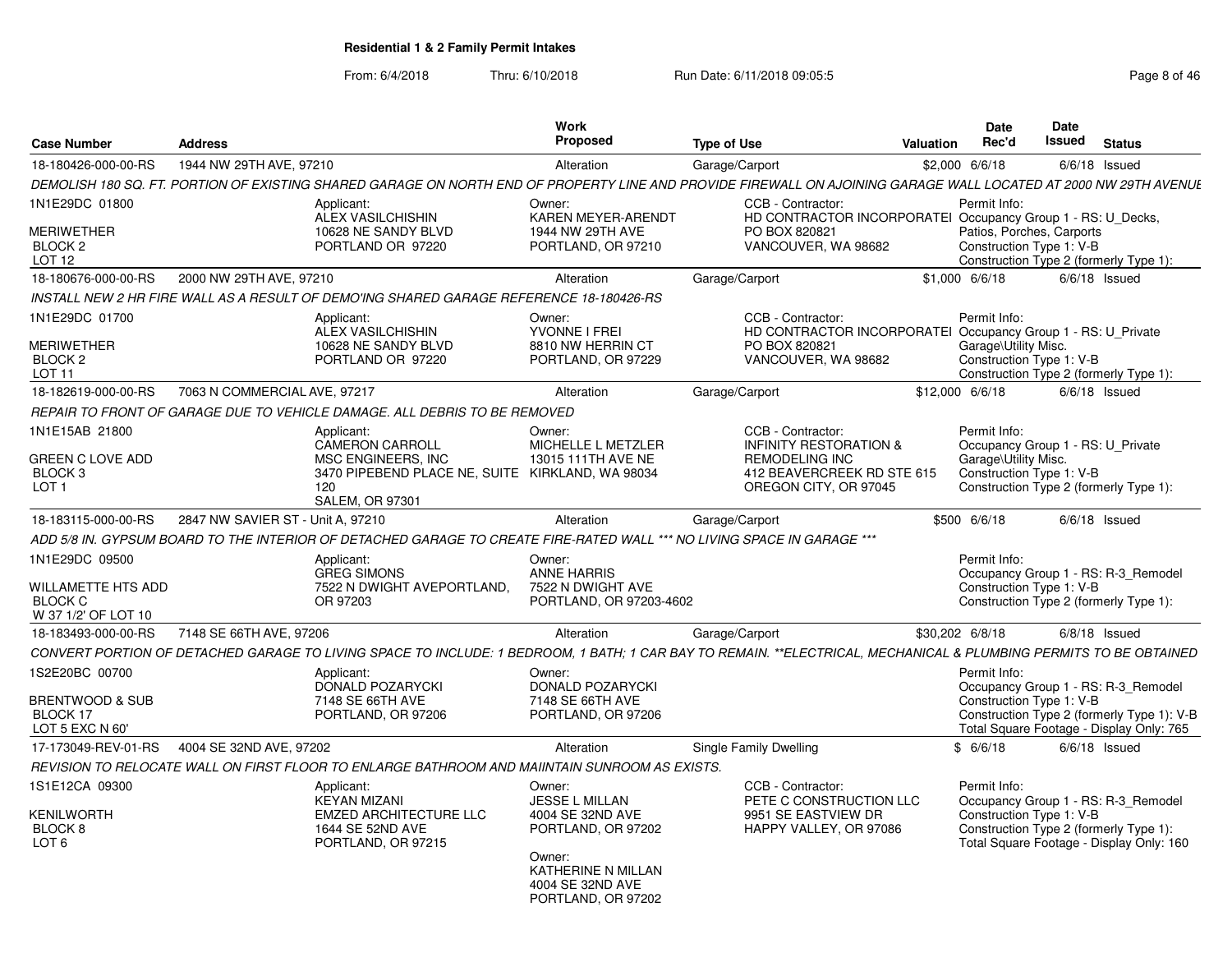| Case Number                                                           | <b>Address</b>                                  |                                                                                                                                                              | <b>Work</b><br>Proposed                                                                                                                 | <b>Type of Use</b>                                                                                                   | Valuation | <b>Date</b><br>Rec'd                                           | Date<br><b>Issued</b> | <b>Status</b>                                                                                                             |
|-----------------------------------------------------------------------|-------------------------------------------------|--------------------------------------------------------------------------------------------------------------------------------------------------------------|-----------------------------------------------------------------------------------------------------------------------------------------|----------------------------------------------------------------------------------------------------------------------|-----------|----------------------------------------------------------------|-----------------------|---------------------------------------------------------------------------------------------------------------------------|
| 18-112265-REV-01-RS                                                   | 4515 NE 23RD AVE, 97211                         |                                                                                                                                                              | Alteration                                                                                                                              | Single Family Dwelling                                                                                               |           | $$1,500$ 6/8/18                                                |                       | 6/8/18 Issued                                                                                                             |
|                                                                       |                                                 | REVISION TO FRAMING ON MAIN FLOOR AND IN BASEMENT ***PLUMBING. ELECTRICAL AND MECHANICAL PERMITS TO BE OBTAINED SEPARATELY***                                |                                                                                                                                         |                                                                                                                      |           |                                                                |                       |                                                                                                                           |
| 1N1E23AD 19800<br><b>VERNON</b><br>BLOCK 57<br>LOT <sub>8</sub>       |                                                 | Applicant:<br><b>ROD MAGUIRE</b><br><b>VISIONARY ENTERPRISES INC</b><br>4300 SE ALDERCREST RD<br>MILWAUKIE, OR 97222                                         | Owner:<br>SPIN PROPERTIES LLC<br>8455 SW BEAVERTON HILLSDALE<br><b>HWY</b><br>PORTLAND, OR 97225-2217                                   | CCB - Contractor:<br><b>ROD MAGUIRE</b><br>VISIONARY ENTERPRISES INC<br>4300 SE ALDERCREST RD<br>MILWAUKIE, OR 97222 |           | Permit Info:<br>One and Two Family<br>Construction Type 1: V-B |                       | Occupancy Group 1 - RS: R-3 Residential<br>Construction Type 2 (formerly Type 1):                                         |
| 18-130936-000-00-RS                                                   | 1976 SE 21ST AVE, 97214                         |                                                                                                                                                              | Alteration                                                                                                                              | Single Family Dwelling                                                                                               |           | \$6,750 6/7/18                                                 |                       | <b>Under Review</b>                                                                                                       |
|                                                                       |                                                 | SOLAR INSTALLATION - 5.1 KW ROOF MOUNTED PV ARRAY - NON PRESCRIPTIVE                                                                                         |                                                                                                                                         |                                                                                                                      |           |                                                                |                       |                                                                                                                           |
| 1S1E02DA 16300<br><b>COLONIAL HTS</b><br>BLOCK 10<br>LOT <sub>8</sub> |                                                 | Applicant:<br>CHARLOTTE SHUFF<br>SUNLIGHT SOLAR ENERGY<br>7935 E BURNSIDE ST<br>PORTLAND OR 97215                                                            | Owner:<br>DAVID E DRAPER<br>1976 SE 21ST AVE<br>PORTLAND, OR 97214<br>Owner:<br>RUTH M DRAPER<br>1976 SE 21ST AVE<br>PORTLAND, OR 97214 | CCB - Contractor:<br>SUNLIGHT SOLAR ENERGY INC<br>50 SE SCOTT STREET #13<br><b>BEND, OR 97702</b>                    |           | Permit Info:<br>One and Two Family<br>Construction Type 1: V-B |                       | Occupancy Group 1 - RS: R-3 Residential<br>Construction Type 2 (formerly Type 1):                                         |
| 18-133391-REV-02-RS                                                   | 4503 SE CORA ST, 97206                          |                                                                                                                                                              | Alteration                                                                                                                              | <b>Single Family Dwelling</b>                                                                                        |           | \$800 6/7/18                                                   |                       | $6/7/18$ Issued                                                                                                           |
|                                                                       |                                                 | VALUE-ADDED REVISION TO CREATE NEW BATHROOM AT EAST SIDE OF 2ND FLOOR, CLARIFY EXISTING WINDOW LOCATED IN SPACE TO BE ENCLOSED BY BATHROOM                   |                                                                                                                                         |                                                                                                                      |           |                                                                |                       |                                                                                                                           |
| IS2E07CC 03800<br><b>IVANHOE</b><br>BLOCK 8<br><b>LOT 14</b>          |                                                 | Applicant:<br><b>HOLLY LEE</b><br>4503 SE CORA ST<br>PORTLAND, OR 97206                                                                                      | Owner:<br><b>HOLLY LEE</b><br>851 SPRUCE AVE<br>PACIFIC GROVE, CA 93950                                                                 |                                                                                                                      |           | Permit Info:<br>Construction Type 1: V-B                       |                       | Occupancy Group 1 - RS: R-3_Remodel<br>Construction Type 2 (formerly Type 1):<br>Total Square Footage - Display Only: 180 |
|                                                                       | 18-136038-REV-02-RS 3011 NW LURAY CIRCUS, 97210 |                                                                                                                                                              | Alteration                                                                                                                              | Single Family Dwelling                                                                                               |           | \$6/4/18                                                       |                       | $6/4/18$ Issued                                                                                                           |
| <b>REVISION TO LOWER THE ELEVATOR SHAFT</b>                           |                                                 |                                                                                                                                                              |                                                                                                                                         |                                                                                                                      |           |                                                                |                       |                                                                                                                           |
| 1N1E32AB 14500<br>SECTION 32 1N 1E<br>TL 14500 0.73 ACRES             |                                                 | Applicant:<br><b>ALAN KLUKIS</b><br>KLUKIS ARCHITECTURAL DESIGN 3011 NW LURAY CIRCUS<br>2625 NE GOING ST<br>PORTLAND, OR 97211                               | Owner:<br>PATRICIA S WELCH<br>PORTLAND, OR 97210-2728                                                                                   | CCB - Contractor:<br><b>COWAN CONSTRUCTION LLC</b><br>PO BOX 1846<br>TUALATIN, OR 97062                              |           | Permit Info:<br>Construction Type 1: V-B                       |                       | Occupancy Group 1 - RS: R-3 Remodel<br>Construction Type 2 (formerly Type 1):<br>Total Square Footage - Display Only: 800 |
| 18-140427-000-00-RS                                                   | 7235 N BURRAGE AVE, 97217                       |                                                                                                                                                              | Alteration                                                                                                                              | Single Family Dwelling                                                                                               |           | \$22,000 6/7/18                                                |                       | <b>Under Review</b>                                                                                                       |
|                                                                       |                                                 | CONVERT BASEMENT TO LIVING SPACE INLUDING MASTER BEDROOM WITH NEW EGRESS WINDOW AND WALK IN CLOSET. BATHROOM, LIVING ROOM AND UTILITY ROOM, EXCAVATE TO LOWI |                                                                                                                                         |                                                                                                                      |           |                                                                |                       |                                                                                                                           |
| 1N1E16BA 06500<br><b>BURRAGE TR</b><br>BLOCK 9<br>LOT <sub>8</sub>    |                                                 | Applicant:<br><b>JONATHON ZILKA</b><br>2421 SE ASH ST<br>PORTLAND, OR 97214                                                                                  | Owner:<br><b>MONICA S SACK</b><br>7235 N BURRAGE AVE<br>PORTLAND, OR 97217<br>Owner:                                                    |                                                                                                                      |           | Permit Info:<br>One and Two Family<br>Construction Type 1: V-B |                       | Occupancy Group 1 - RS: R-3 Residential<br>Construction Type 2 (formerly Type 1):                                         |
|                                                                       |                                                 |                                                                                                                                                              | <b>ERIC M SACK</b><br>7235 N BURRAGE AVE<br>PORTLAND, OR 97217                                                                          |                                                                                                                      |           |                                                                |                       |                                                                                                                           |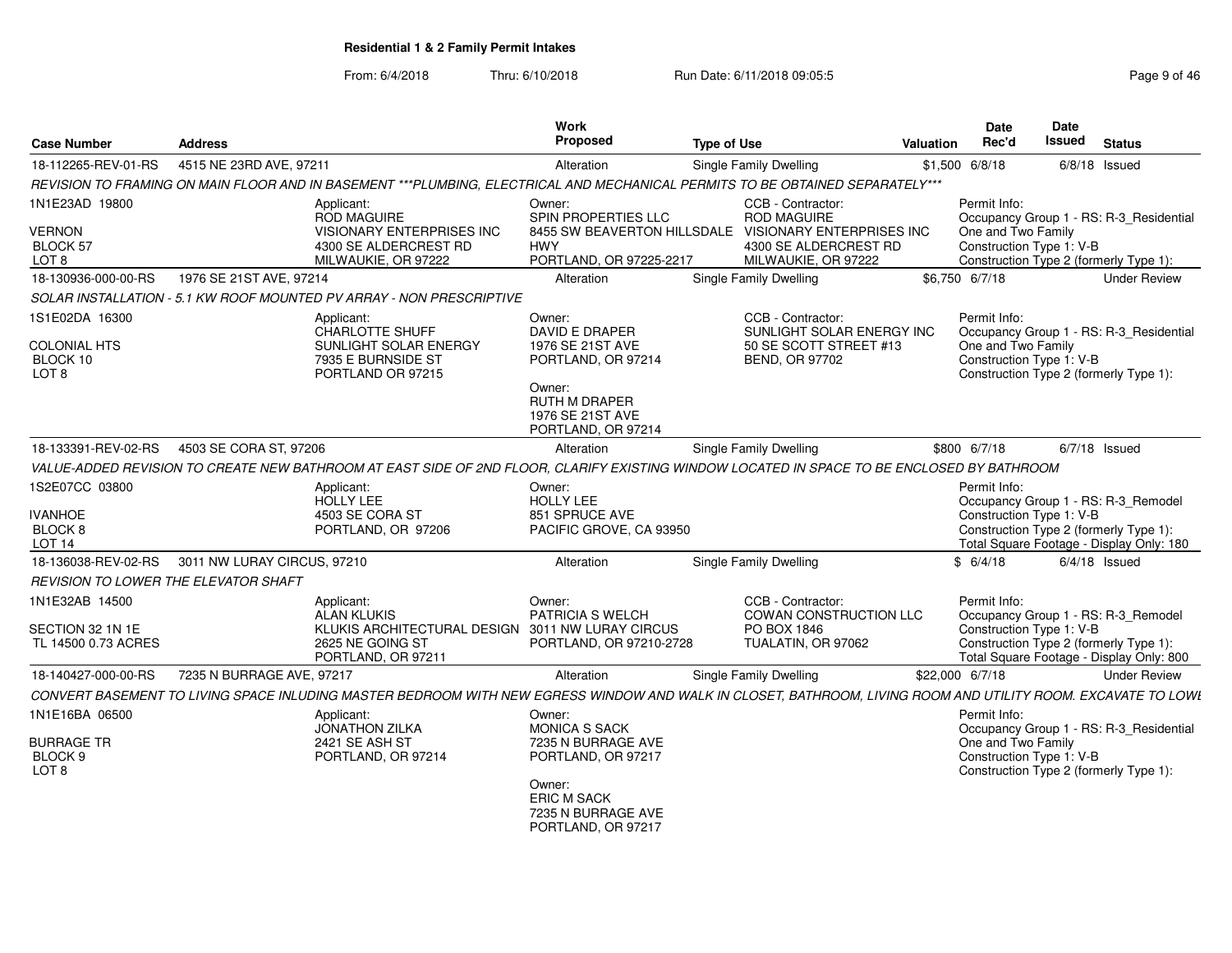| <b>Case Number</b>                                                                                      | <b>Address</b>                                  |                                                                                                                                                             | Work<br><b>Proposed</b>                                                                                                                                          | <b>Type of Use</b>                                                                                          | Valuation       | Date<br>Rec'd                      | <b>Date</b><br><b>Issued</b><br><b>Status</b>                                                                                                         |
|---------------------------------------------------------------------------------------------------------|-------------------------------------------------|-------------------------------------------------------------------------------------------------------------------------------------------------------------|------------------------------------------------------------------------------------------------------------------------------------------------------------------|-------------------------------------------------------------------------------------------------------------|-----------------|------------------------------------|-------------------------------------------------------------------------------------------------------------------------------------------------------|
| 18-149571-REV-01-RS                                                                                     | 6345 N DEPAUW ST, 97203                         |                                                                                                                                                             | Alteration                                                                                                                                                       | Single Family Dwelling                                                                                      |                 | \$2,000 6/8/18                     | $6/8/18$ Issued                                                                                                                                       |
|                                                                                                         |                                                 | VALUE ADDED REVISION TO REPLACE EGRESS WINDOW WELL WITH EGRESS DOOR AND CONRETE STAIR: REPLACE EXISTING SLAB WITH NEW                                       |                                                                                                                                                                  |                                                                                                             |                 |                                    |                                                                                                                                                       |
| 1N1E07DB 04900<br><b>MCKENNA PK</b><br>BLOCK <sub>3</sub><br>LOT <sub>13</sub><br>INC ELY 10.17' LOT 14 |                                                 | Applicant:<br>ALAN ARMSTRONG<br>STRONGWORK ARCHITECTURE<br>LLC.<br>3309 SE SHERRETT ST. UNIT A<br>PORTLAND, OR 97222                                        | Owner:<br>JENNIFER L HAWKINS<br>6345 N DEPAUW ST<br>PORTLAND, OR 97203                                                                                           | CCB - Contractor:<br>ERIC JAMES LAUGHLIN<br>8919 N MCKENNA AVE<br>PORTLAND, OR 97203                        |                 | Permit Info:                       | Occupancy Group 1 - RS: R-3 Remodel<br>Construction Type 1: V-B<br>Construction Type 2 (formerly Type 1):<br>Total Square Footage - Display Only: 802 |
| 18-155372-000-00-RS                                                                                     | 2350 NW JOHNSON ST, 97210                       |                                                                                                                                                             | Alteration                                                                                                                                                       | <b>Single Family Dwelling</b>                                                                               | \$35,000 6/4/18 |                                    | $6/4/18$ Issued                                                                                                                                       |
|                                                                                                         |                                                 | ALTERATION TO REMOVE CHIMINEY ROOF TO BASEMENT, KITCHEN REMODEL, REMOVE WALL BETWEEN DINING ROOM AND KITCHEN, REPLACE WINDOW ON WEST ELEVATION, CHANGE LOC. |                                                                                                                                                                  |                                                                                                             |                 |                                    |                                                                                                                                                       |
| 1N1E33BC 07600<br>KINGS 2ND ADD<br><b>BLOCK7</b><br>W 1/2 OF LOT 10                                     |                                                 | Applicant:<br><b>RICH MEYER</b><br>MEYER CONSTRUCTION LLC<br>PO BOX 56<br>BEAVERTON OR 97075                                                                | Owner:<br><b>JOHN M BRADLEY</b><br>2350 NW JOHNSON ST<br>PORTLAND, OR 97210-3232<br>Owner:<br>MAUREEN A BRADLEY<br>2350 NW JOHNSON ST<br>PORTLAND, OR 97210-3232 | CCB - Contractor:<br><b>TONY MEYER</b><br>MEYER CONSTRUCTION LLC<br>2241 B STREET<br>FOREST GROVE, OR 97116 |                 | Permit Info:<br>One and Two Family | Occupancy Group 1 - RS: R-3_Residential<br>Construction Type 1: V-B<br>Construction Type 2 (formerly Type 1):                                         |
| 18-155865-000-00-RS                                                                                     | 3407 NE 12TH AVE, 97212                         |                                                                                                                                                             | Alteration                                                                                                                                                       | <b>Single Family Dwelling</b>                                                                               | \$23,598 6/8/18 |                                    | $6/8/18$ Issued                                                                                                                                       |
|                                                                                                         | DEMO CHIMNEY AND REBUILD; ADD NEW FOOTING       |                                                                                                                                                             |                                                                                                                                                                  |                                                                                                             |                 |                                    |                                                                                                                                                       |
| 1N1E26BA 04500<br><b>IRVINGTON</b><br>BLOCK 85<br>S 1.5' OF LOT 4<br>N 44' OF LOT 5                     |                                                 | Applicant:<br>BRYAN WOLLENWEBER<br><b>CHIMCARE HOME SERVICES</b><br>27929 SW 95TH AVE<br>WILSONVILLE OR 97070                                               | Owner:<br><b>BEN Z SAMPLES</b><br>1140 CASTRO ST<br>SAN FRANCISCO, CA 94114<br>Owner:<br><b>SARAH BIELSKI</b><br>1140 CASTRO ST<br>SAN FRANCISCO, CA 94114       | CCB - Contractor:<br>CHIMCARE HOME SERVICES LLC<br>27929 SW 95TH AVE #1001<br>WILSONVILLE, OR 97070         |                 | Permit Info:<br>One and Two Family | Occupancy Group 1 - RS: R-3_Residential<br>Construction Type 1: V-B<br>Construction Type 2 (formerly Type 1):                                         |
|                                                                                                         | 18-162013-REV-01-RS   9025 N GILBERT AVE, 97203 |                                                                                                                                                             | Alteration                                                                                                                                                       | <b>Single Family Dwelling</b>                                                                               |                 | \$6/5/18                           | $6/5/18$ Issued                                                                                                                                       |
|                                                                                                         |                                                 | REVISION TO RELOCATE 1 MODULE FROM 1 ARRAY TO THE OTHER FOR BETTER PRODUCTION.                                                                              |                                                                                                                                                                  |                                                                                                             |                 |                                    |                                                                                                                                                       |
| 1N1E07BA 03700<br>CANDLELIGHT LANE<br>BLOCK <sub>3</sub><br>LOT <sub>2</sub>                            |                                                 | Applicant:<br><b>TOM CARROLL</b><br>DYNAMIC POWER INNOVATION<br>20345 SW PACIFIC HWY STE 103<br>SHERWOOD, OR 97140                                          | Owner:<br>RICHARD D SR MAGNETT<br>9025 N GILBERT AVE<br>PORTLAND, OR 97203                                                                                       | CCB - Contractor:<br><b>JOSH KOPCZYNSKI</b><br>DYNAMIC POWER INNOVATION<br>LLC<br>20345 SW PACIFIC HIGHWAY  |                 | Permit Info:<br>One and Two Family | Occupancy Group 1 - RS: R-3_Residential<br>Construction Type 1: V-B<br>Construction Type 2 (formerly Type 1):                                         |
|                                                                                                         |                                                 |                                                                                                                                                             | Owner:<br><b>JANICE R MAGNETT</b><br>9025 N GILBERT AVE<br>PORTLAND, OR 97203                                                                                    | <b>SUITE 103</b><br>SHERWOOD, OR 97140                                                                      |                 |                                    |                                                                                                                                                       |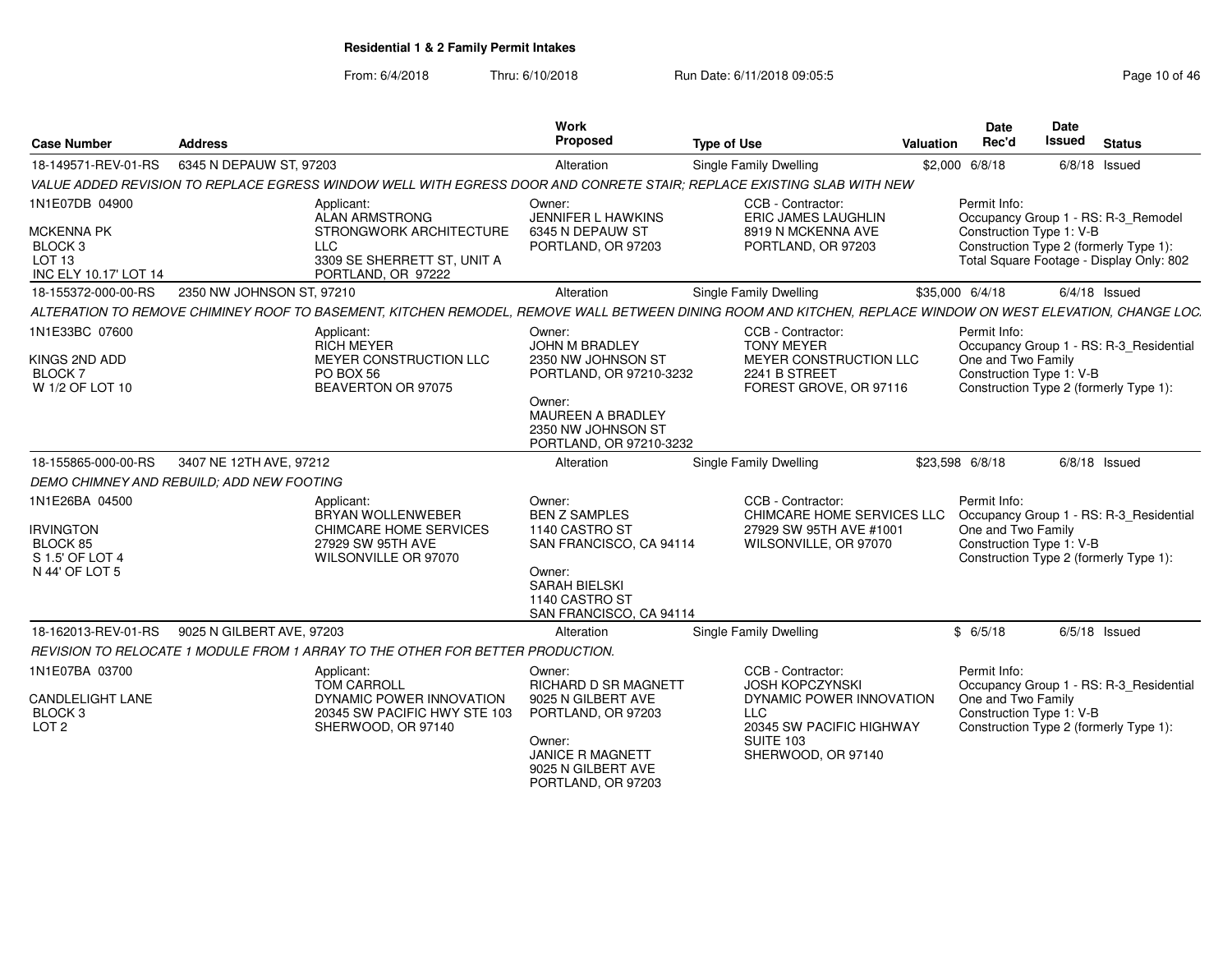| <b>Case Number</b>                                                       | <b>Address</b>                                                                                                                                                | Work<br><b>Proposed</b>                                                                                                                                 | Type of Use                                                                                                                    | Valuation        | <b>Date</b><br>Rec'd | Date<br><b>Issued</b><br><b>Status</b>                                                                                                                                                   |  |
|--------------------------------------------------------------------------|---------------------------------------------------------------------------------------------------------------------------------------------------------------|---------------------------------------------------------------------------------------------------------------------------------------------------------|--------------------------------------------------------------------------------------------------------------------------------|------------------|----------------------|------------------------------------------------------------------------------------------------------------------------------------------------------------------------------------------|--|
| 18-164986-000-00-RS                                                      | 4625 NE 60TH AVE, 97218                                                                                                                                       | Alteration                                                                                                                                              | Single Family Dwelling                                                                                                         |                  | \$500 6/4/18         | $6/4/18$ Issued                                                                                                                                                                          |  |
|                                                                          | ALTERATION TO CONVERT EXISTING MULTI-PURPOSE ROOM TO A BEDROOM, ROOM TO INCLUDE WET BAR SINK. *ELECTRICAL, MECHANICAL SEPARATE                                |                                                                                                                                                         |                                                                                                                                |                  |                      |                                                                                                                                                                                          |  |
| 1N2E19AD 08700<br><b>BERRY AC</b><br>BLOCK <sub>2</sub><br><b>LOT 10</b> | Applicant:<br>MATTHEW PRINDLE<br>4625 NE 60TH AVE<br>PORTLAND, OR 97218                                                                                       | Owner:<br>MATTHEW PRINDLE<br>4625 NE 60TH AVE<br>PORTLAND, OR 97218                                                                                     |                                                                                                                                |                  | Permit Info:         | Occupancy Group 1 - RS: R-3_Remodel<br>Construction Type 1: V-B<br>Construction Type 2 (formerly Type 1):                                                                                |  |
|                                                                          |                                                                                                                                                               | Owner:<br><b>D SCOTT PRINDLE</b><br>4625 NE 60TH AVE<br>PORTLAND, OR 97218                                                                              |                                                                                                                                |                  |                      |                                                                                                                                                                                          |  |
| 18-165344-000-00-RS                                                      | 3334 NE 46TH AVE, 97213                                                                                                                                       | Alteration                                                                                                                                              | Single Family Dwelling                                                                                                         | \$100,000 6/6/18 |                      | $6/6/18$ Issued                                                                                                                                                                          |  |
|                                                                          | CONVERT BASEMENT TO LIVING SPACE, NOT AN ADU; FURR OUT WALLS AND ADD NEW WALLS TO CREATE BEDROOM, LAUNDRY ROOM, BATHROOM, LIVING AREA, AND WET BAR AREA; NEW  |                                                                                                                                                         |                                                                                                                                |                  |                      |                                                                                                                                                                                          |  |
| 1N2E30BB 01100<br>ROSE CITY PK<br>BLOCK 157<br><b>LOT 12</b>             | Applicant:<br><b>GEORGE KREAMIER</b><br><b>GK CONSTRUCTION LLC</b><br>1933 NE 46TH AVE<br>PORTLAND OR 97213                                                   | Owner:<br>ALAN J GALLOWAY<br>3334 NE 46TH AVE<br>PORTLAND, OR 97213-1172<br>Owner:<br>REBECCA R GALLOWAY<br>3334 NE 46TH AVE<br>PORTLAND, OR 97213-1172 | CCB - Contractor:<br><b>GK CONSTRUCTION LLC</b><br>1933 NE 227TH CT<br>FAIRVIEW, OR 97024                                      |                  | Permit Info:         | Occupancy Group 1 - RS: R-3_Remodel<br>Construction Type 1: V-B<br>Construction Type 2 (formerly Type 1):<br>Total Square Footage - Display Only: 720                                    |  |
| 18-167845-000-00-RS                                                      | 4011 SE WOODWARD ST, 97202                                                                                                                                    | Alteration                                                                                                                                              | Single Family Dwelling                                                                                                         | \$39,000 6/5/18  |                      | $6/5/18$ Issued                                                                                                                                                                          |  |
|                                                                          | DEMO INTERIOR PARTITION WALLS IN BASEMENT; FURR OUT WALLS AND ADD NEW WALLS TO CONVERT BASEMENT TO LIVING SPACE; TWO BEDROOM, LAUNDRY ROOM, STORAGE, UTILITY  |                                                                                                                                                         |                                                                                                                                |                  |                      |                                                                                                                                                                                          |  |
| 1S1E12AA 07300<br>RICHMOND ADD<br>BLOCK 11<br>LOT 14&16                  | Applicant:<br><b>CRAIG SMITH</b><br>4011 SE WOODWARD ST<br>PORTLAND OR 97202                                                                                  | Owner:<br><b>CRAIG J SMITH</b><br>4011 SE WOODWARD ST<br>PORTLAND, OR 97202-1668                                                                        | CCB - Contractor:<br>INNOVATORS CONSTRUCTION LL( Occupancy Group 1 - RS: R-3_Remodel<br>2154 SE BARNES RD<br>GRESHAM, OR 97080 |                  | Permit Info:         | Construction Type 1: V-B<br>Construction Type 2 (formerly Type 1):<br>Total Square Footage - Display Only: 980                                                                           |  |
|                                                                          |                                                                                                                                                               | Owner:<br>MARGARET B STALNAKER<br>4011 SE WOODWARD ST<br>PORTLAND, OR 97202-1668                                                                        |                                                                                                                                |                  |                      |                                                                                                                                                                                          |  |
| 18-168007-000-00-RS                                                      | 1705 SE 22ND AVE - Unit B. 97214                                                                                                                              | Alteration                                                                                                                                              | Single Family Dwelling                                                                                                         | \$32.137 6/7/18  |                      | $6/7/18$ Issued                                                                                                                                                                          |  |
|                                                                          | CONVERT BASEMENT TO ADU; FURR OUT WALLS AND ADD NEW WALLS TO CREATE BEDROOM, BATHROOM, STUDY ROOM, KITCHEN, AND LIVING ROOM; ADD WALLS ON 2ND FL TO CREATE NI |                                                                                                                                                         |                                                                                                                                |                  |                      |                                                                                                                                                                                          |  |
| 1S1E02DA 09500                                                           | Applicant:<br><b>CHARLES HAGEN</b><br>1715 SE SALMON<br>PORTLAND, OR 97214                                                                                    | Owner:<br>JONATHAN D KENDIG<br>1705 SE 22ND AVE<br>PORTLAND, OR 97214-4847<br>Owner:<br>LISA H KENDIG                                                   | Primary Contractor:<br>TO BID                                                                                                  |                  | Permit Info:         | Occupancy Group 1 - RS: R-3_Remodel<br>Construction Type 1: V-B<br>Construction Type 2 (formerly Type 1):<br>Total Square Footage - Display Only: 814<br>Number of New Dwelling Units: 1 |  |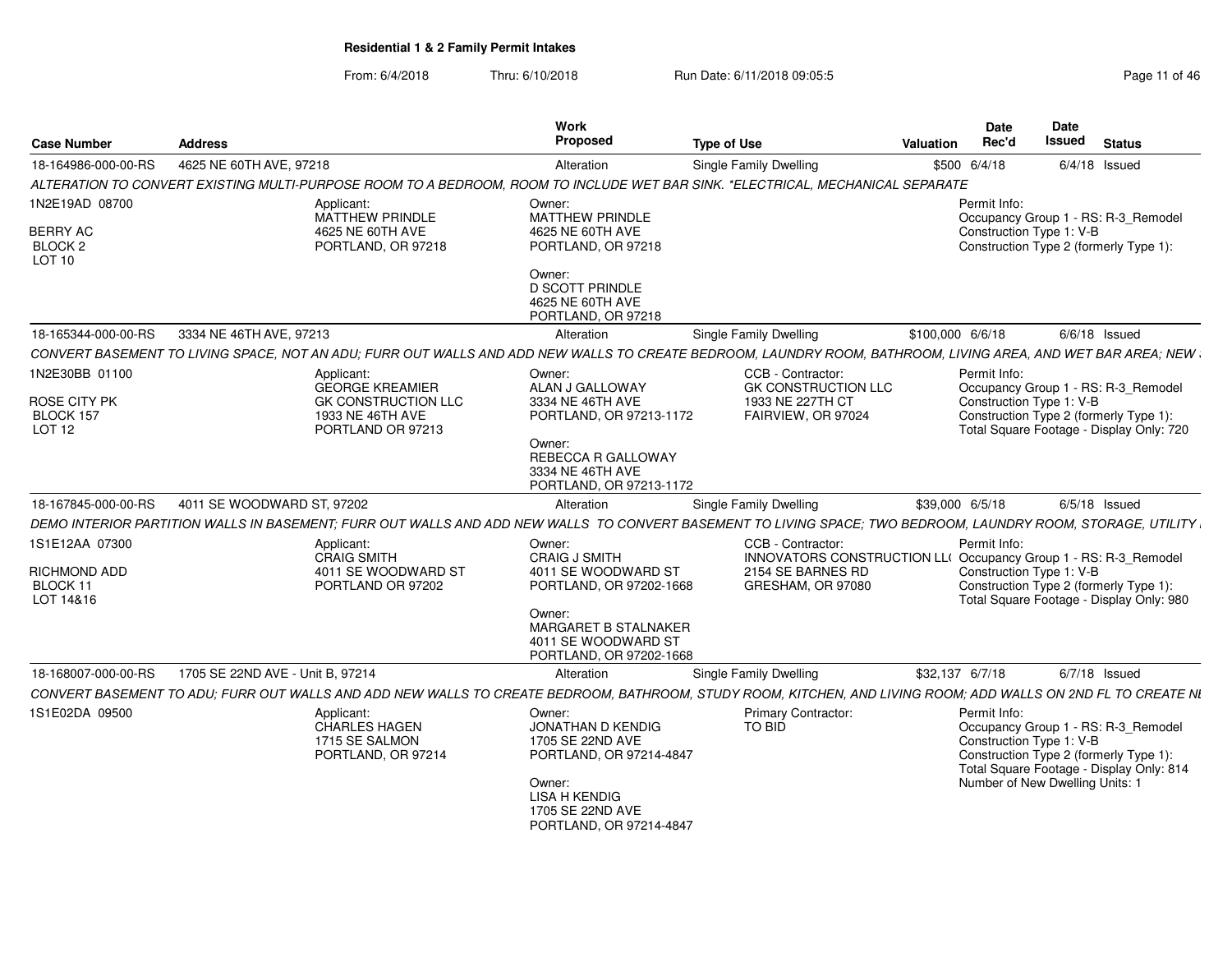| <b>Case Number</b>                                                                    | <b>Address</b>                                          |                                                                                                                                                                      | Work<br>Proposed                                                                    | <b>Type of Use</b>                                                                                                                             | Valuation        | Date<br>Rec'd                      | <b>Date</b><br><b>Issued</b><br><b>Status</b>                                                                                                         |
|---------------------------------------------------------------------------------------|---------------------------------------------------------|----------------------------------------------------------------------------------------------------------------------------------------------------------------------|-------------------------------------------------------------------------------------|------------------------------------------------------------------------------------------------------------------------------------------------|------------------|------------------------------------|-------------------------------------------------------------------------------------------------------------------------------------------------------|
| 18-172236-000-00-RS                                                                   | 6833 NE RODNEY AVE, 97211                               |                                                                                                                                                                      | Alteration                                                                          | Single Family Dwelling                                                                                                                         | \$15,279 6/4/18  |                                    | $6/4/18$ Issued                                                                                                                                       |
|                                                                                       |                                                         | LEGALIZE PARTIAL CONVERSION OF BASEMENT TO LIVING SPACE TO INCLUDE: LAUNDRY, BEDROOM, STORAGE AND CRAWL SPACE: FIRE DAMAGE REPAIR TO CEILING JOISTS IN BASEMENT:     |                                                                                     |                                                                                                                                                |                  |                                    |                                                                                                                                                       |
| 1N1E15AD 05600<br>PIEDMONT PK<br><b>BLOCK 4</b><br>LOT <sub>7</sub><br>N 50' OF LOT A |                                                         | Applicant:<br>ROBERT HAYDEN<br><b>PDS LLC</b><br>2850 SW CEDAR HILLS BLVD,<br>SUITE 106<br>BEAVERTON, OR 97005                                                       | Owner:<br><b>RICHARD H ORMSBEE</b><br>6833 NE RODNEY AVE<br>PORTLAND, OR 97211-2327 | CCB - Contractor:<br><b>THOM STANTON</b><br><b>CORNERSTONE DISASTER</b><br><b>REPAIR INC</b><br>5331 SW MACADAM AVE #377<br>PORTLAND, OR 97239 |                  | Permit Info:                       | Occupancy Group 1 - RS: R-3_Remodel<br>Construction Type 1: V-B<br>Construction Type 2 (formerly Type 1):<br>Total Square Footage - Display Only: 387 |
| 18-175973-000-00-RS                                                                   | 1251 SW OPHELIA ST                                      |                                                                                                                                                                      | Alteration                                                                          | <b>Single Family Dwelling</b>                                                                                                                  | \$101,647 6/5/18 |                                    | $6/5/18$ Issued                                                                                                                                       |
|                                                                                       |                                                         | CONVERT BASEMENT TO HABITABLE SPACE TO INCLUDE (2) BEDROOMS, (1) FAMILY ROOM, (1) BATHROOM AND A BAR SINK. INSTALL SLIDING DOOR AND DECK AT NORTH SIDE OF HOUSE ***E |                                                                                     |                                                                                                                                                |                  |                                    |                                                                                                                                                       |
| 1S1E33CA 05616<br><b>TRYON HIGHLANDS</b><br>LOT <sub>16</sub>                         |                                                         | Applicant:<br><b>LEX SALFETNIKOV</b><br>452 NE 85TH AVE<br>PORTLAND, OR 97220                                                                                        | Owner:<br>1251 SW OPHELIA ST<br>PORTLAND, OR 97219                                  | CCB - Contractor:<br>ROELFIEN VAN HOOFF-HOOGERS ANDREY KOSHUBA<br>EXCEPTIONAL HOMES BY ANDRE<br>INC.<br>14237 BRIDGE CT                        |                  | Permit Info:<br>One and Two Family | Occupancy Group 1 - RS: R-3_Residential<br>Construction Type 1: V-B<br>Construction Type 2 (formerly Type 1): V-B                                     |
|                                                                                       |                                                         |                                                                                                                                                                      | Owner:<br><b>REINIER VAN HOOFF</b><br>1251 SW OPHELIA ST<br>PORTLAND, OR 97219      | LAKE OSWEGO, OR 97034                                                                                                                          |                  |                                    | Total Square Footage - Display Only: 922                                                                                                              |
|                                                                                       | 18-177439-REV-01-RS 2946 NE 60TH AVE, 97213             |                                                                                                                                                                      | Alteration                                                                          | <b>Single Family Dwelling</b>                                                                                                                  |                  | \$6/8/18                           | $6/8/18$ Issued                                                                                                                                       |
|                                                                                       |                                                         | REVISION TO STRUCTURAL DESIGN DUE TO IMPROPER INSTALLATION OF BEAM.                                                                                                  |                                                                                     |                                                                                                                                                |                  |                                    |                                                                                                                                                       |
| 1N2E30AD 01700<br>ROSE CITY PK<br>BLOCK 105<br>LOT <sub>16</sub>                      |                                                         | Applicant:<br><b>TIMOTHY GRINSTEAD</b><br>7224 NE MASON ST<br>PORTLAND, OR 97218                                                                                     | Owner:<br><b>TIMOTHY GRINSTEAD</b><br>7224 NE MASON ST<br>PORTLAND, OR 97218        |                                                                                                                                                |                  | Permit Info:                       | Occupancy Group 1 - RS: R-3_Remodel<br>Construction Type 1: V-B<br>Construction Type 2 (formerly Type 1):                                             |
|                                                                                       |                                                         |                                                                                                                                                                      | Owner:<br><b>ANNE TAYLOR</b><br>7224 NE MASON ST<br>PORTLAND, OR 97218              |                                                                                                                                                |                  |                                    |                                                                                                                                                       |
| 18-177687-000-00-RS                                                                   | 4536 SE WOODWARD ST, 97206                              |                                                                                                                                                                      | Alteration                                                                          | <b>Single Family Dwelling</b>                                                                                                                  | \$6,750 6/6/18   |                                    | $6/6/18$ Issued                                                                                                                                       |
|                                                                                       | SOLAR: INSTALL NEW 6.5 KW ROOFTOP UNIT NON PRESCRIPTIVE |                                                                                                                                                                      |                                                                                     |                                                                                                                                                |                  |                                    |                                                                                                                                                       |
| 1S2E07BB 04000                                                                        |                                                         | Applicant:<br>MELISSA FARIAS                                                                                                                                         | Owner:<br><b>HENRY D LESUEUR</b>                                                    | CCB - Contractor:                                                                                                                              |                  | Permit Info:                       | TESLA ENERGY OPERATIONS INC Occupancy Group 1 - RS: R-3_Residential                                                                                   |
| MCMAHONS ADD<br>BLOCK 14<br>LOT 4 TL 4000                                             |                                                         | SOLAR CITY CORPORATION<br>6132 NE 112TH AVE<br>PORTLAND, OR 97220                                                                                                    | 4536 SE WOODWARD ST<br>PORTLAND, OR 97206-2238<br>Owner:                            | 3055 CLEARVIEW WAY<br>SAN MATEO, CA 94402                                                                                                      |                  | One and Two Family                 | Construction Type 1: V-B<br>Construction Type 2 (formerly Type 1):                                                                                    |
|                                                                                       |                                                         |                                                                                                                                                                      | KATHERINE LESUEUR<br>4536 SE WOODWARD ST<br>PORTLAND, OR 97206-2238                 |                                                                                                                                                |                  |                                    |                                                                                                                                                       |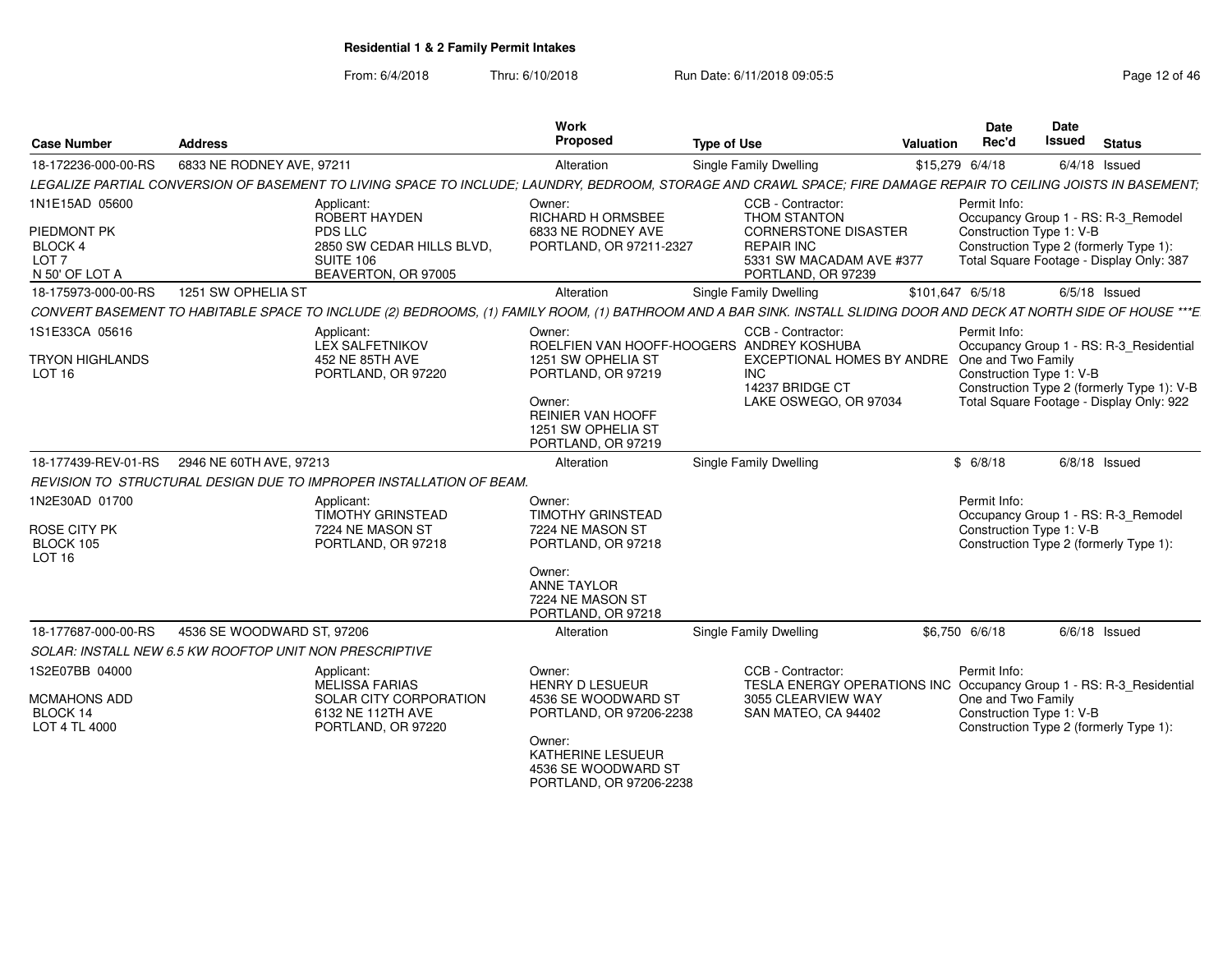| <b>Case Number</b>                                                          | <b>Address</b>                        |                                                                                                                                                              | <b>Work</b><br>Proposed                                                          | <b>Type of Use</b>                          | Valuation | <b>Date</b><br>Rec'd | Date<br>Issued<br><b>Status</b>                                                                           |
|-----------------------------------------------------------------------------|---------------------------------------|--------------------------------------------------------------------------------------------------------------------------------------------------------------|----------------------------------------------------------------------------------|---------------------------------------------|-----------|----------------------|-----------------------------------------------------------------------------------------------------------|
| 18-178181-REV-01-RS                                                         | 2315 N EMERSON ST, 97217              |                                                                                                                                                              | Alteration                                                                       | Single Family Dwelling                      |           | \$6/8/18             | $6/8/18$ Issued                                                                                           |
|                                                                             |                                       | REVISION TO CHANGE PROPOSED 4X12 BEAM TO GLULAM. REMOVE INTERMEDIATE POST, ENLARGE FOOTING FOR POST UNDER END OF BEAM.                                       |                                                                                  |                                             |           |                      |                                                                                                           |
| 1N1E21AB 06700<br><b>TERMINUS ADD</b><br><b>BLOCK7</b><br>LOT <sub>18</sub> |                                       | Applicant:<br>DON R. TITUS<br><b>RESIDENTIAL DESIGNER</b><br>7028 N ST. LOUIS AVE<br>PORTLAND, OR 97203                                                      | Owner:<br>CHRISTINA M IVLER<br>2315 N EMERSON ST<br>PORTLAND, OR 97217<br>Owner: | <b>Primary Contractor:</b><br><b>TO BID</b> |           | Permit Info:         | Occupancy Group 1 - RS: R-3_Remodel<br>Construction Type 1: V-B<br>Construction Type 2 (formerly Type 1): |
|                                                                             |                                       |                                                                                                                                                              | <b>EVAN IVLER</b><br>2315 N EMERSON ST<br>PORTLAND, OR 97217                     |                                             |           |                      |                                                                                                           |
|                                                                             | 18-178464-REV-01-RS  1139 SE 85TH AVE |                                                                                                                                                              | Alteration                                                                       | <b>Single Family Dwelling</b>               |           | \$500 6/4/18         | $6/4/18$ Issued                                                                                           |
|                                                                             |                                       | REVISION TO REMOVE A NON-LOAD BEARING WALL BETWEEN THE EXISTING GARAGE SPACE AND LIVING ROOM TO CREATE OPEN LIVING ROOM AREA.                                |                                                                                  |                                             |           |                      |                                                                                                           |
| 1S2E04BC 05502                                                              |                                       | Applicant:                                                                                                                                                   | Owner:                                                                           |                                             |           | Permit Info:         |                                                                                                           |
|                                                                             |                                       | MICHELLE MCEVOY                                                                                                                                              | MICHELLE MCEVOY                                                                  |                                             |           |                      | Occupancy Group 1 - RS: R-3_Remodel                                                                       |
| PARTITION PLAT 2008-65<br>LOT 1 TL 5502                                     |                                       | 1748 SE ELLIOT AVE<br>PORTLAND OREGON 97214                                                                                                                  | 1748 SE ELLIOTT AVE<br>PORTLAND, OR 97214                                        |                                             |           |                      | Construction Type 1: V-B<br>Construction Type 2 (formerly Type 1):                                        |
|                                                                             |                                       |                                                                                                                                                              |                                                                                  |                                             |           |                      | Total Square Footage - Display Only: 150                                                                  |
|                                                                             |                                       |                                                                                                                                                              | Owner:<br>AARON SHEPHERD<br>1748 SE ELLIOTT AVE<br>PORTLAND, OR 97214            |                                             |           |                      |                                                                                                           |
| 18-179012-000-00-RS                                                         | 1821 SW PRIMROSE ST, 97219            |                                                                                                                                                              | Alteration                                                                       | <b>Single Family Dwelling</b>               |           | $$17,055$ 6/4/18     | 6/4/18 Under Inspection                                                                                   |
|                                                                             |                                       | LEGALIZE HABITABLE SPACE IN ATTIC THAT INCLUDES BATHROOM AND BEDROOM *ELECTRICAL, MECHANICAL, PLUMBING SEPARATE                                              |                                                                                  |                                             |           |                      |                                                                                                           |
|                                                                             |                                       |                                                                                                                                                              |                                                                                  |                                             |           |                      |                                                                                                           |
| 1S1E28BA 07100                                                              |                                       | Applicant:<br>CHRIS MACKENZIE                                                                                                                                | Owner:<br><b>SARAH C COCKRILL</b>                                                | CCB - Contractor:<br>PCL CONSTRUCTION INC   |           | Permit Info:         | Occupancy Group 1 - RS: R-3 Remodel                                                                       |
| <b>HILL GROVE</b>                                                           |                                       | PACIFIC CONSTRUCTION GROUP                                                                                                                                   | 1821 SW PRIMROSE ST                                                              | 1711 W GREENTREE DR 201                     |           |                      | Construction Type 1: V-B                                                                                  |
| BLOCK 3                                                                     |                                       | <b>LLC</b>                                                                                                                                                   | PORTLAND, OR 97219                                                               | <b>TEMPE, AZ 85284</b>                      |           |                      | Construction Type 2 (formerly Type 1):                                                                    |
| LOT <sub>4</sub>                                                            |                                       | 515 NW SALTZMAN RD STE 906<br>PORTLAND, OR 97229                                                                                                             | Owner:<br><b>HOWARD COCKRILL</b><br>1821 SW PRIMROSE ST<br>PORTLAND, OR 97219    |                                             |           |                      | Total Square Footage - Display Only: 432                                                                  |
| 18-180448-000-00-RS                                                         | 1944 NW 29TH AVE, 97210               |                                                                                                                                                              | Alteration                                                                       | <b>Single Family Dwelling</b>               |           | \$8,000 6/6/18       | $6/6/18$ Issued                                                                                           |
|                                                                             |                                       | CONVERSION OF BASEMENT TO LIVING SPACE TO INCLUDE BATHROOM, FURNACE ROOM, LAUNDRY ROOM, FAMILY ROOM, FURR OUT WALLS, REPLACE EXISTING WINDOW ON SOUTH SIDE W |                                                                                  |                                             |           |                      |                                                                                                           |
|                                                                             |                                       |                                                                                                                                                              |                                                                                  |                                             |           |                      |                                                                                                           |
| 1N1E29DC 01800                                                              |                                       | Applicant:<br><b>ALEX VASILCHISHIN</b>                                                                                                                       | Owner:<br>KAREN MEYER-ARENDT                                                     | CCB - Contractor:                           |           | Permit Info          | HD CONTRACTOR INCORPORATEI Occupancy Group 1 - RS: R-3_Remodel                                            |
| <b>MERIWETHER</b>                                                           |                                       | 10628 NE SANDY BLVD                                                                                                                                          | 1944 NW 29TH AVE                                                                 | PO BOX 820821                               |           |                      | Construction Type 1: V-B                                                                                  |
| BLOCK <sub>2</sub>                                                          |                                       | PORTLAND OR 97220                                                                                                                                            | PORTLAND, OR 97210                                                               | VANCOUVER. WA 98682                         |           |                      | Construction Type 2 (formerly Type 1):                                                                    |
| LOT 12                                                                      |                                       |                                                                                                                                                              |                                                                                  |                                             |           |                      |                                                                                                           |
| 18-181042-000-00-RS                                                         | 305 SE 41ST AVE, 97214                |                                                                                                                                                              | Alteration                                                                       | Single Family Dwelling                      |           | $$1,500$ 6/6/18      | $6/6/18$ Issued                                                                                           |
|                                                                             |                                       | VOLUNTARY INSTALLATION OF ANCHORS BETWEEN EXISTING FRAMED STRUCTURE AND CONCRETE FOUNDATION - INTERIOR WORK ONLY                                             |                                                                                  |                                             |           |                      |                                                                                                           |
| 1N1E36DD 07700                                                              |                                       | Applicant:                                                                                                                                                   | Owner:                                                                           | CCB - Contractor:                           |           | Permit Info:         |                                                                                                           |
|                                                                             |                                       | <b>BRYAN KAMENETZ</b>                                                                                                                                        | <b>TRICIA JUSTICE</b>                                                            | CASCADE SEISMIC LLC                         |           |                      | Occupancy Group 1 - RS: R-3 Residential                                                                   |
| <b>LAURELHURST</b><br>BLOCK 99                                              |                                       | CASCADEW SEISMIC LLC<br>803 NE LAURELHURST PL                                                                                                                | 305 SE 41ST AVE<br>PORTLAND, OR 97214                                            | 803 NE LAURELHURST PL<br>PORTLAND, OR 97232 |           |                      | One and Two Family<br>Construction Type 1: V-B                                                            |
| LOT <sub>14</sub>                                                           |                                       | PORTLAND, OR 97232                                                                                                                                           |                                                                                  |                                             |           |                      | Construction Type 2 (formerly Type 1):                                                                    |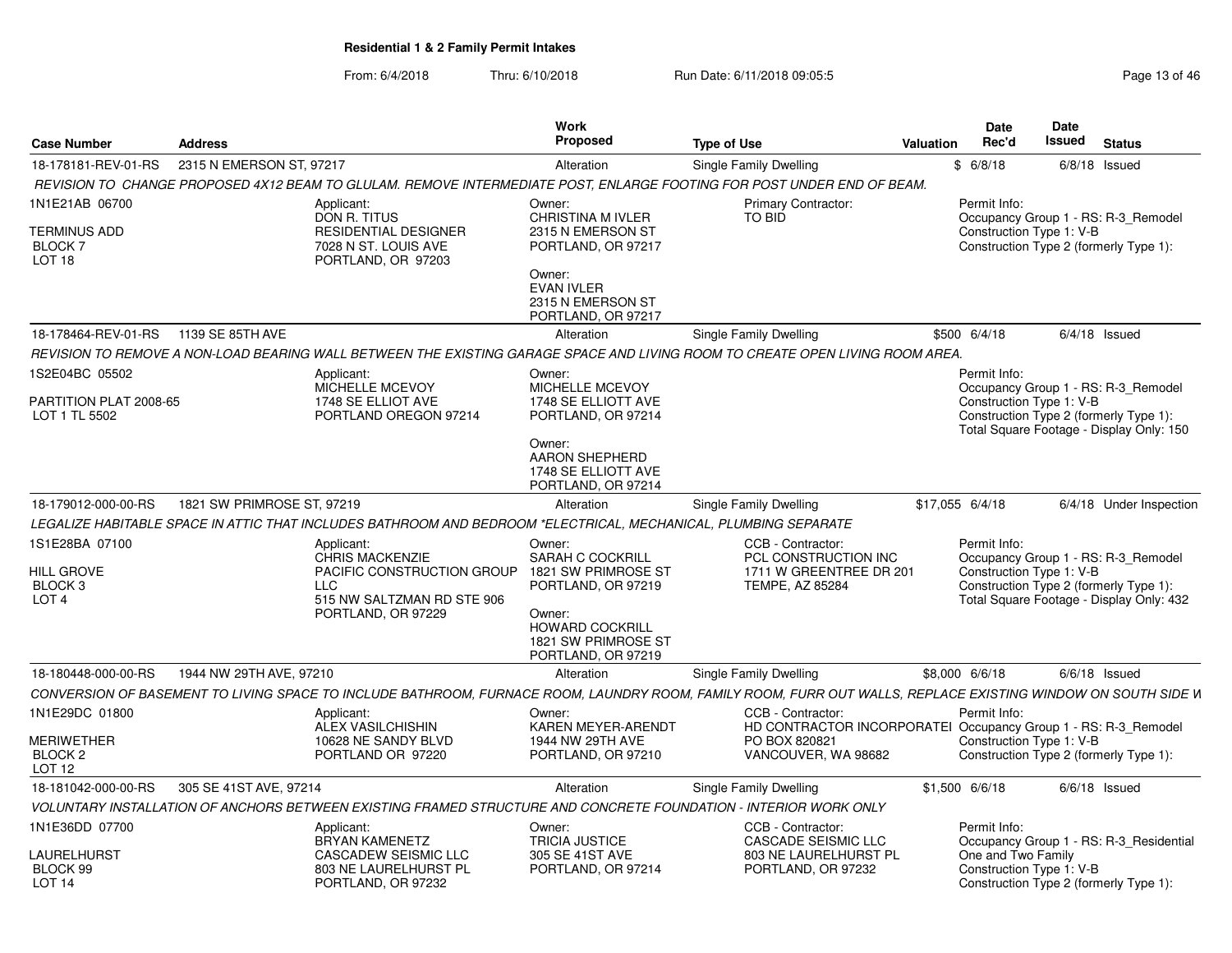| <b>Case Number</b>                                                         | <b>Address</b>                    |                                                                                                                                                                | <b>Work</b><br>Proposed                                                                                                                            | <b>Type of Use</b>                                                                    | Valuation       | Date<br>Rec'd                                                                                     | Date<br>Issued | <b>Status</b>                                                                                                                 |
|----------------------------------------------------------------------------|-----------------------------------|----------------------------------------------------------------------------------------------------------------------------------------------------------------|----------------------------------------------------------------------------------------------------------------------------------------------------|---------------------------------------------------------------------------------------|-----------------|---------------------------------------------------------------------------------------------------|----------------|-------------------------------------------------------------------------------------------------------------------------------|
| 18-181066-000-00-RS                                                        | 4704 NE 89TH AVE, 97220           |                                                                                                                                                                | Alteration                                                                                                                                         | <b>Single Family Dwelling</b>                                                         | \$12,000 6/4/18 |                                                                                                   |                | $6/4/18$ Issued                                                                                                               |
|                                                                            |                                   | BUILD WALLS IN BASEMENT FOR BATHROOM - INTERIOR WORK ONLY **NO STRUCTURAL CHANGES***ELECTRICAL, MECHANICAL AND PLUMBING TO BE OBTAINED SEPARATELY***           |                                                                                                                                                    |                                                                                       |                 |                                                                                                   |                |                                                                                                                               |
| 1N2E21BD 08200<br>ROSEWAY & PLAT 2                                         |                                   | Applicant:<br><b>TOMMY PRIEST</b><br>8008 NE FREMONT                                                                                                           | Owner:<br><b>LAURA L DAUDISTEL</b><br>4704 NE 89TH AVE                                                                                             |                                                                                       |                 | Permit Info:<br>One and Two Family                                                                |                | Occupancy Group 1 - RS: R-3 Residential                                                                                       |
| BLOCK 30<br>LOT 16A<br>16B                                                 |                                   | PORTLAND, OR 97213                                                                                                                                             | PORTLAND, OR 97220                                                                                                                                 |                                                                                       |                 | Construction Type 1: V-B                                                                          |                | Construction Type 2 (formerly Type 1):                                                                                        |
| 18-181083-000-00-RS                                                        | 9029 SW 7TH AVE, 97219            |                                                                                                                                                                | Alteration                                                                                                                                         | Single Family Dwelling                                                                | \$11,000 6/4/18 |                                                                                                   |                | $6/4/18$ Issued                                                                                                               |
| REPLACE AND ENLARGE DECK AT WEST SIDE OF HOUSE                             |                                   |                                                                                                                                                                |                                                                                                                                                    |                                                                                       |                 |                                                                                                   |                |                                                                                                                               |
| 1S1E28AA 10800<br>KILPATRICK COLLINS TRACT<br>BLOCK 10<br>LOT <sub>3</sub> |                                   | Applicant:<br><b>STEFAN MIHALTAN</b><br>SUNRISE CONSTRUCTION LLC<br>522 NW 23RD AVE<br>GRESHAM, OR 97030                                                       | Owner:<br><b>JENNIFER HENRY</b><br>9029 SW 7TH AVE<br>PORTLAND, OR 97219<br>Owner:<br><b>PAUL PERRELL</b><br>9029 SW 7TH AVE<br>PORTLAND, OR 97219 | CCB - Contractor:<br>SUNRISE CONSTRUCTION LLC<br>522 NW 23RD AVE<br>GRESHAM, OR 97030 |                 | Permit Info:<br>One and Two Family<br>Construction Type 1: V-B                                    |                | Occupancy Group 1 - RS: R-3_Residential<br>Construction Type 2 (formerly Type 1):                                             |
| 18-181112-000-00-RS                                                        | 3221 SW PRIMROSE ST, 97219        |                                                                                                                                                                | Alteration                                                                                                                                         | <b>Single Family Dwelling</b>                                                         | \$40,000 6/4/18 |                                                                                                   |                | $6/4/18$ Issued                                                                                                               |
|                                                                            |                                   | CONVERT BASEMENT TO HABITABLE SPACE TO INCLUDE (1) BEDROOM WITH EGRESS WINDOW, (1) BATHROOM WITH LAUNDRY AND (1) FAMILY ROOM                                   |                                                                                                                                                    |                                                                                       |                 |                                                                                                   |                |                                                                                                                               |
| 1S1E29AB 05400                                                             |                                   | Applicant:<br><b>LAYTON WAGNER</b>                                                                                                                             | Owner:<br><b>LAYTON B WAGNER</b>                                                                                                                   |                                                                                       |                 | Permit Info:                                                                                      |                | Occupancy Group 1 - RS: R-3_Residential                                                                                       |
| <b>HIGHCROFT</b><br>LOT <sub>4</sub>                                       |                                   | 3221 SW PRIMROSE ST<br>PORTLAND, OR 97219                                                                                                                      | 3221 SW PRIMROSE ST<br>PORTLAND, OR 97219-5314                                                                                                     |                                                                                       |                 | One and Two Family<br>Construction Type 1: V-B                                                    |                | Construction Type 2 (formerly Type 1):                                                                                        |
| 18-181233-000-00-RS                                                        | 4217 N LONGVIEW AVE, 97217        |                                                                                                                                                                | Alteration                                                                                                                                         | Single Family Dwelling                                                                | \$8,800 6/4/18  |                                                                                                   |                | $6/4/18$ Issued                                                                                                               |
|                                                                            |                                   | VOLUNTARY REPAIR OF EXISTING FOUNDATION USING HELICAL PILES ***PLUMBING, ELECTRICAL AND MECHANICAL PERMITS TO BE OBTAINED SEPARATELY***                        |                                                                                                                                                    |                                                                                       |                 |                                                                                                   |                |                                                                                                                               |
| 1N1E21DA 06400                                                             |                                   | Applicant:<br><b>CURT KLEIN</b>                                                                                                                                | Owner:<br><b>BJORN CHAMBLESS</b>                                                                                                                   | CCB - Contractor:<br>Abby Drummond                                                    |                 | Permit Info:                                                                                      |                | Occupancy Group 1 - RS: R-3 Remodel                                                                                           |
| OVERLOOK                                                                   |                                   | <b>RAMJACK WEST</b>                                                                                                                                            | 4217 N LONGVIEW AVE                                                                                                                                | <b>KEM LLC</b><br>PO BOX 11701                                                        |                 | Construction Type 1: V-B                                                                          |                |                                                                                                                               |
| BLOCK 3<br>LOT <sub>3</sub>                                                |                                   | PO BOX 11701<br>EUGENE OR 97440                                                                                                                                | PORTLAND, OR 97217                                                                                                                                 | EUGENE, OR 97440                                                                      |                 |                                                                                                   |                | Construction Type 2 (formerly Type 1):<br>Total Square Footage - Display Only: 1112                                           |
| 18-181439-000-00-RS                                                        | 3124 SE 131ST AVE - Unit B, 97236 |                                                                                                                                                                | Alteration                                                                                                                                         | Single Family Dwelling                                                                | \$95,000 6/5/18 |                                                                                                   |                | $6/5/18$ Issued                                                                                                               |
|                                                                            |                                   | CONVERSION OF GARAGE AND PART OF BASEMENT TO ADU: 1ST FL BED W EGRESS WINDOW, BATH, LAUNDRY, KITCHEN, LIVING/DINING; BASEMENT CONVERSION INCLUDES BED W EGRES! |                                                                                                                                                    |                                                                                       |                 |                                                                                                   |                |                                                                                                                               |
| 1S2E11BD 00400                                                             |                                   | Applicant:<br>KYM NGUYEN<br>CONCEPT DESIGN & ASSOCIATES 10670 SE SUNSET VIEW CT<br>PO BOX 8464<br>PORTLAND, OR 97207-8464                                      | Owner:<br>SINO-US INVESTMENTS LLC<br>HAPPY VALLEY, OR 97086                                                                                        |                                                                                       |                 | Permit Info:<br>One and Two Family<br>Construction Type 1: V-B<br>Number of New Dwelling Units: 1 |                | Occupancy Group 1 - RS: R-3_Residential<br>Construction Type 2 (formerly Type 1):<br>Total Square Footage - Display Only: 787 |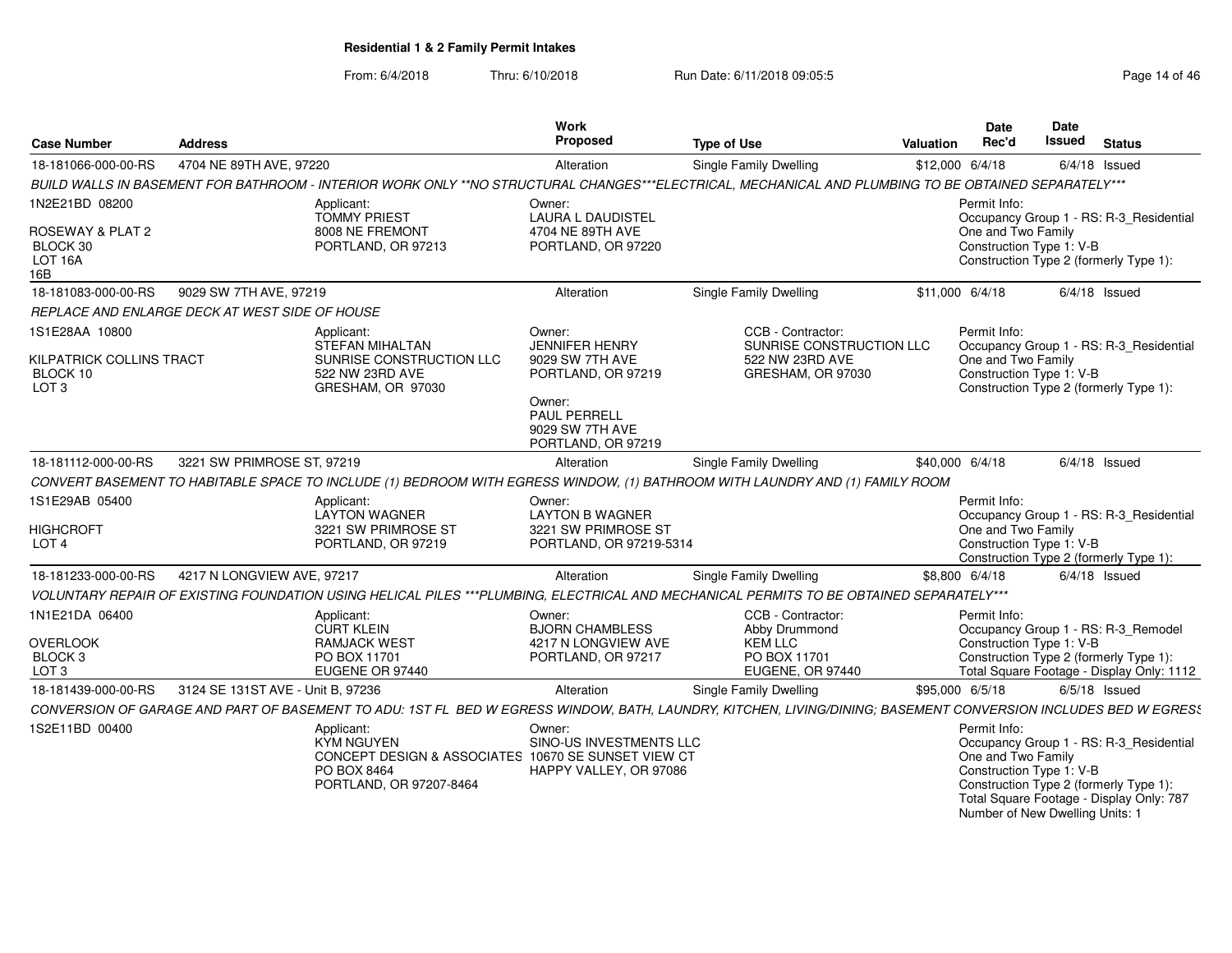| <b>Case Number</b>                                                                   | <b>Address</b>                                |                                                                                                                                                             | Work<br><b>Proposed</b>                                                                 | <b>Type of Use</b>                                                                       | Valuation        | <b>Date</b><br>Rec'd                                           | Date<br><b>Issued</b> | <b>Status</b>                                                                                                              |
|--------------------------------------------------------------------------------------|-----------------------------------------------|-------------------------------------------------------------------------------------------------------------------------------------------------------------|-----------------------------------------------------------------------------------------|------------------------------------------------------------------------------------------|------------------|----------------------------------------------------------------|-----------------------|----------------------------------------------------------------------------------------------------------------------------|
| 18-181447-000-00-RS                                                                  | 10304 NW THOMPSON RD, 97229                   |                                                                                                                                                             | Alteration                                                                              | Single Family Dwelling                                                                   | \$28,840 6/8/18  |                                                                |                       | $6/8/18$ Issued                                                                                                            |
|                                                                                      |                                               | PARTIALLY ENCLOSE (E) DECK AT FRONT OF SFR FOR NEW GREENHOUSE ROOM                                                                                          |                                                                                         |                                                                                          |                  |                                                                |                       |                                                                                                                            |
| 1N1W26BB 03200<br>SECTION 26 1N 1W<br>TL 3200 0.52 ACRES                             |                                               | Applicant:<br><b>TED FISZER</b><br>G.S. CONTRACTING, INC.<br>910 W 11TH ST STE A                                                                            | Owner:<br>JOHN H EPPLE<br>10304 NW THOMPSON RD<br>PORTLAND, OR 97229-3824               | CCB - Contractor:<br><b>GS CONTRACTING INC</b><br>910 W 11TH ST A<br>VANCOUVER, WA 98660 |                  | Permit Info:<br>One and Two Family<br>Construction Type 1: V-B |                       | Occupancy Group 1 - RS: R-3 Residential                                                                                    |
|                                                                                      |                                               | VANCOUVER WA 98660                                                                                                                                          | Owner:<br><b>LUCILA EPPLE</b><br>10304 NW THOMPSON RD<br>PORTLAND, OR 97229-3824        |                                                                                          |                  |                                                                |                       | Construction Type 2 (formerly Type 1):                                                                                     |
| 18-181464-000-00-RS                                                                  | 3925 NE HASSALO ST, 97232                     |                                                                                                                                                             | Alteration                                                                              | Single Family Dwelling                                                                   | \$5,104 6/4/18   |                                                                |                       | $6/4/18$ Issued                                                                                                            |
|                                                                                      |                                               | REMOVE AND REPLACE (E) ROOFING MATERIALS AND ADD NEW SHEATHING OVER (E) 1x4 SKIP SHEATHING AT SINGLE FAMILY RESIDENCE                                       |                                                                                         |                                                                                          |                  |                                                                |                       |                                                                                                                            |
| 1N1E36AA 06000                                                                       |                                               | Applicant:                                                                                                                                                  | Owner:                                                                                  |                                                                                          |                  | Permit Info:                                                   |                       |                                                                                                                            |
| LAURELHURST<br>BLOCK 51<br>LOT <sub>24</sub>                                         |                                               | ROBERT ROSS<br>3925 NE HASSALO ST<br>PORTLAND, OR 97232                                                                                                     | <b>ROBERT D ROSS</b><br>3925 NE HASSALO ST<br>PORTLAND, OR 97232                        |                                                                                          |                  | Construction Type 1: V-B                                       |                       | Occupancy Group 1 - RS: R-3_Remodel<br>Construction Type 2 (formerly Type 1):<br>Total Square Footage - Display Only: 2400 |
|                                                                                      |                                               |                                                                                                                                                             | Owner:<br><b>DEBORAH I STEIN</b><br>3925 NE HASSALO ST<br>PORTLAND, OR 97232            |                                                                                          |                  |                                                                |                       |                                                                                                                            |
| 18-181741-000-00-RS                                                                  | 11340 SW AVENTINE CIRCUS, 97219               |                                                                                                                                                             | Alteration                                                                              | Single Family Dwelling                                                                   | \$21,000 6/5/18  |                                                                |                       | <b>Under Review</b>                                                                                                        |
|                                                                                      |                                               | VOLUNTARY INSTALLATION OF ANCHORS BETWEEN EXISTING FRAMED STRUCTURE AND CONCRETE FOUNDATION                                                                 |                                                                                         |                                                                                          |                  |                                                                |                       |                                                                                                                            |
| 1S1E34AA 01800                                                                       |                                               | Applicant:<br><b>EMILY SINGLETON</b>                                                                                                                        | Owner:<br><b>LISA B REDEKOP</b>                                                         | CCB - Contractor:<br><b>TERRAFIRMA FOUNDATION</b>                                        |                  | Permit Info:                                                   |                       | Occupancy Group 1 - RS: R-3 Residential                                                                                    |
| <b>BISHOPSGATE</b><br>LOT <sub>3</sub>                                               |                                               | <b>TERRAFIRMA FOUNDATION</b><br><b>SYSTEMS</b><br>7910 SW HUNZIKER ST<br>TIGARD OR 97223                                                                    | 11340 SW AVENTINE CIRCUS<br>PORTLAND, OR 97219-8317                                     | <b>REPAIR INC</b><br>761 NE GARDEN VALLEY BLVD<br>ROSEBURG, OR 97470                     |                  | One and Two Family<br>Construction Type 1: V-B                 |                       | Construction Type 2 (formerly Type 1):                                                                                     |
| 18-182286-000-00-RS                                                                  | 3125 SE SALMON ST, 97214                      |                                                                                                                                                             | Alteration                                                                              | Single Family Dwelling                                                                   | \$150,000 6/5/18 |                                                                |                       | $6/5/18$ Issued                                                                                                            |
|                                                                                      |                                               | KITCHEN AND BATHROOM REMODEL. DECOMMISION NON PERMITTED BATHROOM. REPLACEMENT OF WHOLE HOUSE DUCTING AS WELL AS ALL WATER PIPES. NEW 200 AMP SERVICE WITH 1 |                                                                                         |                                                                                          |                  |                                                                |                       |                                                                                                                            |
| 1S1E01BD 12900                                                                       |                                               | Applicant:<br><b>TIMOTHY RICE</b>                                                                                                                           | Owner:<br><b>MIA PISANO</b>                                                             | CCB - Contractor:<br>ACORN TO OAK REMODELING LLC Occupancy Group 1 - RS: R-3 Residential |                  | Permit Info:                                                   |                       |                                                                                                                            |
| SUNNYSIDE & PLAT 2 & 3<br>BLOCK 40<br>LOT 8<br>W 1/2 OF LOT 9                        |                                               | ACORN TO OAK REMODELING<br>PO BOX 11156<br>PORTLAND OR 97211                                                                                                | 3125 SE SALMON ST<br>PORTLAND, OR 97214                                                 | 524 NE 68TH AVE<br>PORTLAND, OR 97213                                                    |                  | One and Two Family<br>Construction Type 1: V-B                 |                       | Construction Type 2 (formerly Type 1):                                                                                     |
| 18-182419-000-00-RS                                                                  | 13106 NW GERMANTOWN RD, 97231                 |                                                                                                                                                             | Alteration                                                                              | Single Family Dwelling                                                                   |                  | \$500 6/5/18                                                   |                       | $6/5/18$ Issued                                                                                                            |
|                                                                                      | SOLAR 7.05 KW PV ARRAY ON ROOF - PRESCRIPTIVE |                                                                                                                                                             |                                                                                         |                                                                                          |                  |                                                                |                       |                                                                                                                            |
| 1N1W09D 01300<br><b>GERMANTOWN</b><br>LOT 12&13<br>DEFERRAL-POTENTIAL ADDITIONAL TAX |                                               | Applicant:<br>LEIF RHOADES<br>SYNCHRO SOLAR<br>1339 SE 8TH AVE STE B<br>PORTLAND OR 97214                                                                   | Owner:<br><b>ANKUSH VARMA</b><br>13106 NW GERMANTOWN RD<br>PORTLAND, OR 97231<br>Owner: | CCB - Contractor:<br>SYNCHRO SOLAR LLC<br>1339 SE 8TH AVE SUITE B<br>PORTLAND, OR 97214  |                  | Permit Info:<br>One and Two Family<br>Construction Type 1: V-B |                       | Occupancy Group 1 - RS: R-3 Residential<br>Construction Type 2 (formerly Type 1):                                          |
|                                                                                      |                                               |                                                                                                                                                             | <b>BRINDA GANESH</b><br>13106 NW GERMANTOWN RD<br>PORTLAND, OR 97231                    |                                                                                          |                  |                                                                |                       |                                                                                                                            |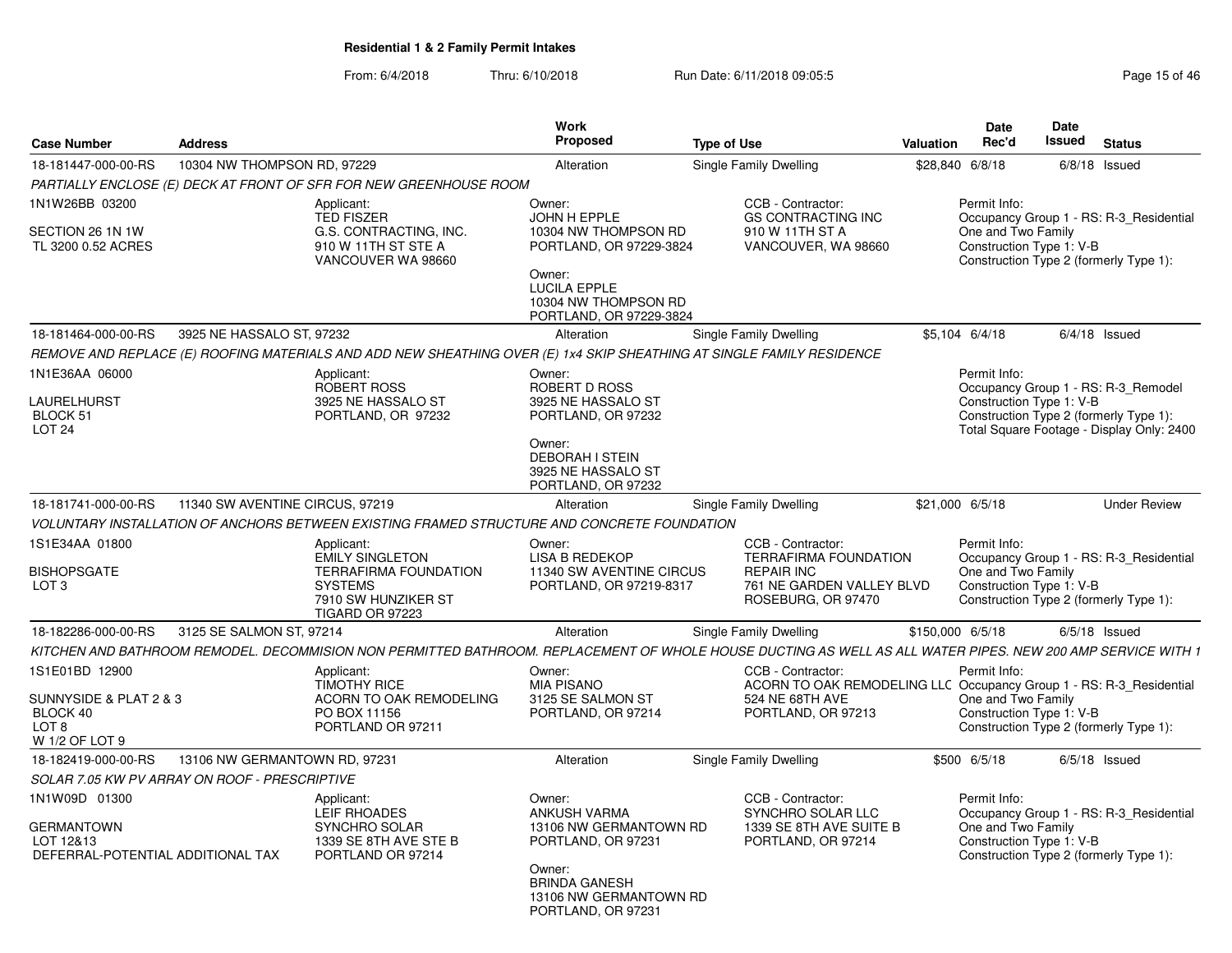| <b>Case Number</b>                                                                         | <b>Address</b>                |                                                                                                                                                       | Work<br><b>Proposed</b>                                                                                                                                             | <b>Type of Use</b> |                                                                                                                           | <b>Valuation</b> | <b>Date</b><br>Rec'd                                                                              | Date<br><b>Issued</b> | <b>Status</b>                                                                                                             |
|--------------------------------------------------------------------------------------------|-------------------------------|-------------------------------------------------------------------------------------------------------------------------------------------------------|---------------------------------------------------------------------------------------------------------------------------------------------------------------------|--------------------|---------------------------------------------------------------------------------------------------------------------------|------------------|---------------------------------------------------------------------------------------------------|-----------------------|---------------------------------------------------------------------------------------------------------------------------|
| 18-182637-000-00-RS                                                                        | 3444 NE KLICKITAT ST, 97212   |                                                                                                                                                       | Alteration                                                                                                                                                          |                    | Single Family Dwelling                                                                                                    |                  | \$31,400 6/6/18                                                                                   |                       | $6/6/18$ Issued                                                                                                           |
|                                                                                            |                               | FIRE DAMAGE REPAIR TO LIVING ROOM FLOOR JOISTS. REPLACE SEPARATION BETWEEN LIVING ROOM AND GARAGE BELOW INCLUDING GARAGE CEILING                      |                                                                                                                                                                     |                    |                                                                                                                           |                  |                                                                                                   |                       |                                                                                                                           |
| 1N1E25AB 07500<br><b>MARYLAND HTS</b><br>BLOCK 2<br>LOT <sub>3</sub>                       |                               | Applicant:<br>ANDY STEMBER<br><b>JAS ENGINEERING</b><br>1419 WASHINGTON ST #100<br>OREGON CITY, OR 97045                                              | Owner:<br>NONA Y GLAZER<br>3444 NE KLICKITAT ST<br>PORTLAND, OR 97212-2669                                                                                          |                    | CCB - Contractor:<br>CHINOOK RESTORATION INC<br>11010 NE 37TH CIRCLE SUITE 110 One and Two Family<br>VANCOUVER, WA 98682  |                  | Permit Info:<br>Construction Type 1: V-B                                                          |                       | Occupancy Group 1 - RS: R-3_Residential<br>Construction Type 2 (formerly Type 1):                                         |
| 18-182646-000-00-RS                                                                        | 2218 SE 46TH AVE, 97215       |                                                                                                                                                       | Alteration                                                                                                                                                          |                    | Single Family Dwelling                                                                                                    |                  | \$10,000 6/6/18                                                                                   |                       | $6/6/18$ Issued                                                                                                           |
|                                                                                            |                               | CONVERSION OF BASEMENT TO LIVING SPACE TO INCLUDE: BATHROOM, BEDROOM, AND FAMILY ROOM **MECHANICAL, PLUMBING, ELECTRICAL TO BE OBTAINED SEPARATELY*** |                                                                                                                                                                     |                    |                                                                                                                           |                  |                                                                                                   |                       |                                                                                                                           |
| 1S2E06CD 03800<br><b>TABASCO ADD</b><br>BLOCK 4<br>S 2' OF LOT 10<br>LOT 11&12             |                               | Applicant:<br>THOMAS PETRUSICH<br>2218 SE 46TH AVE<br>PORTLAND OR 97215                                                                               | Owner:<br><b>RENEE M MAGYAR</b><br>2218 SE 46TH AVE<br>PORTLAND, OR 97215<br>Owner:<br>THOMAS PETRUSICH<br>2218 SE 46TH AVE<br>PORTLAND, OR 97215                   |                    |                                                                                                                           |                  | Permit Info:<br>Construction Type 1: V-B                                                          |                       | Occupancy Group 1 - RS: R-3_Remodel<br>Construction Type 2 (formerly Type 1):<br>Total Square Footage - Display Only: 800 |
| 18-182657-000-00-RS                                                                        | 5558 SE OAK ST, 97215         |                                                                                                                                                       | Alteration                                                                                                                                                          |                    | Single Family Dwelling                                                                                                    |                  | \$250 6/6/18                                                                                      |                       | $6/6/18$ Issued                                                                                                           |
|                                                                                            |                               | REMOVAL OF 8" OF EAVE PROJECTION ON ENTIRE WEST SIDE OF EXISTING HOME TO MEET THE LOT CONFIRMATION REQUIREMENTS.                                      |                                                                                                                                                                     |                    |                                                                                                                           |                  |                                                                                                   |                       |                                                                                                                           |
| 1N2E31DC 08700<br>MT TABOR PL ADD<br>BLOCK <sub>1</sub><br>LOT 11&12                       |                               | Applicant:<br>FLORIN LACATUS<br>FRL CONSTRUCTION LLC<br>3409 SW 30TH ST<br>GRESHAM, OR 97080                                                          | Owner:<br>COLUMBIA REDEVELOPMENT LLC FLORIN LACATUS<br>5891 SW MERIDIAN WAY<br>TUALATIN, OR 97062                                                                   |                    | CCB - Contractor:<br>FRL CONSTRUCTION LLC<br>3409 SW 30TH ST<br>GRESHAM, OR 97080                                         |                  | Permit Info:<br>One and Two Family<br>Construction Type 1: V-B                                    |                       | Occupancy Group 1 - RS: R-3_Residential<br>Construction Type 2 (formerly Type 1):                                         |
| 18-182692-000-00-RS                                                                        | 7595 SW FULTON PARK PL, 97219 |                                                                                                                                                       | Alteration                                                                                                                                                          |                    | <b>Single Family Dwelling</b>                                                                                             |                  | \$6,996 6/6/18                                                                                    |                       | <b>Under Review</b>                                                                                                       |
|                                                                                            |                               | VOLUNTARY INSTALLATION OF ANCHORS BETWEEN EXISTING FRAMED STRUCTURE AND CONCRETE FOUNDATION                                                           |                                                                                                                                                                     |                    |                                                                                                                           |                  |                                                                                                   |                       |                                                                                                                           |
| 1S1E22BD 12600<br><b>FULTON PK</b><br><b>BLOCK H</b><br>LOT 11 EXC N 3'                    |                               | Applicant:<br><b>EMILY SINGLETON</b><br><b>TERRAFIRMA FOUNDATION</b><br><b>SYSTEMS</b><br>7910 SW HUNZIKER ST<br><b>TIGARD OR 97223</b>               | Owner:<br>RONALD H KLINT<br>7595 SW FULTON PARK PL<br>PORTLAND, OR 97219-2927<br>Owner:<br><b>RUTH M KLINT</b><br>7595 SW FULTON PARK PL<br>PORTLAND, OR 97219-2927 |                    | CCB - Contractor:<br><b>TERRAFIRMA FOUNDATION</b><br><b>REPAIR INC</b><br>761 NE GARDEN VALLEY BLVD<br>ROSEBURG, OR 97470 |                  | Permit Info:<br>One and Two Family<br>Construction Type 1: V-B<br>Number of New Dwelling Units: 1 |                       | Occupancy Group 1 - RS: R-3_Residential<br>Construction Type 2 (formerly Type 1):                                         |
| 18-182704-000-00-RS                                                                        | 4516 SE 65TH AVE, 97206       |                                                                                                                                                       | Alteration                                                                                                                                                          |                    | <b>Single Family Dwelling</b>                                                                                             |                  | \$5,000 6/6/18                                                                                    |                       | $6/6/18$ Issued                                                                                                           |
|                                                                                            |                               | REPAIR FIRE DAMAGE IN MASTER SUITE - ROOF, CEILING, AND WINDOW                                                                                        |                                                                                                                                                                     |                    |                                                                                                                           |                  |                                                                                                   |                       |                                                                                                                           |
| 1S2E17BB 02200<br>ARLETA PK3<br>BLOCK <sub>8</sub><br>S 10' OF LOT 12<br>LOT <sub>13</sub> |                               | Applicant:<br><b>SCOTT BENTHIN</b><br>BENTHIN DESIGN GROUP LLC<br>PO BOX 42<br>BEAVERCREEK, OR 97004                                                  | Owner:<br><b>DIANE R OLSON</b><br>5902 SE FOSTER RD #E<br>PORTLAND, OR 97206-3715                                                                                   |                    | CCB - Contractor:<br>FIRE INDUSTRY RESTORATION<br><b>EXPERTS INC</b><br>PO BOX 2133<br>OREGON CITY, OR 97045              |                  | Permit Info:<br>One and Two Family<br>Construction Type 1: V-B                                    |                       | Occupancy Group 1 - RS: R-3_Residential<br>Construction Type 2 (formerly Type 1):                                         |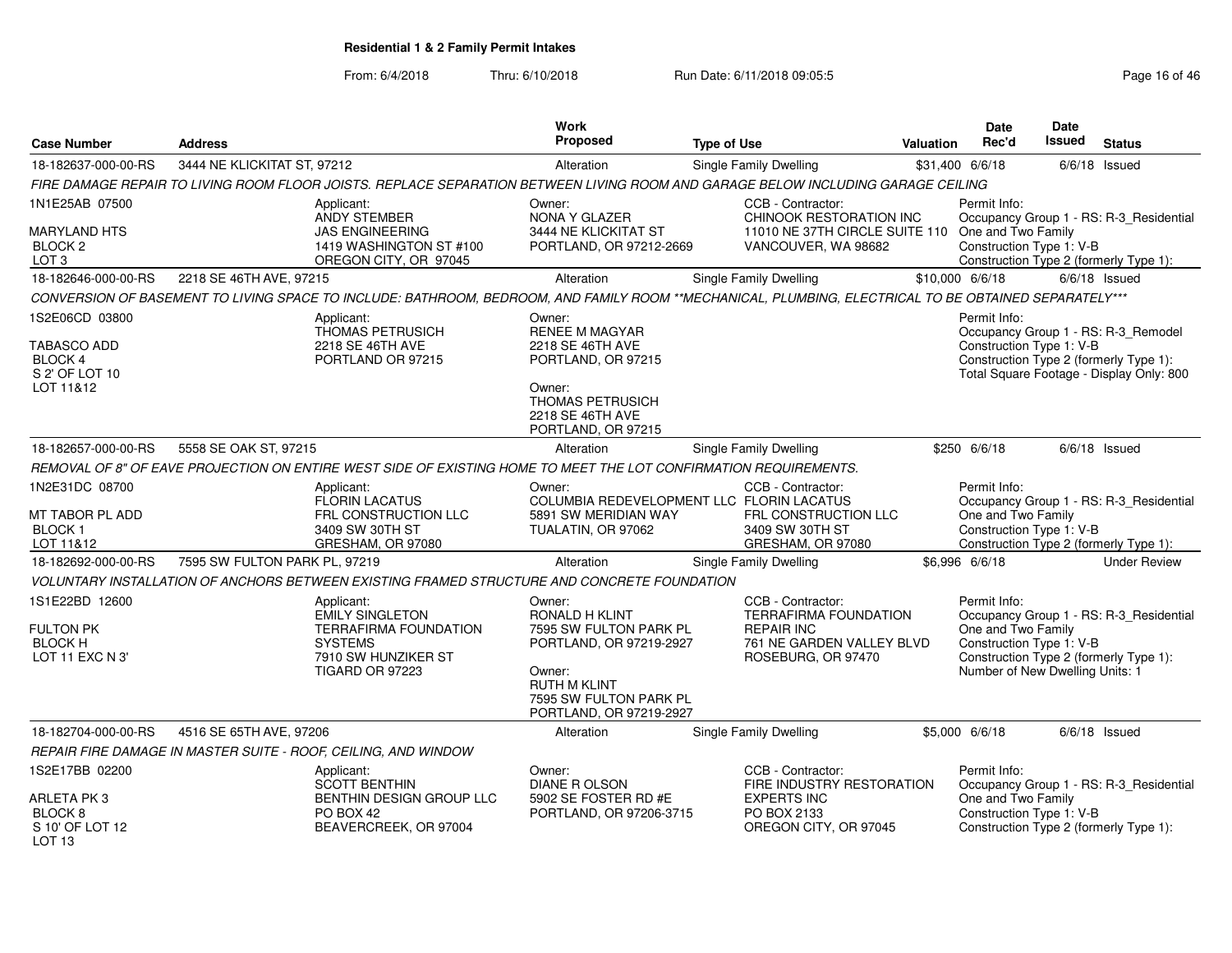| <b>Case Number</b>                                                                     | <b>Address</b>                                                           |                                                                                                             | <b>Work</b><br><b>Proposed</b>                                                                                                                    | <b>Type of Use</b>                                                                                                                | Valuation | Date<br>Rec'd                                                                                                                                       | <b>Date</b><br>Issued | <b>Status</b>                                                                     |
|----------------------------------------------------------------------------------------|--------------------------------------------------------------------------|-------------------------------------------------------------------------------------------------------------|---------------------------------------------------------------------------------------------------------------------------------------------------|-----------------------------------------------------------------------------------------------------------------------------------|-----------|-----------------------------------------------------------------------------------------------------------------------------------------------------|-----------------------|-----------------------------------------------------------------------------------|
| 18-182836-000-00-RS                                                                    | 7311 N FISKE AVE - Unit B, 97203                                         |                                                                                                             | Alteration                                                                                                                                        | <b>Single Family Dwelling</b>                                                                                                     |           | \$500 6/6/18                                                                                                                                        |                       | $6/6/18$ Issued                                                                   |
|                                                                                        | SOLAR- 4.95 KW ROOF TOP MOUNTED ARRAY - PRESCRIPTIVE                     |                                                                                                             |                                                                                                                                                   |                                                                                                                                   |           |                                                                                                                                                     |                       |                                                                                   |
| 1N1E08CC 15800                                                                         |                                                                          | Applicant:<br>ELEMENTAL ENERGY LLC<br>6819 SE FOSTER RD<br>PORTLAND, OR 97206                               | Owner:<br>DORIS NORWELL<br>7311 N FISKE AVE<br>PORTLAND, OR 97203<br>Owner:<br><b>WILLIAM A YASNOFF</b><br>7311 N FISKE AVE<br>PORTLAND, OR 97203 | CCB - Contractor:<br>ELEMENTAL ENERGY LLC<br>6819 SE FOSTER RD<br>PORTLAND, OR 97206                                              |           | Permit Info:<br>One and Two Family<br>Construction Type 1: V-B                                                                                      |                       | Occupancy Group 1 - RS: R-3 Residential<br>Construction Type 2 (formerly Type 1): |
|                                                                                        |                                                                          |                                                                                                             | Owner:<br><b>JOANENE FELDMAN</b><br>7311 N FISKE AVE<br>PORTLAND, OR 97203                                                                        |                                                                                                                                   |           |                                                                                                                                                     |                       |                                                                                   |
| 18-182855-000-00-RS                                                                    | 6513 SE IVON ST, 97206                                                   |                                                                                                             | Alteration                                                                                                                                        | Single Family Dwelling                                                                                                            |           | \$500 6/6/18                                                                                                                                        |                       | $6/6/18$ Issued                                                                   |
|                                                                                        | SOLAR - 5.59 KW ROOF TOP MOUNTED ARRAY - PRESCRIPTIVE                    |                                                                                                             |                                                                                                                                                   |                                                                                                                                   |           |                                                                                                                                                     |                       |                                                                                   |
| 1S2E08BB 01400                                                                         |                                                                          | Applicant:<br>ELEMENTAL ENERGY LLC                                                                          | Owner:<br><b>KATE L MOORE</b>                                                                                                                     | CCB - Contractor:<br>ELEMENTAL ENERGY LLC                                                                                         |           | Permit Info:                                                                                                                                        |                       | Occupancy Group 1 - RS: R-3_Residential                                           |
| SECTION 08 1S 2E<br>TL 1400 0.21 ACRES                                                 |                                                                          | 6819 SE FOSTER RD<br>PORTLAND, OR 97206                                                                     | 6513 SE IVON ST<br>PORTLAND, OR 97206-1250<br>Owner:                                                                                              | 6819 SE FOSTER RD<br>PORTLAND, OR 97206                                                                                           |           | One and Two Family<br>Construction Type 1: V-B                                                                                                      |                       | Construction Type 2 (formerly Type 1):                                            |
|                                                                                        |                                                                          |                                                                                                             | MICHAEL R JR MOORE<br>6513 SE IVON ST<br>PORTLAND, OR 97206-1250                                                                                  |                                                                                                                                   |           |                                                                                                                                                     |                       |                                                                                   |
| 18-182959-000-00-RS                                                                    | 1231 NE 73RD AVE, 97213                                                  |                                                                                                             | Alteration                                                                                                                                        | <b>Single Family Dwelling</b>                                                                                                     |           | \$6,750 6/6/18                                                                                                                                      |                       | $6/6/18$ Issued                                                                   |
|                                                                                        | SOLAR - 4.8 KW PV ARRAY ON ROOF - NON-PRESCRIPTIVE                       |                                                                                                             |                                                                                                                                                   |                                                                                                                                   |           |                                                                                                                                                     |                       |                                                                                   |
| 1N2E32AB 06400<br>KATHARINE<br>BLOCK 13<br>S 2/3 OF LOT 5                              |                                                                          | Applicant:<br>MELISSA FARIAS<br>SOLAR CITY CORPORATION<br>6132 NE 112TH AVE<br>PORTLAND, OR 97220           | Owner:<br><b>JEROD FOX</b><br>1231 NE 73RD AVE<br>PORTLAND, OR 97213-6110                                                                         | CCB - Contractor:<br>TESLA ENERGY OPERATIONS INC Occupancy Group 1 - RS: R-3_Remodel<br>3055 CLEARVIEW WAY<br>SAN MATEO, CA 94402 |           | Permit Info:<br>Construction Type 1: V-B                                                                                                            |                       | Construction Type 2 (formerly Type 1):                                            |
| 18-183081-000-00-RS                                                                    | 2933 SE MARKET ST. 97214                                                 |                                                                                                             | Alteration                                                                                                                                        | Single Family Dwelling                                                                                                            |           | \$14,500 6/6/18                                                                                                                                     |                       | $6/6/18$ Issued                                                                   |
|                                                                                        |                                                                          | INSTALL NEW WINDOW IN UPSTAIRS BATHROOM; REMODEL BATHROOM****ELECTRICAL AND MECHANCIAL PERMITS SEPARATE**** |                                                                                                                                                   |                                                                                                                                   |           |                                                                                                                                                     |                       |                                                                                   |
| 1S1E01CA 07800<br><b>BURRELL HTS</b><br>BLOCK 10<br>LOT <sub>6</sub><br>E 10' OF LOT 9 | Applicant:<br><b>DON JENSEN</b><br>3227 SE 56TH AVE<br>PORTLAND OR 97206 |                                                                                                             | Owner:<br><b>SCOTT POPE</b><br>2933 SE MARKET ST<br>PORTLAND, OR 97214-4952<br>Owner:                                                             | CCB - Contractor:<br>SYNERGIES RENOVATIONS LLC<br>3227 SE 56TH AVE<br>PORTLAND, OR 97206                                          |           | Permit Info:<br>Occupancy Group 1 - RS: R-3_Residential<br>One and Two Family<br>Construction Type 1: V-B<br>Construction Type 2 (formerly Type 1): |                       |                                                                                   |
|                                                                                        |                                                                          |                                                                                                             | <b>SEEMA KATHURIA</b><br>2933 SE MARKET ST<br>PORTLAND, OR 97214-4952                                                                             |                                                                                                                                   |           |                                                                                                                                                     |                       |                                                                                   |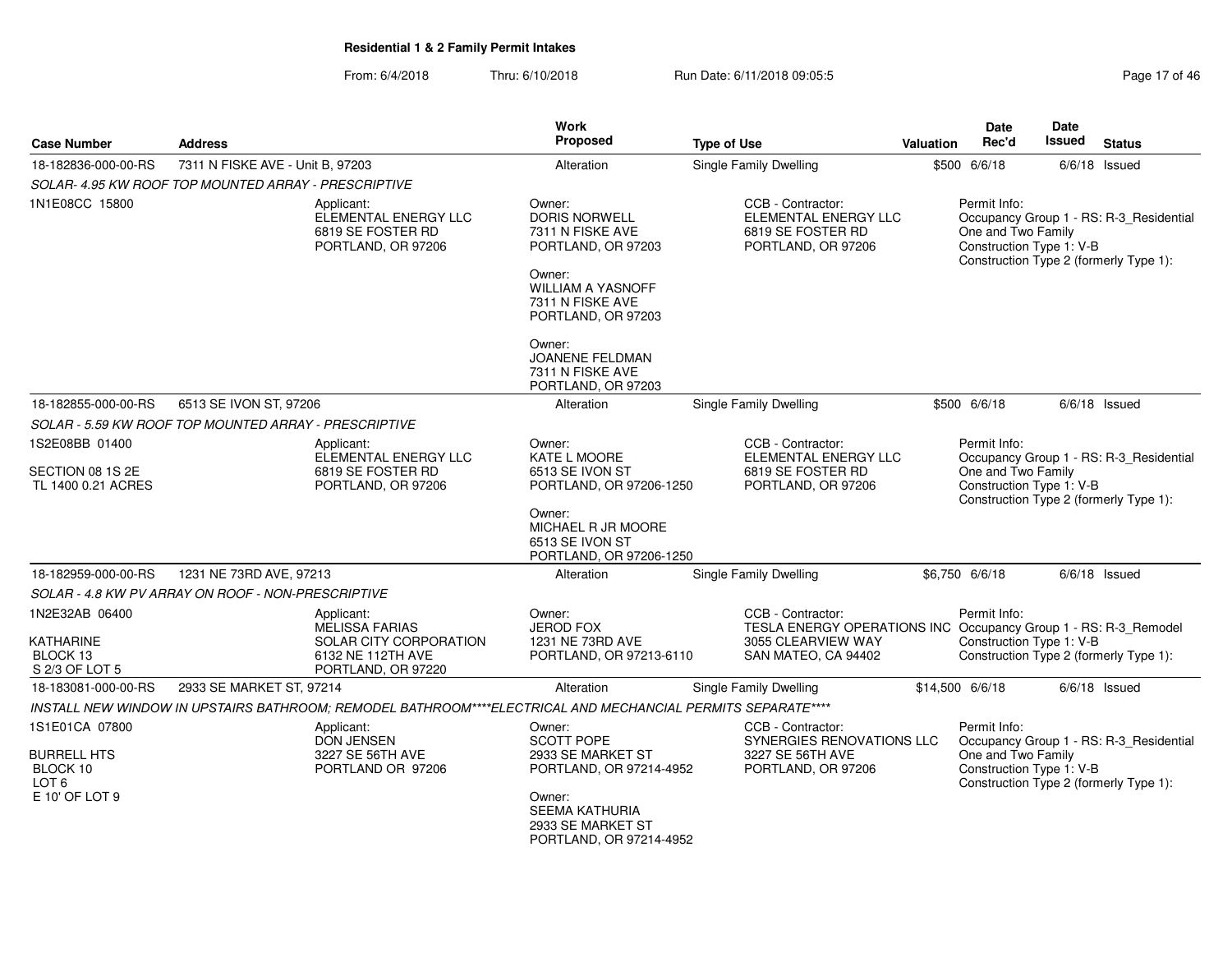| <b>Address</b>                                |                | Work<br><b>Proposed</b>                                                                                                                                                                                                                                                                                                                                                                                                                                                                                                                                             | <b>Type of Use</b>                                                                        | <b>Valuation</b>                                                                                                                                                                | <b>Date</b><br>Rec'd                                                                                                                                                                                                            | <b>Date</b><br><b>Issued</b><br><b>Status</b>                                                                                                                                                                                                                                                                                                                                                                                                                                                                                                                                                                                                                                    |
|-----------------------------------------------|----------------|---------------------------------------------------------------------------------------------------------------------------------------------------------------------------------------------------------------------------------------------------------------------------------------------------------------------------------------------------------------------------------------------------------------------------------------------------------------------------------------------------------------------------------------------------------------------|-------------------------------------------------------------------------------------------|---------------------------------------------------------------------------------------------------------------------------------------------------------------------------------|---------------------------------------------------------------------------------------------------------------------------------------------------------------------------------------------------------------------------------|----------------------------------------------------------------------------------------------------------------------------------------------------------------------------------------------------------------------------------------------------------------------------------------------------------------------------------------------------------------------------------------------------------------------------------------------------------------------------------------------------------------------------------------------------------------------------------------------------------------------------------------------------------------------------------|
|                                               |                | Alteration                                                                                                                                                                                                                                                                                                                                                                                                                                                                                                                                                          | <b>Single Family Dwelling</b>                                                             |                                                                                                                                                                                 |                                                                                                                                                                                                                                 | $6/8/18$ Issued                                                                                                                                                                                                                                                                                                                                                                                                                                                                                                                                                                                                                                                                  |
|                                               |                |                                                                                                                                                                                                                                                                                                                                                                                                                                                                                                                                                                     |                                                                                           |                                                                                                                                                                                 |                                                                                                                                                                                                                                 |                                                                                                                                                                                                                                                                                                                                                                                                                                                                                                                                                                                                                                                                                  |
|                                               |                | Owner:<br>SARAH M BEHR REV                                                                                                                                                                                                                                                                                                                                                                                                                                                                                                                                          | CCB - Contractor:                                                                         |                                                                                                                                                                                 |                                                                                                                                                                                                                                 | Occupancy Group 1 - RS: R-3_Residential                                                                                                                                                                                                                                                                                                                                                                                                                                                                                                                                                                                                                                          |
|                                               |                | 3407 NE 27TH AVE<br>PORTLAND, OR 97212                                                                                                                                                                                                                                                                                                                                                                                                                                                                                                                              |                                                                                           |                                                                                                                                                                                 |                                                                                                                                                                                                                                 | Construction Type 2 (formerly Type 1):                                                                                                                                                                                                                                                                                                                                                                                                                                                                                                                                                                                                                                           |
|                                               |                | 3407 NE 27TH AVE<br>PORTLAND, OR 97212                                                                                                                                                                                                                                                                                                                                                                                                                                                                                                                              |                                                                                           |                                                                                                                                                                                 |                                                                                                                                                                                                                                 |                                                                                                                                                                                                                                                                                                                                                                                                                                                                                                                                                                                                                                                                                  |
| 15 NE 18TH AVE, 97232                         |                | Alteration                                                                                                                                                                                                                                                                                                                                                                                                                                                                                                                                                          | Single Family Dwelling                                                                    |                                                                                                                                                                                 |                                                                                                                                                                                                                                 | <b>Under Review</b>                                                                                                                                                                                                                                                                                                                                                                                                                                                                                                                                                                                                                                                              |
|                                               |                |                                                                                                                                                                                                                                                                                                                                                                                                                                                                                                                                                                     |                                                                                           |                                                                                                                                                                                 |                                                                                                                                                                                                                                 |                                                                                                                                                                                                                                                                                                                                                                                                                                                                                                                                                                                                                                                                                  |
| LYDIA BUCKMANS ADD<br>E 1/2 OF LOT 6 EXC S 5' |                | Owner:<br><b>15 NE 18TH AVE</b><br>PORTLAND, OR 97232                                                                                                                                                                                                                                                                                                                                                                                                                                                                                                               | CCB - Contractor:<br><b>REPAIR INC</b>                                                    |                                                                                                                                                                                 |                                                                                                                                                                                                                                 | Occupancy Group 1 - RS: R-3_Residential<br>Construction Type 2 (formerly Type 1):                                                                                                                                                                                                                                                                                                                                                                                                                                                                                                                                                                                                |
|                                               |                | Alteration                                                                                                                                                                                                                                                                                                                                                                                                                                                                                                                                                          | <b>Single Family Dwelling</b>                                                             |                                                                                                                                                                                 |                                                                                                                                                                                                                                 | $6/7/18$ Issued                                                                                                                                                                                                                                                                                                                                                                                                                                                                                                                                                                                                                                                                  |
|                                               |                |                                                                                                                                                                                                                                                                                                                                                                                                                                                                                                                                                                     |                                                                                           |                                                                                                                                                                                 |                                                                                                                                                                                                                                 |                                                                                                                                                                                                                                                                                                                                                                                                                                                                                                                                                                                                                                                                                  |
| W 42 1/2' OF N 110' OF LOT 4                  |                | Owner:<br>232 SW HAMILTON LLC<br>3324 SW 10TH AVE<br>PORTLAND, OR 97239                                                                                                                                                                                                                                                                                                                                                                                                                                                                                             | CCB - Contractor:<br><b>RON HAYES</b><br><b>DEVELOPMENT LLC</b><br>SUITE 700              |                                                                                                                                                                                 |                                                                                                                                                                                                                                 | Occupancy Group 1 - RS: R-3_Residential<br>Construction Type 2 (formerly Type 1):                                                                                                                                                                                                                                                                                                                                                                                                                                                                                                                                                                                                |
|                                               |                | Alteration                                                                                                                                                                                                                                                                                                                                                                                                                                                                                                                                                          | Single Family Dwelling                                                                    |                                                                                                                                                                                 |                                                                                                                                                                                                                                 | $6/7/18$ Issued                                                                                                                                                                                                                                                                                                                                                                                                                                                                                                                                                                                                                                                                  |
|                                               |                |                                                                                                                                                                                                                                                                                                                                                                                                                                                                                                                                                                     |                                                                                           |                                                                                                                                                                                 |                                                                                                                                                                                                                                 |                                                                                                                                                                                                                                                                                                                                                                                                                                                                                                                                                                                                                                                                                  |
|                                               | CANBY OR 97013 | Owner:<br><b>SHAWN H HAASE</b><br>8616 SE SCHILLER ST<br>PORTLAND, OR 97266                                                                                                                                                                                                                                                                                                                                                                                                                                                                                         | CCB - Contractor:<br>ROBERT WILLIFORD<br><b>RSW BUILDING LLC</b><br>PORTLAND OR, OR 97236 |                                                                                                                                                                                 |                                                                                                                                                                                                                                 | Occupancy Group 1 - RS: R-3_Residential<br>Construction Type 2 (formerly Type 1):                                                                                                                                                                                                                                                                                                                                                                                                                                                                                                                                                                                                |
|                                               |                | 3407 NE 27TH AVE, 97212<br>Applicant:<br><b>DAVE YASENCHAK</b><br>DAVINCI CONSTRUCTION<br>1926 SE WOODWARD ST<br>PORTLAND, OR 97202<br>Applicant:<br><b>EMILY SINGLETON</b><br><b>TERRAFIRMA FOUNDATION</b><br><b>SYSTEMS</b><br>7910 SW HUNZIKER ST<br><b>TIGARD OR 97223</b><br>232 SW HAMILTON ST, 97201<br>Applicant:<br><b>RON HAYES</b><br>PRECISION HOMES &<br>DEVELOPMENT LLC<br>9655 SW SUNSHINE COURT<br>SUITE 700<br>BEAVERTON, OR 97005<br>8616 SE SCHILLER ST, 97266<br>Applicant:<br><b>BOB WILLIFORD</b><br><b>RSW BUILDING</b><br>23795 S BARLOW RD | Owner:<br>CONVERT FAMILY ROOM TO MASTER BEDROOM. CONVERT FRONT BEDROOM TO LIVING ROOM.    | ROLAND R SARRAZEN III REV<br>VOLUNTARY INSTALLATION OF ANCHORS BETWEEN EXISTING FRAMED STRUCTURE AND CONCRETE FOUNDATION<br><b>BURNSIDE PROPERTIES LLC</b><br>PRECISION HOMES & | DAVID EDWARD YASENCHAK<br>1926 SE WOODWARD ST<br>PORTLAND, OR 97202<br><b>TERRAFIRMA FOUNDATION</b><br>761 NE GARDEN VALLEY BLVD<br>ROSEBURG, OR 97470<br>9655 SW SUNSHINE COURT<br>BEAVERTON, OR 97005<br>4911 SE 128TH AVENUE | \$100,000 6/8/18<br>CONVERT BASEMENT TO LIVING SPACE. INCLUDES BEDROOM. BATHROOM. RECREATION ROOM. UTILITY ROOM. & NEW WINDOW WELL. EXPAND & REMODEL MASTER BATH ON 2ND FLOOR **<br>Permit Info:<br>One and Two Family<br>Construction Type 1: V-B<br>\$7,927 6/6/18<br>Permit Info:<br>One and Two Family<br>Construction Type 1: V-B<br>\$2,500 6/7/18<br>THIS PERMIT IS IN RESPONCE TO HOUSING CASE 18-162107-HS. ITS FOR REPAIRING SEVERAL CODE VIOLATIONS, INCLUDING HANDRAILS, GUARDRAILS, ELECTRICAL AND PLUMBING.<br>Permit Info:<br>One and Two Family<br>Construction Type 1: V-B<br>\$30,000 6/7/18<br>Permit Info:<br>One and Two Family<br>Construction Type 1: V-B |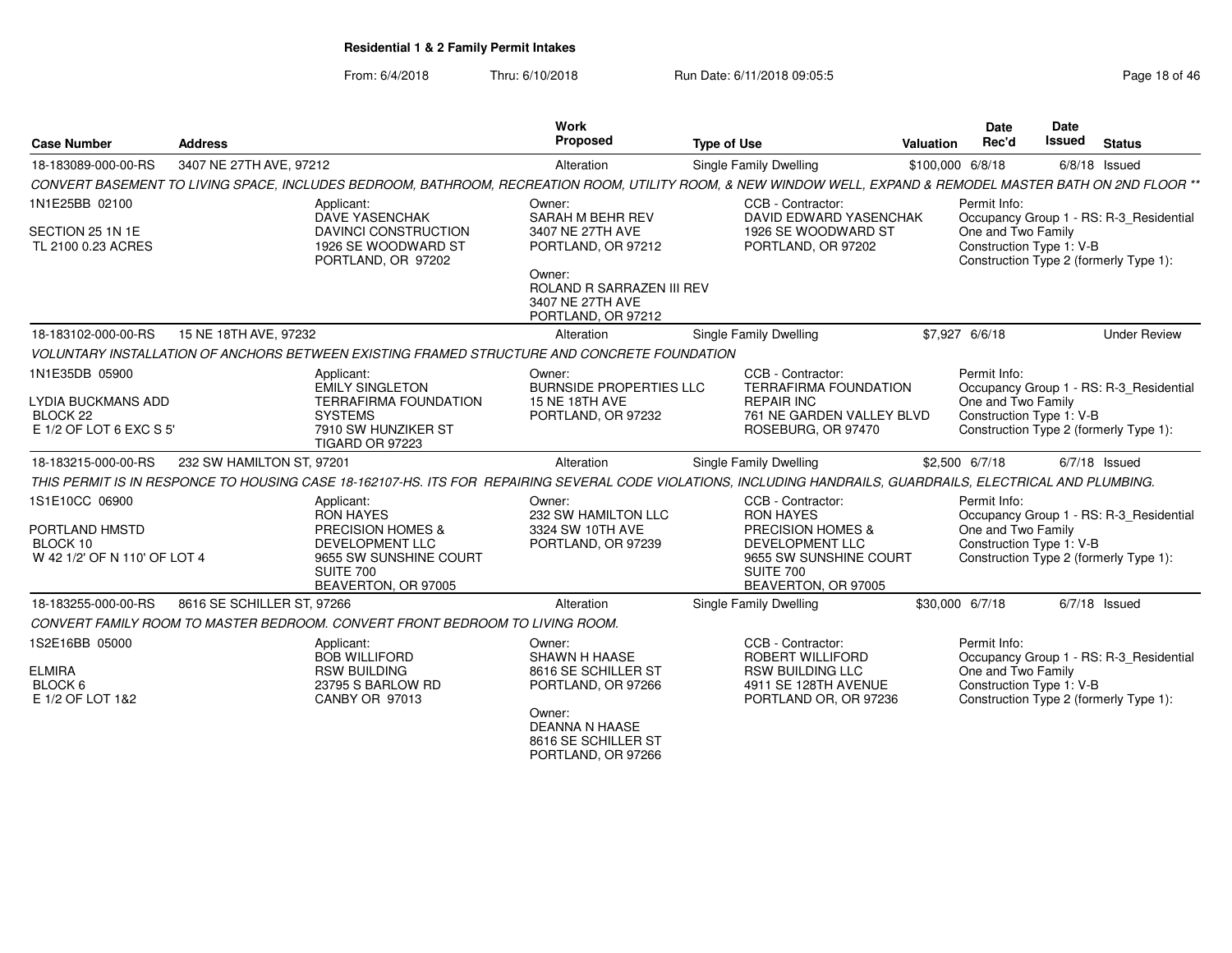| <b>Case Number</b>                                                                     | <b>Address</b>                     |                                                                                                                                                                   | <b>Work</b><br><b>Proposed</b>                                                                                                                                  | <b>Type of Use</b> |                                                                                                                           | <b>Valuation</b> | <b>Date</b><br>Rec'd                                                                              | Date<br>Issued | <b>Status</b>                                                                                                                 |
|----------------------------------------------------------------------------------------|------------------------------------|-------------------------------------------------------------------------------------------------------------------------------------------------------------------|-----------------------------------------------------------------------------------------------------------------------------------------------------------------|--------------------|---------------------------------------------------------------------------------------------------------------------------|------------------|---------------------------------------------------------------------------------------------------|----------------|-------------------------------------------------------------------------------------------------------------------------------|
| 18-183266-000-00-RS                                                                    | 2016 SE BIDWELL ST - Unit B, 97202 |                                                                                                                                                                   | Alteration                                                                                                                                                      |                    | Single Family Dwelling                                                                                                    |                  | \$94,405 6/7/18                                                                                   |                | $6/7/18$ Issued                                                                                                               |
|                                                                                        |                                    | CONVERT BASEMENT TO ACCESSORY DWELLING UNIT TO INCLUDE: (2) BEDROOMS, (1) BATH, KITCHEN & LIVING AREAS. NO NEW WINDOWS OR OPENINGS TO STRUCTURE. **ELECTRICAL & p |                                                                                                                                                                 |                    |                                                                                                                           |                  |                                                                                                   |                |                                                                                                                               |
| 1S1E23DA 09500                                                                         |                                    | Applicant:<br><b>DAS CHAPIN</b><br>2414A SE MADISON<br>PORTLAND, OR 97214                                                                                         | Owner:<br>KATELYN B RANDALL<br>2016 SE BIDWELL ST<br>PORTLAND, OR 97202<br>Owner:<br><b>MICHAEL R PARSONS</b><br>2016 SE BIDWELL ST<br>PORTLAND, OR 97202       |                    |                                                                                                                           |                  | Permit Info:<br>One and Two Family<br>Construction Type 1: V-B<br>Number of New Dwelling Units: 1 |                | Occupancy Group 1 - RS: R-3_Residential<br>Construction Type 2 (formerly Type 1):<br>Total Square Footage - Display Only: 797 |
| 18-183382-000-00-RS                                                                    | 8605 SW 37TH AVE, 97219            |                                                                                                                                                                   | Alteration                                                                                                                                                      |                    | Single Family Dwelling                                                                                                    |                  | \$19,500 6/7/18                                                                                   |                | $6/7/18$ Issued                                                                                                               |
|                                                                                        |                                    | REMODEL EXISTING BATHROOM AND POWDER ROOM, NO FRAMING. INSTALLING ONE WINDOW IN EXISTING OPENING ON SIDE ELEVATION.                                               |                                                                                                                                                                 |                    |                                                                                                                           |                  |                                                                                                   |                |                                                                                                                               |
| 1S1E20CD 11800<br>SECTION 20 1S 1E<br>TL 11800 0.17 ACRES                              |                                    | Applicant:<br><b>BILL FLETCHER</b><br><b>GARDEN HOME INTERIORS LLC</b><br>8409 SW 57TH AVE<br>PORTLAND, OR 97219                                                  | Owner:<br>LUIDHARDT FAMILY LIV<br>8605 SW 37TH AVE<br>PORTLAND, OR 97219                                                                                        |                    | CCB - Contractor:<br><b>BILL FLETCHER</b><br><b>GARDEN HOME INTERIORS LLC</b><br>8409 SW 57TH AVE<br>PORTLAND, OR 97219   |                  | Permit Info:<br>One and Two Family<br>Construction Type 1: V-B                                    |                | Occupancy Group 1 - RS: R-3 Residential<br>Construction Type 2 (formerly Type 1):                                             |
| 18-183420-000-00-RS                                                                    | 3118 SE 22ND AVE, 97202            |                                                                                                                                                                   | Alteration                                                                                                                                                      |                    | Single Family Dwelling                                                                                                    |                  | $$1,500$ 6/7/18                                                                                   |                | $6/7/18$ Issued                                                                                                               |
|                                                                                        |                                    | VOLUNTARY INSTALLATION OF ANCHORS BETWEEN EXISTING FRAMED STRUCTURE AND CONCRETE FOUNDATION                                                                       |                                                                                                                                                                 |                    |                                                                                                                           |                  |                                                                                                   |                |                                                                                                                               |
| 1S1E11AD 11800<br>MOULTON & SCOBEYS SUB<br>BLOCK 3<br>S 30' OF LOT 2<br>N 20' OF LOT 3 |                                    | Applicant:<br><b>EMILY SINGLETON</b><br><b>TERRAFIRMA FOUNDATION</b><br>7910 SW HUNZIKER ST<br>PORTLAND, OR 97223                                                 | Owner:<br>SILKE VANDERZANDEN<br>3118 SE 22ND AVE<br>PORTLAND, OR 97202-2102                                                                                     |                    | CCB - Contractor:<br><b>TERRAFIRMA FOUNDATION</b><br><b>REPAIR INC</b><br>761 NE GARDEN VALLEY BLVD<br>ROSEBURG, OR 97470 |                  | Permit Info:<br>One and Two Family<br>Construction Type 1: V-B                                    |                | Occupancy Group 1 - RS: R-3_Residential<br>Construction Type 2 (formerly Type 1):                                             |
| 18-183486-000-00-RS                                                                    | 2905 NE EVERETT ST - Unit B, 97232 | CONVERT BASEMENT TO ACCESSORY DWELLING UNIT INCLUDING 2 BEDROOMS, LIVING ROOM, BATHROOM AND KITCHEN ***PLUMBING, ELECTRICAL AND MECHANICAL PERMITS TO BE OBTA     | Alteration                                                                                                                                                      |                    | <b>Single Family Dwelling</b>                                                                                             |                  | \$84,573 6/8/18                                                                                   |                | $6/8/18$ Issued                                                                                                               |
| 1N1E36CA 06700                                                                         |                                    | Applicant:<br><b>ELLIOTT MANTELL</b><br>2905 NE EVERETT ST<br>PORTLAND, OR 97232                                                                                  | Owner:<br><b>ELLIOTT MANTELL</b><br>1250 SUNNINGDALE RD<br>LAKE OSWEGO, OR 97034                                                                                |                    |                                                                                                                           |                  | Permit Info:<br>One and Two Family<br>Construction Type 1: V-B<br>Number of New Dwelling Units: 1 |                | Occupancy Group 1 - RS: R-3 Residential<br>Construction Type 2 (formerly Type 1):<br>Total Square Footage - Display Only: 714 |
| 18-183880-000-00-RS                                                                    | 2423 SE 58TH AVE - Unit B, 97206   |                                                                                                                                                                   | Alteration                                                                                                                                                      |                    | <b>Single Family Dwelling</b>                                                                                             |                  | \$32,500 6/8/18                                                                                   |                | $6/8/18$ Issued                                                                                                               |
|                                                                                        |                                    | CONVERT EAST SIDE OF UNFINISHED BASEMENT TO ADU TO INCLUDE ENTRY, BEDROOM, BATHROOM AND FAMILY ROOM; NEW WALL TO SEPARATE EXISTING AND ADU. ***ELECTRICAL AND P   |                                                                                                                                                                 |                    |                                                                                                                           |                  |                                                                                                   |                |                                                                                                                               |
| 1S2E06DD 19102                                                                         |                                    | Applicant:<br><b>GARY A CAMERON</b><br>2423 SE 58TH AVE<br>PORTLAND, OR 97206-1436                                                                                | Owner:<br><b>GARY A CAMERON</b><br>2423 SE 58TH AVE<br>PORTLAND, OR 97206-1436<br>Owner:<br><b>DIANA CAMERON</b><br>2423 SE 58TH AVE<br>PORTLAND, OR 97206-1436 |                    |                                                                                                                           |                  | Permit Info:<br>Construction Type 1: V-B<br>Number of New Dwelling Units: 1                       |                | Occupancy Group 1 - RS: R-3_Remodel<br>Construction Type 2 (formerly Type 1):<br>Total Square Footage - Display Only: 778     |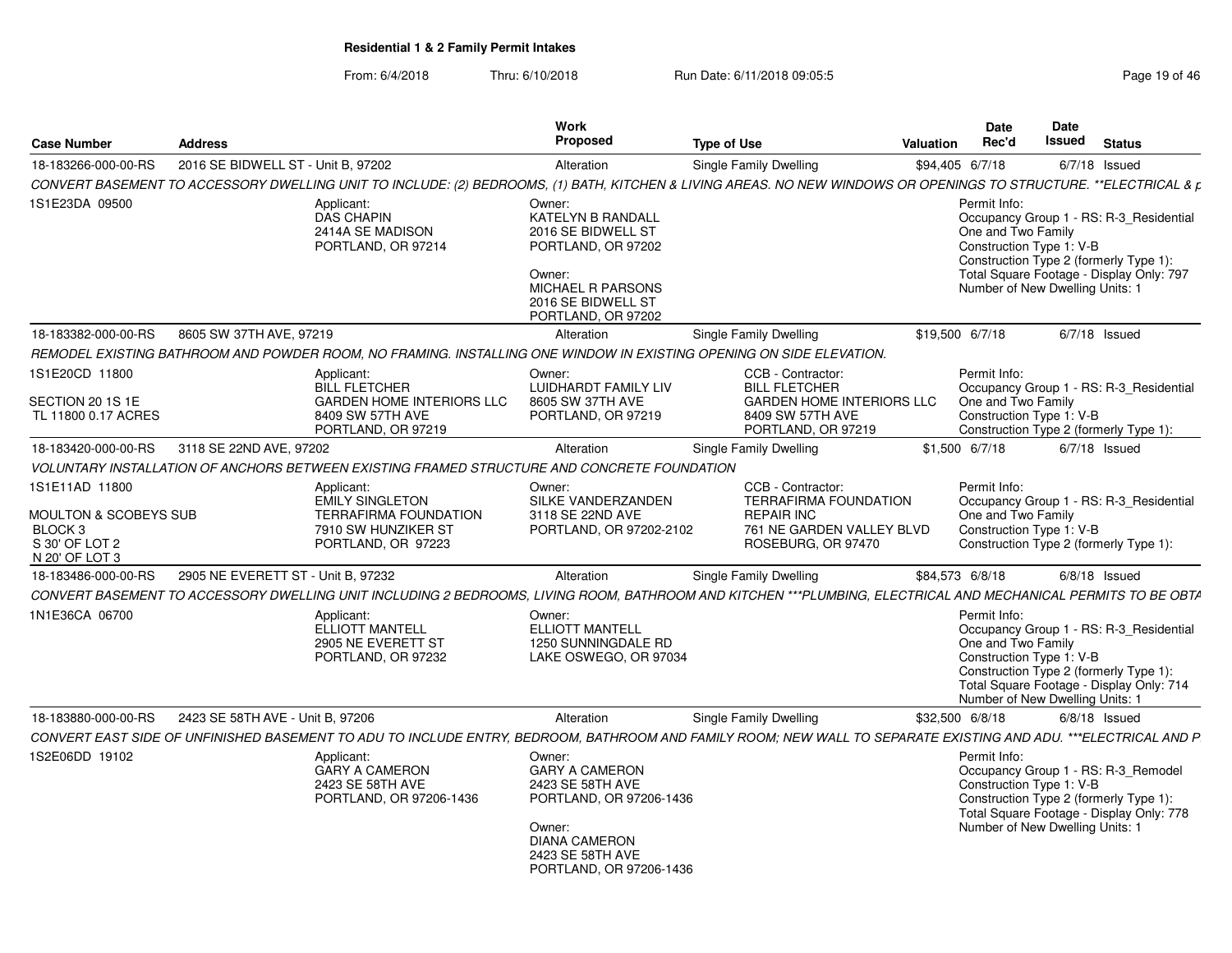|                                              |                           |                                                                                             | Work                                         |                                                                                                                                                             | <b>Date</b>                                                  |                           | <b>Date</b>                            |                                         |
|----------------------------------------------|---------------------------|---------------------------------------------------------------------------------------------|----------------------------------------------|-------------------------------------------------------------------------------------------------------------------------------------------------------------|--------------------------------------------------------------|---------------------------|----------------------------------------|-----------------------------------------|
| <b>Case Number</b>                           | <b>Address</b>            |                                                                                             | <b>Proposed</b>                              | <b>Type of Use</b>                                                                                                                                          | Rec'd<br>Valuation                                           |                           | Issued<br><b>Status</b>                |                                         |
| 18-183885-000-00-RS                          | 4106 NE 10TH AVE, 97211   |                                                                                             | Alteration                                   | Single Family Dwelling                                                                                                                                      | \$45,000 6/8/18                                              |                           | $6/8/18$ Issued                        |                                         |
|                                              |                           |                                                                                             |                                              | INTERIOR ALTERATION: CREATE NEW BATHROOM ON MAIN LEVEL; BUILD PARTITION WALL TO REMODEL KITCHEN AND CREATE UNHEATED STORAGE SPACE; REPLACE STRUCTURAL MEMBE |                                                              |                           |                                        |                                         |
| 1N1E23CA 09400                               |                           | Applicant:<br>Chris Boyce                                                                   | Owner:<br><b>CAROLYN A SHARP</b>             | CCB - Contractor:<br>STEPHEN HULL                                                                                                                           | Permit Info:                                                 |                           |                                        | Occupancy Group 1 - RS: R-3_Residential |
| LINCOLN PK ANX                               |                           |                                                                                             | 4106 NE 10TH AVE                             | STEPHEN HURLEY HULL                                                                                                                                         |                                                              | One and Two Family        |                                        |                                         |
| BLOCK 8                                      |                           |                                                                                             | PORTLAND, OR 97211                           | 692 SE BEAVER CREEK CT                                                                                                                                      |                                                              | Construction Type 1: V-B  |                                        |                                         |
| LOT 8                                        |                           |                                                                                             |                                              | TROUTDALE, OR 97060                                                                                                                                         |                                                              |                           | Construction Type 2 (formerly Type 1): |                                         |
| 18-183972-000-00-RS                          | 2624 SE KELLY ST, 97202   |                                                                                             | Alteration                                   | Single Family Dwelling                                                                                                                                      | \$22,000 6/8/18                                              |                           | $6/8/18$ Issued                        |                                         |
|                                              |                           |                                                                                             |                                              | CONVERSION OF BASEMENT TO INCLUDE: BEDROOM, BATHROOM, MECHANICAL ROOM, LAUNDRY ROOM***MECHANICAL, PLUMBING, ELECTRICAL TO BE OBTAINED SEPARATELY***         |                                                              |                           |                                        |                                         |
| 1S1E12BC 10500                               |                           | Applicant:<br><b>JODY LAMB</b>                                                              | Owner:<br><b>TYLER S MITTELSTAEDT</b>        | CCB - Contractor:<br><b>LAMBUILT LLC</b>                                                                                                                    | Permit Info:                                                 |                           |                                        | Occupancy Group 1 - RS: R-3 Residential |
| WAVERLY                                      |                           | LAMBUILT                                                                                    | 2624 SE KELLY ST                             | 19519 NW REEDER RD                                                                                                                                          |                                                              | One and Two Family        |                                        |                                         |
| W 52' OF E 126' OF N 1/2 OF BLOCK            |                           | 19519 NE REEDER RD                                                                          | PORTLAND, OR 97202-2033                      | PORTLAND, OR 97231                                                                                                                                          |                                                              | Construction Type 1: V-B  |                                        |                                         |
|                                              |                           | PORTLAND OR 97231                                                                           | Owner:                                       |                                                                                                                                                             |                                                              |                           | Construction Type 2 (formerly Type 1): |                                         |
|                                              |                           |                                                                                             | STEPHANIE C MITTELSTAEDT                     |                                                                                                                                                             |                                                              |                           |                                        |                                         |
|                                              |                           |                                                                                             | 2624 SE KELLY ST                             |                                                                                                                                                             |                                                              |                           |                                        |                                         |
| 18-184342-000-00-RS 3154 NE 84TH AVE, 97220  |                           |                                                                                             | PORTLAND, OR 97202-2033<br>Alteration        | Single Family Dwelling                                                                                                                                      | \$1,500 6/8/18                                               |                           | $6/8/18$ Issued                        |                                         |
|                                              |                           | VOLUNTARY INSTALLATION OF ANCHORS BETWEEN EXISTING FRAMED STRUCTURE AND CONCRETE FOUNDATION |                                              |                                                                                                                                                             |                                                              |                           |                                        |                                         |
| 1N2E28BB 13600                               |                           |                                                                                             | Owner:                                       | CCB - Contractor:                                                                                                                                           | Permit Info:                                                 |                           |                                        |                                         |
|                                              |                           | Applicant:<br><b>GUIDO BLAT</b>                                                             | MIKE V ROMANAGGI                             | OREGON SEISMIC LLC                                                                                                                                          |                                                              |                           | Occupancy Group 1 - RS: R-3_Remodel    |                                         |
| <b>DOLORES HTS</b>                           |                           | OREGON SEISMIC LLC                                                                          | 3154 NE 84TH AVE                             | 2425 NE 50TH AVE UNIT 13165                                                                                                                                 |                                                              | Construction Type 1: V-B  |                                        |                                         |
| <b>BLOCK3</b>                                |                           | 2425 NE 50TH AVE #13165                                                                     | PORTLAND, OR 97220-5261                      | PORTLAND, OR 97213                                                                                                                                          |                                                              |                           | Construction Type 2 (formerly Type 1): |                                         |
| LOT <sub>6</sub>                             |                           | PORTLAND OR 97213                                                                           |                                              |                                                                                                                                                             |                                                              |                           |                                        |                                         |
| Total # of RS Alteration permit intakes: 66  |                           |                                                                                             |                                              |                                                                                                                                                             | Total valuation of RS Alteration permit intakes: \$1,458,958 |                           |                                        |                                         |
| 18-161853-000-00-RS                          | 7033 N FENWICK AVE, 97217 |                                                                                             | Demolition                                   | <b>Accessory Structure</b>                                                                                                                                  | \$300 6/6/18                                                 |                           | $6/6/18$ Issued                        |                                         |
| <b>DEMOLISH SHED</b>                         |                           |                                                                                             |                                              |                                                                                                                                                             |                                                              |                           |                                        |                                         |
| 1N1E16AA 13700                               |                           | Applicant:<br><b>EDGAR CLARK</b>                                                            | Owner:<br><b>JOHN T YANTIS</b>               | CCB - Contractor:<br>RIDGECREST CONSTRUCTION                                                                                                                | Permit Info:                                                 |                           |                                        |                                         |
| MASTERS ADD                                  |                           | <b>IRS ENVIRONMENTAL OF</b>                                                                 | 344 PEBBLE KNOLL                             | CO INC                                                                                                                                                      |                                                              | Garage\Utility Misc.      | Occupancy Group 1 - RS: U_Private      |                                         |
| BLOCK 4                                      |                           | <b>PORTLAND</b>                                                                             |                                              | HIGHLAND VILLAGE, TX 75077-725 13565 SW TUALATINSHERWOOD                                                                                                    |                                                              | Construction Type 1: V-B  |                                        |                                         |
| LOT <sub>9</sub>                             |                           | 777 SW ARMCO AVE                                                                            |                                              | RD 600                                                                                                                                                      |                                                              |                           | Construction Type 2 (formerly Type 1): |                                         |
|                                              |                           | HILLSBORO OR 97123                                                                          | Owner:<br><b>MARY A O YANTIS</b>             | SHERWOOD, OR 97140                                                                                                                                          |                                                              |                           |                                        |                                         |
|                                              |                           |                                                                                             | 344 PEBBLE KNOLL                             |                                                                                                                                                             |                                                              |                           |                                        |                                         |
|                                              |                           |                                                                                             | HIGHLAND VILLAGE, TX 75077-725               |                                                                                                                                                             |                                                              |                           |                                        |                                         |
| 18-168413-000-00-RS                          | 13429 SE RAMONA ST, 97236 |                                                                                             | Demolition                                   | <b>Accessory Structure</b>                                                                                                                                  | \$500 6/4/18                                                 |                           |                                        | <b>Under Review</b>                     |
| DEMOLISH 700 SQ. FT. SLAB: REMOVE ALL DEBRIS |                           |                                                                                             |                                              |                                                                                                                                                             |                                                              |                           |                                        |                                         |
| 1S2E14DB 03500                               |                           | Applicant:<br><b>KEVIN PARTAIN</b>                                                          | Owner:                                       | CCB - Contractor:                                                                                                                                           | Permit Info:                                                 |                           |                                        |                                         |
| LAMARGENT PK                                 |                           | URBAN VISIONS PLANNING                                                                      | <b>WILLIAM J HOESLY</b><br>11666 SE HOME AVE | JB CEREGHINO CONSTRUCTION<br>INC.                                                                                                                           |                                                              | Patios, Porches, Carports | Occupancy Group 1 - RS: U_Decks,       |                                         |
| LOT 4 TL 3500                                |                           | <b>SERVICES INC</b>                                                                         | MILWAUKIE, OR 97222-5433                     | 1640 AMONSON CT                                                                                                                                             |                                                              | Construction Type 1: V-B  |                                        |                                         |
|                                              |                           | 223 NE 56TH AVENUE                                                                          |                                              | GLADSTONE, OR 97027                                                                                                                                         |                                                              |                           | Construction Type 2 (formerly Type 1): |                                         |
|                                              |                           | PORTLAND, OR 97213                                                                          | Owner:<br>THOMAS C HULETT                    |                                                                                                                                                             |                                                              |                           |                                        |                                         |
|                                              |                           |                                                                                             | 11666 SE HOME AVE                            |                                                                                                                                                             |                                                              |                           |                                        |                                         |
|                                              |                           |                                                                                             | MILWAUKIE, OR 97222-5433                     |                                                                                                                                                             |                                                              |                           |                                        |                                         |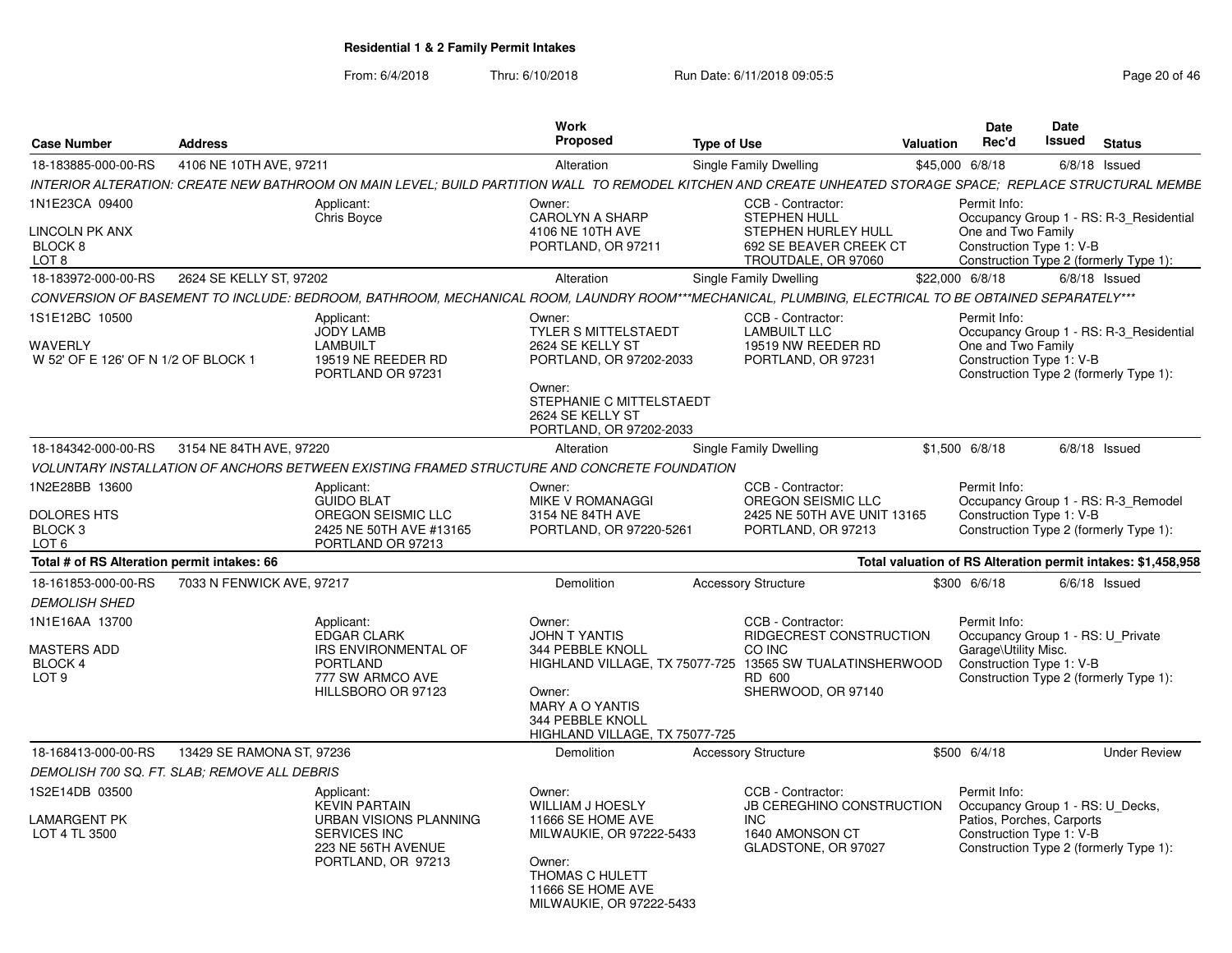| <b>Case Number</b>                                                       | <b>Address</b>                                 |                                                                                                                                        | <b>Work</b><br>Proposed                                                                                                                                          | <b>Type of Use</b> |                                                                                                                          | <b>Valuation</b> | <b>Date</b><br>Rec'd                                                                                  | <b>Date</b><br><b>Issued</b> | <b>Status</b>                          |
|--------------------------------------------------------------------------|------------------------------------------------|----------------------------------------------------------------------------------------------------------------------------------------|------------------------------------------------------------------------------------------------------------------------------------------------------------------|--------------------|--------------------------------------------------------------------------------------------------------------------------|------------------|-------------------------------------------------------------------------------------------------------|------------------------------|----------------------------------------|
| 18-168421-000-00-RS                                                      | 13429 SE RAMONA ST, 97236                      |                                                                                                                                        | Demolition                                                                                                                                                       |                    | <b>Accessory Structure</b>                                                                                               |                  | \$1,000 6/4/18                                                                                        |                              | <b>Under Review</b>                    |
|                                                                          | DEMOLISH 300 SQ. FT. SHED; REMOVE ALL DEBRIS   |                                                                                                                                        |                                                                                                                                                                  |                    |                                                                                                                          |                  |                                                                                                       |                              |                                        |
| 1S2E14DB 03500<br><b>LAMARGENT PK</b><br>LOT 4 TL 3500                   |                                                | Applicant:<br><b>KEVIN PARTAIN</b><br><b>URBAN VISIONS PLANNING</b><br><b>SERVICES INC</b><br>223 NE 56TH AVENUE<br>PORTLAND, OR 97213 | Owner:<br>WILLIAM J HOESLY<br>11666 SE HOME AVE<br>MILWAUKIE, OR 97222-5433<br>Owner:<br>THOMAS C HULETT<br>11666 SE HOME AVE                                    |                    | CCB - Contractor:<br><b>JB CEREGHINO CONSTRUCTION</b><br><b>INC</b><br>1640 AMONSON CT<br>GLADSTONE, OR 97027            |                  | Permit Info:<br>Occupancy Group 1 - RS: U_Private<br>Garage\Utility Misc.<br>Construction Type 1: V-B |                              | Construction Type 2 (formerly Type 1): |
| 18-181102-000-00-RS                                                      | 3520 SE CRYSTAL SPRINGS BLVD, 97202            |                                                                                                                                        | MILWAUKIE, OR 97222-5433<br><b>Demolition</b>                                                                                                                    |                    | <b>Accessory Structure</b>                                                                                               |                  | \$12,000 6/5/18                                                                                       |                              | <b>Under Review</b>                    |
|                                                                          | DEMOLISH EXISTING POOL; REMOVE ALL DEBRIS      |                                                                                                                                        |                                                                                                                                                                  |                    |                                                                                                                          |                  |                                                                                                       |                              |                                        |
| 1S1E24DC 00800                                                           |                                                | Applicant:                                                                                                                             | Owner:                                                                                                                                                           |                    |                                                                                                                          |                  | Permit Info:                                                                                          |                              |                                        |
| SECTION 24 1S 1E<br>TL 800 1.13 ACRES                                    |                                                | <b>MIKE COYLE</b><br><b>FASTER PERMITS</b><br>2000 SW 1ST AVE, STE 420<br>PORTLAND, OR 97201                                           | <b>PATRICK E FERGUSON</b><br>3520 SE CRYSTAL SPRINGS BLVD<br>PORTLAND, OR 97202                                                                                  |                    |                                                                                                                          |                  | Construction Type 1: V-B                                                                              |                              | Construction Type 2 (formerly Type 1): |
|                                                                          |                                                |                                                                                                                                        | Owner:<br><b>MALLORY FERGUSON</b><br>3520 SE CRYSTAL SPRINGS BLVD<br>PORTLAND, OR 97202                                                                          |                    |                                                                                                                          |                  |                                                                                                       |                              |                                        |
| 18-184014-000-00-RS                                                      | 14024 SE CENTER ST, 97236                      |                                                                                                                                        | <b>Demolition</b>                                                                                                                                                |                    | <b>Accessory Structure</b>                                                                                               |                  | $$1,000$ 6/8/18                                                                                       |                              | $6/8/18$ Issued                        |
| <b>DEMOLISH POLE BARN</b>                                                |                                                |                                                                                                                                        |                                                                                                                                                                  |                    |                                                                                                                          |                  |                                                                                                       |                              |                                        |
| 1S2E11DD 06000<br>SECTION 11 1S 2E<br>TL 6000 0.58 ACRES                 |                                                | Applicant:<br><b>KEVIN PARTAIN</b><br>URBAN VISIONS PLANNING<br><b>SERVICES INC</b><br>223 NE 56TH AVENUE<br>PORTLAND, OR 97213        | Owner:<br><b>THOMAS STOUT</b><br>P O BOX 196<br>CLACKAMAS, OR 97015                                                                                              |                    | CCB - Contractor:<br><b>KAY MACK HOMES LLC</b><br><b>PO BOX 196</b><br>CLACKAMAS, OR 97015                               |                  | Permit Info:<br>Occupancy Group 1 - RS: U_Private<br>Garage\Utility Misc.<br>Construction Type 1: V-B |                              | Construction Type 2 (formerly Type 1): |
| 18-184381-000-00-RS                                                      | 6122 SE JENNE RD, 97236                        |                                                                                                                                        | Demolition                                                                                                                                                       |                    | <b>Accessory Structure</b>                                                                                               |                  | \$1,000 6/8/18                                                                                        |                              | <b>Under Review</b>                    |
|                                                                          |                                                | DEMOLISH EXISTING ONE STORY FARM/SHED BUILDING (3234 SQ). REMOVE ALL FOUNDATION AND DEBRIS. NO FILL GREATER THAN 24".                  |                                                                                                                                                                  |                    |                                                                                                                          |                  |                                                                                                       |                              |                                        |
| 1S3E18CD 01900<br>JENNELYND AC<br>LOT 53 TL 1900                         |                                                | Applicant:<br><b>NATHAN ARNOLD</b><br><b>FASTER PERMITS</b><br>2000 SW 1ST AVE, SUITE 420<br>PORTLAND OR 97201                         | Owner:<br><b>GENE PUKHALSKY</b><br>6122 SE JENNE RD<br>PORTLAND, OR 97236-1645                                                                                   |                    | CCB - Contractor:<br><b>ALEX PETRIYENKO</b><br>DELUXE EXCAVATION INC<br>19958 S BAKERS FERRY RD<br>OREGON CITY, OR 97045 |                  | Permit Info:<br>Occupancy Group 1 - RS: U_Private<br>Garage\Utility Misc.<br>Construction Type 1: V-B |                              | Construction Type 2 (formerly Type 1): |
| 18-149209-000-00-RS                                                      | 1604 N ROSA PARKS WAY - Unit A, 97217          |                                                                                                                                        | <b>Demolition</b>                                                                                                                                                | Garage/Carport     |                                                                                                                          |                  | \$300 6/8/18                                                                                          |                              | $6/8/18$ Issued                        |
|                                                                          | DEMOLISH 240 SQ. FT. GARAGE; REMOVE ALL DEBRIS |                                                                                                                                        |                                                                                                                                                                  |                    |                                                                                                                          |                  |                                                                                                       |                              |                                        |
| 1N1E16DA 00500<br>ROSALIND ADD<br>BLOCK <sub>2</sub><br>LOT <sub>6</sub> |                                                | Applicant:<br><b>RICHARD ADAMS</b><br><b>FASTER PERMITS</b><br>2000 SW 1ST AVENUE SUITE 420<br>PORTLAND, OR 97201                      | Owner:<br>SARAH C BENTLEY<br>1604 N ROSA PARKS WAY<br>PORTLAND, OR 97217-4868<br>Owner:<br>MELVIN II SHAMBRY<br>1604 N ROSA PARKS WAY<br>PORTLAND, OR 97217-4868 |                    | CCB - Contractor:<br><b>JOE ROBERTSON</b><br>SHELTER SOLUTIONS LLC<br>1973 SE DUNCAN DR<br>HILLSBORO, OR 97123           |                  | Permit Info:<br>Occupancy Group 1 - RS: U_Private<br>Garage\Utility Misc.<br>Construction Type 1: V-B |                              | Construction Type 2 (formerly Type 1): |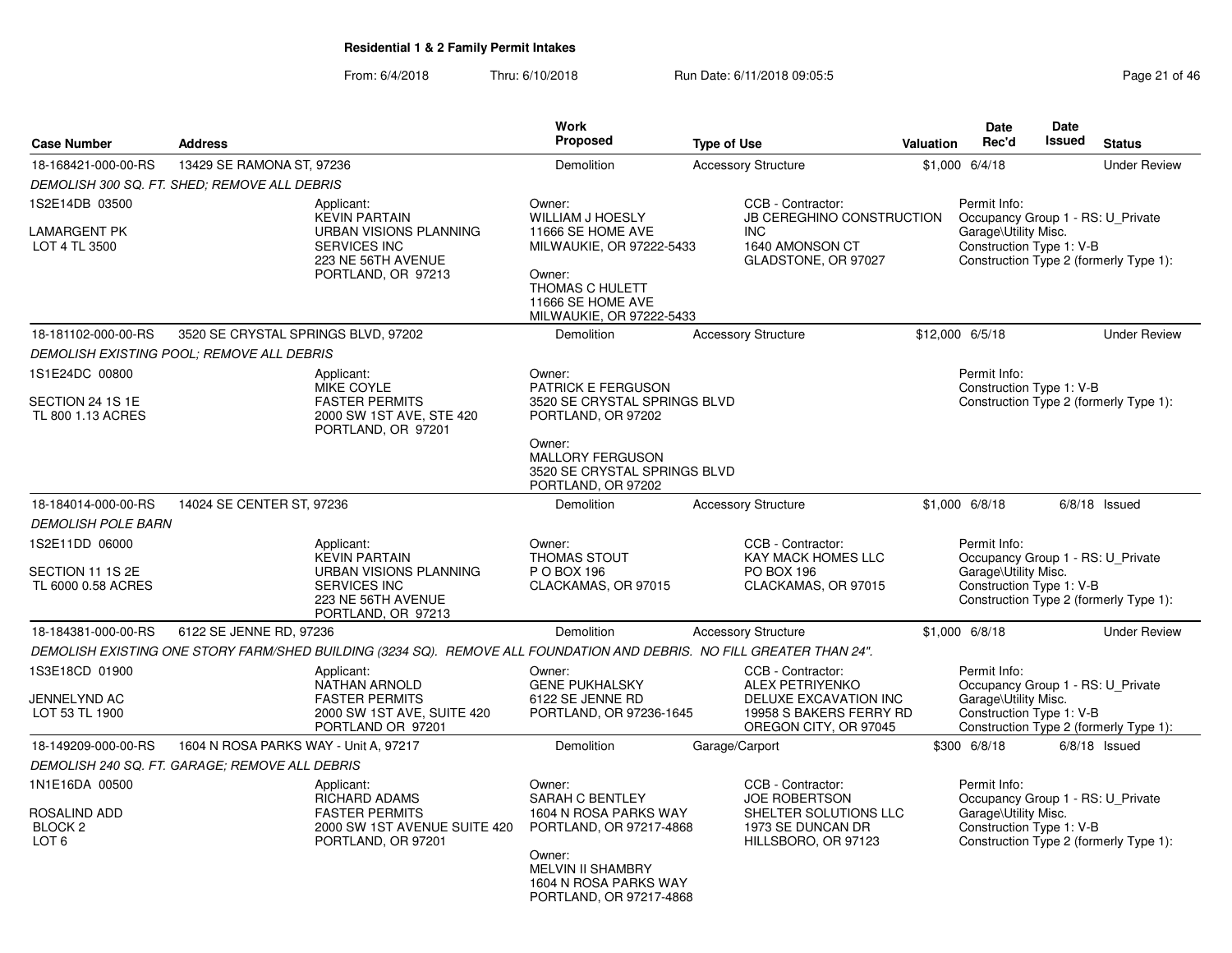| <b>Case Number</b>                                                           | <b>Address</b>            |                                                                                                                         | <b>Work</b><br>Proposed                                                                                                     | <b>Type of Use</b> |                                                                                                                | <b>Valuation</b> | <b>Date</b><br>Rec'd                                                                                  | Date<br><b>Issued</b> | <b>Status</b>                          |
|------------------------------------------------------------------------------|---------------------------|-------------------------------------------------------------------------------------------------------------------------|-----------------------------------------------------------------------------------------------------------------------------|--------------------|----------------------------------------------------------------------------------------------------------------|------------------|-------------------------------------------------------------------------------------------------------|-----------------------|----------------------------------------|
| 18-161109-000-00-RS                                                          | 3363 SE 22ND AVE, 97202   |                                                                                                                         | Demolition                                                                                                                  | Garage/Carport     |                                                                                                                |                  | \$2,000 6/5/18                                                                                        |                       | $6/5/18$ Issued                        |
| <b>DEMO DETACHED GARAGE</b>                                                  |                           |                                                                                                                         |                                                                                                                             |                    |                                                                                                                |                  |                                                                                                       |                       |                                        |
| 1S1E11AD 18700                                                               |                           | Applicant:<br><b>ANDREW KLINGENSMITH</b>                                                                                | Owner:<br><b>SANDRA S MAY</b>                                                                                               |                    | CCB - Contractor:<br><b>KELSAY ENVIRONMENTAL</b>                                                               |                  | Permit Info:<br>Occupancy Group 1 - RS: U_Private                                                     |                       |                                        |
| SMITHS SUB & ADD EP<br>BLOCK 10<br>S 20' OF LOT 8<br>N 20' OF LOT 9          |                           | KLINGENSMITH CONSTRUCTION,<br><b>LLC</b><br>7701 SE 30TH AVE<br>PORTLAND, OR 97202                                      | 9566 SE PARKWOOD WAY<br>HAPPY VALLEY, OR 97086                                                                              |                    | <b>BUILDING CONSULTING</b><br>SERVICES CORPORATION<br>833 SE MAIN ST SUITE 410<br>PORTLAND, OR 97214           |                  | Garage\Utility Misc.<br>Construction Type 1: V-B                                                      |                       | Construction Type 2 (formerly Type 1): |
| 18-168408-000-00-RS                                                          | 13429 SE RAMONA ST, 97236 |                                                                                                                         | Demolition                                                                                                                  | Garage/Carport     |                                                                                                                |                  | $$1,000$ 6/4/18                                                                                       |                       | <b>Under Review</b>                    |
| DEMOLISH 360 SQ. FT. DETACHED GARAGE; REMOVE ALL DEBRIS                      |                           |                                                                                                                         |                                                                                                                             |                    |                                                                                                                |                  |                                                                                                       |                       |                                        |
| 1S2E14DB 03500                                                               |                           | Applicant:<br><b>KEVIN PARTAIN</b>                                                                                      | Owner:<br><b>WILLIAM J HOESLY</b>                                                                                           |                    | CCB - Contractor:<br><b>JB CEREGHINO CONSTRUCTION</b>                                                          |                  | Permit Info:<br>Occupancy Group 1 - RS: U Private                                                     |                       |                                        |
| <b>LAMARGENT PK</b><br>LOT 4 TL 3500                                         |                           | URBAN VISIONS PLANNING<br><b>SERVICES INC</b><br>223 NE 56TH AVENUE<br>PORTLAND, OR 97213                               | 11666 SE HOME AVE<br>MILWAUKIE, OR 97222-5433<br>Owner:<br>THOMAS C HULETT<br>11666 SE HOME AVE<br>MILWAUKIE, OR 97222-5433 |                    | <b>INC</b><br>1640 AMONSON CT<br>GLADSTONE, OR 97027                                                           |                  | Garage\Utility Misc.<br>Construction Type 1: V-B                                                      |                       | Construction Type 2 (formerly Type 1): |
| 18-168745-000-00-RS                                                          | 2214 SE SHERMAN ST, 97214 |                                                                                                                         | Demolition                                                                                                                  | Garage/Carport     |                                                                                                                |                  | \$3,400 6/4/18                                                                                        |                       | $6/4/18$ Issued                        |
| <b>DEMOLITION OF DETACHED GARAGE 400SF</b>                                   |                           |                                                                                                                         |                                                                                                                             |                    |                                                                                                                |                  |                                                                                                       |                       |                                        |
| 1S1E02DD 06200<br><b>MAYHEU PK</b><br>BLOCK <sub>8</sub><br>LOT <sub>5</sub> |                           | Applicant:<br>SCHUYLER SILVA<br><b>SQFT STUDIOS LLC</b><br>929 NE 23RD AVE<br>PORTLAND OR 97232                         | Owner:<br>KIRSTEN M JACOBS<br>2214 SE SHERMAN ST<br>PORTLAND, OR 97214-5558                                                 |                    | CCB - Contractor:<br><b>SCHUYLER SILVA</b><br><b>SQFT STUDIOS LLC</b><br>929 NE 23RD AVE<br>PORTLAND, OR 97232 |                  | Permit Info:<br>Occupancy Group 1 - RS: U_Private<br>Garage\Utility Misc.<br>Construction Type 1: V-B |                       | Construction Type 2 (formerly Type 1): |
|                                                                              |                           |                                                                                                                         | Owner:<br><b>JAKE D KIRSCH</b><br>2214 SE SHERMAN ST<br>PORTLAND, OR 97214-5558                                             |                    |                                                                                                                |                  |                                                                                                       |                       |                                        |
| 18-178478-REV-01-RS  8706 SE FLAVEL ST, 97266                                |                           |                                                                                                                         | Demolition                                                                                                                  | Garage/Carport     |                                                                                                                |                  | \$6/8/18                                                                                              |                       | $6/8/18$ Issued                        |
|                                                                              |                           | REVISION TO KEEP 430 SQ FT CONCRETE PAD THAT WAS UNDER THE DEMOLISHED GARAGE                                            |                                                                                                                             |                    |                                                                                                                |                  |                                                                                                       |                       |                                        |
| 1S2E21CA 01900<br>EDGE O'TOWN VILLAS                                         |                           | Applicant:<br><b>DANIEL RADTKE</b><br>10260 SW GREENBURG RD                                                             | Owner:<br>CLEAR HORIZON PROPERTIES LLI RONALD RICKY BYRD<br>10260 SW GREENBURG RD #1180 18880 SW LISA DR                    |                    | CCB - Contractor:                                                                                              |                  | Permit Info:<br>Occupancy Group 1 - RS: U_Private<br>Garage\Utility Misc.                             |                       |                                        |
| <b>BLOCK 2 TL 1900</b>                                                       |                           | <b>TIGARD OR 97223</b>                                                                                                  | <b>TIGARD, OR 97223</b>                                                                                                     |                    | BEAVERTON, OR 97006                                                                                            |                  | Construction Type 1: V-B                                                                              |                       | Construction Type 2 (formerly Type 1): |
| 18-181148-000-00-RS                                                          | 4103 SE MAIN ST, 97214    |                                                                                                                         | Demolition                                                                                                                  | Garage/Carport     |                                                                                                                |                  | $$1,500$ 6/4/18                                                                                       |                       | $6/4/18$ Issued                        |
|                                                                              |                           | DEMOLISH DETACHED GARAGE, REMOVE ALL DEBRIS ***PLUMBING, ELECTRICAL AND MECHANICAL PERMITS TO BE OBTAINED SEPARATELY*** |                                                                                                                             |                    |                                                                                                                |                  |                                                                                                       |                       |                                        |
| 1S2E06BC 14900<br><b>SUNNYSIDE ADD</b><br>BLOCK 19<br>S 50' OF LOT 1         |                           | Applicant:<br>DONALD E GOLDEN<br>3955 SE TAYLOR ST<br>PORTLAND, OR 97214-4493                                           | Owner:<br>DONALD E GOLDEN<br>3955 SE TAYLOR ST<br>PORTLAND, OR 97214-4493                                                   |                    |                                                                                                                |                  | Permit Info:<br>Occupancy Group 1 - RS: U_Private<br>Garage\Utility Misc.<br>Construction Type 1: V-B |                       | Construction Type 2 (formerly Type 1): |
| W 20' OF S 50' OF LOT 2                                                      |                           |                                                                                                                         | Owner:<br>EDITH A CASTERLINE<br>3955 SE TAYLOR ST<br>PORTLAND, OR 97214-4493                                                |                    |                                                                                                                |                  |                                                                                                       |                       |                                        |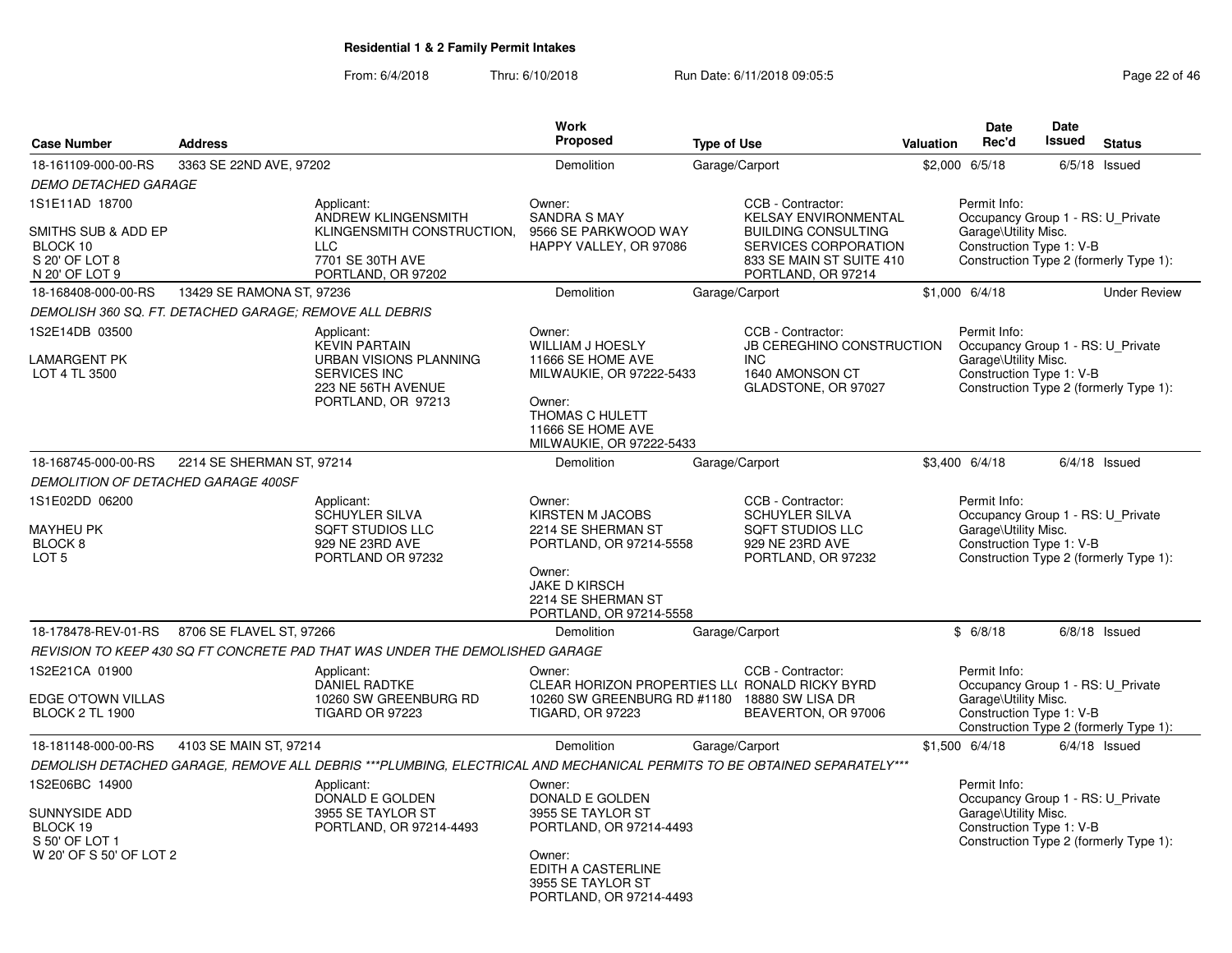| <b>Case Number</b>                                                                                                                                                      | <b>Address</b>                                   |                                                                                                                                                                                                                                                                              | <b>Work</b><br><b>Proposed</b>                                                                                                                                                                                                                        | <b>Type of Use</b>                                                                                                                                                                                                                                                    | <b>Valuation</b> | <b>Date</b><br>Rec'd                                                                                                                                                                                                             | <b>Date</b><br><b>Issued</b> | <b>Status</b>                                                                                       |
|-------------------------------------------------------------------------------------------------------------------------------------------------------------------------|--------------------------------------------------|------------------------------------------------------------------------------------------------------------------------------------------------------------------------------------------------------------------------------------------------------------------------------|-------------------------------------------------------------------------------------------------------------------------------------------------------------------------------------------------------------------------------------------------------|-----------------------------------------------------------------------------------------------------------------------------------------------------------------------------------------------------------------------------------------------------------------------|------------------|----------------------------------------------------------------------------------------------------------------------------------------------------------------------------------------------------------------------------------|------------------------------|-----------------------------------------------------------------------------------------------------|
| 18-182029-000-00-RS                                                                                                                                                     | 4307 NE GRAND AVE, 97211                         |                                                                                                                                                                                                                                                                              | Demolition                                                                                                                                                                                                                                            | Garage/Carport                                                                                                                                                                                                                                                        |                  | \$1,000 6/5/18                                                                                                                                                                                                                   |                              | <b>Under Review</b>                                                                                 |
|                                                                                                                                                                         | DEMOLISH DETACHED GARAGE ***WITH 18-182020-RS*** |                                                                                                                                                                                                                                                                              |                                                                                                                                                                                                                                                       |                                                                                                                                                                                                                                                                       |                  |                                                                                                                                                                                                                                  |                              |                                                                                                     |
| 1N1E23CB 05500<br><b>LINCOLN PK ANX</b><br>BLOCK <sub>1</sub><br>LOT <sub>7</sub>                                                                                       |                                                  | Applicant:<br><b>KEVIN PARTAIN</b><br><b>URBAN VISIONS</b><br>223 NE 56TH AVE<br>PORTLAND, OR 97213                                                                                                                                                                          | Owner:<br><b>VELMA MINOR</b><br>12324 WEST BERRIDGE LN<br>LITCHFIELD PARK, AZ 85340                                                                                                                                                                   | CCB - Contractor:<br><b>RENAISSANCE CUSTOM HOMES</b><br><b>LLC</b><br>16771 BOONES FERRY RD<br>LAKE OSWEGO, OR 97035                                                                                                                                                  |                  | Permit Info:<br>Occupancy Group 1 - RS: U_Private<br>Garage\Utility Misc.<br>Construction Type 1: V-B                                                                                                                            |                              | Construction Type 2 (formerly Type 1):                                                              |
| 18-182390-000-00-RS                                                                                                                                                     | 1535 N WATTS ST - Unit A, 97217                  |                                                                                                                                                                                                                                                                              | Demolition                                                                                                                                                                                                                                            | Garage/Carport                                                                                                                                                                                                                                                        |                  | \$300 6/6/18                                                                                                                                                                                                                     | 6/6/18 Final                 |                                                                                                     |
|                                                                                                                                                                         |                                                  | DEMOLISH CARPORT, NO FILL GREATER THAN 24", REMOVE ALL FOUNDATIONS AND DEBRIS, SCOPE OF WORK DOES NOT INCLUDE REMOVAL OF TREES                                                                                                                                               |                                                                                                                                                                                                                                                       |                                                                                                                                                                                                                                                                       |                  |                                                                                                                                                                                                                                  |                              |                                                                                                     |
| 1N1E09DA 15000<br><b>KENTON</b><br>BLOCK <sub>8</sub><br>LOT 30-32                                                                                                      |                                                  | Applicant:<br><b>GEORGE ALTHAUS</b><br>7030 NE 42ND AVE<br>PORTLAND, OR 97218                                                                                                                                                                                                | Owner:<br><b>ASHLEY ALTHAUS</b><br>1535 N WATTS ST<br>PORTLAND, OR 97217                                                                                                                                                                              | CCB - Contractor:<br><b>BRENT VINSONHALER</b><br><b>GNC CONSTRUCTION CORP</b><br>7030 NE 42ND AVE<br>PORTLAND, OR 97218                                                                                                                                               |                  | Permit Info:<br>Occupancy Group 1 - RS: U Private<br>Garage\Utility Misc.<br>Construction Type 1: V-B                                                                                                                            |                              | Construction Type 2 (formerly Type 1):                                                              |
| 18-182788-000-00-RS                                                                                                                                                     | 2525 SW TROY ST, 97219                           |                                                                                                                                                                                                                                                                              | Demolition                                                                                                                                                                                                                                            | Garage/Carport                                                                                                                                                                                                                                                        |                  | $$1,000$ 6/6/18                                                                                                                                                                                                                  |                              | 6/6/18 Final                                                                                        |
| <b>DEMO GARAGE</b>                                                                                                                                                      |                                                  |                                                                                                                                                                                                                                                                              |                                                                                                                                                                                                                                                       |                                                                                                                                                                                                                                                                       |                  |                                                                                                                                                                                                                                  |                              |                                                                                                     |
| 1S1E20DA 00200<br><b>RYAN PL</b><br><b>BLOCK 2</b><br>W 66' OF E 132' OF LOT 6<br>18-182801-000-00-RS<br>1N1E13CD 20000<br><b>IRVINGTON PK</b><br>BLOCK 47<br>LOT 14&16 | 5703 NE 32ND PL, 97211                           | Applicant:<br>NEIL COOPER<br>SILVER FERN CARPENTRY &<br><b>REMODELING LLC</b><br>1824 SW MARKET ST<br>PORTLAND, OR 97201<br>DEMOLISH SINGLE STORY GARAGE AT REAR OF PROPERTY; NO PLUMBING FIXTURES<br>Applicant:<br>ALEXEI N PETERS<br>5703 NE 32ND PL<br>PORTLAND, OR 97211 | Owner:<br><b>ERIC R SHAFFNER</b><br>2525 SW TROY ST<br>PORTLAND, OR 97219-2548<br>Owner:<br><b>LYCIA A SHAFFNER</b><br>2525 SW TROY ST<br>PORTLAND, OR 97219-2548<br>Demolition<br>Owner:<br>ALEXEI N PETERS<br>5703 NE 32ND PL<br>PORTLAND, OR 97211 | CCB - Contractor:<br><b>NEIL COOPER</b><br><b>SILVER FERN CARPENTRY &amp;</b><br><b>REMODELING LLC</b><br>1824 SW MARKET ST<br>PORTLAND, OR 97201<br>Garage/Carport<br>CCB - Contractor:<br><b>OUR UNITED VILLAGES</b><br>3625 N MISSISSIPPI AV<br>PORTLAND, OR 97227 |                  | Permit Info:<br>Occupancy Group 1 - RS: U_Private<br>Garage\Utility Misc.<br>Construction Type 1: V-B<br>\$2,580 6/6/18<br>Permit Info:<br>Occupancy Group 1 - RS: U_Private<br>Garage\Utility Misc.<br>Construction Type 1: V-B |                              | Construction Type 2 (formerly Type 1):<br>$6/6/18$ Issued<br>Construction Type 2 (formerly Type 1): |
| N 15' OF LOT 18                                                                                                                                                         |                                                  |                                                                                                                                                                                                                                                                              | Owner:<br><b>CLAUDIA S CONTRERAS-PETERS</b><br>5703 NE 32ND PL<br>PORTLAND, OR 97211                                                                                                                                                                  |                                                                                                                                                                                                                                                                       |                  |                                                                                                                                                                                                                                  |                              |                                                                                                     |
| 18-183385-000-00-RS                                                                                                                                                     | 4126 NE GRAND AVE, 97211                         |                                                                                                                                                                                                                                                                              | Demolition                                                                                                                                                                                                                                            | Garage/Carport                                                                                                                                                                                                                                                        |                  | \$300 6/7/18                                                                                                                                                                                                                     |                              | $6/7/18$ Issued                                                                                     |
|                                                                                                                                                                         |                                                  | DEMOLISH ONE STORY GARAGE AT REAR OF HOUSE NO PLUMBING FIXTURES                                                                                                                                                                                                              |                                                                                                                                                                                                                                                       |                                                                                                                                                                                                                                                                       |                  |                                                                                                                                                                                                                                  |                              |                                                                                                     |
| 1N1E23CB 08300<br><b>LINCOLN PK ANX</b><br>BLOCK 13<br>N 30' OF LOT 6                                                                                                   |                                                  | Applicant:<br><b>RICHARD MIMIAGA</b><br>4126 NE GRAND<br>PORTLAND OR 97212                                                                                                                                                                                                   | Owner:<br><b>MAUREEN MIMIAGA</b><br>4126 NE GRAND AVE<br>PORTLAND, OR 97211-3409<br>Owner:<br><b>RICHARD W MIMIAGA</b><br>4126 NE GRAND AVE<br>PORTLAND, OR 97211-3409                                                                                | CCB - Contractor:<br><b>JNT DESIGN &amp; BUILD LLC</b><br>2414 SE MADISON ST<br>PORTLAND, OR 97214                                                                                                                                                                    |                  | Permit Info:<br>Occupancy Group 1 - RS: U_Private<br>Garage\Utility Misc.<br>Construction Type 1: V-B                                                                                                                            |                              | Construction Type 2 (formerly Type 1):                                                              |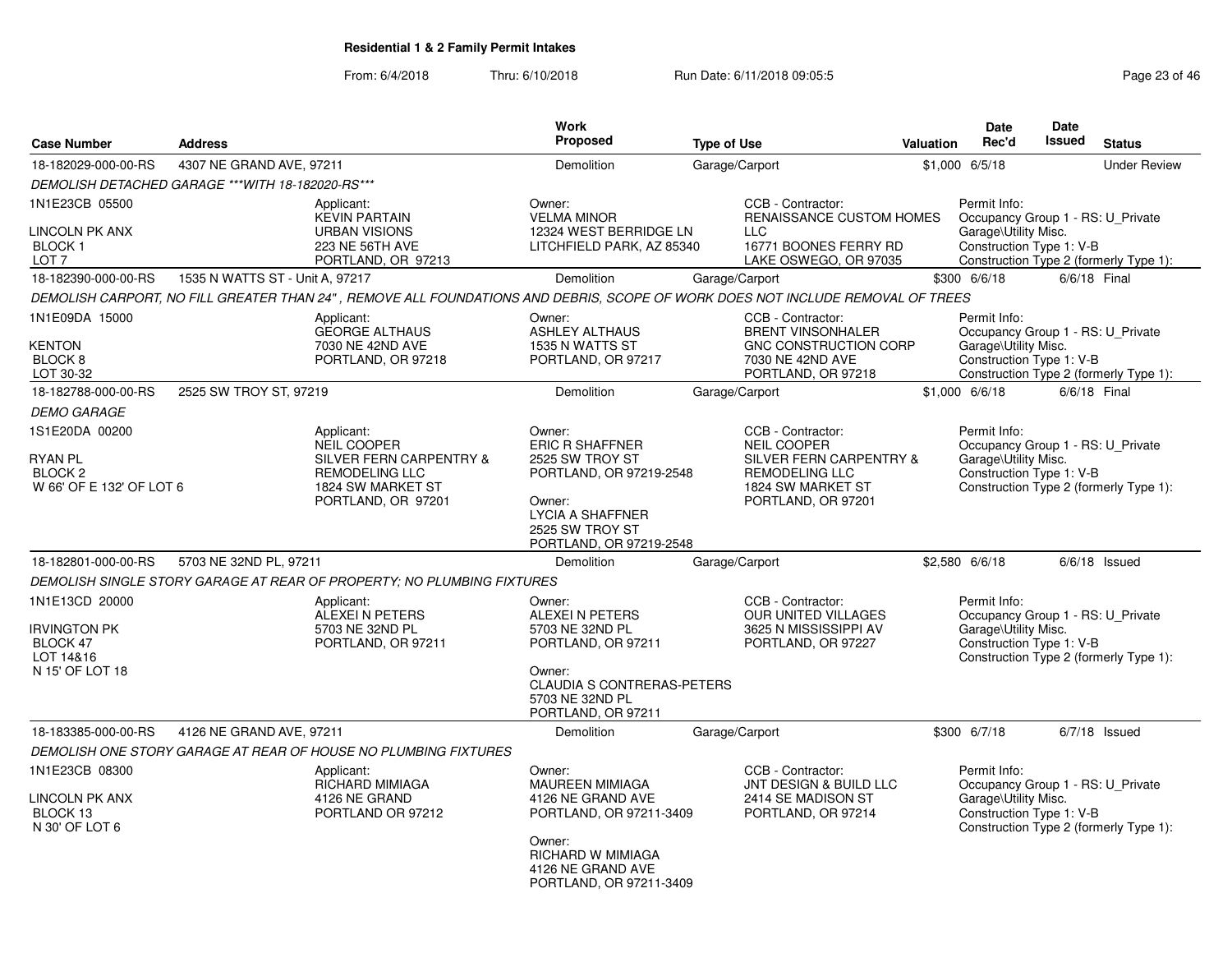| <b>Case Number</b>                      | <b>Address</b>               |                                                                                                                                                | <b>Work</b><br>Proposed                                               | <b>Type of Use</b> |                                                                                | Valuation | <b>Date</b><br>Rec'd                                                                       | Date<br><b>Issued</b> | <b>Status</b>                           |
|-----------------------------------------|------------------------------|------------------------------------------------------------------------------------------------------------------------------------------------|-----------------------------------------------------------------------|--------------------|--------------------------------------------------------------------------------|-----------|--------------------------------------------------------------------------------------------|-----------------------|-----------------------------------------|
| 18-184317-000-00-RS                     | 4443 SE 29TH AVE, 97202      |                                                                                                                                                | Demolition                                                            | Garage/Carport     |                                                                                |           | \$2,500 6/8/18                                                                             |                       | $6/8/18$ Issued                         |
| remove 216 sqft garage to build a shop. |                              |                                                                                                                                                |                                                                       |                    |                                                                                |           |                                                                                            |                       |                                         |
| 1S1E12CC 11300                          |                              | Applicant:<br><b>JOE MOONEY</b>                                                                                                                | Owner:<br><b>STEVEN HASEGAWA</b>                                      |                    | CCB - Contractor:<br><b>JOE MOONEY</b>                                         |           | Permit Info:<br>Occupancy Group 1 - RS: U_Private                                          |                       |                                         |
| CANONGATE<br>BLOCK 6<br><b>LOT 11</b>   |                              | MOONEY CONSTRUCTION &<br>DEVELOPMENT LLC<br>3439 NE SANDY BLVD #374                                                                            | 4443 SE 29TH AVE<br>PORTLAND, OR 97202                                |                    | <b>MOONEY CONSTRUCTION &amp;</b><br>DEVELOPMENT LLC<br>3439 NE SANDY BLVD #374 |           | Garage\Utility Misc.<br>Construction Type 1: V-B<br>Construction Type 2 (formerly Type 1): |                       |                                         |
|                                         |                              | PORTLAND, OR 97232                                                                                                                             | Owner:<br>KATHLEEN HASEGAWA<br>4443 SE 29TH AVE<br>PORTLAND, OR 97202 |                    | PORTLAND, OR 97232                                                             |           |                                                                                            |                       |                                         |
| 18-125027-REV-01-RS                     | 4150 NE CLEVELAND AVE, 97211 |                                                                                                                                                | Demolition                                                            |                    | <b>Single Family Dwelling</b>                                                  |           | \$6/5/18                                                                                   |                       | $6/6/18$ Issued                         |
| REVISION TO REMOVE TREE PROTECTION      |                              |                                                                                                                                                |                                                                       |                    |                                                                                |           |                                                                                            |                       |                                         |
| 1N1E22DA 07500                          |                              | Applicant:<br><b>KEVIN PARTAIN</b>                                                                                                             | Owner:<br>RENAISSANCE CUSTOM HOMES                                    |                    | CCB - Contractor:<br>RENAISSANCE CUSTOM HOMES                                  |           | Permit Info:                                                                               |                       | Occupancy Group 1 - RS: R-3_Residential |
| <b>ALBINA HMSTD</b><br>BLOCK 16         |                              | <b>URBAN VISIONS</b><br>4832 SE HARRISON STREET                                                                                                | <b>LLC</b><br>16771 BOONES FERRY RD                                   |                    | <b>LLC</b><br>16771 BOONES FERRY RD                                            |           | One and Two Family<br>Construction Type 1: V-B                                             |                       |                                         |
| LOT <sub>12</sub>                       |                              | PORTLAND, OR 97215                                                                                                                             | LAKE OSWEGO, OR 97035-4383                                            |                    | LAKE OSWEGO, OR 97035                                                          |           | Construction Type 2 (formerly Type 1):                                                     |                       |                                         |
| 18-161105-000-00-RS                     | 3363 SE 22ND AVE, 97202      |                                                                                                                                                | Demolition                                                            |                    | Single Family Dwelling                                                         |           | \$5,000 6/5/18                                                                             |                       | $6/5/18$ Issued                         |
|                                         |                              | DEMO SFR WITH BASEMENT: REMOVE ALL DEBRIS: NON-RESIDENTIAL COMPREHENSIVE PLAN DESIGNATION. NOT SUBJECT TO 35-DAY DEMOLITION DELAY.             |                                                                       |                    |                                                                                |           |                                                                                            |                       |                                         |
| 1S1E11AD 18700                          |                              | Applicant:<br>ANDREW KLINGENSMITH                                                                                                              | Owner:<br><b>SANDRA S MAY</b>                                         |                    | CCB - Contractor:<br><b>KELSAY ENVIRONMENTAL</b>                               |           | Permit Info:                                                                               |                       | Occupancy Group 1 - RS: R-3_Residential |
| SMITHS SUB & ADD EP                     |                              | KLINGENSMITH CONSTRUCTION.                                                                                                                     | 9566 SE PARKWOOD WAY                                                  |                    | <b>BUILDING CONSULTING</b>                                                     |           | One and Two Family                                                                         |                       |                                         |
| BLOCK 10<br>S 20' OF LOT 8              |                              | <b>LLC</b><br>7701 SE 30TH AVE                                                                                                                 | HAPPY VALLEY, OR 97086                                                |                    | SERVICES CORPORATION<br>833 SE MAIN ST SUITE 410                               |           | Construction Type 1: V-B<br>Construction Type 2 (formerly Type 1):                         |                       |                                         |
| N 20' OF LOT 9                          |                              | PORTLAND, OR 97202                                                                                                                             |                                                                       |                    | PORTLAND, OR 97214                                                             |           |                                                                                            |                       |                                         |
| 18-168234-000-00-RS                     | 3717 NE COLUMBIA BLVD, 97211 |                                                                                                                                                | Demolition                                                            |                    | Single Family Dwelling                                                         |           | \$30,000 6/4/18                                                                            |                       | $6/4/18$ Issued                         |
|                                         |                              | DEMO SFR; NO BASEMENT; REMOVE ALL DEBRIS; *Zoning IG2- Non Residential Comprehensive Plan designation -not subject to 35-demolition delay.     |                                                                       |                    |                                                                                |           |                                                                                            |                       |                                         |
| 1N1E13A 01000                           |                              | Applicant:<br>ANDISHEH AFGHAN                                                                                                                  | Owner:<br>LG COLUMBIA STORAGE LLC                                     |                    | CCB - Contractor:<br>PERLO CONSTRUCTION LLC                                    |           | Permit Info:                                                                               |                       | Occupancy Group 1 - RS: R-3_Residential |
| SECTION 13 1N 1E                        |                              | AAI ENGINEERING                                                                                                                                | 3500 MAPLE AVE #1600                                                  |                    | 16101 SW 72ND AVE SUITE 200                                                    |           | One and Two Family                                                                         |                       |                                         |
| TL 1000 3.49 ACRES                      |                              | 4875 SW GRIFFITH DR, SUITE 300 DALLAS, TX 75219<br>BEAVERTON OR 97005                                                                          |                                                                       |                    | PORTLAND, OR 97224                                                             |           | Construction Type 1: V-B                                                                   |                       | Construction Type 2 (formerly Type 1):  |
| 18-168245-000-00-RS                     | 3729 NE COLUMBIA BLVD, 97211 |                                                                                                                                                | Demolition                                                            |                    | Single Family Dwelling                                                         |           | \$40,000 6/4/18                                                                            |                       | $6/4/18$ Issued                         |
|                                         |                              | DEMO SFR; NO BASEMENT; REMOVE ALL DEBRIS***IG2 zoning- Non Residential Comprehensive Plan designation -not subject to 35-demolition delay.**** |                                                                       |                    |                                                                                |           |                                                                                            |                       |                                         |
| 1N1E13AD 01900                          |                              | Applicant:<br>ANDISHEH AFGHAN                                                                                                                  | Owner:<br>LG COLUMBIA STORAGE LLC                                     |                    | CCB - Contractor:<br>PERLO CONSTRUCTION LLC                                    |           | Permit Info:                                                                               |                       | Occupancy Group 1 - RS: R-3_Residential |
| SECTION 13 1N 1E<br>TL 1900 0.42 ACRES  |                              | AAI ENGINEERING<br>4875 SW GRIFFITH DR, SUITE 300 DALLAS, TX 75219<br>BEAVERTON OR 97005                                                       | 3500 MAPLE AVE #1600                                                  |                    | 16101 SW 72ND AVE SUITE 200<br>PORTLAND, OR 97224                              |           | One and Two Family<br>Construction Type 1: V-B<br>Construction Type 2 (formerly Type 1):   |                       |                                         |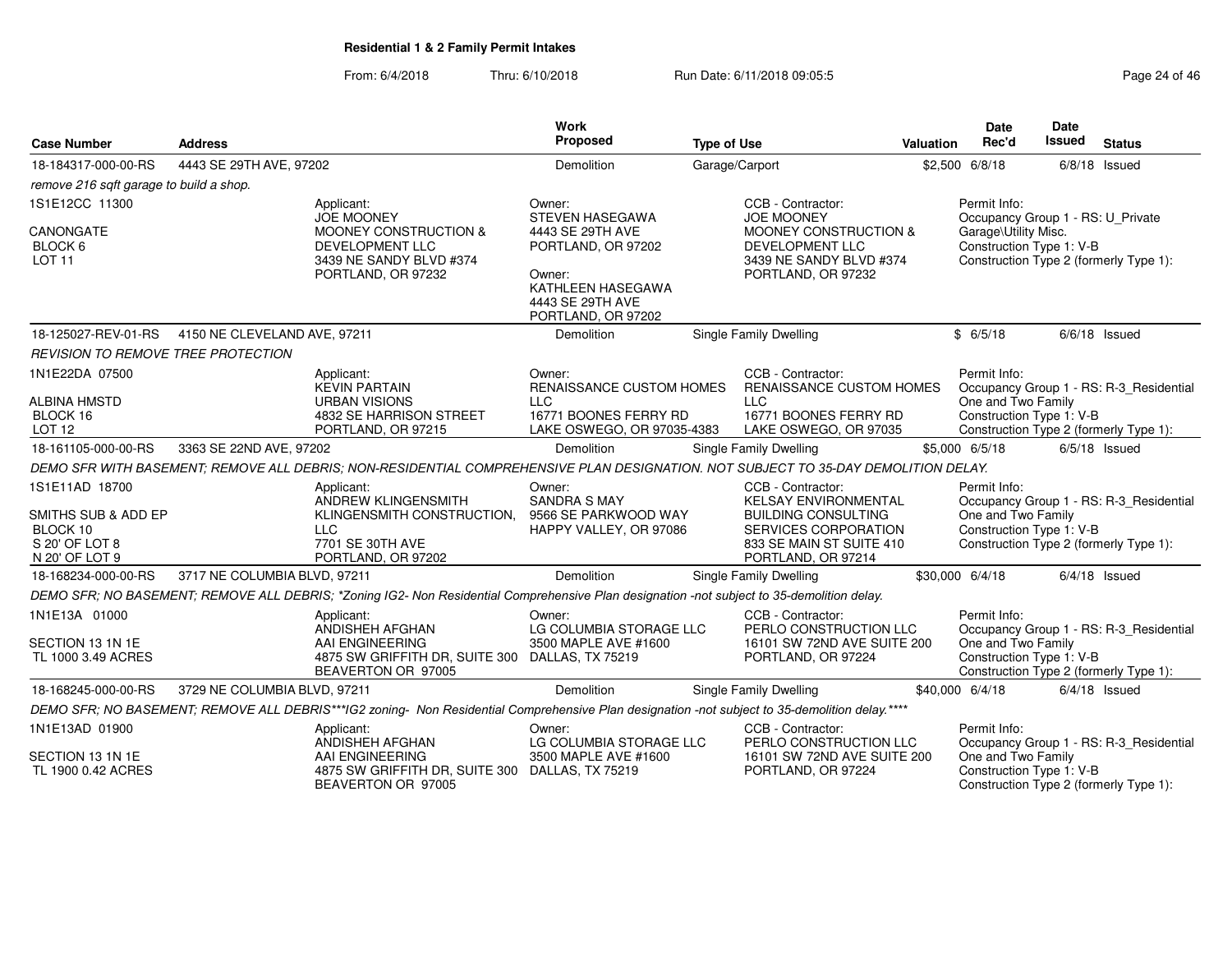| <b>Case Number</b>                                            | <b>Address</b>            |                                                                                                                                                                      | Work<br>Proposed                                                                                                            | <b>Type of Use</b>               |                                                       | Valuation | <b>Date</b><br>Rec'd                           | Date<br>Issued | <b>Status</b>                                                                     |
|---------------------------------------------------------------|---------------------------|----------------------------------------------------------------------------------------------------------------------------------------------------------------------|-----------------------------------------------------------------------------------------------------------------------------|----------------------------------|-------------------------------------------------------|-----------|------------------------------------------------|----------------|-----------------------------------------------------------------------------------|
| 18-168399-000-00-RS                                           | 13429 SE RAMONA ST, 97236 |                                                                                                                                                                      | Demolition                                                                                                                  | Single Family Dwelling           |                                                       |           | \$4,000 6/4/18                                 |                | <b>Under Review</b>                                                               |
|                                                               |                           | DEMOLISH 1638 SQ. FT. SINGLE FAMILY RESIDENCE; CAP SEWER, REMOVE ALL DEBRIS SUBJECT TO 35-DAY DEMOLITION DELAY. RESIDENTIAL COMPREHENSIVE PLAN DESIGNATION.***Demol  |                                                                                                                             |                                  |                                                       |           |                                                |                |                                                                                   |
| 1S2E14DB 03500                                                |                           | Applicant:<br><b>KEVIN PARTAIN</b>                                                                                                                                   | Owner:<br><b>WILLIAM J HOESLY</b>                                                                                           |                                  | CCB - Contractor:<br><b>JB CEREGHINO CONSTRUCTION</b> |           | Permit Info:                                   |                | Occupancy Group 1 - RS: R-3_Residential                                           |
| <b>LAMARGENT PK</b><br>LOT 4 TL 3500                          |                           | URBAN VISIONS PLANNING<br><b>SERVICES INC</b><br>223 NE 56TH AVENUE<br>PORTLAND, OR 97213                                                                            | 11666 SE HOME AVE<br>MILWAUKIE, OR 97222-5433<br>Owner:<br>THOMAS C HULETT<br>11666 SE HOME AVE<br>MILWAUKIE, OR 97222-5433 | <b>INC</b>                       | 1640 AMONSON CT<br>GLADSTONE, OR 97027                |           | One and Two Family<br>Construction Type 1: V-B |                | Construction Type 2 (formerly Type 1):                                            |
| 18-176564-000-00-RS                                           | 3536 SE ALDER ST, 97214   |                                                                                                                                                                      | Demolition                                                                                                                  | Single Family Dwelling           |                                                       |           | $$1,500$ 6/4/18                                |                | <b>Under Review</b>                                                               |
|                                                               |                           | DEMOLISH SINGLE FAMILY RESIDENCE, NO BASEMENT. CAP SEWER, REMOVE ALL DEBRIS. **SUBJECT TO 35-DAY DEMOLITION DELAY. RESIDENTIAL COMPREHENSIVE PLAN DESIGNATION.**L    |                                                                                                                             |                                  |                                                       |           |                                                |                |                                                                                   |
| 1S1E01AB 11600                                                |                           | Applicant:<br><b>RICHARD ADAMS</b>                                                                                                                                   | Owner:<br>WEST COAST DEVELOPMENT                                                                                            |                                  | CCB - Contractor:<br>WEST COAST DEVELOPMENT           |           | Permit Info:                                   |                | Occupancy Group 1 - RS: R-3_Remodel                                               |
| <b>CROSIERS ADD</b><br>BLOCK <sub>3</sub><br>LOT <sub>4</sub> |                           | <b>FASTER PERMITS</b><br>2000 SW 1ST AVENUE SUITE 420<br>PORTLAND, OR 97201                                                                                          | <b>GROUP</b><br>1697 19TH ST<br>WEST LINN, OR 97068                                                                         | <b>GROUP INC</b><br>1697 19TH ST | WEST LINN, OR 97068                                   |           | Construction Type 1: V-B                       |                | Construction Type 2 (formerly Type 1):                                            |
| 18-181189-000-00-RS                                           | 6409 N GAY AVE, 97217     |                                                                                                                                                                      | Demolition                                                                                                                  | Single Family Dwelling           |                                                       |           | \$4,000 6/4/18                                 |                | <b>Under Review</b>                                                               |
|                                                               |                           | DEMOLISH SINGLE FAMILY RESIDENCE WITH BASEMENT. CAVITY TO BE FILLED. CAP SEWER. REMOVE ALL DEBRIS. SPECIAL INSPECTION REQUIRED FOR BASEMENT FILL. ***SUBJECT TO 35 L |                                                                                                                             |                                  |                                                       |           |                                                |                |                                                                                   |
| 1N1E16DB 03800                                                |                           | Applicant:<br><b>KEVIN PARTAIN</b>                                                                                                                                   | Owner:<br><b>DORTHA VANCIL</b>                                                                                              |                                  | CCB - Contractor:<br>RENAISSANCE CUSTOM HOMES         |           | Permit Info:                                   |                | Occupancy Group 1 - RS: R-3_Residential                                           |
| <b>ALBION ADD</b><br><b>BLOCK 4</b>                           |                           | <b>URBAN VISIONS</b><br>223 NE 56TH AVE                                                                                                                              | 6409 N GAY AVE<br>PORTLAND, OR 97217                                                                                        | LLC                              | 16771 BOONES FERRY RD                                 |           | One and Two Family<br>Construction Type 1: V-B |                |                                                                                   |
| LOT <sub>17</sub>                                             |                           | PORTLAND, OR 97213                                                                                                                                                   |                                                                                                                             |                                  | LAKE OSWEGO, OR 97035                                 |           |                                                |                | Construction Type 2 (formerly Type 1):                                            |
| 18-182020-000-00-RS                                           | 4307 NE GRAND AVE, 97211  |                                                                                                                                                                      | Demolition                                                                                                                  | Single Family Dwelling           |                                                       |           | \$4,000 6/5/18                                 |                | <b>Under Review</b>                                                               |
|                                                               |                           | DEMOLISH SINGLE FAMILY RESIDENCE WITH BASEMENT CAVITY TO REMAIN OPEN, CAP SEWER, REMOVE ALL DEBRIS **MANDATORY 35-DAY RESIDENTIAL DEMOLITION DELAY***Demolition deli |                                                                                                                             |                                  |                                                       |           |                                                |                |                                                                                   |
| 1N1E23CB 05500<br>LINCOLN PK ANX                              |                           | Applicant:<br><b>KEVIN PARTAIN</b><br><b>URBAN VISIONS</b>                                                                                                           | Owner:<br><b>VELMA MINOR</b><br>12324 WEST BERRIDGE LN                                                                      | <b>LLC</b>                       | CCB - Contractor:<br><b>RENAISSANCE CUSTOM HOMES</b>  |           | Permit Info:<br>One and Two Family             |                | Occupancy Group 1 - RS: R-3_Residential                                           |
| BLOCK <sub>1</sub><br>LOT <sub>7</sub>                        |                           | 223 NE 56TH AVE<br>PORTLAND, OR 97213                                                                                                                                | LITCHFIELD PARK, AZ 85340                                                                                                   |                                  | 16771 BOONES FERRY RD<br>LAKE OSWEGO, OR 97035        |           | Construction Type 1: V-B                       |                | Construction Type 2 (formerly Type 1):                                            |
| 18-182362-000-00-RS                                           | 5334 SE RURAL ST, 97206   |                                                                                                                                                                      | Demolition                                                                                                                  | Single Family Dwelling           |                                                       |           | $$1,000$ 6/5/18                                |                | <b>Under Review</b>                                                               |
|                                                               |                           | DEMOLISH SINGLE FAMILY RESIDENCE WITH ATTACHED GARAGE; REMOVE ALL DEBRIS, CAP SEWER; CLOSE CURB CUT; SUBJECT TO 35-DAY DEMOLITION DELAY. RESIDENTIAL COMPREHEN       |                                                                                                                             |                                  |                                                       |           |                                                |                |                                                                                   |
| 1S2E19AC 18300                                                |                           | Applicant:<br>VALENTIN DRAGOI                                                                                                                                        |                                                                                                                             |                                  |                                                       |           | Permit Info:                                   |                |                                                                                   |
| <b>GILTNER PK</b><br>BLOCK <sub>2</sub><br>E 1/2 OF LOT 6     |                           | 9045 SW CLUB MEDOW LANE<br>PORTLAND OR 97225                                                                                                                         |                                                                                                                             |                                  |                                                       |           | One and Two Family<br>Construction Type 1: V-B |                | Occupancy Group 1 - RS: R-3 Residential<br>Construction Type 2 (formerly Type 1): |
| 18-182417-000-00-RS                                           | 10222 NW 112TH AVE, 97231 |                                                                                                                                                                      | Demolition                                                                                                                  | Single Family Dwelling           |                                                       |           | \$40,000 6/6/18                                |                | <b>Under Review</b>                                                               |
|                                                               |                           | DEMOLISH SINGLE FAMILY RESIDENCE (NO BASEMENT), CAP SEWER, REMOVE ALL DEBRIS. DEMOLISH SHED UNDER 200SQ FT. SUBJECT TO ZONING CODE 120-DAY HISTORIC RESOURCE DE      |                                                                                                                             |                                  |                                                       |           |                                                |                |                                                                                   |
| 1N1W03AD 00300                                                |                           | Applicant:                                                                                                                                                           | Owner:                                                                                                                      |                                  |                                                       |           | Permit Info:                                   |                |                                                                                   |
| <b>TOWN OF LINNTON</b><br>BLOCK 12<br>LOT <sub>1</sub>        |                           | <b>MARK SCHEIDEGGER</b><br>6131 NW THOMPSON RD<br>PORTLAND, OR 97210                                                                                                 | <b>MARK SCHEIDEGGER</b><br>6131 NW THOMPSON RD<br>PORTLAND, OR 97210                                                        |                                  |                                                       |           | One and Two Family<br>Construction Type 1: V-B |                | Occupancy Group 1 - RS: R-3 Residential<br>Construction Type 2 (formerly Type 1): |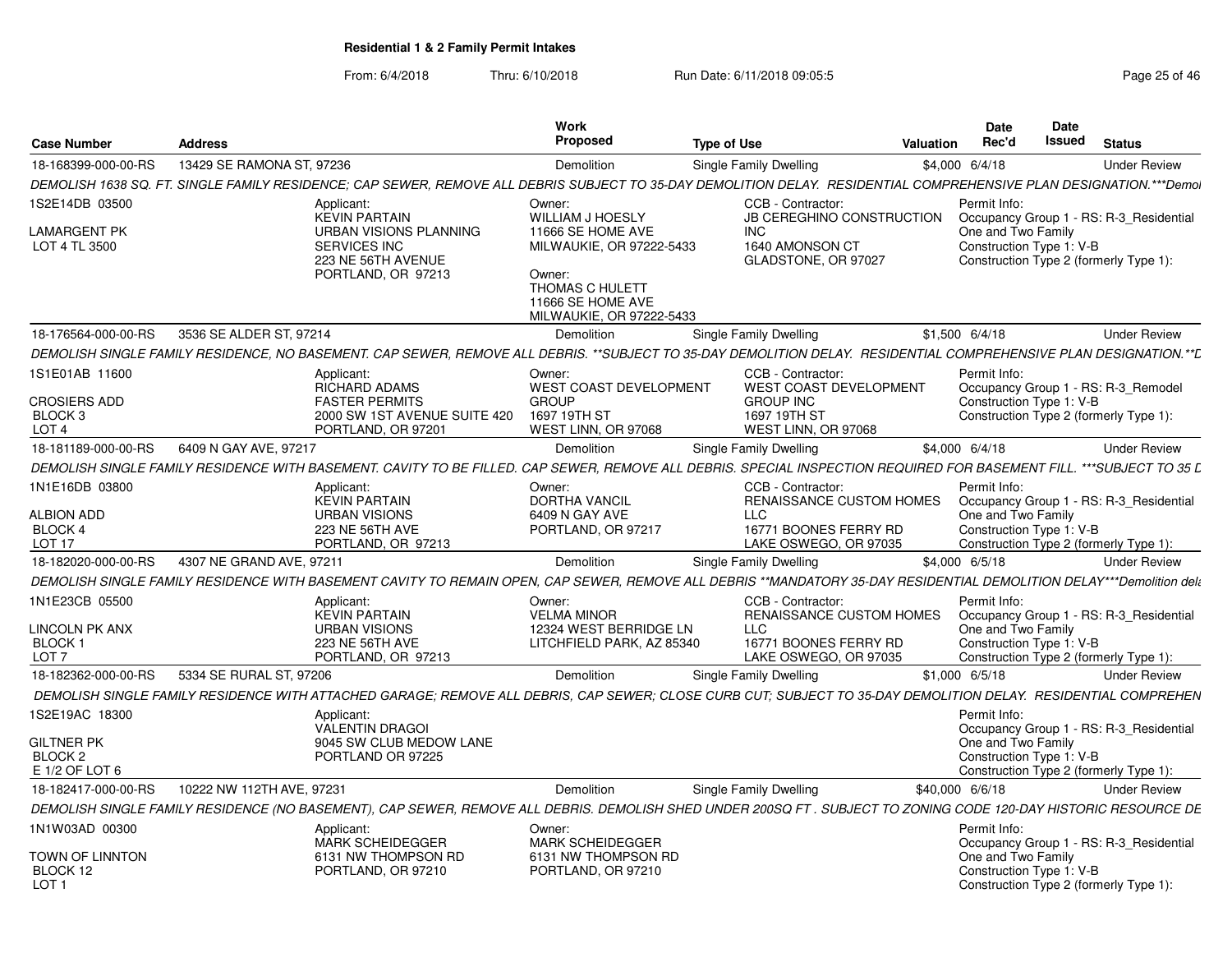|                                                |                                                                                                                |                                                               | Work                                                                                 |                                                                                                                                                                       |                                                            | Date               | Date                     |                                         |  |
|------------------------------------------------|----------------------------------------------------------------------------------------------------------------|---------------------------------------------------------------|--------------------------------------------------------------------------------------|-----------------------------------------------------------------------------------------------------------------------------------------------------------------------|------------------------------------------------------------|--------------------|--------------------------|-----------------------------------------|--|
| <b>Case Number</b>                             | <b>Address</b>                                                                                                 |                                                               | Proposed                                                                             | <b>Type of Use</b>                                                                                                                                                    | <b>Valuation</b>                                           | Rec'd              | Issued                   | <b>Status</b>                           |  |
| 18-182687-000-00-RS                            | 1720 NE 80TH AVE, 97213                                                                                        |                                                               | Demolition                                                                           | <b>Single Family Dwelling</b>                                                                                                                                         | \$4,000 6/6/18                                             |                    |                          | <b>Under Review</b>                     |  |
|                                                |                                                                                                                |                                                               |                                                                                      | DEMOLITION OF SINGLE FAMILY RESIDENCE WITH BASEMENT. BASEMENT TO BE FILLED. CAP SEWER. REMOVE ALL DEBRIS, SUBJECT TO 35-DAY DEMOLITION DELAY. RESIDENTIAL COMPREI     |                                                            |                    |                          |                                         |  |
| 1N2E29DD 02000                                 | Applicant:                                                                                                     | <b>KEVIN PARTAIN</b>                                          | Owner:<br><b>KIMCO PROPERTIES</b>                                                    | CCB - Contractor:<br>KIMCO PROPERTIES LTD                                                                                                                             |                                                            | Permit Info:       |                          | Occupancy Group 1 - RS: R-3_Residential |  |
| <b>JONESMORE</b><br><b>BLOCK 55</b><br>LOT 4-7 |                                                                                                                | <b>URBAN VISIONS</b><br>223 NE 56TH AVE<br>PORTLAND, OR 97213 | PO BOX 1540<br>SANDY, OR 97055-1540                                                  | PO BOX 1540<br>SANDY, OR 97055-1540                                                                                                                                   |                                                            | One and Two Family | Construction Type 1: V-B |                                         |  |
|                                                | 2807 NE 32ND AVE, 97212                                                                                        |                                                               |                                                                                      |                                                                                                                                                                       |                                                            |                    |                          | Construction Type 2 (formerly Type 1):  |  |
| 18-182759-000-00-RS                            |                                                                                                                |                                                               | Demolition                                                                           | Single Family Dwelling                                                                                                                                                | \$25,000 6/6/18                                            |                    |                          | <b>Under Review</b>                     |  |
|                                                |                                                                                                                |                                                               |                                                                                      | DEMOLITION OF SINGLE FAMILY RESIDENCE: CAP SEWER, BASEMENT TO BE FILLED. REMOVE ALL DEBRIS, SUBJECT TO 35 DAY DEMO DELAY, RESIDENTIAL COMPREHENSIVE PLAN DESIGNA      |                                                            |                    |                          |                                         |  |
| 1N1E25BD 13000                                 | Applicant:<br><b>JOHN CHU</b>                                                                                  |                                                               | Owner:<br><b>HISTORIC HOMES RENOVATIONS</b>                                          |                                                                                                                                                                       |                                                            | Permit Info:       |                          | Occupancy Group 1 - RS: R-3 Residential |  |
| WAYNEWOOD<br>BLOCK <sub>8</sub>                | <b>JTC INC</b>                                                                                                 | 11540 SE SOUTHERN LITES DRIVE 2442 SW 11 MILE DR              | <b>LLC</b>                                                                           |                                                                                                                                                                       |                                                            | One and Two Family | Construction Type 1: V-B |                                         |  |
| LOT 5 EXC N 34.66'<br>LOT 6 EXC S 2.67         |                                                                                                                | HAPPY VALLEY. OR 97086                                        | GRESHAM, OR 97080                                                                    |                                                                                                                                                                       |                                                            |                    |                          | Construction Type 2 (formerly Type 1):  |  |
| 18-183026-000-00-RS                            | 2707 N WILLIS BLVD, 97217                                                                                      |                                                               | Demolition                                                                           | Single Family Dwelling                                                                                                                                                | \$7,200 6/6/18                                             |                    |                          | <b>Under Review</b>                     |  |
|                                                |                                                                                                                |                                                               |                                                                                      | DEMOLITION SINGLE FAMILY RESIDENCE, RETAIN BASEMENT FOR FUTURE DEVELOPMENT, CAP SEWER, REMOVE ALL DEBRIS ***SUBJECT TO 35-DAY DEMOLITION DELAY.***Demolition delay 35 |                                                            |                    |                          |                                         |  |
| 1N1E09CA 03000                                 | Applicant:<br>Gene Hubbell                                                                                     |                                                               | Owner:<br>PORTLAND DEVELOPMENT                                                       | CCB - Contractor:<br>PORTLAND DEVELOPMENT                                                                                                                             |                                                            | Permit Info:       |                          | Occupancy Group 1 - RS: R-3 Residential |  |
| PENINSULAR ADD 3                               |                                                                                                                | <b>Portland Development Group</b>                             | <b>GROUP INVESTMENTS LLC</b>                                                         | <b>GROUP INVESTMENTS LLC</b>                                                                                                                                          |                                                            | One and Two Family |                          |                                         |  |
| BLOCK 37                                       | Investments                                                                                                    |                                                               | 11124 NE HALSEY ST PMB 643                                                           | 4224 NE HALSEY ST PMB 643                                                                                                                                             |                                                            |                    | Construction Type 1: V-B |                                         |  |
| LOT 23-25 TL 3000                              |                                                                                                                | 14024 SE Mill St                                              | PORTLAND, OR 97220                                                                   | PORTLAND, OR 97213                                                                                                                                                    |                                                            |                    |                          | Construction Type 2 (formerly Type 1):  |  |
| 18-183250-000-00-RS                            | 5815 NE FAILING ST. 97213                                                                                      |                                                               | Demolition                                                                           | Single Family Dwelling                                                                                                                                                | \$10,000 6/7/18                                            |                    |                          | <b>Under Review</b>                     |  |
|                                                |                                                                                                                |                                                               |                                                                                      | DEMOLISH SINGLE FAMILY RESIDENCE WITH ATTACHED GARAGE. CAP SEWER. REMOVE ALL DEBRIS. NO BASEMENT. ***SUBJECT TO 35-DAY DEMOLITION DELAY.  RESIDENTIAL COMPREHENS      |                                                            |                    |                          |                                         |  |
| 1N2E19DD 02200                                 | Applicant:                                                                                                     | <b>JASON HAVELKA</b>                                          | Owner:<br>SUMMIT DESIGN BUILD LLC                                                    | CCB - Contractor:<br>SUMMIT DESIGN BUILD LLC                                                                                                                          |                                                            | Permit Info:       |                          | Occupancy Group 1 - RS: R-3 Residential |  |
| FALLOW AC<br>E 75' OF LOT 2                    |                                                                                                                | <b>SUMMIT DESIGN BUILD</b><br>5716 NE BEECH ST                | PO BOX 13222<br>PORTLAND, OR 97213                                                   | 5716 NE BEECH ST<br>PORTLAND, OR 97213                                                                                                                                |                                                            | One and Two Family | Construction Type 1: V-B |                                         |  |
|                                                |                                                                                                                | PORTLAND, OR 97213                                            |                                                                                      |                                                                                                                                                                       |                                                            |                    |                          | Construction Type 2 (formerly Type 1):  |  |
| Total # of RS Demolition permit intakes: 32    |                                                                                                                |                                                               |                                                                                      |                                                                                                                                                                       | Total valuation of RS Demolition permit intakes: \$207,380 |                    |                          |                                         |  |
| 18-181621-000-00-RS                            | 3629 SE RAYMOND ST, 97202                                                                                      |                                                               | Interior Alteration Only Single Family Dwelling                                      |                                                                                                                                                                       | \$11,579 6/4/18                                            |                    |                          | Approved to Issue                       |  |
|                                                | REPLSCRFAN SWITCHING AND VANITY PLUG. REPLACE EXHAUST FAN. NEW SHOWER, NO ADDED TOILETS. TRADES ONLY, NO PLANS |                                                               |                                                                                      |                                                                                                                                                                       |                                                            |                    |                          |                                         |  |
| 1S1E13AB 12400                                 | Applicant:                                                                                                     |                                                               | Owner:                                                                               | CCB - Contractor:                                                                                                                                                     |                                                            | Permit Info:       |                          |                                         |  |
|                                                |                                                                                                                | DAVID LEECH INC                                               | <b>DAVID F MISETICH</b>                                                              | DAVID LEECH INC                                                                                                                                                       |                                                            |                    |                          | Occupancy Group 1 - RS: R-3_Residential |  |
| <b>REEDWOOD</b><br>LOT 68 EXC N 15'            |                                                                                                                | 214 SE 18TH - SUITE 101<br>PORTLAND, OR 97214                 | 3629 SE RAYMOND ST<br>PORTLAND, OR 97202-4157                                        | 214 SE 18TH - SUITE 101<br>PORTLAND, OR 97214                                                                                                                         |                                                            | One and Two Family | Construction Type 1: V-B |                                         |  |
|                                                |                                                                                                                |                                                               | Owner:<br><b>KATHRYN L MISETICH</b><br>3629 SE RAYMOND ST<br>PORTLAND, OR 97202-4157 | CCB - Contractor:<br>RANIERI PLUMBING LLC<br>PO BOX 503<br>CORBETT, OR 97019                                                                                          |                                                            |                    |                          | Construction Type 2 (formerly Type 1):  |  |
|                                                |                                                                                                                |                                                               |                                                                                      | CCB - Contractor:<br><b>DILIGENT HANDS INC</b><br>12345 S TOLIVER RD<br>MOLALLA, OR 97038                                                                             |                                                            |                    |                          |                                         |  |
|                                                |                                                                                                                |                                                               |                                                                                      |                                                                                                                                                                       |                                                            |                    |                          |                                         |  |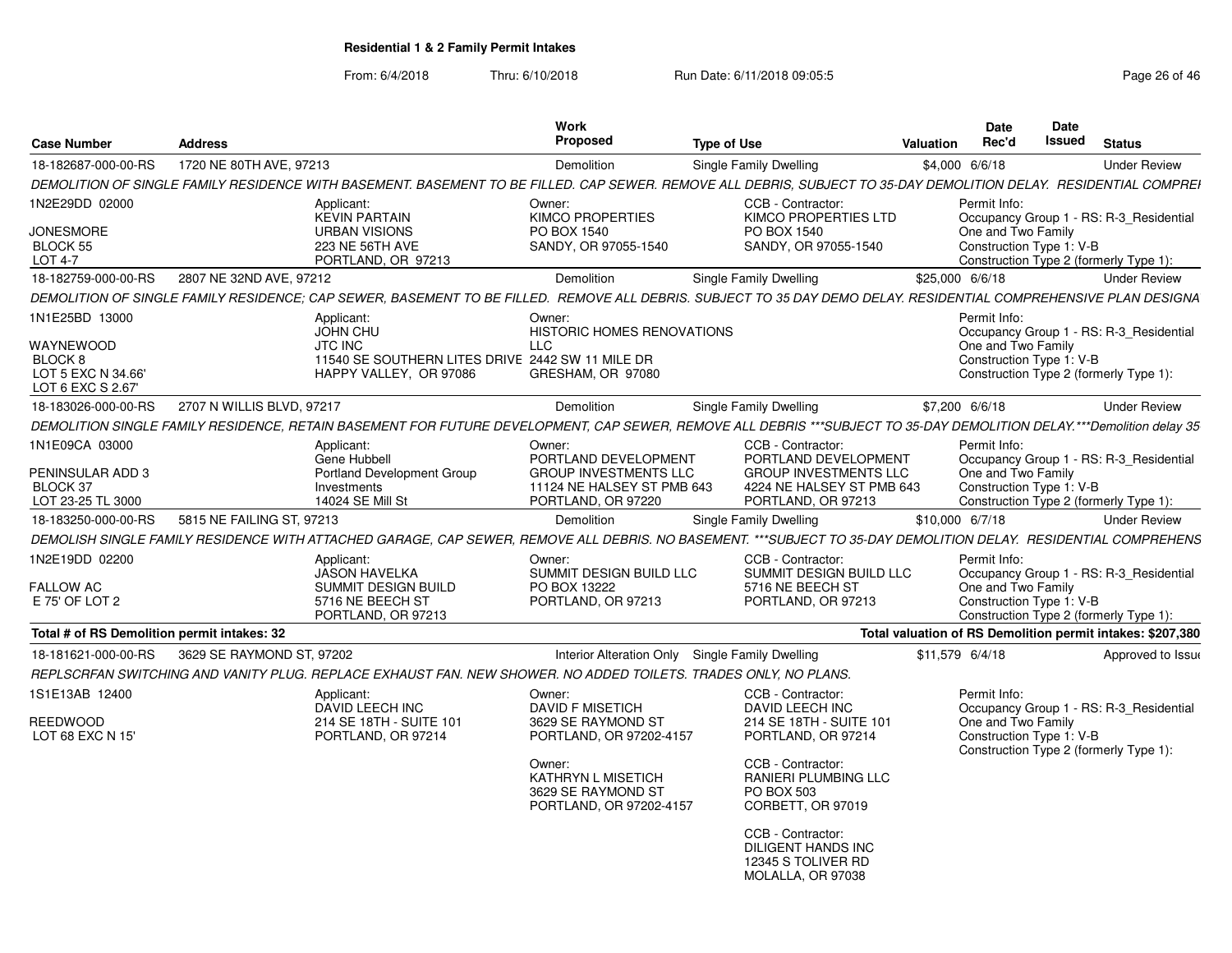|                                                                                |                           |                                                                                                            | <b>Work</b>                                                                    |                                                                                                                       |                  | Date                                                           | <b>Date</b>   |                                                                                   |
|--------------------------------------------------------------------------------|---------------------------|------------------------------------------------------------------------------------------------------------|--------------------------------------------------------------------------------|-----------------------------------------------------------------------------------------------------------------------|------------------|----------------------------------------------------------------|---------------|-----------------------------------------------------------------------------------|
| <b>Case Number</b>                                                             | <b>Address</b>            |                                                                                                            | <b>Proposed</b>                                                                | <b>Type of Use</b>                                                                                                    | <b>Valuation</b> | Rec'd                                                          | <b>Issued</b> | <b>Status</b>                                                                     |
| 18-182381-000-00-RS                                                            | 6207 N VILLARD AVE, 97217 |                                                                                                            | <b>Interior Alteration Only</b>                                                | <b>Single Family Dwelling</b>                                                                                         |                  | \$2,450 6/5/18                                                 | 6/5/18 Final  |                                                                                   |
|                                                                                |                           | VOLUNTARY INSTALLATION OF ANCHORS BETWEEN EXISTING FRAMED STRUCTURE AND CONCRETE FOUNDATION                |                                                                                |                                                                                                                       |                  |                                                                |               |                                                                                   |
| 1N1E16CB 07100<br><b>WILLAMETTE</b><br>BLOCK <sub>22</sub><br>LOT <sub>4</sub> |                           | Applicant:<br>MICHAEL WIEBER<br>ELYSIUM CONSTRUCTION LLC<br>PO BOX 12010<br>PORTLAND, OR 97212             | Owner:<br>MATTHEW H HOOGE<br>6207 N VILLARD AVE<br>PORTLAND, OR 97217-4042     | CCB - Contractor:<br><b>MICHAEL WIEBER</b><br>ELYSIUM CONSTRUCTION LLC<br>PO BOX 12010<br>PORTLAND, OR 97212          |                  | Permit Info:<br>One and Two Family<br>Construction Type 1: V-B |               | Occupancy Group 1 - RS: R-3 Residential<br>Construction Type 2 (formerly Type 1): |
| 18-182603-000-00-RS                                                            | 2555 NE 32ND AVE, 97212   |                                                                                                            | Interior Alteration Only Single Family Dwelling                                |                                                                                                                       |                  | \$4,450 6/6/18                                                 |               | $6/6/18$ Issued                                                                   |
|                                                                                |                           | VOLUNTARY INSTALLATION OF ANCHORS BETWEEN EXISTING FRAMED STRUCTURE AND CONCRETE FOUNDATION                |                                                                                |                                                                                                                       |                  |                                                                |               |                                                                                   |
| 1N1E25CA 03900<br><b>DOLPH PK</b><br>BLOCK <sub>3</sub><br>LOT <sub>1</sub>    |                           | Applicant:<br><b>MICHAEL WIEBER</b><br>ELYSIUM CONSTRUCTION LLC<br>PO BOX 12010<br>PORTLAND, OR 97212      | Owner:<br>JENNIFER D HUNTER REV<br>2555 NE 32ND AVE<br>PORTLAND, OR 97212-3609 | CCB - Contractor:<br><b>MICHAEL WIEBER</b><br>ELYSIUM CONSTRUCTION LLC<br>PO BOX 12010<br>PORTLAND, OR 97212          |                  | Permit Info:<br>One and Two Family<br>Construction Type 1: V-B |               | Occupancy Group 1 - RS: R-3 Residential<br>Construction Type 2 (formerly Type 1): |
| 18-182623-000-00-RS                                                            | 2418 NE 21ST AVE, 97212   |                                                                                                            | Interior Alteration Only Single Family Dwelling                                |                                                                                                                       |                  | \$4,250 6/6/18                                                 |               | $6/6/18$ Issued                                                                   |
|                                                                                |                           | VOLUNTARY INSTALLATION OF ANCHORS BETWEEN EXISTING FRAMED STRUCTURE AND CONCRETE FOUNDATION                |                                                                                |                                                                                                                       |                  |                                                                |               |                                                                                   |
| 1N1E26DA 05700<br><b>IRVINGTON</b><br>BLOCK <sub>20</sub><br><b>LOT 17</b>     |                           | Applicant:<br>MICHAEL WIEBER<br>ELYSIUM CONSTRUCTION LLC<br>PO BOX 12010<br>PORTLAND, OR 97212             | Owner:<br>MARY L SCOTT<br>2418 NE 21ST AVE<br>PORTLAND, OR 97212               | CCB - Contractor:<br><b>MICHAEL WIEBER</b><br>ELYSIUM CONSTRUCTION LLC<br>PO BOX 12010<br>PORTLAND, OR 97212          |                  | Permit Info:<br>One and Two Family<br>Construction Type 1: V-B |               | Occupancy Group 1 - RS: R-3 Residential<br>Construction Type 2 (formerly Type 1): |
| 18-182972-000-00-RS                                                            | 4333 SE 50TH AVE, 97206   |                                                                                                            | <b>Interior Alteration Only</b>                                                | Single Family Dwelling                                                                                                |                  | \$15,000 6/6/18                                                |               | $6/6/18$ Issued                                                                   |
|                                                                                |                           | REMODEL KITCHEN AND BATHROOM. OPEN WALL FROM LIVING ROOM TO KITCHEN.                                       |                                                                                |                                                                                                                       |                  |                                                                |               |                                                                                   |
| 1S2E07CD 13700<br><b>LENOX</b><br><b>BLOCK3</b><br>LOT <sub>8</sub>            |                           | Applicant:<br><b>CLYDE MANCHESTER</b><br><b>HELP GROUP INC</b><br>10006 SW CANYON RD<br>PORTLAND, OR 97225 | Owner:<br>4333 SE 50TH LLC<br>1317 SW DICKINSON LN<br>PORTLAND, OR 97219       | CCB - Contractor:<br><b>HELPHOME ENERGY LIFE</b><br>PERFORMANCE GROUP INC<br>10006 SW CANYON RD<br>PORTLAND, OR 97225 |                  | Permit Info:<br>One and Two Family<br>Construction Type 1: V-B |               | Occupancy Group 1 - RS: R-3 Residential<br>Construction Type 2 (formerly Type 1): |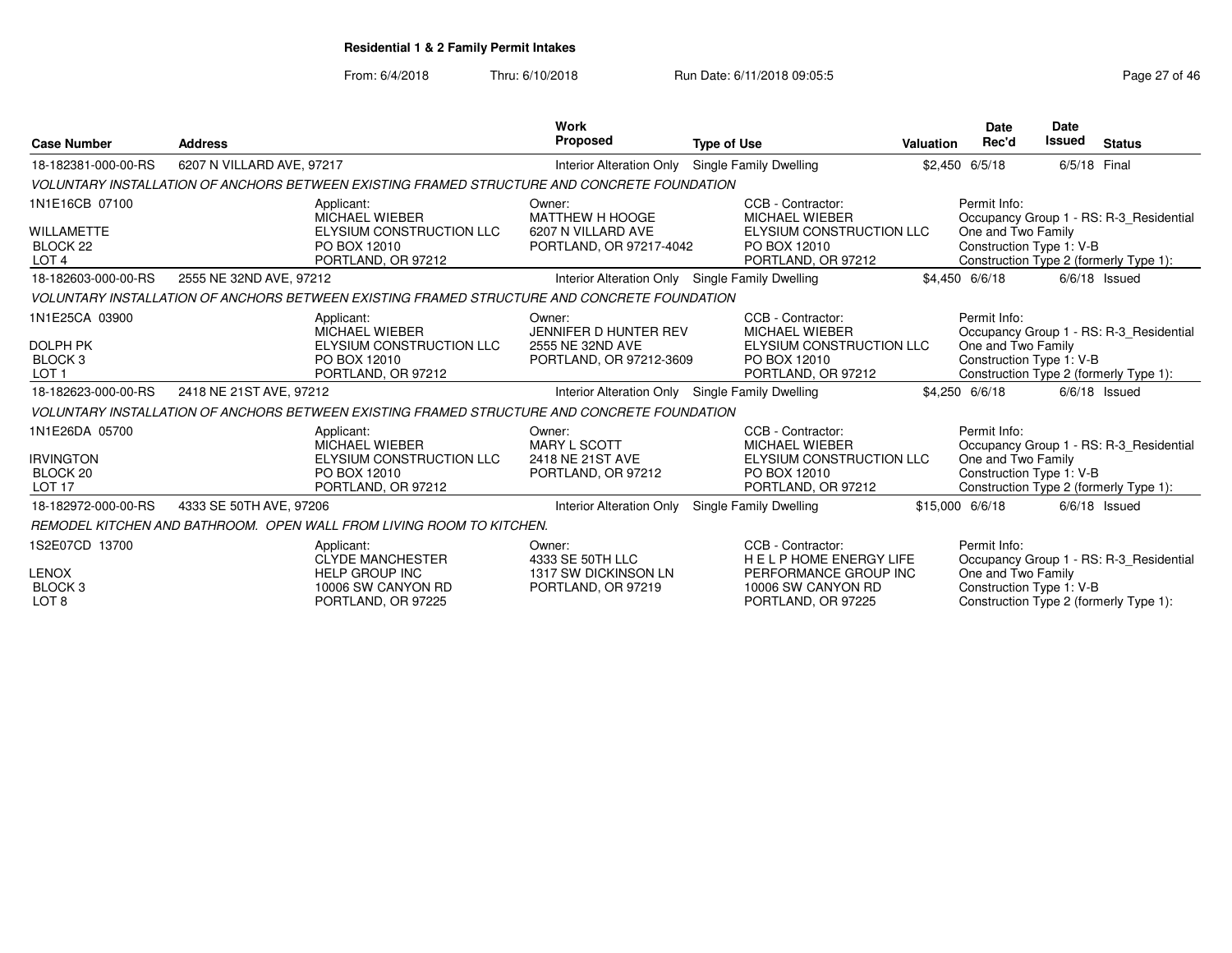From: 6/4/2018Thru: 6/10/2018 **Run Date: 6/11/2018 09:05:5** Page 28 of 46

| <b>Case Number</b>                                                                    | <b>Address</b>                           |                                                                                                                                          | <b>Work</b><br><b>Proposed</b>                                                 | <b>Type of Use</b>                                                                                                      | Valuation | Date<br>Rec'd                                                                                            | Date<br><b>Issued</b> | <b>Status</b>                                                                     |
|---------------------------------------------------------------------------------------|------------------------------------------|------------------------------------------------------------------------------------------------------------------------------------------|--------------------------------------------------------------------------------|-------------------------------------------------------------------------------------------------------------------------|-----------|----------------------------------------------------------------------------------------------------------|-----------------------|-----------------------------------------------------------------------------------|
| 18-183507-000-00-RS                                                                   | 2134 NE 79TH AVE, 97213                  |                                                                                                                                          | <b>Interior Alteration Only</b>                                                | Single Family Dwelling                                                                                                  |           | \$80,000 6/7/18                                                                                          |                       | $6/7/18$ Issued                                                                   |
|                                                                                       |                                          | FULL KITCHEN REMODEL, WITH NEW ELECTRICAL, PLUMBING AND MECHANICAL                                                                       |                                                                                |                                                                                                                         |           |                                                                                                          |                       |                                                                                   |
| 1N2E29DA 05500<br>ROWENA PK<br>BLOCK <sub>3</sub><br>LOT <sub>9</sub>                 |                                          | Applicant:<br><b>JEREMY GOULD</b><br>LIFETIME REMODELING SYSTEMS 2134 NE 79TH AVE<br>7301 SE KABLE LANE, SUITE 300<br>PORTLAND, OR 97223 | Owner:<br><b>JEREMY CONN</b><br>PORTLAND, OR 97213<br>Owner:                   | CCB - Contractor:<br><b>BENS HEATING &amp; AIR</b><br>CONDITIONING LLC<br>PO BOX 9<br>WEST LINN, OR 97068               |           | Permit Info:<br>One and Two Family<br>Construction Type 1: V-B<br>Construction Type 2 (formerly Type 1): |                       | Occupancy Group 1 - RS: R-3_Residential                                           |
|                                                                                       |                                          |                                                                                                                                          | ANDREA CONN<br>2134 NE 79TH AVE<br>PORTLAND, OR 97213                          | CCB - Contractor:<br>ALL PRO ELECTRIC<br><b>INCORPORATED</b><br>6312 SW CAPITOL WHY SUITE 262<br>PORTLAND, OR 97239     |           |                                                                                                          |                       |                                                                                   |
|                                                                                       |                                          |                                                                                                                                          |                                                                                | CCB - Contractor:<br>SARKINEN PLUMBING INC<br>9502 NE 72ND AVE<br>VANCOUVER, WA 98665                                   |           |                                                                                                          |                       |                                                                                   |
|                                                                                       |                                          |                                                                                                                                          |                                                                                | CCB - Contractor:<br>LIFETIME REMODELING<br><b>SYSTEMS LLC</b><br>7301 SW KABLE LANE #300<br>PORTLAND, OR 97224         |           |                                                                                                          |                       |                                                                                   |
| 18-183627-000-00-RS                                                                   | 6905 SE 19TH AVE, 97202                  |                                                                                                                                          | <b>Interior Alteration Only</b>                                                | <b>Single Family Dwelling</b>                                                                                           |           | \$148,000 6/7/18                                                                                         |                       | $6/7/18$ Issued                                                                   |
| Whole house remodel, framing in a loft area.                                          |                                          |                                                                                                                                          |                                                                                |                                                                                                                         |           |                                                                                                          |                       |                                                                                   |
| 1S1E23AB 01200<br>WESTMORELAND<br>BLOCK 15<br>LOT 15                                  |                                          | Applicant:<br><b>JAMES ARNOLD</b><br>JRA GREEN BUILDING INC<br>2505 SE 11TH AVE, SUITE 348<br>PORTLAND, OR 97202                         | Owner:<br><b>BEATRICE PRUSIEWICZ</b><br>6502 SE 18TH AVE<br>PORTLAND, OR 97202 | CCB - Contractor:<br><b>JAMES ARNOLD</b><br>JRA GREEN BUILDING INC<br>2505 SE 11TH AVE, SUITE 348<br>PORTLAND, OR 97202 |           | Permit Info:<br>One and Two Family<br>Construction Type 1: V-B                                           |                       | Occupancy Group 1 - RS: R-3_Residential<br>Construction Type 2 (formerly Type 1): |
| 18-183929-000-00-RS                                                                   | 4304 SE 37TH AVE, 97202                  |                                                                                                                                          | Interior Alteration Only                                                       | Single Family Dwelling                                                                                                  |           | \$4,040 6/8/18                                                                                           | 6/8/18 Final          |                                                                                   |
|                                                                                       |                                          | VOLUNTARY INSTALLATION OF CONNECTORS BETWEEN FRAMING AND FOUNDATION OF HOUSE                                                             |                                                                                |                                                                                                                         |           |                                                                                                          |                       |                                                                                   |
| 1S1E12DD 11400<br>WILLIAMS ADD 2<br>BLOCK <sub>3</sub>                                |                                          | Applicant:<br><b>STEVE GEMMELL</b><br><b>GEMMELL CONSTRUCTION LLC</b><br>210 SE MADISON ST SUITE 1                                       | Owner:<br>NEISHA A D'SOUZA<br>4304 SE 37TH AVE<br>PORTLAND, OR 97202           | CCB - Contractor:<br><b>STEVE GEMMELL</b><br><b>GEMMELL CONSTRUCTION LLC</b><br>210 SE MADISON ST SUITE 1               |           | Permit Info:<br>One and Two Family<br>Construction Type 1: V-B                                           |                       | Occupancy Group 1 - RS: R-3_Residential                                           |
| N 50' OF LOT 17&18                                                                    |                                          | PORTLAND, OR 97214                                                                                                                       |                                                                                | PORTLAND, OR 97214                                                                                                      |           | Construction Type 2 (formerly Type 1):                                                                   |                       |                                                                                   |
| 18-184290-000-00-RS                                                                   | 7317 N CHASE AVE, 97217                  |                                                                                                                                          | <b>Interior Alteration Only</b>                                                | <b>Single Family Dwelling</b>                                                                                           |           | \$113,000 6/8/18                                                                                         |                       | $6/8/18$ Issued                                                                   |
|                                                                                       | REMODEL KITCHEN AND MAIN FLOOR BATHROOM. |                                                                                                                                          |                                                                                |                                                                                                                         |           |                                                                                                          |                       |                                                                                   |
| 1N1E17AA 09000<br><b>MOCK CREST</b><br>BLOCK 98<br>LOT <sub>7</sub><br>N 10' OF LOT 8 |                                          | Applicant:<br>NWC NICK WEITZER CO LLC<br>3909 SE LINCOLN ST<br>PORTLAND, OR 97214                                                        | Owner:<br><b>JON C HOLDEN</b><br>7317 N CHASE AVE<br>PORTLAND, OR 97217        | CCB - Contractor:<br>NWC NICK WEITZER CO LLC<br>3909 SE LINCOLN ST<br>PORTLAND, OR 97214                                |           | Permit Info:<br>One and Two Family<br>Construction Type 1: V-B<br>Construction Type 2 (formerly Type 1): |                       | Occupancy Group 1 - RS: R-3_Residential                                           |

**Total # of RS Interior Alteration Only permit intakes: 9**

**Total valuation of RS Interior Alteration Only permit intakes: \$382,769**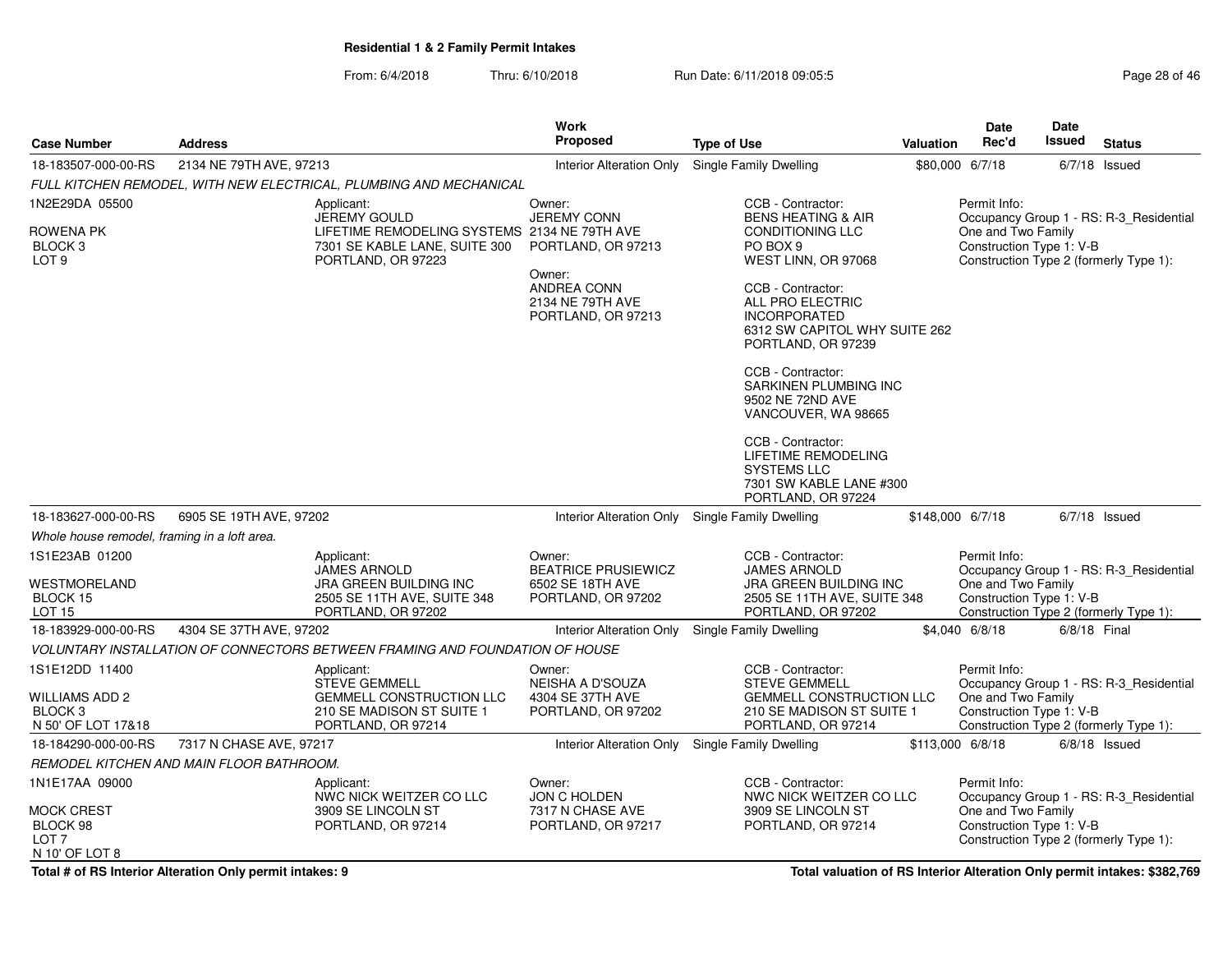| <b>Case Number</b>                                                               | <b>Address</b>                                                                                                                                                   | Work<br>Proposed                                                                                      |                                                                            | <b>Type of Use</b>                                                                                                              | Valuation | Date<br>Rec'd                                                                                     | Date<br>Issued | <b>Status</b>                                                                                                                     |
|----------------------------------------------------------------------------------|------------------------------------------------------------------------------------------------------------------------------------------------------------------|-------------------------------------------------------------------------------------------------------|----------------------------------------------------------------------------|---------------------------------------------------------------------------------------------------------------------------------|-----------|---------------------------------------------------------------------------------------------------|----------------|-----------------------------------------------------------------------------------------------------------------------------------|
| 18-129397-REV-01-RS                                                              | 9130 NE TILLAMOOK ST, 97220                                                                                                                                      |                                                                                                       | <b>New Construction</b>                                                    | <b>Accessory Dwelling Unit</b>                                                                                                  |           | \$6/4/18                                                                                          |                | $6/4/18$ Issued                                                                                                                   |
|                                                                                  | REVISION TO UPDATE TREE PROTECTION PLAN TO TREE 4                                                                                                                |                                                                                                       |                                                                            |                                                                                                                                 |           |                                                                                                   |                |                                                                                                                                   |
| 1N2E28CD 02000                                                                   | Applicant:<br><b>LARRY COWLISHAW</b><br><b>INCORPORATED</b><br>PO BOX 33822<br>PORTLAND, OR 97292                                                                | Owner:<br><b>BYRON ADY</b><br>METHOD CONSTRUCTION<br>3334 NE 89TH AVE                                 | PORTLAND, OR 97220-5259                                                    | CCB - Contractor:<br><b>LARRY COWLISHAW</b><br>METHOD CONSTRUCTION<br><b>INCORPORATED</b><br>PO BOX 33822<br>PORTLAND, OR 97292 |           | Permit Info:<br>One and Two Family<br>Construction Type 1: V-B                                    |                | Occupancy Group 1 - RS: R-3 Residential<br>Construction Type 2 (formerly Type 1): V-B<br>Total Square Footage - Display Only: 790 |
| 18-132648-REV-01-RS                                                              | 8029 SE LAFAYETTE ST - Unit B, 97206                                                                                                                             |                                                                                                       | <b>New Construction</b>                                                    | <b>Accessory Dwelling Unit</b>                                                                                                  |           | \$6/8/18                                                                                          |                | $6/8/18$ Issued                                                                                                                   |
|                                                                                  | '.5 REVISION TO ROTATE NEW PRE-FABRICATED ADU 180 DEGREES AND DECREASE REAR SETBACK FROM 7' TO 5.                                                                |                                                                                                       |                                                                            |                                                                                                                                 |           |                                                                                                   |                |                                                                                                                                   |
| 1S2E08DA 09000                                                                   | Applicant:<br>PATRICK QUINTON<br><b>DWELLER LLC</b><br>2310 NE STANTON                                                                                           | Owner:<br><b>JASON F KNIGHT</b><br>PORTLAND, OREGON 97212                                             | 8029 SE LAFAYETTE ST<br>PORTLAND, OR 97206                                 | CCB - Contractor:<br><b>ALWAYS FAITHFUL</b><br><b>CONSTRUCTION LLC</b><br>8120 SW TAYLORS FERRY RD<br>PORTLAND, OR 97223        |           | Permit Info:<br>One and Two Family<br>Construction Type 1: V-B                                    |                | Occupancy Group 1 - RS: R-3_Residential<br>Construction Type 2 (formerly Type 1):<br>Total Square Footage - Display Only: 448     |
| 18-180466-000-00-RS                                                              | 734 SE 69TH AVE, 97215                                                                                                                                           |                                                                                                       | <b>New Construction</b>                                                    | <b>Accessory Dwelling Unit</b>                                                                                                  |           | \$94.642 6/4/18                                                                                   |                | <b>Under Review</b>                                                                                                               |
|                                                                                  | NEW ACCESSORY DWELLING UNIT/2 STORY/ NO GARAGE/ SLIGHTLY SLOPED LOT/ COMPLEX/ ***MECHANICAL, ELECTRICAL, AND PLUMBING PERMITS TO BE SUBMITTED SEPARATELY*** DEFE |                                                                                                       |                                                                            |                                                                                                                                 |           |                                                                                                   |                |                                                                                                                                   |
| 1S2E05BA 04100<br><b>TABOR HTS</b><br><b>BLOCK M</b><br>S 50' OF W 95' OF LOT 10 | Applicant:<br><b>DAVE SPITZER</b><br>DMS ARCHITECTS INC<br>2325 NE 19TH AVE<br>PORTLAND, OR 97212                                                                | Owner:<br><b>JOE R ARNDT</b><br>734 SE 69TH AVE<br>Owner:<br><b>LESLIE W ARNDT</b><br>734 SE 69TH AVE | PORTLAND, OR 97215<br>PORTLAND, OR 97215                                   | CCB - Contractor:<br>THE POWELL GROUP LLC<br>2442 SW 5TH AVENUE<br>PORTLAND, OR 97201                                           |           | Permit Info:<br>One and Two Family<br>Construction Type 1: V-B<br>Number of New Dwelling Units: 1 |                | Occupancy Group 1 - RS: R-3_Residential<br>Construction Type 2 (formerly Type 1):<br>Total Square Footage - Display Only: 799     |
| 18-181191-000-00-RS                                                              | 11811 SE MILL CT, 97216                                                                                                                                          |                                                                                                       | <b>New Construction</b>                                                    | <b>Accessory Dwelling Unit</b>                                                                                                  |           | \$94,405 6/4/18                                                                                   |                | <b>Under Review</b>                                                                                                               |
|                                                                                  | NEW ACCESSORY DWELLING UNIT / 1-STORY / NO GARAGE / FLAT LOT / SIMPLE / ***MECHANICAL, ELECTRICAL, AND PLUMBING PERMITS TO BE OBTAINED SEPARATELY***             |                                                                                                       |                                                                            |                                                                                                                                 |           |                                                                                                   |                |                                                                                                                                   |
| 1S2E03DA 01000<br>D & O LITTLE HMS SUB 1<br>LOT 13 TL 1000                       | Applicant:<br><b>JOANNA BRISKI</b><br>306 NE 117TH STREET<br>VANCOUVER, WA 98685                                                                                 | Owner:                                                                                                | <b>MARCIA A SEIBERT</b><br>16408 S HATTAN RD<br>OREGON CITY, OR 97045-9269 | CCB - Contractor:<br><b>KAY MACK HOMES LLC</b><br>PO BOX 196<br>CLACKAMAS, OR 97015                                             |           | Permit Info:<br>One and Two Family<br>Construction Type 1: V-B<br>Number of New Dwelling Units: 1 |                | Occupancy Group 1 - RS: R-3 Residential<br>Construction Type 2 (formerly Type 1):<br>Total Square Footage - Display Only: 797     |
| 18-181241-000-00-RS                                                              | 2017 SE 24TH AVE - Unit B, 97214                                                                                                                                 |                                                                                                       | New Construction                                                           | <b>Accessory Dwelling Unit</b>                                                                                                  |           | \$47,380 6/7/18                                                                                   |                | $6/7/18$ Issued                                                                                                                   |
|                                                                                  | FINALIZE WORK FROM 04-045750-RS AND ADD KITCHEN ***ELECTRICAL AND PLUMBING TO BE OBTAINED SEPARATELY***                                                          |                                                                                                       |                                                                            |                                                                                                                                 |           |                                                                                                   |                |                                                                                                                                   |
| 1S1E02DD 00200                                                                   | Applicant:<br><b>WENDY NICHOLAS</b><br>2017 SE 24TH AVE<br>PORTLAND, OR 97214                                                                                    | Owner:<br>2017 SE 24TH AVE                                                                            | <b>WENDY J NICHOLAS</b><br>PORTLAND, OR 97214-5501                         |                                                                                                                                 |           | Permit Info:<br>One and Two Family<br>Construction Type 1: V-B<br>Number of New Dwelling Units: 1 |                | Occupancy Group 1 - RS: R-3_Residential<br>Construction Type 2 (formerly Type 1):<br>Total Square Footage - Display Only: 400     |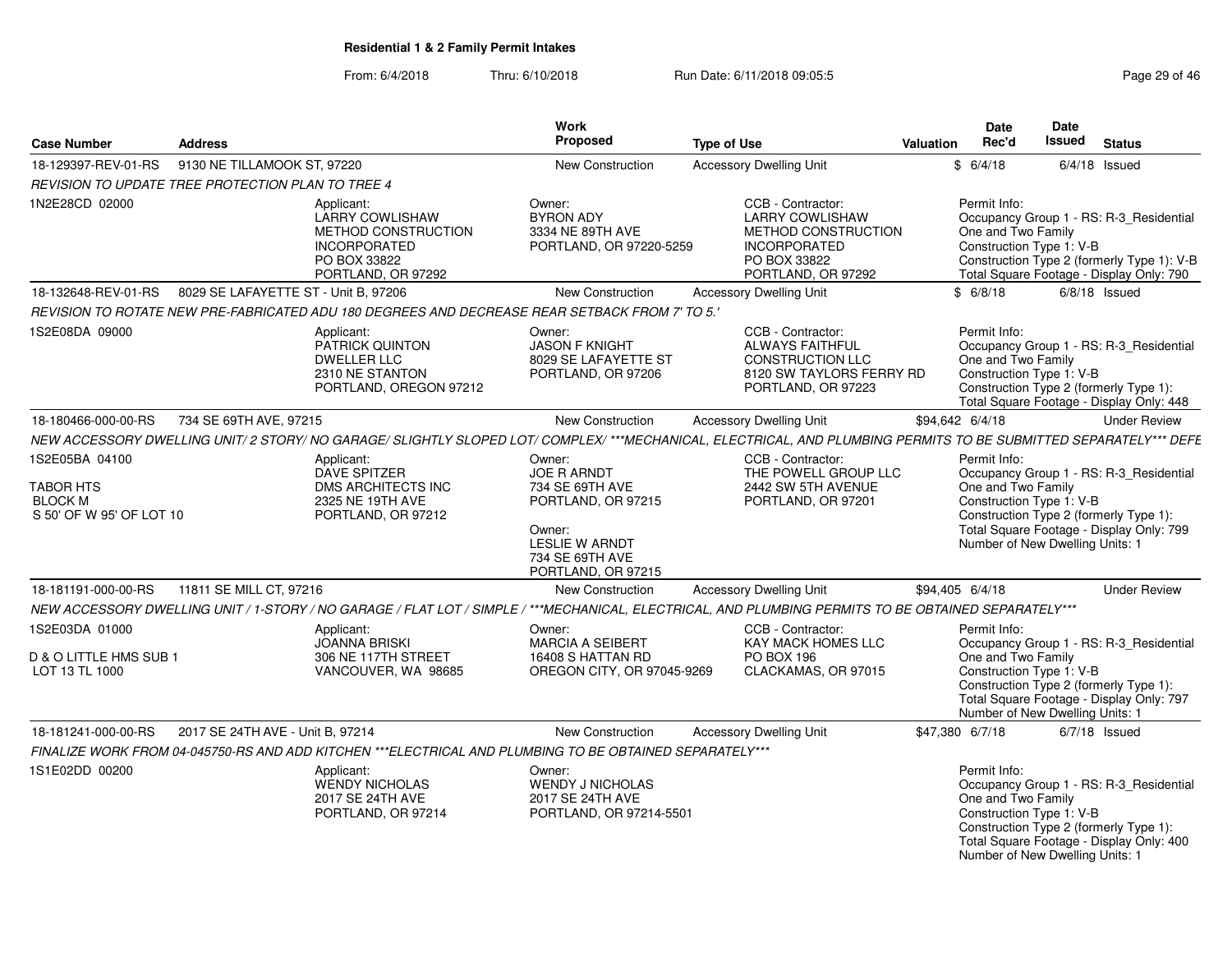| <b>Case Number</b>                                       | <b>Address</b>                    |                                                                                                                                                                 | Work<br>Proposed                                                                                                                                  | <b>Type of Use</b>                                                                                     | <b>Valuation</b> | Date<br>Rec'd                                                                                     | Date<br><b>Issued</b> | <b>Status</b>                                                                                                                 |
|----------------------------------------------------------|-----------------------------------|-----------------------------------------------------------------------------------------------------------------------------------------------------------------|---------------------------------------------------------------------------------------------------------------------------------------------------|--------------------------------------------------------------------------------------------------------|------------------|---------------------------------------------------------------------------------------------------|-----------------------|-------------------------------------------------------------------------------------------------------------------------------|
| 18-181366-000-00-RS                                      | 2847 NW SAVIER ST - Unit B. 97210 |                                                                                                                                                                 | New Construction                                                                                                                                  | <b>Accessory Dwelling Unit</b>                                                                         |                  | \$64,674 6/4/18                                                                                   |                       | <b>Under Review</b>                                                                                                           |
|                                                          |                                   | NEW ACCESSORY DWELLING UNIT/2 STORY/NO GARAGE/SLOPED/COMPLEX***MECHCANICAL, ELECTRICAL, AND PLUMBING PERMITS TO BE OBTAINED SEPERATELY****                      |                                                                                                                                                   |                                                                                                        |                  |                                                                                                   |                       |                                                                                                                               |
| 1N1E29DC 09500                                           |                                   | Applicant:<br><b>GREG SIMONS</b><br>7522 N DWIGHT AVEPORTLAND,<br>OR 97203                                                                                      | Owner:<br><b>ANNE HARRIS</b><br>7522 N DWIGHT AVE<br>PORTLAND, OR 97203-4602                                                                      |                                                                                                        |                  | Permit Info:<br>One and Two Family<br>Construction Type 1: V-B<br>Number of New Dwelling Units: 1 |                       | Occupancy Group 1 - RS: R-3 Residential<br>Construction Type 2 (formerly Type 1):<br>Total Square Footage - Display Only: 546 |
| 18-183295-000-00-RS                                      | 5224 N OBERLIN ST - Unit B, 97203 |                                                                                                                                                                 | New Construction                                                                                                                                  | <b>Accessory Dwelling Unit</b>                                                                         |                  | \$78,532 6/7/18                                                                                   |                       | <b>Under Review</b>                                                                                                           |
|                                                          |                                   | NEW DETACHED ACCESSORY DWELLING UNIT/ 1 STORY/ NO GARAGE/ FLAT LOT/ COMPLEX/ DEMOLISHING DETACHED 140 SF GARAGE***DEFERRED TRUSS SUBMITTAL***MECHANICAL, ELECT  |                                                                                                                                                   |                                                                                                        |                  |                                                                                                   |                       |                                                                                                                               |
| 1N1E08CC 08300                                           |                                   | Applicant:<br>LEAH HOLLAND<br>5224 N OBERLIN ST<br>PORTLAND OR 97203                                                                                            | Owner:<br>LEAH L HOLLAND<br>5224 N OBERLIN ST<br>PORTLAND, OR 97203                                                                               | CCB - Contractor:<br><b>LANDRY DEVELOPMENT LLC</b><br>8990 SW HAZELVERN WAY<br>PORTLAND, OR 97223-7238 |                  | Permit Info:<br>One and Two Family<br>Construction Type 1: V-B<br>Number of New Dwelling Units: 1 |                       | Occupancy Group 1 - RS: R-3 Residential<br>Construction Type 2 (formerly Type 1):<br>Total Square Footage - Display Only: 663 |
| 18-183867-000-00-RS                                      | 5247 NE 18TH AVE - Unit B, 97211  |                                                                                                                                                                 | <b>New Construction</b>                                                                                                                           | <b>Accessory Dwelling Unit</b>                                                                         |                  | \$48,446 6/8/18                                                                                   |                       | <b>Under Review</b>                                                                                                           |
|                                                          |                                   | NEW DETACHED ACCESSORY DWELLING UNIT/ 1 STORY WITH STORAGE ABOVE/ NO GARAGE/ FLAT LOT/ COMPLEX/***MECHANICAL, ELECTRICAL, PLUMBING PERMITS TO BE OBTAINED SEPAI |                                                                                                                                                   |                                                                                                        |                  |                                                                                                   |                       |                                                                                                                               |
| 1N1E23AB 14700                                           |                                   | Applicant:<br><b>GARRETT HELM</b><br>5247 NE 18TH AVE<br>PORTLAND, OR 97211                                                                                     | Owner:<br><b>CURTIS HELM</b><br>5247 NE 18TH AVE<br>PORTLAND, OR 97211<br>Owner:<br><b>JANET HELM</b><br>5247 NE 18TH AVE<br>PORTLAND, OR 97211   | CCB - Contractor:<br><b>KAYA INC</b><br>5802 N GREELEY AVE<br>PORTLAND, OR 97217                       |                  | Permit Info:<br>One and Two Family<br>Construction Type 1: V-B<br>Number of New Dwelling Units: 1 |                       | Occupancy Group 1 - RS: R-3 Residential<br>Construction Type 2 (formerly Type 1):<br>Total Square Footage - Display Only: 409 |
| 18-184200-000-00-RS                                      | 3569 NE SIMPSON ST. 97211         |                                                                                                                                                                 | <b>New Construction</b>                                                                                                                           | <b>Accessory Dwelling Unit</b>                                                                         |                  | \$40.510 6/8/18                                                                                   |                       | <b>Under Review</b>                                                                                                           |
|                                                          |                                   | NEW ACCESSORY DWELLING UNIT/2 STORY/ NO GARAGE/ FLAT LOT/ COMPLEX***MECHANICAL, ELECTRICAL, AND PLUMBING PERMITS TO BE OBTAINED SEPARATELY***                   |                                                                                                                                                   |                                                                                                        |                  |                                                                                                   |                       |                                                                                                                               |
| 1N1E13DC 04600<br>SECTION 13 1N 1E<br>TL 4600 0.36 ACRES |                                   | Applicant:<br>BRETT KILGORE<br>POLYPHON ARCHITECTURE &<br><b>DESIGN LLC</b><br>412 NW COUCH ST #309<br>PORTLAND OR 97209                                        | Owner:<br><b>ADAM GROSS</b><br>3569 NE SIMPSON ST<br>PORTLAND, OR 97211<br>Owner:<br><b>ABBY AUCH</b><br>3569 NE SIMPSON ST<br>PORTLAND, OR 97211 |                                                                                                        |                  | Permit Info:<br>One and Two Family<br>Construction Type 1: V-B<br>Number of New Dwelling Units: 1 |                       | Occupancy Group 1 - RS: R-3_Residential<br>Construction Type 2 (formerly Type 1):<br>Total Square Footage - Display Only: 342 |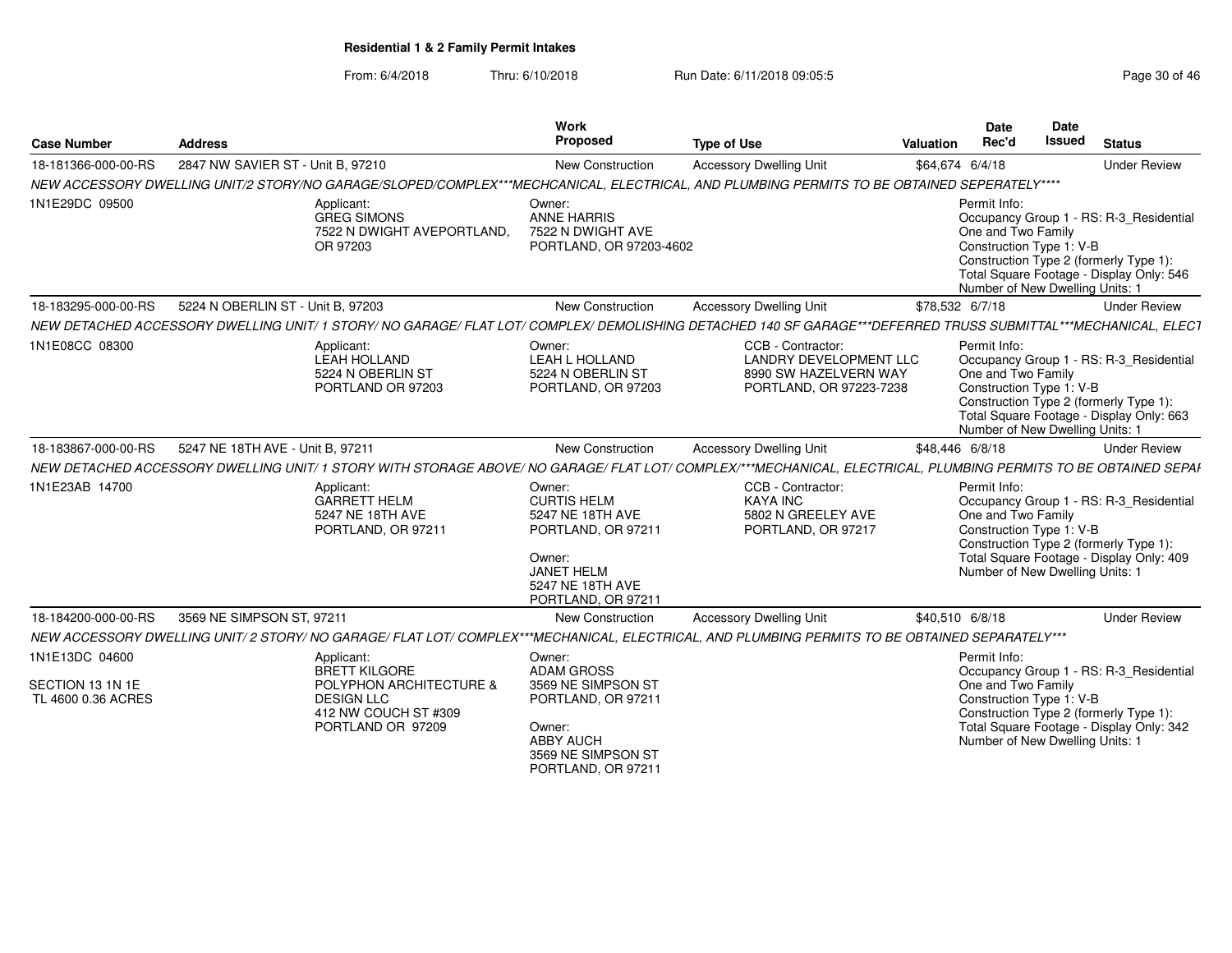| <b>Case Number</b>                                                    | <b>Address</b>                      |                                                                                                                         | <b>Work</b><br>Proposed                                                                                                                               | <b>Type of Use</b>                                                                          | <b>Valuation</b> | Date<br>Rec'd                                                                                             | <b>Date</b><br>Issued | <b>Status</b>                                                                           |
|-----------------------------------------------------------------------|-------------------------------------|-------------------------------------------------------------------------------------------------------------------------|-------------------------------------------------------------------------------------------------------------------------------------------------------|---------------------------------------------------------------------------------------------|------------------|-----------------------------------------------------------------------------------------------------------|-----------------------|-----------------------------------------------------------------------------------------|
| 17-137639-REV-01-RS                                                   | 1475 SW CORONADO ST, 97219          |                                                                                                                         | New Construction                                                                                                                                      | <b>Accessory Structure</b>                                                                  |                  | \$6/7/18                                                                                                  |                       | $6/7/18$ Issued                                                                         |
| <i>REVISION TO TREE PROTECTION FENCING FOR ENTIRE SITE</i>            |                                     |                                                                                                                         |                                                                                                                                                       |                                                                                             |                  |                                                                                                           |                       |                                                                                         |
| 1S1E33BD 00300                                                        |                                     | Applicant:<br><b>DAN WILLIAMS</b>                                                                                       | Owner:<br><b>JOHN L SULLIVAN</b>                                                                                                                      | CCB - Contractor:<br>BENCHMARK DESIGN BUILD LLC                                             |                  | Permit Info:                                                                                              |                       | Occupancy Group 1 - RS: R-3_Residential                                                 |
| <b>ALDERCREST</b><br>LOT <sub>16</sub>                                |                                     | <b>FASTER PERMITS</b><br>2000 SW 1ST AVE SUITE 420<br>PORTLAND OR 97201                                                 | 1475 SW CORONADO ST<br>PORTLAND, OR 97219-7627<br>Owner:<br><b>LISA M WARD</b><br>1475 SW CORONADO ST<br>PORTLAND, OR 97219-7627                      | 11467 SE 30TH AVE<br>PORTLAND, OR 97222                                                     |                  | One and Two Family<br>Construction Type 1: V-B                                                            |                       | Construction Type 2 (formerly Type 1): V-B<br>Total Square Footage - Display Only: 1000 |
| 17-243148-REV-01-RS                                                   | 1319 SW HUME CT, 97219              |                                                                                                                         | <b>New Construction</b>                                                                                                                               | <b>Accessory Structure</b>                                                                  |                  | \$6/4/18                                                                                                  |                       | <b>Under Review</b>                                                                     |
|                                                                       |                                     | REVISION TO RELOCATE OVERHEAD DOOR, MAN DOOR, & WINDOW AT FRONT FACADE; ADD BEAM TO SUPPORT TRUSSES                     |                                                                                                                                                       |                                                                                             |                  |                                                                                                           |                       |                                                                                         |
| 1S1E21DC 12500<br><b>CAPITOL HILL</b><br>BLOCK 30<br>LOT 16&17        |                                     | Applicant:<br>ELIJAH JENSON<br>MINER POLE BUILDINGS<br>17825 PAINTER LOOP NE<br>HUBBARD OR 97032                        | Owner:<br>SHERRILL L HOOKE<br>1319 SW HUME CT<br>PORTLAND, OR 97219<br>Owner:<br>BENTON I JR YOUNG<br>1319 SW HUME CT<br>PORTLAND, OR 97219           | CCB - Contractor:<br>MINER POLE BUILDINGS LLC<br>17825 PAINTER LOOP NE<br>HUBBARD, OR 97032 |                  | Permit Info:<br>Occupancy Group 1 - RS: U_Private<br>Garage\Utility Misc.<br>Construction Type 1: V-B     |                       | Construction Type 2 (formerly Type 1):<br>Total Square Footage - Display Only: 780      |
| 18-158111-000-00-RS                                                   | 7830 SE HAROLD ST, 97206            |                                                                                                                         | New Construction                                                                                                                                      | <b>Accessory Structure</b>                                                                  |                  | \$4,000 6/5/18                                                                                            |                       | 6/5/18 Under Inspection                                                                 |
|                                                                       |                                     | CONSTRUCT NEW DETACHED COVERED DECK APPROX 12' TALL AND APPROX 120 SF. 10" FROM REAR WALL OF EXISTING HOUSE             |                                                                                                                                                       |                                                                                             |                  |                                                                                                           |                       |                                                                                         |
| 1S2E17DA 20700<br><b>CHICAGO</b><br><b>BLOCK1</b><br>LOT <sub>5</sub> |                                     | Applicant:<br>JEREMY WILSON<br>7830 SE HAROLD ST<br>PORTLAND, OR 97206                                                  | Owner:<br>JEREMY M WILSON<br>7830 SE HAROLD ST<br>PORTLAND, OR 97206-5144<br>Owner:<br>WENDY M WILSON<br>7830 SE HAROLD ST<br>PORTLAND, OR 97206-5144 |                                                                                             |                  | Permit Info:<br>Occupancy Group 1 - RS: U_Decks,<br>Patios, Porches, Carports<br>Construction Type 1: V-B |                       | Construction Type 2 (formerly Type 1):<br>Total Square Footage - Display Only: 120      |
| 18-181089-000-00-RS                                                   | 3520 SE CRYSTAL SPRINGS BLVD, 97202 |                                                                                                                         | <b>New Construction</b>                                                                                                                               | <b>Accessory Structure</b>                                                                  |                  | \$32,000 6/5/18                                                                                           |                       | <b>Under Review</b>                                                                     |
|                                                                       |                                     | CONSTRUCT NEW DETACHED 2 STORY POOL HOUSE AND CABANA ***ELECTRICAL, MECHANICAL, AND PLUMBING TO BE OBTAINED SEPARATE*** |                                                                                                                                                       |                                                                                             |                  |                                                                                                           |                       |                                                                                         |
| 1S1E24DC 00800                                                        |                                     | Applicant:<br>MIKE COYLE                                                                                                | Owner:<br><b>PATRICK E FERGUSON</b>                                                                                                                   |                                                                                             |                  | Permit Info:<br>Construction Type 1: V-B                                                                  |                       |                                                                                         |
| SECTION 24 1S 1E<br>TL 800 1.13 ACRES                                 |                                     | <b>FASTER PERMITS</b><br>2000 SW 1ST AVE, STE 420<br>PORTLAND, OR 97201                                                 | 3520 SE CRYSTAL SPRINGS BLVD<br>PORTLAND, OR 97202<br>Owner:<br><b>MALLORY FERGUSON</b><br>3520 SE CRYSTAL SPRINGS BLVD<br>PORTLAND, OR 97202         |                                                                                             |                  |                                                                                                           |                       | Construction Type 2 (formerly Type 1):                                                  |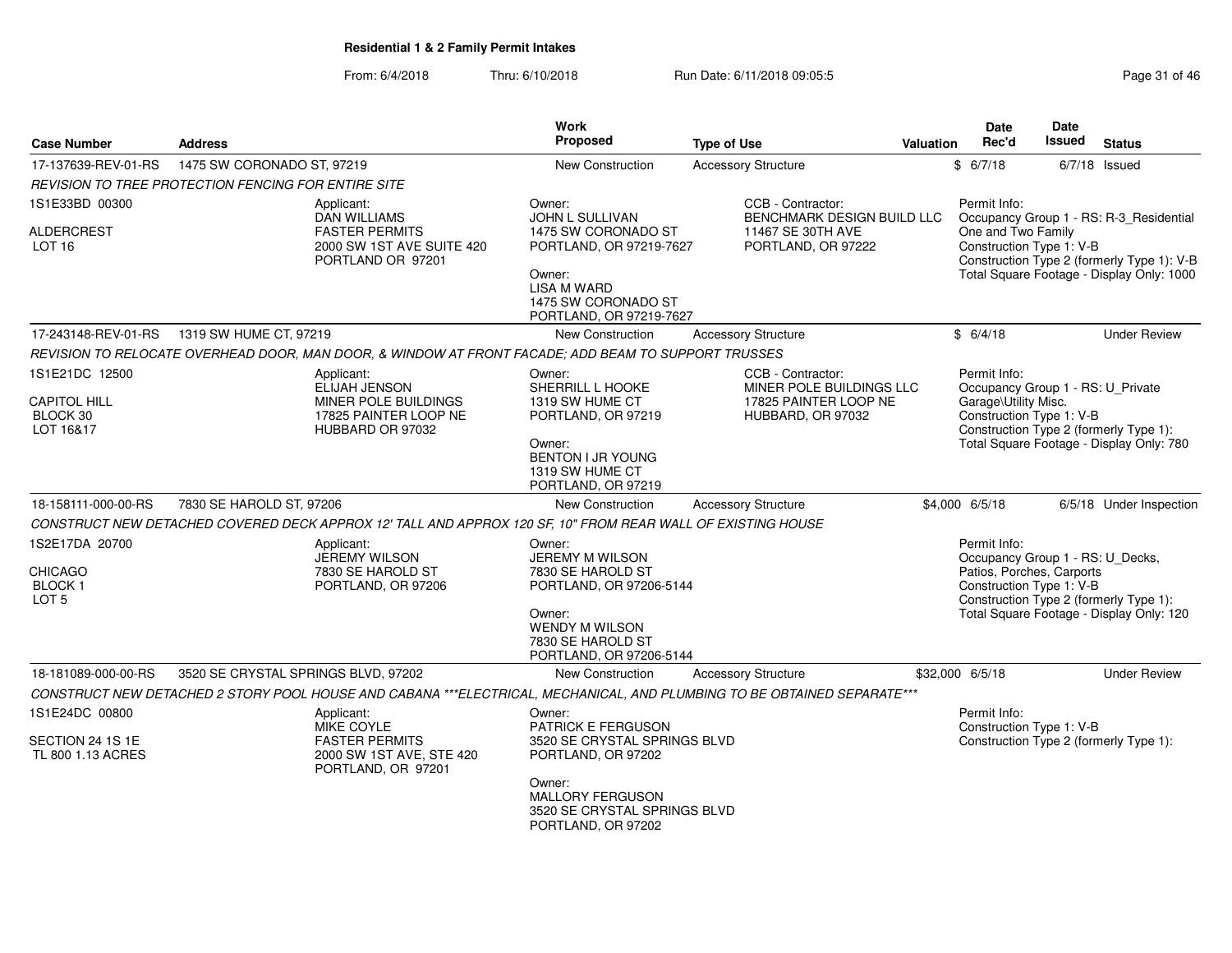| <b>Case Number</b>                                                             | <b>Address</b>                      |                                                                                                                    | Work<br>Proposed                                                                        | <b>Type of Use</b>                                                                                                                                                     | Valuation | Date<br>Rec'd                                                                              | Date<br><b>Issued</b> | <b>Status</b>                                                                      |
|--------------------------------------------------------------------------------|-------------------------------------|--------------------------------------------------------------------------------------------------------------------|-----------------------------------------------------------------------------------------|------------------------------------------------------------------------------------------------------------------------------------------------------------------------|-----------|--------------------------------------------------------------------------------------------|-----------------------|------------------------------------------------------------------------------------|
| 18-181097-000-00-RS                                                            | 3520 SE CRYSTAL SPRINGS BLVD, 97202 |                                                                                                                    | New Construction                                                                        | <b>Accessory Structure</b>                                                                                                                                             |           | \$6,000 6/5/18                                                                             |                       | <b>Under Review</b>                                                                |
|                                                                                |                                     | CONSTRUCT PERGOLA GREATER THAN 240 SQ. FT. ON NE SIDE OF PROPERTY                                                  |                                                                                         |                                                                                                                                                                        |           |                                                                                            |                       |                                                                                    |
| 1S1E24DC 00800                                                                 |                                     | Applicant:<br>MIKE COYLE                                                                                           | Owner:<br>PATRICK E FERGUSON                                                            |                                                                                                                                                                        |           | Permit Info:<br>Construction Type 1: V-B                                                   |                       |                                                                                    |
| SECTION 24 1S 1E<br>TL 800 1.13 ACRES                                          |                                     | <b>FASTER PERMITS</b><br>2000 SW 1ST AVE, STE 420<br>PORTLAND, OR 97201                                            | 3520 SE CRYSTAL SPRINGS BLVD<br>PORTLAND, OR 97202                                      |                                                                                                                                                                        |           |                                                                                            |                       | Construction Type 2 (formerly Type 1):                                             |
|                                                                                |                                     |                                                                                                                    | Owner:<br><b>MALLORY FERGUSON</b><br>3520 SE CRYSTAL SPRINGS BLVD<br>PORTLAND, OR 97202 |                                                                                                                                                                        |           |                                                                                            |                       |                                                                                    |
| 18-181794-000-00-RS                                                            | 16940 NW SKYLINE BLVD               |                                                                                                                    | <b>New Construction</b>                                                                 | <b>Accessory Structure</b>                                                                                                                                             |           | \$30,000 6/5/18                                                                            |                       | $6/5/18$ Issued                                                                    |
|                                                                                |                                     | CONSTRUCT NEW 20' X 40' IN-GROUND POOL ***PLUMBING, ELECTRICAL AND MECHANICAL PERMITS TO BE OBTAINED SEPARATELY*** |                                                                                         |                                                                                                                                                                        |           |                                                                                            |                       |                                                                                    |
| 2N2W24B 00600                                                                  |                                     | Applicant:<br><b>ROY STAMP</b>                                                                                     | Owner:<br><b>BRIAN M SPANGLER</b>                                                       | CCB - Contractor:<br>BLUE MOUNTAIN POOLS INC                                                                                                                           |           | Permit Info:<br>Occupancy Group 1 - RS: U_Private                                          |                       |                                                                                    |
| SECTION 24 2N 2W<br>TL 600 18.71 ACRES<br>SEE R560123 (R972240041) FOR BALANCE |                                     | <b>BLUE MOUNTAIN POOLS</b><br>13121 SE WARNOCK RD<br>OREGON CITY, OR, 97045                                        | 16940 NW SKYLINE BLVD<br>PORTLAND, OR 97231-2404                                        | 13121 S WARNOCK RD<br>OREGON CITY, OR 97045                                                                                                                            |           | Garage\Utility Misc.<br>Construction Type 1: V-B<br>Construction Type 2 (formerly Type 1): |                       |                                                                                    |
| OF VALUE & FIRE PATROL ASSMNT<br>DEFERRAL-POTENTIAL ADDITIONAL TAX             |                                     |                                                                                                                    | Owner:<br><b>MONICA L SPANGLER</b><br>16940 NW SKYLINE BLVD<br>PORTLAND, OR 97231-2404  |                                                                                                                                                                        |           |                                                                                            |                       |                                                                                    |
| 18-183853-000-00-RS                                                            | 6749 SE RAMONA ST                   |                                                                                                                    | <b>New Construction</b>                                                                 | <b>Accessory Structure</b>                                                                                                                                             |           | \$22,944 6/8/18                                                                            |                       | $6/7/18$ Issued                                                                    |
|                                                                                |                                     | CONSTRUCT NEW 480 SQ FT. SHOP ON NORTH END OF PROPERTY***ELECTRICAL PERMIT TO BE OBTAINED SEPARATELY****           |                                                                                         |                                                                                                                                                                        |           |                                                                                            |                       |                                                                                    |
| 1S2E17CA 08002                                                                 |                                     | Applicant:<br>DANIEL N HULLEMAN                                                                                    | Owner:<br>DANIEL N HULLEMAN                                                             | CCB - Contractor:<br>TUFF SHED INC                                                                                                                                     |           | Permit Info:<br>Occupancy Group 1 - RS: U_Private                                          |                       |                                                                                    |
| <b>TREMONT</b><br>BLOCK 39<br>LOT <sub>24</sub>                                |                                     | 6749 SE RAMONA ST<br>PORTLAND, OR 97206                                                                            | 6749 SE RAMONA ST<br>PORTLAND, OR 97206                                                 | 1777 S HARRISON ST STE 600<br><b>DENVER, CO 80210</b>                                                                                                                  |           | Garage\Utility Misc.<br>Construction Type 1: V-B                                           |                       | Construction Type 2 (formerly Type 1):                                             |
| POTENTIAL ADDITIONAL TAX                                                       |                                     |                                                                                                                    | Owner:<br>TRACY E HULLEMAN<br>6749 SE RAMONA ST<br>PORTLAND, OR 97206                   |                                                                                                                                                                        |           |                                                                                            |                       | Total Square Footage - Display Only: 480                                           |
| 18-181395-000-00-RS                                                            | 537 SE SPOKANE ST                   |                                                                                                                    | <b>New Construction</b>                                                                 | Decks, Fences, Retaining Walls                                                                                                                                         |           | \$6,500 6/4/18                                                                             |                       | $6/4/18$ Issued                                                                    |
|                                                                                |                                     |                                                                                                                    |                                                                                         | REMOVE AND REPLACE DECK AND STAIRS AT REAR OF HOUSE . ***CESSPOOL DECOMMISSIONING REQUIRED, CALL IVR 842***. Septic Decommissioning Required. Call for Inspection 842. |           |                                                                                            |                       |                                                                                    |
| 1S1E23CB 14701                                                                 |                                     | Applicant:                                                                                                         | Owner:                                                                                  | CCB - Contractor:                                                                                                                                                      |           | Permit Info:                                                                               |                       |                                                                                    |
| PARTITION PLAT 2014-74<br>LOT <sub>1</sub>                                     |                                     | <b>JEFF BERTOZZI</b><br><b>RICK'S CUSTOM FENCING</b><br>20132 SE STARK ST<br>PORTLAND, OR 97123                    | <b>IRENE M CONTAKOS</b><br>537 SE SPOKANE ST<br>PORTLAND, OR 97202                      | <b>RICKS CUSTOM FENCING &amp;</b><br><b>DECKING INC</b><br>4543 SE TV HWY STE A<br>HILLSBORO, OR 97183                                                                 |           | Occupancy Group 1 - RS: U_Decks,<br>Patios, Porches, Carports<br>Construction Type 1: V-B  |                       | Construction Type 2 (formerly Type 1):<br>Total Square Footage - Display Only: 100 |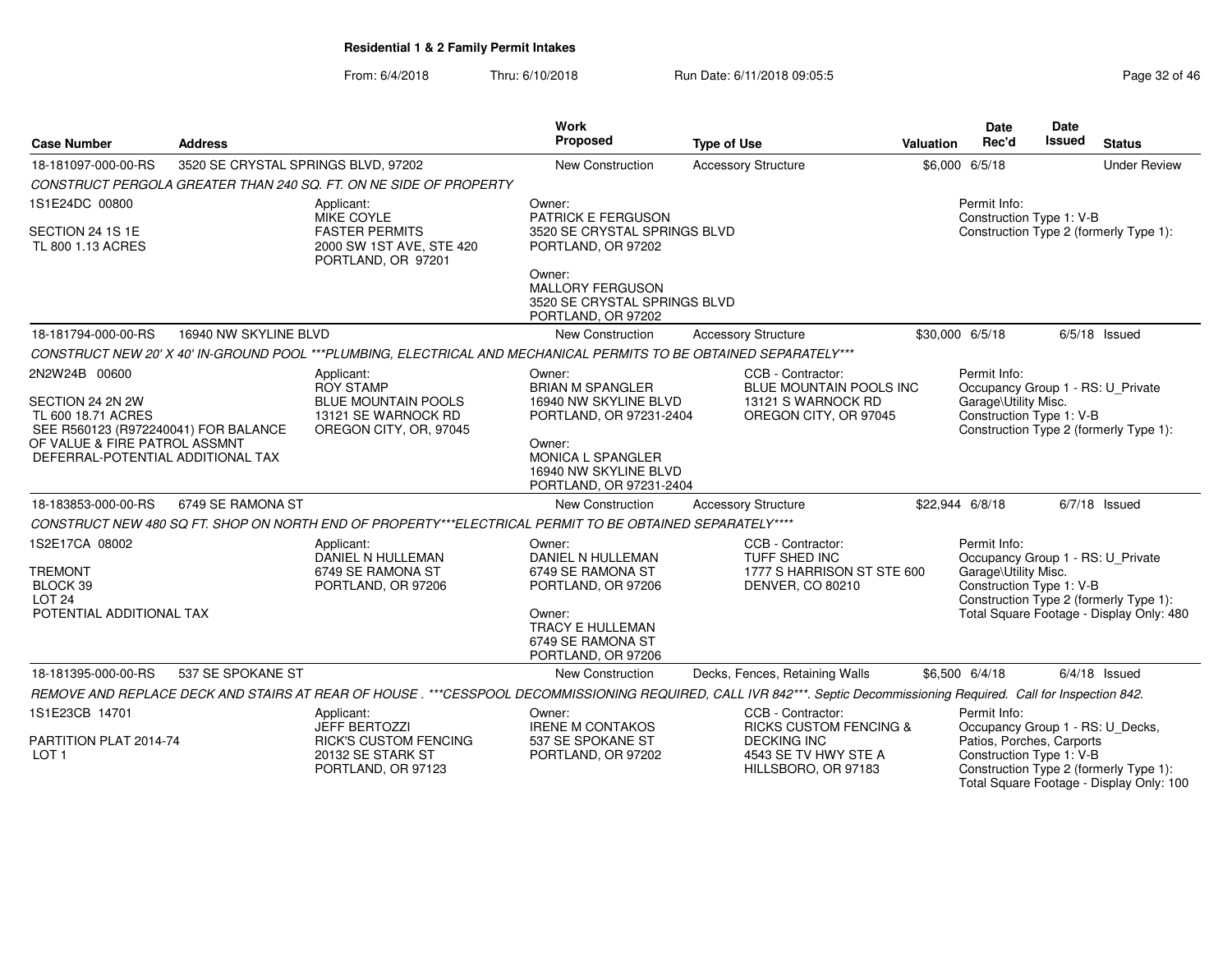| Page 33 of 46 |  |  |  |  |
|---------------|--|--|--|--|
|---------------|--|--|--|--|

| <b>Case Number</b>                                                        | <b>Address</b>              |                                                                                                                                          | <b>Work</b><br><b>Proposed</b>                                                                                                                                           | <b>Type of Use</b> |                                                                                                                                     | <b>Valuation</b> | Date<br>Rec'd                                                                                             | Date<br>Issued | <b>Status</b>                                                                                                                      |
|---------------------------------------------------------------------------|-----------------------------|------------------------------------------------------------------------------------------------------------------------------------------|--------------------------------------------------------------------------------------------------------------------------------------------------------------------------|--------------------|-------------------------------------------------------------------------------------------------------------------------------------|------------------|-----------------------------------------------------------------------------------------------------------|----------------|------------------------------------------------------------------------------------------------------------------------------------|
| 18-182085-000-00-RS                                                       | 2508 SE 27TH AVE, 97202     |                                                                                                                                          | New Construction                                                                                                                                                         |                    | Decks, Fences, Retaining Walls                                                                                                      |                  | \$8,500 6/6/18                                                                                            |                | 6/6/18 Issued                                                                                                                      |
|                                                                           |                             | REMOVE AND REPLACE DECK ON DETACHED ACCESSORY DWELLING UNIT ***PLUMBING, ELECTRICAL, AND MECHANICAL PERMITS TO BE OBTAINED SEPARATELY*** |                                                                                                                                                                          |                    |                                                                                                                                     |                  |                                                                                                           |                |                                                                                                                                    |
| 1S1E12BB 04600                                                            |                             | Applicant:<br><b>JIM GATES</b><br>THREE RIVERS CUSTOM DECK<br>23885 S MOUNTAIN TERRACE<br>BEAVERCREEK, OR 97004                          | Owner:<br>SHERYL S ANDERSON<br>2508-2516 SE 27TH AVE<br>PORTLAND, OR 97202-1302<br>Owner:<br><b>SUSAN R ANDERSON</b><br>2508-2516 SE 27TH AVE<br>PORTLAND, OR 97202-1302 |                    | CCB - Contractor:<br><b>DUSTIN GRAY</b><br>THREE RIVERS CUSTOM DECKS<br><b>INC</b><br>23885 S MOUNTAIN TER<br>BEAVERCREEK, OR 97004 |                  | Permit Info:<br>Occupancy Group 1 - RS: U_Decks,<br>Patios, Porches, Carports<br>Construction Type 1: V-B |                | Construction Type 2 (formerly Type 1):<br>Total Square Footage - Display Only: 160                                                 |
| 18-183119-000-00-RS                                                       | 3736 SE CARUTHERS ST, 97214 |                                                                                                                                          | New Construction                                                                                                                                                         |                    | Decks, Fences, Retaining Walls                                                                                                      |                  | \$3,000 6/7/18                                                                                            |                | $6/7/18$ Issued                                                                                                                    |
|                                                                           |                             | CONSTRUCT NEW 16' X 22' DECK AND STAIR AT REAR OF EXISTING SFR                                                                           |                                                                                                                                                                          |                    |                                                                                                                                     |                  |                                                                                                           |                |                                                                                                                                    |
| 1S1E01DD 17600<br><b>ALMOND</b><br>BLOCK <sub>2</sub><br>LOT <sub>3</sub> |                             | Applicant:<br>CHRISTOPHER I JONES<br>3736 SE CARUTHERS ST<br>PORTLAND, OR 97214                                                          | Owner:<br><b>LAUREN T JONES</b><br>3736 SE CARUTHERS ST<br>PORTLAND, OR 97214<br>Owner:<br><b>CHRISTOPHER I JONES</b><br>3736 SE CARUTHERS ST                            |                    |                                                                                                                                     |                  | Permit Info:<br>Occupancy Group 1 - RS: U_Decks,<br>Patios, Porches, Carports<br>Construction Type 1: V-B |                | Construction Type 2 (formerly Type 1):<br>Total Square Footage - Display Only: 352                                                 |
|                                                                           |                             |                                                                                                                                          | PORTLAND, OR 97214                                                                                                                                                       |                    |                                                                                                                                     |                  |                                                                                                           |                |                                                                                                                                    |
| 17-164444-REV-01-RS                                                       | 7079 SE THORBURN ST         |                                                                                                                                          | New Construction                                                                                                                                                         | <b>Duplex</b>      |                                                                                                                                     |                  | \$6/8/18                                                                                                  |                | <b>Under Review</b>                                                                                                                |
|                                                                           |                             | REVISION UPDATE FOUNDATION DETAILS AND NEW HOLDDOWN DETAIL FOR RETAINING WALL                                                            |                                                                                                                                                                          |                    |                                                                                                                                     |                  |                                                                                                           |                |                                                                                                                                    |
| 1N2E32CD 00802                                                            |                             | Applicant:<br><b>ZAC HORTON</b><br><b>FASTER PERMITS</b><br>2000 SW 1st Avenue Suite 420<br>PORTLAND, OR 97201                           | Owner:<br><b>BLACK FOREST CONSTRUCTION</b><br>158 SE 71ST AVE<br>PORTLAND, OR 97215                                                                                      |                    | CCB - Contractor:<br><b>BENJAMIN SHERWIN GRUBB</b><br>13364 SW 64TH AVE<br>PORTLAND, OR 97219                                       |                  | Permit Info:<br>One and Two Family<br>Construction Type 1: V-B                                            |                | Occupancy Group 1 - RS: R-3 Residential<br>Construction Type 2 (formerly Type 1): V-B<br>Total Square Footage - Display Only: 5366 |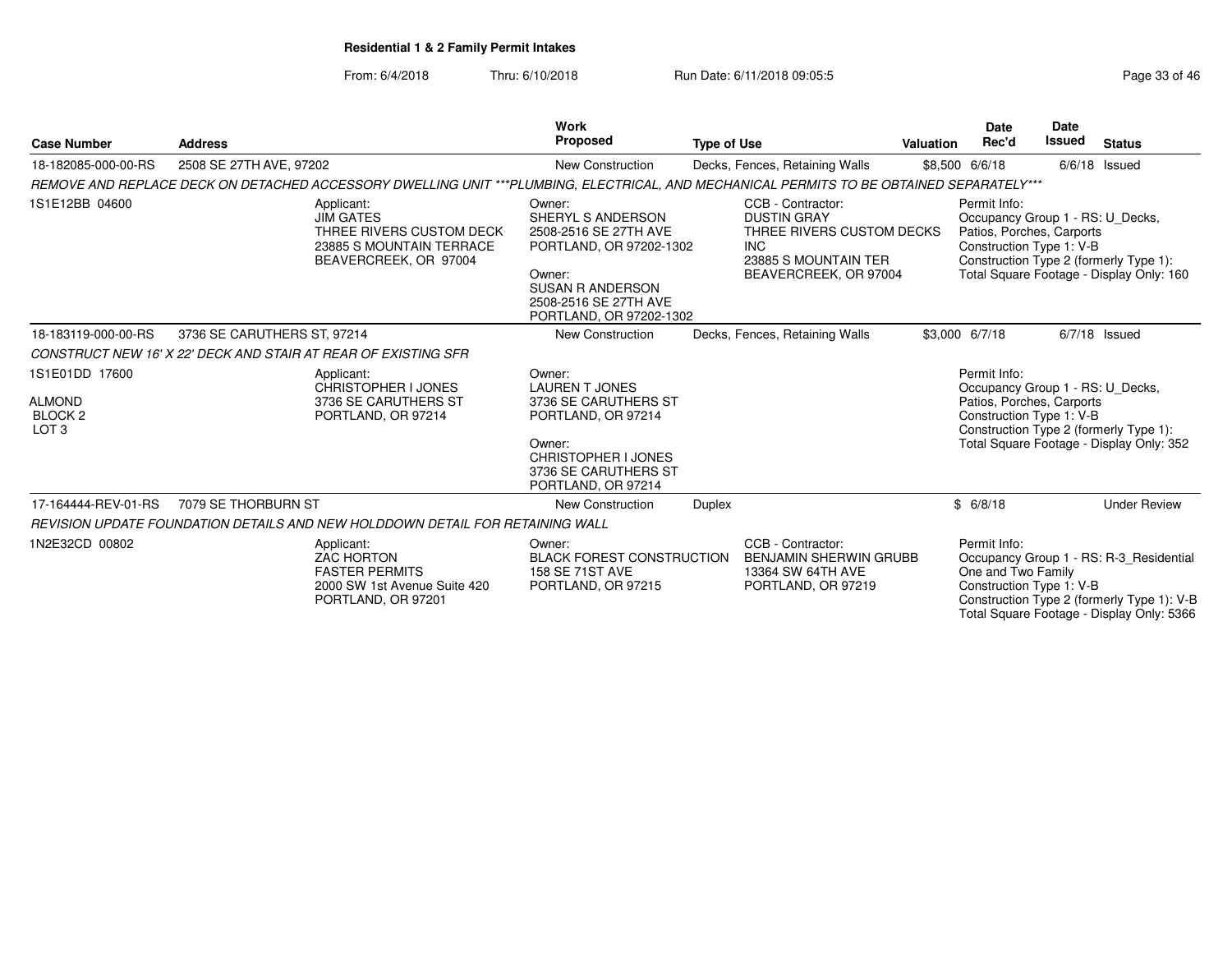From: 6/4/2018Thru: 6/10/2018 **Run Date: 6/11/2018 09:05:5** Page 34 of 46

| <b>Case Number</b>                                                      | <b>Address</b>               |                                                                                                                                                  | Work<br><b>Proposed</b>                                                     | <b>Type of Use</b> |                                                                                                                                                              | <b>Valuation</b> | <b>Date</b><br>Rec'd                                                                                  | <b>Date</b><br>Issued                      | <b>Status</b>                                                                      |
|-------------------------------------------------------------------------|------------------------------|--------------------------------------------------------------------------------------------------------------------------------------------------|-----------------------------------------------------------------------------|--------------------|--------------------------------------------------------------------------------------------------------------------------------------------------------------|------------------|-------------------------------------------------------------------------------------------------------|--------------------------------------------|------------------------------------------------------------------------------------|
| 18-181431-000-00-RS                                                     | 4128 NE CLEVELAND AVE, 97211 |                                                                                                                                                  | New Construction                                                            | <b>Duplex</b>      |                                                                                                                                                              |                  | \$599,293 6/4/18                                                                                      |                                            | <b>Under Review</b>                                                                |
|                                                                         |                              | NEW DUPLEX / 3-STORY / ATTACHED GARAGES / SLIGHTLY SLOPED LOT / COMPLEX *** Cesspool Decommissioning Required Prior to Foundation Excavation *** |                                                                             |                    |                                                                                                                                                              |                  |                                                                                                       |                                            |                                                                                    |
| 1N1E22DA 07600                                                          |                              | Applicant:<br><b>KEVIN PARTAIN</b>                                                                                                               | Owner:<br>RACHEL ROUNDS                                                     |                    | CCB - Contractor:<br>PHILLIS CONSTRUCTION CO                                                                                                                 |                  | Permit Info:                                                                                          |                                            | Occupancy Group 1 - RS: R-3_Residential                                            |
| ALBINA HMSTD<br>BLOCK 16<br>LOT <sub>11</sub>                           |                              | <b>URBAN VISIONS</b><br>223 NE 56TH AVE<br>PORTLAND OR 97213                                                                                     | 1693 LEWALANI DR<br>HONOLULU, HI 96822                                      |                    | 9409 NE COLFAX ST<br>PORTLAND, OR 97220                                                                                                                      |                  | One and Two Family<br>Construction Type 1: V-B                                                        | Construction Type 2 (formerly Type 1): V-B |                                                                                    |
|                                                                         |                              |                                                                                                                                                  |                                                                             |                    | CCB - Contractor:<br>RENAISSANCE CUSTOM HOMES<br><b>LLC</b><br>16771 BOONES FERRY RD<br>LAKE OSWEGO, OR 97035                                                |                  |                                                                                                       | Number of New Dwelling Units: 2            | Total Square Footage - Display Only: 5372                                          |
|                                                                         |                              |                                                                                                                                                  |                                                                             |                    | CCB - Contractor:<br>RUSSELL & SONS PLUMBING INC<br>6105 NE 88TH ST<br>VANCOUVER, WA 98665                                                                   |                  |                                                                                                       |                                            |                                                                                    |
|                                                                         |                              |                                                                                                                                                  |                                                                             |                    | CCB - Contractor:<br><b>LANTIL LLC</b><br>11490 SE JENNIFER STREET<br>CLACKAMAS, OR 97015                                                                    |                  |                                                                                                       |                                            |                                                                                    |
| 17-282622-REV-01-RS                                                     | 5307 SE 60TH AVE, 97206      |                                                                                                                                                  | New Construction                                                            |                    | Garage/Carport                                                                                                                                               |                  | \$6/8/18                                                                                              |                                            | $6/8/18$ Issued                                                                    |
|                                                                         |                              | REVISION TO ADD NEW FLOWELL TO NORTH EAST CORNER OF GARAGE                                                                                       |                                                                             |                    |                                                                                                                                                              |                  |                                                                                                       |                                            |                                                                                    |
| 1S2E18AD 13400<br><b>TREMONT PK</b><br>BLOCK 17<br>NLY 62' OF LOT 16&17 |                              | Applicant:<br><b>JOSH PATRICK</b><br>5307 SE 60TH AVE<br>PORTLAND, OR 97206                                                                      | Owner:<br>KIRSTEN ANDERSON<br>5307 SE 60TH AVE<br>PORTLAND, OR 97206        |                    |                                                                                                                                                              |                  | Permit Info:<br>Occupancy Group 1 - RS: U_Private<br>Garage\Utility Misc.<br>Construction Type 1: V-B |                                            | Construction Type 2 (formerly Type 1):                                             |
|                                                                         |                              |                                                                                                                                                  | Owner:<br><b>JOSHUA A PATRICK</b><br>5307 SE 60TH AVE<br>PORTLAND, OR 97206 |                    |                                                                                                                                                              |                  |                                                                                                       |                                            | Total Square Footage - Display Only: 852                                           |
| 18-125498-DFS-01-RS                                                     | 725 NE MORGAN ST, 97211      |                                                                                                                                                  | New Construction                                                            |                    | Garage/Carport                                                                                                                                               |                  | \$850 6/8/18                                                                                          |                                            | <b>Under Review</b>                                                                |
| <b>DEFERRED TRUSSES</b>                                                 |                              |                                                                                                                                                  |                                                                             |                    |                                                                                                                                                              |                  |                                                                                                       |                                            |                                                                                    |
| 1N1E14BB 09300<br>EL TOVAR<br><b>BLOCK 5</b><br>LOT <sub>10</sub>       |                              | Applicant:<br><b>NATHAN ARNOLD</b><br><b>FASTER PERMITS</b><br>2000 SW 1ST AVE, SUITE 420<br>PORTLAND OR 97201                                   | Owner:<br><b>GREENWOOD HOMES LLC</b><br>PO BOX 1225<br>CANBY, OR 97013-1225 |                    | CCB - Contractor:<br><b>ROB VENEMA</b><br>SILVER V CONSTRUCTION INC<br>10117 SE SUNNYSIDE RD SUITE F Construction Type 1: V-B<br>1178<br>CLACKAMAS, OR 97015 |                  | Permit Info:<br>Occupancy Group 1 - RS: U_Private<br>Garage\Utility Misc.                             |                                            | Construction Type 2 (formerly Type 1):<br>Total Square Footage - Display Only: 240 |
|                                                                         |                              |                                                                                                                                                  |                                                                             |                    | CCB - Contractor:<br>THE MULLEN COMPANY<br>1601A SE RIVER RD                                                                                                 |                  |                                                                                                       |                                            |                                                                                    |

HILLSBORO, OR 97123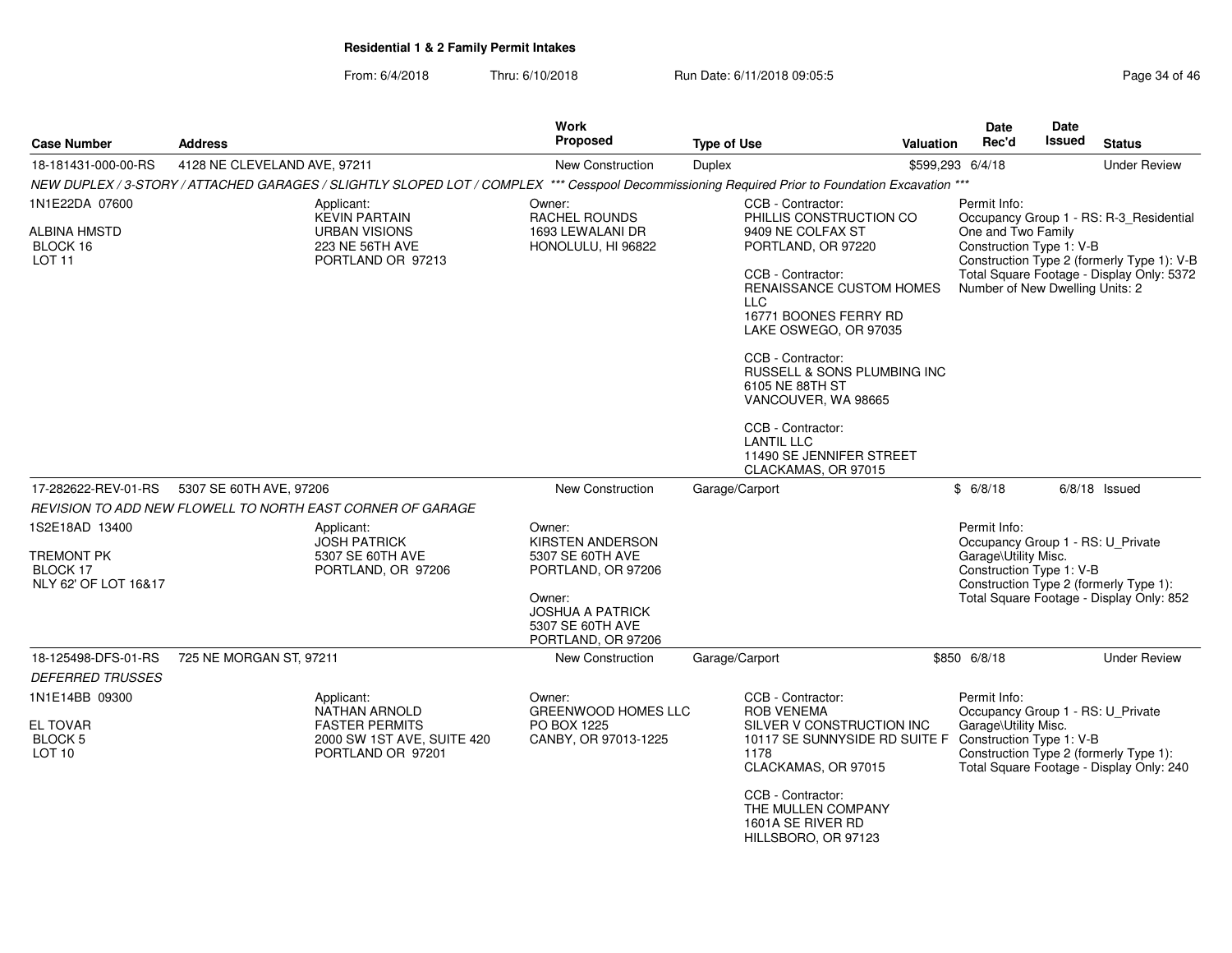| <b>Case Number</b>                                                      | <b>Address</b>              |                                                                                                                                                                   | Work<br><b>Proposed</b>                                                | <b>Type of Use</b> |                                                                                                                                     | Valuation | Date<br>Rec'd                                                    | <b>Date</b><br><b>Issued</b> | <b>Status</b>                                                                                                                      |
|-------------------------------------------------------------------------|-----------------------------|-------------------------------------------------------------------------------------------------------------------------------------------------------------------|------------------------------------------------------------------------|--------------------|-------------------------------------------------------------------------------------------------------------------------------------|-----------|------------------------------------------------------------------|------------------------------|------------------------------------------------------------------------------------------------------------------------------------|
| 18-165545-000-00-RS                                                     | 225 NE DEKUM ST, 97211      |                                                                                                                                                                   | New Construction                                                       | Garage/Carport     |                                                                                                                                     |           | \$18,000 6/5/18                                                  |                              | <b>Under Review</b>                                                                                                                |
|                                                                         |                             | NEW 20' X 37' GARAGE BEHIND EXISTING SINGLE FAMILY RESIDENCE, EXPAND EXISTING CONCRETE DRIVEWAY 413 SF TO NEW GARAGE. ***PLUMBING, ELECTRICAL AND MECHANICAL PERM |                                                                        |                    |                                                                                                                                     |           |                                                                  |                              |                                                                                                                                    |
| 1N1E15AD 09600                                                          |                             | Applicant:<br><b>SCOTT EARL</b>                                                                                                                                   | Owner:<br><b>LESLIE EGENBERGER</b>                                     |                    | CCB - Contractor:<br>TUFF SHED INC                                                                                                  |           | Permit Info:<br>Construction Type 1: V-B                         |                              |                                                                                                                                    |
| PIEDMONT PK<br>BLOCK <sub>2</sub><br>W 1/2 OF LOT 9&10                  |                             | PERMIT-IT, LLC<br>1436 A STREET<br>WASHOUGAL, WA 98671                                                                                                            | PO BOX 14333<br>PORTLAND, OR 97293-0333                                |                    | 1777 S HARRISON ST STE 600<br>DENVER, CO 80210                                                                                      |           |                                                                  |                              | Construction Type 2 (formerly Type 1):                                                                                             |
| 18-168324-000-00-RS                                                     | 1944 NW 29TH AVE, 97210     |                                                                                                                                                                   | New Construction                                                       | Garage/Carport     |                                                                                                                                     |           | \$13,766 6/6/18                                                  |                              | $6/6/18$ Issued                                                                                                                    |
|                                                                         |                             | CONSTRUCT NEW 288 SQ. FT. GARAGE AT NE CORNER OF PROPERTY TO INCLUDE A SINK ON NE CORNER OF GARAGE ****ELECTRICAL AND PLUMBING PERMITS SEPARATE****               |                                                                        |                    |                                                                                                                                     |           |                                                                  |                              |                                                                                                                                    |
| 1N1E29DC 01800<br>MERIWETHER<br>BLOCK <sub>2</sub><br>LOT <sub>12</sub> |                             | Applicant:<br><b>ALEX VASILCHISHIN</b><br>10628 NE SANDY BLVD<br>PORTLAND OR 97220                                                                                | Owner:<br>KAREN MEYER-ARENDT<br>1944 NW 29TH AVE<br>PORTLAND, OR 97210 |                    | CCB - Contractor:<br>HD CONTRACTOR INCORPORATEI Occupancy Group 1 - RS: U_Private<br>PO BOX 820821<br>VANCOUVER, WA 98682           |           | Permit Info:<br>Garage\Utility Misc.<br>Construction Type 1: V-B |                              | Construction Type 2 (formerly Type 1):                                                                                             |
|                                                                         |                             |                                                                                                                                                                   |                                                                        |                    |                                                                                                                                     |           |                                                                  |                              | Total Square Footage - Display Only: 288                                                                                           |
| 14-186131-REV-02-RS                                                     | 3838 SW PENDLETON ST, 97221 |                                                                                                                                                                   | New Construction                                                       |                    | <b>Single Family Dwelling</b>                                                                                                       |           | \$6/5/18                                                         |                              | $6/5/18$ Issued                                                                                                                    |
| 1S1E17CA 09600                                                          |                             | REVISION TO TREE PLAN:: RELOCATE (1) TREE ON NW OF LOT. CHANGE SPECIES OF (3) TREES                                                                               |                                                                        |                    |                                                                                                                                     |           | Permit Info:                                                     |                              |                                                                                                                                    |
| <b>DEWITT HTS</b><br><b>BLOCK A&amp;9 TL 9600</b>                       |                             | Applicant:<br><b>KYM NGUYEN</b><br>CONCEPT DESIGN & ASSOCIATES 1724 SE 40TH AVE<br>PO BOX 8464<br>PORTLAND, OR 97207                                              | Owner:<br>DANNY J JONES<br>PORTLAND, OR 97214-5224                     |                    | CCB - Contractor:<br>RANDALL HINKLE<br>1620 SE 176TH<br>PORTLAND, OR 97233                                                          |           | One and Two Family<br>Construction Type 1: V-B                   |                              | Occupancy Group 1 - RS: R-3_Residential<br>Construction Type 2 (formerly Type 1): V-B<br>Total Square Footage - Display Only: 4941 |
| 17-231839-REV-01-RS                                                     | 8210 SW 47TH AVE, 97219     |                                                                                                                                                                   | New Construction                                                       |                    | Single Family Dwelling                                                                                                              |           | \$6/4/18                                                         |                              | $6/4/18$ Issued                                                                                                                    |
| REVISION TO TRUSSES FOR CORRECTION TO INTERIOR CEILING                  |                             |                                                                                                                                                                   |                                                                        |                    |                                                                                                                                     |           |                                                                  |                              |                                                                                                                                    |
| 1S1E19DD 05100                                                          |                             | Applicant:<br>ED BRUIN                                                                                                                                            | Owner:<br>ELLIOTT PROPERTIES INC                                       |                    | CCB - Contractor:<br><b>Scott Elliott</b>                                                                                           |           | Permit Info:                                                     |                              | Occupancy Group 1 - RS: R-3_Residential                                                                                            |
| PORTLAND PK ADD<br>BLOCK 10<br>LOT 31&32 EXC PT IN ST                   |                             | EDGE DEVELOPMENT<br>735 SW 20TH PLACE<br>PORTLAND, OR 97202                                                                                                       | 735 SW 20TH PL #220<br>PORTLAND, OR 97205-1635                         |                    | ELLIOTT PROPERTIES INC<br>735 SW 20TH PL # 220<br>PORTLAND, OR 97205                                                                |           | One and Two Family<br>Construction Type 1: V-B                   |                              | Construction Type 2 (formerly Type 1): V-B<br>Total Square Footage - Display Only: 3156                                            |
|                                                                         |                             |                                                                                                                                                                   |                                                                        |                    | CCB - Contractor:<br>SUNLIGHT ELECTRIC INC<br>2804 NE 65TH AVE D<br>VANCOUVER, WA 98661                                             |           |                                                                  |                              |                                                                                                                                    |
|                                                                         |                             |                                                                                                                                                                   |                                                                        |                    | CCB - Contractor:<br>ASSURED PLUMBING INC<br>PO BOX 230816<br>PORTLAND, OR 97281                                                    |           |                                                                  |                              |                                                                                                                                    |
|                                                                         |                             |                                                                                                                                                                   |                                                                        |                    | CCB - Contractor:<br><b>JUAN PEREZ GARCIA</b><br>PRO HEATING AND COOLING INC<br>2095 NW ALOCLECK DR STE 1103<br>HILLSBORO, OR 97124 |           |                                                                  |                              |                                                                                                                                    |
|                                                                         |                             |                                                                                                                                                                   |                                                                        |                    |                                                                                                                                     |           |                                                                  |                              |                                                                                                                                    |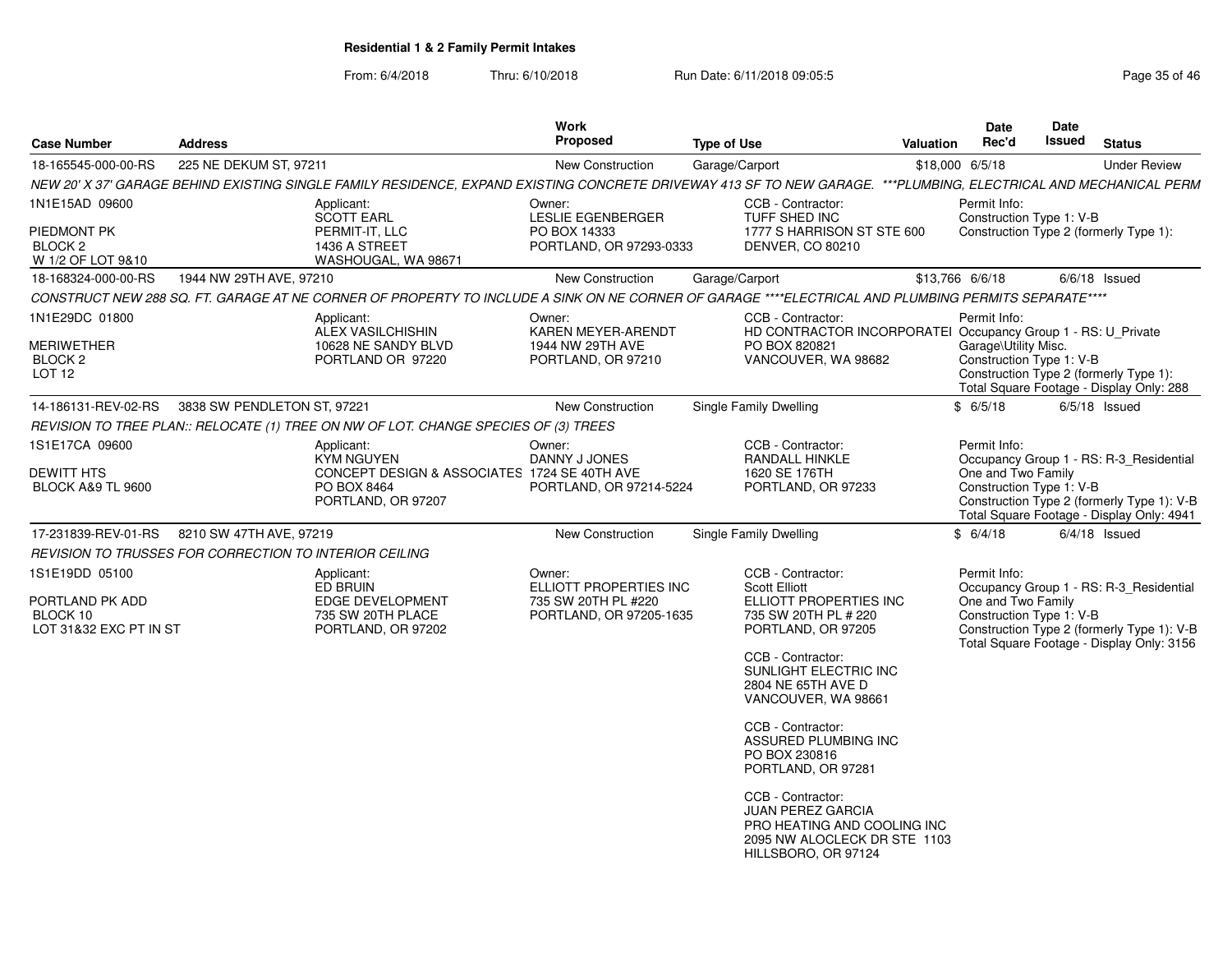#### From: 6/4/2018Thru: 6/10/2018 **Run Date: 6/11/2018 09:05:5** Page 36 of 46 of 46 of 46 of 46 of 46 of 46 of 46 of 46 of 46 of 46

| Page 36 of 46 |  |  |
|---------------|--|--|
|---------------|--|--|

| <b>Case Number</b>                                                          | <b>Address</b>              |                                                                                                                            | <b>Work</b><br>Proposed                                                                                                                                           | <b>Type of Use</b>                                                                                                                                                                                             | <b>Valuation</b> | <b>Date</b><br>Rec'd                                           | Date<br><b>Issued</b> | <b>Status</b>                                                                                                                      |
|-----------------------------------------------------------------------------|-----------------------------|----------------------------------------------------------------------------------------------------------------------------|-------------------------------------------------------------------------------------------------------------------------------------------------------------------|----------------------------------------------------------------------------------------------------------------------------------------------------------------------------------------------------------------|------------------|----------------------------------------------------------------|-----------------------|------------------------------------------------------------------------------------------------------------------------------------|
| 17-285748-REV-02-RS                                                         | 7540 N CHICAGO AVE          |                                                                                                                            | New Construction                                                                                                                                                  | Single Family Dwelling                                                                                                                                                                                         |                  | \$6/4/18                                                       |                       | $6/4/18$ Issued                                                                                                                    |
| REVISION TO CHANGE (1) TREE SPECIES                                         |                             |                                                                                                                            |                                                                                                                                                                   |                                                                                                                                                                                                                |                  |                                                                |                       |                                                                                                                                    |
| 1N1W01CD 17401<br>CHESTER PL<br><b>BLOCK1</b><br>LOT 21 EXC SELY 25'        |                             | Applicant:<br><b>DAN WILLIAMS</b><br><b>FASTER PERMITS</b><br>2000 SW 1ST AVE SUITE 420<br>PORTLAND OR 97201               | Owner:<br><b>SCOTT TIENKEN</b><br>7530 N CHICAGO AVE<br>PORTLAND, OR 97203                                                                                        | CCB - Contractor:<br><b>RON HAYES</b><br>PRECISION HOMES &<br>DEVELOPMENT LLC<br>9655 SW SUNSHINE COURT<br>SUITE 700<br>BEAVERTON, OR 97005                                                                    |                  | Permit Info:<br>One and Two Family<br>Construction Type 1: V-B |                       | Occupancy Group 1 - RS: R-3_Residential<br>Construction Type 2 (formerly Type 1):<br>Total Square Footage - Display Only: 1092     |
| 18-127158-REV-01-RS                                                         | 737 NW POWHATAN TER, 97210  |                                                                                                                            | <b>New Construction</b>                                                                                                                                           | Single Family Dwelling                                                                                                                                                                                         |                  | \$6/5/18                                                       |                       | $6/5/18$ Issued                                                                                                                    |
| <b>REVISION TO REMOVE FLOWERING CHERRY TREE</b>                             |                             |                                                                                                                            |                                                                                                                                                                   |                                                                                                                                                                                                                |                  |                                                                |                       |                                                                                                                                    |
| 1N1E32BD 02500<br><b>WESTOVER TERR</b><br>BLOCK 18<br>LOT 6&7&15&16 TL 2500 |                             | Applicant:<br><b>DAVID GABRIEL</b><br>COLAB ARCHITECTURE + URBAN<br><b>DESIGN</b><br>930 NW 14TH AVE<br>PORTLAND, OR 97209 | Owner:<br>RONG HE<br>15999 NW AUDREY DR<br>BEAVERTON, OR 97006<br>Owner:<br>PAULINA ZHIHONG YANG<br>15999 NW AUDREY DR<br>BEAVERTON, OR 97006                     | CCB - Contractor:<br>BC CUSTOM CONSTRUCTION INC<br>410 HIGH ST<br>OREGON CITY, OR 97045-2215                                                                                                                   |                  | Permit Info:<br>One and Two Family<br>Construction Type 1: V-B |                       | Occupancy Group 1 - RS: R-3_Residential<br>Construction Type 2 (formerly Type 1): V-B<br>Total Square Footage - Display Only: 3419 |
| 18-131557-DFS-01-RS                                                         | 10978 NE SISKIYOU ST, 97220 |                                                                                                                            | New Construction                                                                                                                                                  | Single Family Dwelling                                                                                                                                                                                         |                  | \$4,000 6/7/18                                                 |                       | <b>Under Review</b>                                                                                                                |
| DEFERRED SUBMITTAL FOR ROOF TRUSS ENGINEERING                               |                             |                                                                                                                            |                                                                                                                                                                   |                                                                                                                                                                                                                |                  |                                                                |                       |                                                                                                                                    |
| 1N2E27BD 00800                                                              |                             | Applicant:<br><b>KEVIN PARTAIN</b><br><b>URBAN VISIONS</b><br>223 NE 56TH AVE<br>PORTLAND, OR 97213                        | Owner:<br><b>SONIA MINKO</b><br>10832 NE SISKIYOU ST<br>PORTLAND, OR 97220-2732<br>Owner:<br><b>IVAN MINKO</b><br>10832 NE SISKIYOU ST<br>PORTLAND, OR 97220-2732 | CCB - Contractor:<br>ARTWORK CONSTRUCTION LLC<br>8312 SE ASPEN SUMMIT DR<br>PORTLAND, OR 97266<br>PORTLAND OR 97266<br>CCB - Contractor:<br>SUNLIGHT ELECTRIC INC<br>2804 NE 65TH AVE D<br>VANCOUVER, WA 98661 |                  | Permit Info:<br>One and Two Family<br>Construction Type 1: V-B |                       | Occupancy Group 1 - RS: R-3_Residential<br>Construction Type 2 (formerly Type 1): V-B<br>Total Square Footage - Display Only: 3495 |
|                                                                             |                             |                                                                                                                            |                                                                                                                                                                   | CCB - Contractor:<br>WASHOUGAL HEATING AND AC<br><b>LLC</b><br>1719 SE 270TH PL<br>CAMAS, WA 98607<br><b>Primary Contractor:</b><br>TO BID                                                                     |                  |                                                                |                       |                                                                                                                                    |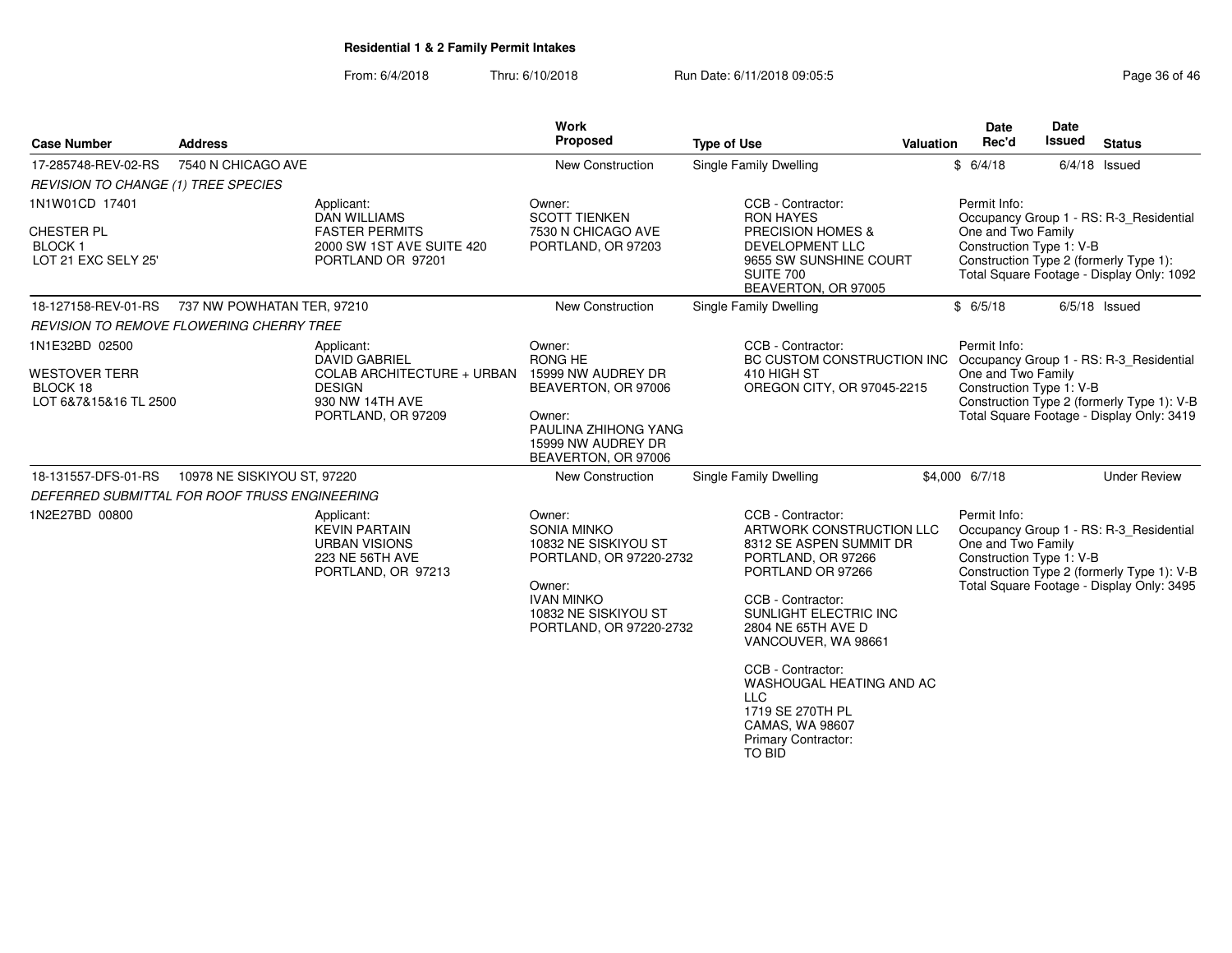| <b>Case Number</b>                                                                                              | <b>Address</b>                         |                                                                                                     | Work<br>Proposed                                                                                                                                                  | <b>Type of Use</b>                                                                                                                                   | <b>Valuation</b> | <b>Date</b><br>Rec'd                                                                                      | <b>Date</b><br>Issued                                                                                                                                | <b>Status</b>                                                                                                                      |
|-----------------------------------------------------------------------------------------------------------------|----------------------------------------|-----------------------------------------------------------------------------------------------------|-------------------------------------------------------------------------------------------------------------------------------------------------------------------|------------------------------------------------------------------------------------------------------------------------------------------------------|------------------|-----------------------------------------------------------------------------------------------------------|------------------------------------------------------------------------------------------------------------------------------------------------------|------------------------------------------------------------------------------------------------------------------------------------|
| 18-131557-DFS-02-RS                                                                                             | 10978 NE SISKIYOU ST, 97220            |                                                                                                     | New Construction                                                                                                                                                  | <b>Single Family Dwelling</b>                                                                                                                        |                  | \$4,000 6/7/18                                                                                            |                                                                                                                                                      | <b>Under Review</b>                                                                                                                |
|                                                                                                                 | DEFERRED SUBMITTAL FOR FIRE SPRINKLERS |                                                                                                     |                                                                                                                                                                   |                                                                                                                                                      |                  |                                                                                                           |                                                                                                                                                      |                                                                                                                                    |
| 1N2E27BD 00800                                                                                                  |                                        | Applicant:<br><b>KEVIN PARTAIN</b><br><b>URBAN VISIONS</b><br>223 NE 56TH AVE<br>PORTLAND, OR 97213 | Owner:<br><b>SONIA MINKO</b><br>10832 NE SISKIYOU ST<br>PORTLAND, OR 97220-2732<br>Owner:<br><b>IVAN MINKO</b><br>10832 NE SISKIYOU ST<br>PORTLAND, OR 97220-2732 | CCB - Contractor:<br>ARTWORK CONSTRUCTION LLC<br>8312 SE ASPEN SUMMIT DR<br>PORTLAND, OR 97266<br>PORTLAND OR 97266<br>Primary Contractor:<br>TO BID |                  | Permit Info:<br>One and Two Family<br>Construction Type 1: V-B                                            |                                                                                                                                                      | Occupancy Group 1 - RS: R-3_Residential<br>Construction Type 2 (formerly Type 1): V-B<br>Total Square Footage - Display Only: 3495 |
| 18-178379-000-00-RS                                                                                             |                                        |                                                                                                     | New Construction                                                                                                                                                  | Single Family Dwelling                                                                                                                               |                  | \$368,932 6/7/18                                                                                          |                                                                                                                                                      | <b>Under Review</b>                                                                                                                |
|                                                                                                                 |                                        |                                                                                                     | NEW SINGLE FAMILY RESIDENCE/TWO STORIES/ATTACHED GARAGE/FLAT LOT/COMPLEX *** LOT 35 *** SAME AS 18-129547-RS ***                                                  |                                                                                                                                                      |                  |                                                                                                           |                                                                                                                                                      |                                                                                                                                    |
| 1S2E24DD 00340<br>PEACH TREE MEADOWS<br>LOT <sub>35</sub>                                                       |                                        | Applicant:<br><b>JULS CALL</b><br><b>LENNAR NW INC</b><br>11807 NE 99TH ST #1170                    | Owner:<br><b>LENNAR NORTHWEST INC</b><br>11807 NE 99TH ST #1170<br>VANCOUVER, WA 98682-2350                                                                       | CCB - Contractor:<br><b>LANTIL LLC</b><br>11490 SE JENNIFER STREET<br>CLACKAMAS, OR 97015                                                            |                  | Permit Info:<br>Occupancy Group 1 - RS: R-3 Residential<br>One and Two Family<br>Construction Type 1: V-B |                                                                                                                                                      |                                                                                                                                    |
| INC UND INT TRACT B                                                                                             |                                        | VANCOUVER WA 98682                                                                                  |                                                                                                                                                                   | CCB - Contractor:<br>1075 W COLUMBIA RIVER HWY<br>TROUTDALE, OR 97060                                                                                |                  |                                                                                                           | Construction Type 2 (formerly Type 1): V-B<br>Total Square Footage - Display Only: 3395<br>DEVELOPMENT NORTHWEST INC Number of New Dwelling Units: 1 |                                                                                                                                    |
|                                                                                                                 |                                        |                                                                                                     |                                                                                                                                                                   | CCB - Contractor:<br>LENNAR NORTHWEST INC<br>11807 NE 99TH ST STE 1170<br>VANCOUVER, WA 98682-2350                                                   |                  |                                                                                                           |                                                                                                                                                      |                                                                                                                                    |
| 18-178855-000-00-RS                                                                                             | 16147 SE TENINO ST                     |                                                                                                     | <b>New Construction</b>                                                                                                                                           | Single Family Dwelling                                                                                                                               |                  | \$299,421 6/7/18                                                                                          |                                                                                                                                                      | <b>Under Review</b>                                                                                                                |
|                                                                                                                 |                                        |                                                                                                     | NEW SINGLE FAMILY RESIDENCE/TWO STORIES/ATTACHED GARAGE/FLAT LOT/COMPLEX *** LOT 15 *** SAME AS 18-130168-RS ***                                                  |                                                                                                                                                      |                  |                                                                                                           |                                                                                                                                                      |                                                                                                                                    |
| 1S2E24DD 00320<br>Applicant:<br><b>JULS CALL</b><br>PEACH TREE MEADOWS<br><b>LENNAR NW INC</b><br><b>LOT 15</b> |                                        | 11807 NE 99TH ST #1170                                                                              | Owner:<br>LENNAR NORTHWEST INC<br>11807 NE 99TH ST #1170<br>VANCOUVER, WA 98682-2350                                                                              | CCB - Contractor:<br><b>LANTIL LLC</b><br>11490 SE JENNIFER STREET<br>CLACKAMAS, OR 97015                                                            |                  | Permit Info:<br>Occupancy Group 1 - RS: R-3_Residential<br>One and Two Family<br>Construction Type 1: V-B |                                                                                                                                                      |                                                                                                                                    |
| INC UND INT TRACT B                                                                                             | VANCOUVER WA 98682                     |                                                                                                     |                                                                                                                                                                   | CCB - Contractor:<br>DEVELOPMENT NORTHWEST INC Number of New Dwelling Units: 1<br>1075 W COLUMBIA RIVER HWY<br>TROUTDALE, OR 97060                   |                  |                                                                                                           |                                                                                                                                                      | Construction Type 2 (formerly Type 1): V-B<br>Total Square Footage - Display Only: 2767                                            |
|                                                                                                                 |                                        |                                                                                                     |                                                                                                                                                                   | CCB - Contractor:<br>LENNAR NORTHWEST INC<br>11807 NE 99TH ST STE 1170<br>VANCOUVER, WA 98682-2350                                                   |                  |                                                                                                           |                                                                                                                                                      |                                                                                                                                    |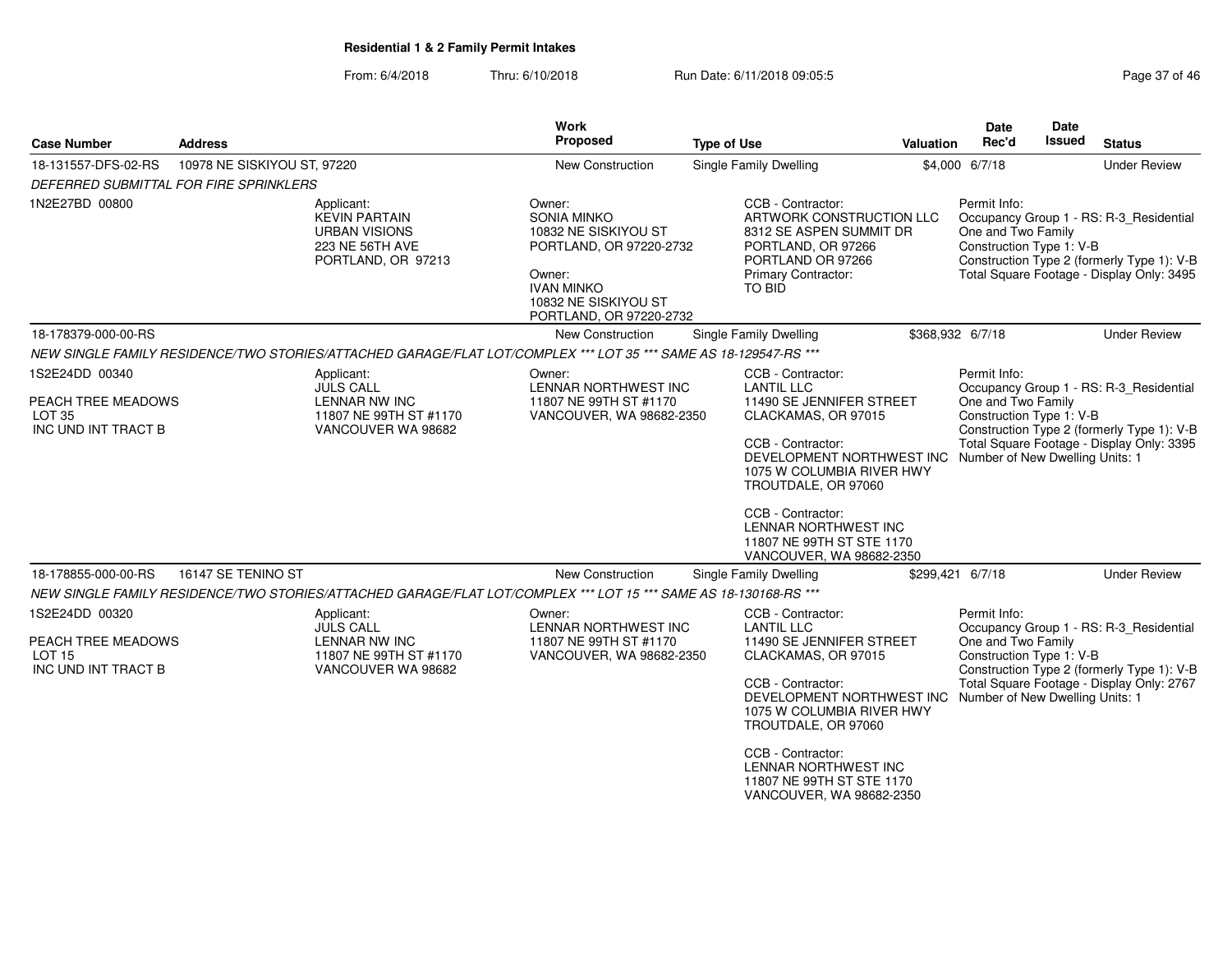From: 6/4/2018Thru: 6/10/2018 **Run Date: 6/11/2018 09:05:5** Page 38 of 46

| <b>Case Number</b>                                                                                | <b>Address</b>            |                                                                                                               | Work<br><b>Proposed</b>                                                                                                                      | <b>Type of Use</b>                                                                                                                                                                                                                                                                                                                                                     | Valuation        | <b>Date</b><br>Rec'd                                                                              | Date<br>Issued | <b>Status</b>                                                                                                                      |
|---------------------------------------------------------------------------------------------------|---------------------------|---------------------------------------------------------------------------------------------------------------|----------------------------------------------------------------------------------------------------------------------------------------------|------------------------------------------------------------------------------------------------------------------------------------------------------------------------------------------------------------------------------------------------------------------------------------------------------------------------------------------------------------------------|------------------|---------------------------------------------------------------------------------------------------|----------------|------------------------------------------------------------------------------------------------------------------------------------|
| 18-181327-000-00-RS                                                                               | 6347 SE 84TH PL, 97266    |                                                                                                               | New Construction                                                                                                                             | <b>Single Family Dwelling</b>                                                                                                                                                                                                                                                                                                                                          | \$252,628 6/4/18 |                                                                                                   |                | <b>Under Review</b>                                                                                                                |
|                                                                                                   |                           |                                                                                                               |                                                                                                                                              | NEW SINGLE FAMILY RESIDENCE / 2-STORY / ATTACHED GARAGE / FLAT LOT / SIMPLE / ***MECHANICAL, ELECTRICAL, AND PLUMBING PERMITS TO BE OBTAINED SEPARATELY***                                                                                                                                                                                                             |                  |                                                                                                   |                |                                                                                                                                    |
| 1S2E16CC 16900<br>ARLETA PK 4<br><b>BLOCK4</b><br>LOT 7 EXC PT IN ST<br>POTENTIAL ADDITIONAL TAX  |                           | Applicant:<br><b>RYAN PICKREL</b><br><b>FASTER PERMITS</b><br>2000 SW 1ST AVE #420<br>PORTLAND OR 97201       | Owner:<br><b>JING PAN CHEN</b><br>6347 SE 84TH PL<br>PORTLAND, OR 97266<br>Owner:<br>HUI QING SU<br>6347 SE 84TH PL<br>PORTLAND, OR 97266    | Primary Contractor:<br>TO BID                                                                                                                                                                                                                                                                                                                                          |                  | Permit Info:<br>One and Two Family<br>Construction Type 1: V-B<br>Number of New Dwelling Units: 1 |                | Occupancy Group 1 - RS: R-3_Residential<br>Construction Type 2 (formerly Type 1): V-B<br>Total Square Footage - Display Only: 2264 |
| 18-181363-000-00-RS                                                                               | 6351 SE 84TH PL           |                                                                                                               | New Construction                                                                                                                             | Single Family Dwelling                                                                                                                                                                                                                                                                                                                                                 |                  | \$269,448 6/4/18                                                                                  |                | <b>Under Review</b>                                                                                                                |
|                                                                                                   |                           |                                                                                                               |                                                                                                                                              | NEW SINGLE FAMILY RESIDENCE / 2-STORY / ATTACHED GARAGE / FLAT LOT / SIMPLE / ***MECHANICAL, ELECTRICAL, AND PLUMBING PERMITS TO BE OBTAINED SEPARATELY***                                                                                                                                                                                                             |                  |                                                                                                   |                |                                                                                                                                    |
| 1S2E16CC 16901<br>ARLETA PK 4<br><b>BLOCK 4</b><br>LOT 8 EXC PT IN ST<br>POTENTIAL ADDITIONAL TAX |                           | Applicant:<br>RYAN PICKREL<br><b>FASTER PERMITS</b><br>2000 SW 1ST AVE #420<br>PORTLAND OR 97201              | Owner:<br>SHENG ZHANG CHEN<br>6351 SE 84TH PL<br>PORTLAND, OR 97266<br>Owner:<br><b>MEI XIAN YU</b><br>6351 SE 84TH PL<br>PORTLAND, OR 97266 | Primary Contractor:<br>TO BID                                                                                                                                                                                                                                                                                                                                          |                  | Permit Info:<br>One and Two Family<br>Construction Type 1: V-B<br>Number of New Dwelling Units: 1 |                | Occupancy Group 1 - RS: R-3 Residential<br>Construction Type 2 (formerly Type 1): V-B<br>Total Square Footage - Display Only: 2406 |
| 18-181388-000-00-RS                                                                               | 5506 NE SIMPSON ST, 97218 |                                                                                                               | New Construction                                                                                                                             | Single Family Dwelling                                                                                                                                                                                                                                                                                                                                                 | \$333,448 6/4/18 |                                                                                                   |                | <b>Under Review</b>                                                                                                                |
|                                                                                                   |                           | NEW SINGLE FAMILY RESIDENCE / 2-STORY / ATTACHED GARAGE / FLAT LOT / COMPLEX                                  |                                                                                                                                              |                                                                                                                                                                                                                                                                                                                                                                        |                  |                                                                                                   |                |                                                                                                                                    |
| 1N2E18DC 02700<br>KILLINGSWORTH GARDENS<br>BLOCK 11<br>N 92.37' OF LOT 1                          |                           | Applicant:<br><b>MELLISSA BERG</b><br><b>FASTER PERMITS</b><br>2000 SW 1ST AVE, STE 420<br>PORTLAND, OR 97201 | Owner:<br>DBS GROUP LLC<br>PO BOX 96<br>TUALATIN, OR 97062                                                                                   | CCB - Contractor:<br>MALMEDAL ENTERPRISES INC<br><b>PO BOX 207</b><br><b>BANKS, OR 97106</b><br>CCB - Contractor:<br>CAFFALL CONSTRUCTION CO INC Number of New Dwelling Units: 1<br>8555 SW SAGERT ST<br>TUALATIN, OR 97062<br>CCB - Contractor:<br><b>HOLMES HEATING &amp; COOLING INC</b><br>821 COLUMBIA BLVD<br>ST HELENS, OR 97051<br>$\sim$ $\sim$ $\sim$ $\sim$ |                  | Permit Info:<br>One and Two Family<br>Construction Type 1: V-B                                    |                | Occupancy Group 1 - RS: R-3 Residential<br>Construction Type 2 (formerly Type 1): V-B<br>Total Square Footage - Display Only: 2966 |

CCB - Contractor: GRIZZLY ELECTRIC INC 3301 E 11TH ST VANCOUVER, WA 98661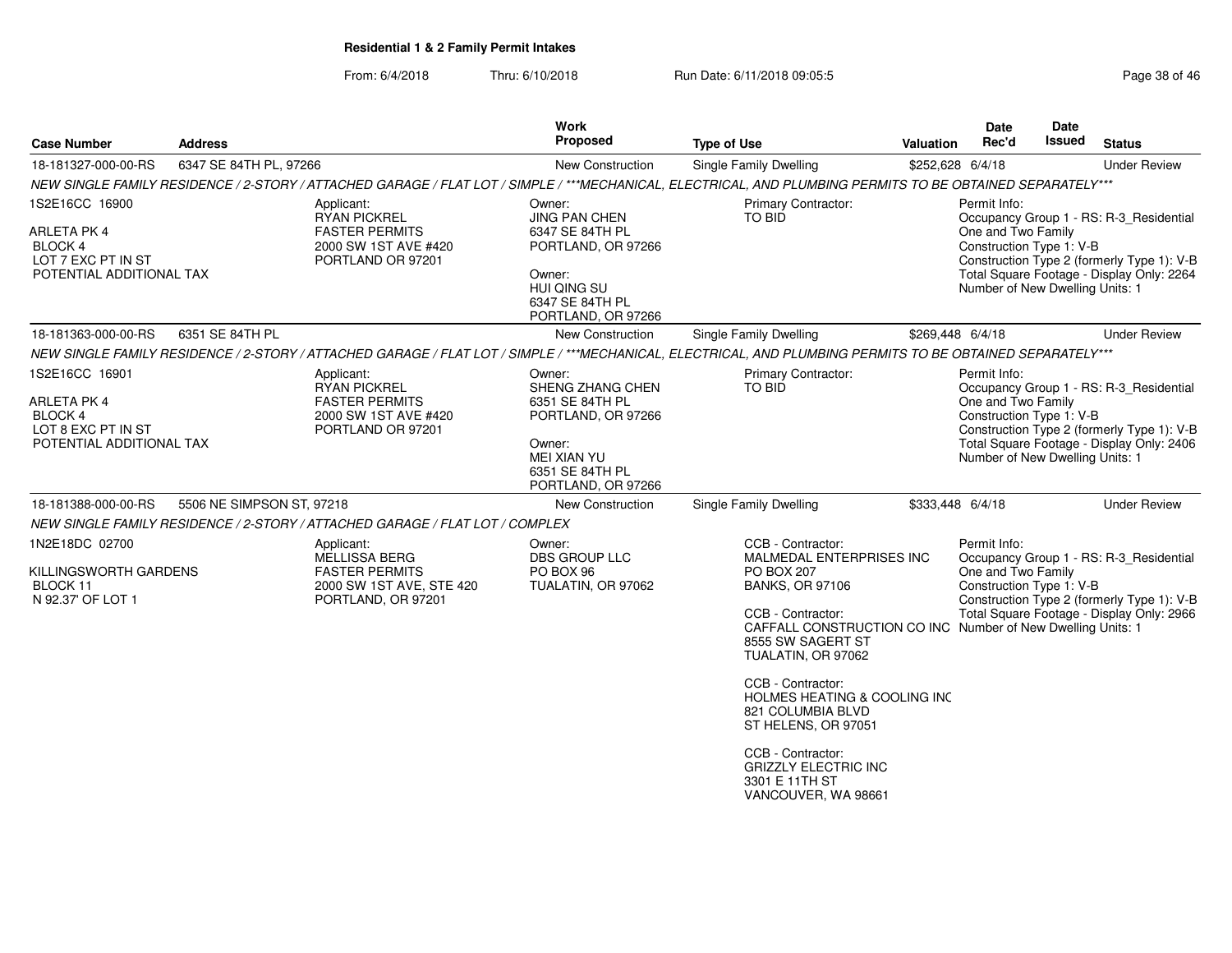| <b>Case Number</b>                              | <b>Address</b>                                                               | Work<br>Proposed                                       | <b>Type of Use</b>                                                                                 | <b>Valuation</b> | <b>Date</b><br>Rec'd                                                                      | Date<br>Issued                             | <b>Status</b>                                                                           |
|-------------------------------------------------|------------------------------------------------------------------------------|--------------------------------------------------------|----------------------------------------------------------------------------------------------------|------------------|-------------------------------------------------------------------------------------------|--------------------------------------------|-----------------------------------------------------------------------------------------|
| 18-181823-000-00-RS                             | 4527 NE 14TH AVE, 97211                                                      | <b>New Construction</b>                                | <b>Single Family Dwelling</b>                                                                      | \$278,866 6/5/18 |                                                                                           |                                            | <b>Under Review</b>                                                                     |
|                                                 | NEW SINGLE FAMILY RESIDENCE/ 2 STORY/ TUCK UNDER GARAGE/ SLOPED LOT/ COMPLEX |                                                        |                                                                                                    |                  |                                                                                           |                                            |                                                                                         |
| 1N1E23BD 23200                                  | Applicant:<br><b>KEVIN PARTAIN</b>                                           | Owner:<br><b>DENNIS F KLEE</b>                         | CCB - Contractor:<br>PHILLIS CONSTRUCTION CO                                                       |                  | Permit Info:                                                                              |                                            | Occupancy Group 1 - RS: R-3_Residential                                                 |
| <b>HIGHLAND</b><br>BLOCK 13<br>LOT <sub>9</sub> | <b>URBAN VISIONS</b><br><b>223 NE 56TH AVE</b><br>PORTLAND, OR 97213         | 37211 LABISKE LN<br>ASTORIA, OR 97103                  | 9409 NE COLFAX ST<br>PORTLAND, OR 97220                                                            |                  | One and Two Family<br>Construction Type 1: V-B                                            | Construction Type 2 (formerly Type 1): V-B |                                                                                         |
|                                                 |                                                                              | Owner:<br>MARY J KLEE<br>37211 LABISKE LN              | CCB - Contractor:<br>RENAISSANCE CUSTOM HOMES<br><b>LLC</b>                                        |                  | Number of New Dwelling Units: 1                                                           |                                            | Total Square Footage - Display Only: 2572                                               |
|                                                 |                                                                              | ASTORIA, OR 97103                                      | 16771 BOONES FERRY RD<br>LAKE OSWEGO, OR 97035                                                     |                  |                                                                                           |                                            |                                                                                         |
|                                                 |                                                                              |                                                        | CCB - Contractor:<br>RUSSELL & SONS PLUMBING INC<br>6105 NE 88TH ST<br>VANCOUVER, WA 98665         |                  |                                                                                           |                                            |                                                                                         |
|                                                 |                                                                              |                                                        | CCB - Contractor:<br><b>LANTIL LLC</b><br>11490 SE JENNIFER STREET<br>CLACKAMAS, OR 97015          |                  |                                                                                           |                                            |                                                                                         |
| 18-182369-000-00-RS                             | 2940 NW MILL POND RD, 97229                                                  | New Construction                                       | <b>Single Family Dwelling</b>                                                                      | \$436,760 6/6/18 |                                                                                           |                                            | <b>Under Review</b>                                                                     |
|                                                 | NEW SINGLE FAMILY RESIDENCE/ 2 STORY/ 3 CAR GARAGE/ SLOPLED LOT/ COMPLEX     |                                                        |                                                                                                    |                  |                                                                                           |                                            |                                                                                         |
| 1N1W26BC 00600                                  | Applicant:<br><b>DAN WILLIAMS</b>                                            | Owner:<br><b>BRANDI L MEHTA</b>                        | CCB - Contractor:<br><b>BEAR ELECTRIC INC</b>                                                      |                  | Permit Info:                                                                              |                                            |                                                                                         |
| SECTION 26 1N 1W<br>TL 600 0.33 ACRES           | <b>FASTER PERMITS</b><br>2000 SW 1ST AVE SUITE 420                           | 5947 NE WETHERBY ST<br>HILLSBORO, OR 97124-7508        | PO BOX 389<br>DONALD, OR 97020-0389                                                                |                  | Occupancy Group 1 - RS: R-3_Residential<br>One and Two Family<br>Construction Type 1: V-B |                                            |                                                                                         |
|                                                 | PORTLAND OR 97201                                                            | Owner:<br><b>FARHAD K MEHTA</b><br>5947 NE WETHERBY ST | CCB - Contractor:<br><b>Tim Walker</b><br>DREAMBUILDER CUSTOM HOMES                                |                  | Number of New Dwelling Units: 1                                                           |                                            | Construction Type 2 (formerly Type 1): V-B<br>Total Square Footage - Display Only: 4140 |
|                                                 |                                                                              | HILLSBORO, OR 97124-7508                               | INC<br>16805 SW GASSNER LANE<br>LAKE OSWEGO, OR 97035                                              |                  |                                                                                           |                                            |                                                                                         |
|                                                 |                                                                              |                                                        | CCB - Contractor:<br><b>DELTA PLUMBING INC</b><br>12205 SE 108TH AVE<br>HAPPY VALLEY, OR 97086     |                  |                                                                                           |                                            |                                                                                         |
|                                                 |                                                                              |                                                        | CCB - Contractor:<br>DANNYS HEATING & COOLING INC<br>14001 NE 186TH AVE<br>BRUSH PRAIRIE, WA 98606 |                  |                                                                                           |                                            |                                                                                         |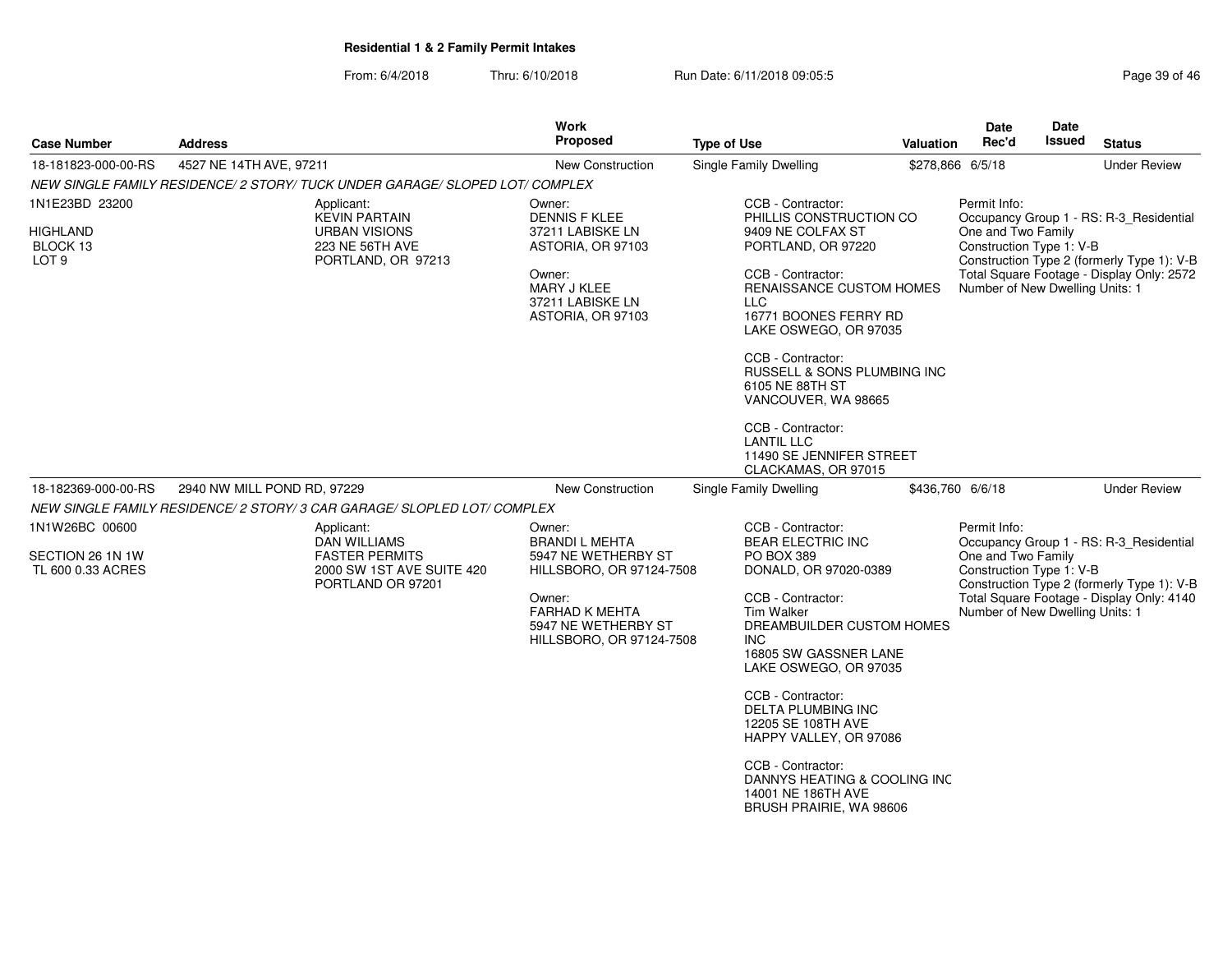| <b>Case Number</b>                                                  | <b>Address</b>                                                                                                                                                      | Work<br><b>Proposed</b>                                                           | <b>Type of Use</b>                                                                                                                                                                                                                                                                                                                                                                                                                                        | Valuation        | <b>Date</b><br>Rec'd                                                                              | <b>Date</b><br><b>Issued</b> | <b>Status</b>                                                                                                                      |
|---------------------------------------------------------------------|---------------------------------------------------------------------------------------------------------------------------------------------------------------------|-----------------------------------------------------------------------------------|-----------------------------------------------------------------------------------------------------------------------------------------------------------------------------------------------------------------------------------------------------------------------------------------------------------------------------------------------------------------------------------------------------------------------------------------------------------|------------------|---------------------------------------------------------------------------------------------------|------------------------------|------------------------------------------------------------------------------------------------------------------------------------|
| 18-182794-000-00-RS                                                 | 5900 N GAY AVE - Unit A, 97217                                                                                                                                      | <b>New Construction</b>                                                           | Single Family Dwelling                                                                                                                                                                                                                                                                                                                                                                                                                                    | \$297,235 6/6/18 |                                                                                                   |                              | <b>Under Review</b>                                                                                                                |
|                                                                     | NEW SINGLE FAMILY RESIDENCE/3 STORY / ADU ON MAIN LEVEL/ 1 CAR GARAGE/ FLAT LOT / COMPLEX/ ***MECHANICAL, ELECTRICAL, AND PLUMBING PERMITS TO BE OBTAINED SEPARATEL |                                                                                   |                                                                                                                                                                                                                                                                                                                                                                                                                                                           |                  |                                                                                                   |                              |                                                                                                                                    |
| 1N1E16DC 02701                                                      | Applicant:<br><b>ERIK MATTHEWS</b><br><b>EM ARCHITECTURE LLC</b><br>2712 SE 47TH AVE<br>PORTLAND, OR 97206                                                          | Owner:<br>ALEXANDRA B DEGHER<br>937 NW GLISAN ST #1234<br>PORTLAND, OR 97209-3266 | CCB - Contractor:<br>URBAN NORTHWEST HOMES LLC<br>1004 W 13TH ST<br>VANCOUVER, WA 98660                                                                                                                                                                                                                                                                                                                                                                   |                  | Permit Info:<br>One and Two Family<br>Construction Type 1: V-B<br>Number of New Dwelling Units: 2 |                              | Occupancy Group 1 - RS: R-3 Residential<br>Construction Type 2 (formerly Type 1): V-B<br>Total Square Footage - Display Only: 2807 |
| 18-182991-000-00-RS                                                 | 2707 N WILLIS BLVD, 97217                                                                                                                                           | <b>New Construction</b>                                                           | Single Family Dwelling                                                                                                                                                                                                                                                                                                                                                                                                                                    | \$208.448 6/6/18 |                                                                                                   |                              | <b>Under Review</b>                                                                                                                |
|                                                                     | NEW SINGLE FAMILY RESIDENCE/ 2 STORY/ 1 CAR GARAGE/ FLAT LOT/ COMPLEX/***DEFERRED SUBMITTAL TRUSSES***                                                              |                                                                                   |                                                                                                                                                                                                                                                                                                                                                                                                                                                           |                  |                                                                                                   |                              |                                                                                                                                    |
| 1N1E09CA 03000<br>PENINSULAR ADD 3<br>BLOCK 37<br>LOT 23-25 TL 3000 | Applicant:<br>Gene Hubbell<br>Portland Development Group<br>Investments<br>14024 SE Mill St                                                                         | Owner:<br><b>MARTHA L BYRD</b><br>2707 N WILLIS BLVD<br>PORTLAND, OR 97217        | CCB - Contractor:<br>SUNLIGHT ELECTRIC INC<br>2804 NE 65TH AVE D<br>VANCOUVER, WA 98661<br>CCB - Contractor:<br><b>JUAN PEREZ GARCIA</b><br>PRO HEATING AND COOLING INC<br>2095 NW ALOCLECK DR STE 1103<br>HILLSBORO, OR 97124<br>CCB - Contractor:<br><b>IMPERIAL PLUMBING INC</b><br>PO BOX 2455<br>CLACKAMAS, OR 97015<br>CCB - Contractor:<br>PORTLAND DEVELOPMENT<br><b>GROUP INVESTMENTS LLC</b><br>4224 NE HALSEY ST PMB 643<br>PORTLAND, OR 97213 |                  | Permit Info:<br>One and Two Family<br>Construction Type 1: V-B<br>Number of New Dwelling Units: 1 |                              | Occupancy Group 1 - RS: R-3 Residential<br>Construction Type 2 (formerly Type 1): V-B<br>Total Square Footage - Display Only: 1894 |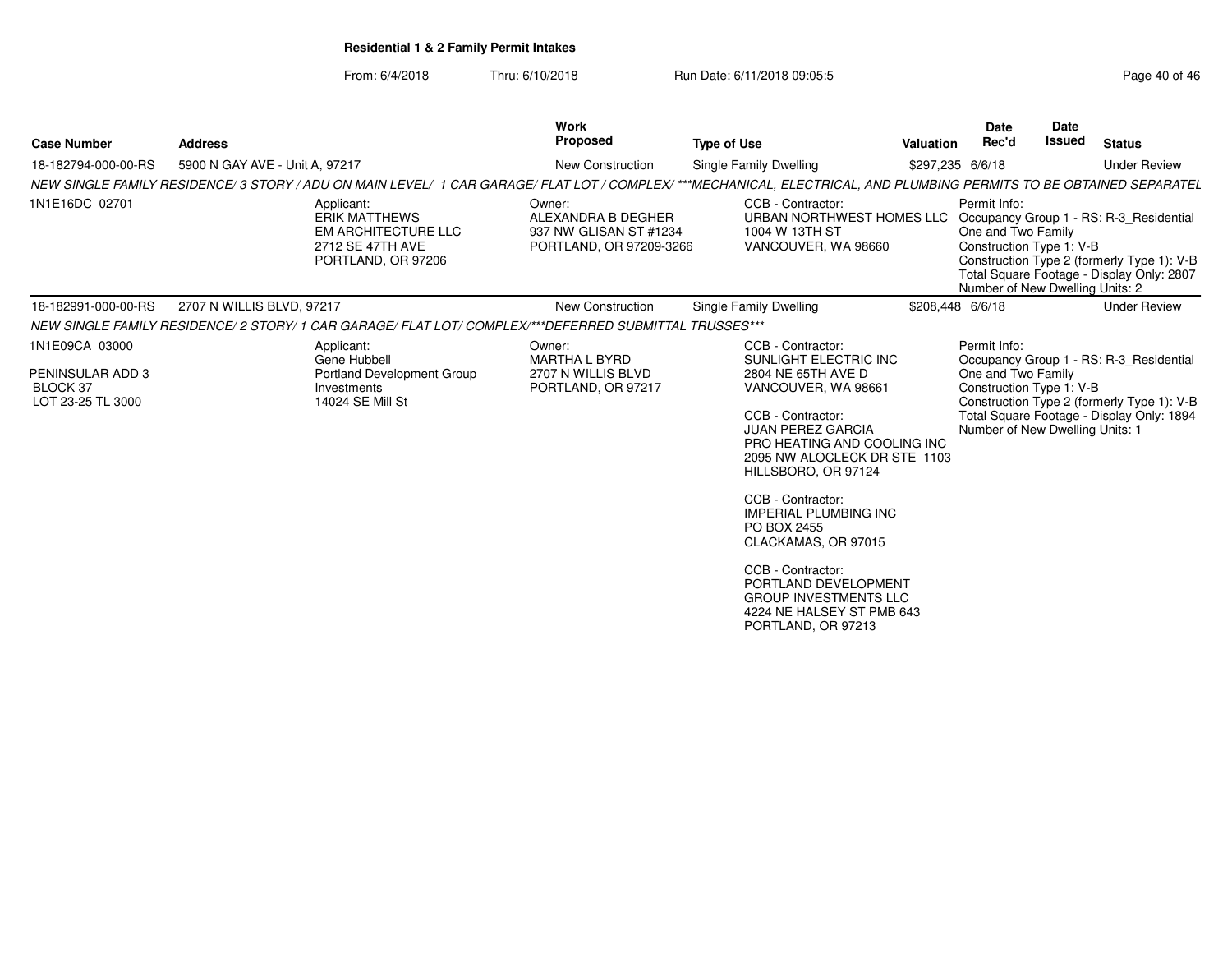From: 6/4/2018Thru: 6/10/2018 **Run Date: 6/11/2018 09:05:5** Page 41 of 461 of 461 of 461 of 461 of 461 of 461 of 461 of 461 of 46

| Page 41 of 46 |  |
|---------------|--|
|---------------|--|

| <b>Case Number</b>                         | <b>Address</b>                                                                                     |            | Work<br><b>Proposed</b>                                                                                  | <b>Type of Use</b>                                                                                                      | <b>Valuation</b>                                                                                                                                        | <b>Date</b><br>Rec'd                           | Date<br>Issued                                                                        | <b>Status</b>                             |  |
|--------------------------------------------|----------------------------------------------------------------------------------------------------|------------|----------------------------------------------------------------------------------------------------------|-------------------------------------------------------------------------------------------------------------------------|---------------------------------------------------------------------------------------------------------------------------------------------------------|------------------------------------------------|---------------------------------------------------------------------------------------|-------------------------------------------|--|
| 18-183413-000-00-RS                        | 8115 N IVANHOE ST - Unit A                                                                         |            | New Construction                                                                                         | Single Family Dwelling                                                                                                  |                                                                                                                                                         | \$234,253 6/7/18                               |                                                                                       | <b>Under Review</b>                       |  |
|                                            |                                                                                                    |            | NEW SINGLE FAMILY DWELLING WITH BASEMENT ADU / TWO STORIES / W/TUCK UNDER GARAGE / FLAT LOT / COMPLEX    |                                                                                                                         |                                                                                                                                                         |                                                |                                                                                       |                                           |  |
| 1N1W12AB 02902                             |                                                                                                    | Applicant: | Owner:                                                                                                   | CCB - Contractor:                                                                                                       |                                                                                                                                                         | Permit Info:                                   |                                                                                       |                                           |  |
| PARTITION PLAT 2017-15<br>LOT <sub>1</sub> | <b>KEVIN PARTAIN</b><br><b>URBAN VISIONS</b><br>223 NE 56TH AVENUE<br>PORTLAND, OR 97213           |            | HAROLD A JR SCHMELZER<br>8123 N IVANHOE ST<br>PORTLAND, OR 97203-3809                                    | KIMCO PROPERTIES LTD<br>PO BOX 1540<br>SANDY, OR 97055-1540                                                             |                                                                                                                                                         | One and Two Family<br>Construction Type 1: V-B | Occupancy Group 1 - RS: R-3_Residential<br>Construction Type 2 (formerly Type 1): V-B |                                           |  |
|                                            |                                                                                                    |            |                                                                                                          | CCB - Contractor:<br>ALL PLUMBING LLC<br>9312 NW SKYLINE BLVD<br>PORTLAND, OR 97231                                     |                                                                                                                                                         | Number of New Dwelling Units: 2                |                                                                                       | Total Square Footage - Display Only: 2088 |  |
|                                            |                                                                                                    |            |                                                                                                          | CCB - Contractor:<br><b>Bare Metal Heating</b><br><b>BARE METAL HEATING INC</b><br>504 RIDINGS AVE<br>MOLALLA, OR 97038 |                                                                                                                                                         |                                                |                                                                                       |                                           |  |
|                                            |                                                                                                    |            |                                                                                                          | CCB - Contractor:<br><b>BARNSON ELECTRIC INC</b><br>17057 SW 123RD AVE<br><b>TIGARD, OR 97224</b>                       |                                                                                                                                                         |                                                |                                                                                       |                                           |  |
| 17-180493-REV-01-RS                        | 7628 SE WASHINGTON ST, 97215                                                                       |            | <b>New Construction</b>                                                                                  | Townhouse (3 or more units)                                                                                             |                                                                                                                                                         | \$6/8/18                                       |                                                                                       | <b>Under Review</b>                       |  |
|                                            |                                                                                                    |            | REVISION TO ADD PARTY WALL FOOTING DETAIL AND ENGINEER'S STAMP TO SHEETS "ND" AND "S1" PER THE INSPECTOR |                                                                                                                         |                                                                                                                                                         |                                                |                                                                                       |                                           |  |
| 1S2E05AB 01100                             | Applicant:<br><b>KEVIN PARTAIN</b><br><b>URBAN VISIONS</b><br>223 NE 56TH AVE<br>PORTLAND OR 97213 |            | Owner:<br>ROBERT L CEREGHINO<br>13931 SE MATILDA DR<br>MILWAUKIE, OR 97267                               | CCB - Contractor:<br>LIQUID TIGHT PLUMBING INC<br>PO BOX 642<br><b>BORING, OR 97009</b>                                 | Permit Info:<br>Occupancy Group 1 - RS: R-3_Residential<br>One and Two Family<br>Construction Type 1: V-B<br>Construction Type 2 (formerly Type 1): V-B |                                                |                                                                                       |                                           |  |
|                                            |                                                                                                    |            |                                                                                                          | CCB - Contractor:<br>SUNLIGHT ELECTRIC INC<br>2804 NE 65TH AVE D<br>VANCOUVER, WA 98661                                 |                                                                                                                                                         |                                                | Total Square Footage - Display Only: 1285                                             |                                           |  |
|                                            |                                                                                                    |            | Owner:<br>NANCY CEREGHINO                                                                                | CCB - Contractor:<br><b>ACTION HEATING &amp; AIR</b><br><b>CONDITIONING LLC</b>                                         |                                                                                                                                                         |                                                |                                                                                       |                                           |  |
|                                            |                                                                                                    |            | Owner:<br><b>LARRY J CEREGHINO</b>                                                                       | 6419 SE 84TH AVE<br>PORTLAND, OR 97266<br>portland or 97266                                                             |                                                                                                                                                         |                                                |                                                                                       |                                           |  |
|                                            |                                                                                                    |            | Owner:<br><b>BECKY CEREGHINO</b>                                                                         | CCB - Contractor:<br>JB CEREGHINO CONSTRUCTION<br>INC.<br>1640 AMONSON CT<br>GLADSTONE, OR 97027                        |                                                                                                                                                         |                                                |                                                                                       |                                           |  |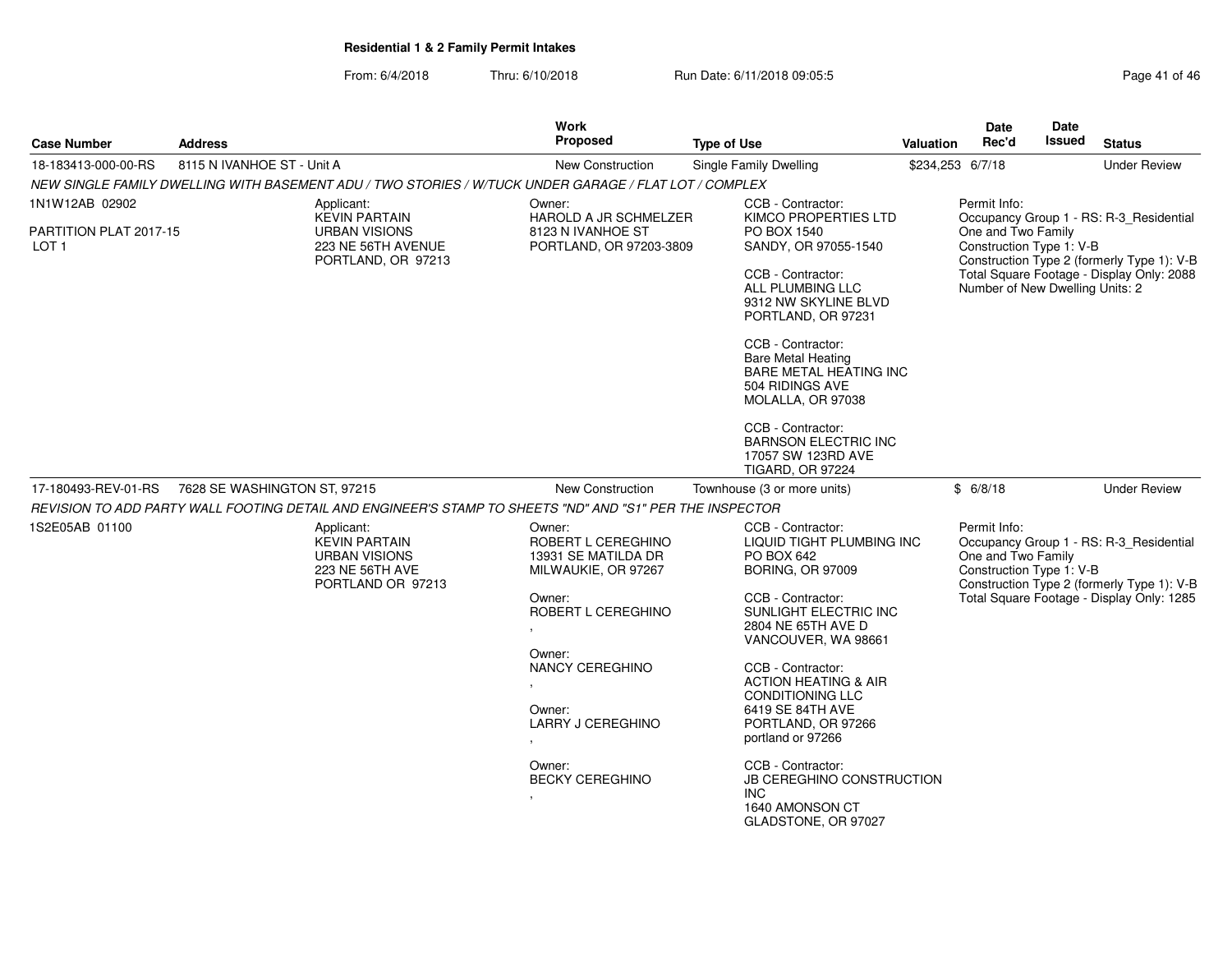| Page 42 of 46 |  |  |  |
|---------------|--|--|--|
|---------------|--|--|--|

| <b>Case Number</b>  |                                                                                                          | <b>Work</b><br><b>Proposed</b>                                                                             |                                                                                                                                                                                    |  | Date<br>Rec'd                                                  | Date<br><b>Issued</b> |                                                                                                                                    |  |  |
|---------------------|----------------------------------------------------------------------------------------------------------|------------------------------------------------------------------------------------------------------------|------------------------------------------------------------------------------------------------------------------------------------------------------------------------------------|--|----------------------------------------------------------------|-----------------------|------------------------------------------------------------------------------------------------------------------------------------|--|--|
|                     | <b>Address</b>                                                                                           |                                                                                                            | <b>Type of Use</b><br><b>Valuation</b>                                                                                                                                             |  |                                                                |                       | <b>Status</b>                                                                                                                      |  |  |
| 17-180496-REV-01-RS | 7626 SE WASHINGTON ST, 97215                                                                             | <b>New Construction</b>                                                                                    | Townhouse (3 or more units)                                                                                                                                                        |  | \$6/8/18                                                       |                       | <b>Under Review</b>                                                                                                                |  |  |
|                     | REVISION TO ADD PARTY WALL FOOTING DETAIL AND ENGINEER'S STAMP TO SHEETS "ND" AND "S1" PER THE INSPECTOR |                                                                                                            |                                                                                                                                                                                    |  |                                                                |                       |                                                                                                                                    |  |  |
| 1S2E05AB 01100      | Applicant:<br><b>KEVIN PARTAIN</b><br><b>URBAN VISIONS</b><br>223 NE 56TH AVE<br>PORTLAND OR 97213       | Owner:<br>ROBERT L CEREGHINO<br>13931 SE MATILDA DR<br>MILWAUKIE, OR 97267<br>Owner:<br>ROBERT L CEREGHINO | CCB - Contractor:<br>LIQUID TIGHT PLUMBING INC<br>PO BOX 642<br><b>BORING, OR 97009</b><br>CCB - Contractor:<br>SUNLIGHT ELECTRIC INC<br>2804 NE 65TH AVE D<br>VANCOUVER, WA 98661 |  | Permit Info:<br>One and Two Family<br>Construction Type 1: V-B |                       | Occupancy Group 1 - RS: R-3_Residential<br>Construction Type 2 (formerly Type 1): V-B<br>Total Square Footage - Display Only: 1285 |  |  |
|                     |                                                                                                          | Owner:<br>NANCY CEREGHINO<br>Owner:<br><b>LARRY J CEREGHINO</b>                                            | CCB - Contractor:<br><b>ACTION HEATING &amp; AIR</b><br><b>CONDITIONING LLC</b><br>6419 SE 84TH AVE<br>PORTLAND, OR 97266<br>portland or 97266                                     |  |                                                                |                       |                                                                                                                                    |  |  |
|                     |                                                                                                          | Owner:<br><b>BECKY CEREGHINO</b>                                                                           | CCB - Contractor:<br><b>JB CEREGHINO CONSTRUCTION</b><br>INC.<br>1640 AMONSON CT<br>GLADSTONE, OR 97027                                                                            |  |                                                                |                       |                                                                                                                                    |  |  |
| 17-180497-REV-01-RS | 7624 SE WASHINGTON ST, 97215                                                                             | <b>New Construction</b>                                                                                    | Townhouse (3 or more units)                                                                                                                                                        |  | \$6/8/18                                                       |                       | <b>Under Review</b>                                                                                                                |  |  |
|                     | REVISION TO ADD PARTY WALL FOOTING DETAIL AND ENGINEER'S STAMP TO SHEETS "ND" AND "S1" PER THE INSPECTOR |                                                                                                            |                                                                                                                                                                                    |  |                                                                |                       |                                                                                                                                    |  |  |
| 1S2E05AB 01100      | Applicant:<br><b>KEVIN PARTAIN</b><br><b>URBAN VISIONS</b><br>223 NE 56TH AVE<br>PORTLAND OR 97213       | Owner:<br>ROBERT L CEREGHINO<br>13931 SE MATILDA DR<br>MILWAUKIE, OR 97267                                 | CCB - Contractor:<br>LIQUID TIGHT PLUMBING INC<br>PO BOX 642<br><b>BORING, OR 97009</b>                                                                                            |  | Permit Info:<br>One and Two Family<br>Construction Type 1: V-B |                       | Occupancy Group 1 - RS: R-3_Residential<br>Construction Type 2 (formerly Type 1): V-B                                              |  |  |
|                     |                                                                                                          | Owner:<br>ROBERT L CEREGHINO                                                                               | CCB - Contractor:<br>SUNLIGHT ELECTRIC INC<br>2804 NE 65TH AVE D<br>VANCOUVER, WA 98661                                                                                            |  | Total Square Footage - Display Only: 1285                      |                       |                                                                                                                                    |  |  |
|                     |                                                                                                          | Owner:<br>NANCY CEREGHINO<br>Owner:<br>LARRY J CEREGHINO                                                   | CCB - Contractor:<br><b>ACTION HEATING &amp; AIR</b><br><b>CONDITIONING LLC</b><br>6419 SE 84TH AVE<br>PORTLAND, OR 97266<br>portland or 97266                                     |  |                                                                |                       |                                                                                                                                    |  |  |
|                     |                                                                                                          | Owner:<br><b>BECKY CEREGHINO</b>                                                                           | CCB - Contractor:<br><b>JB CEREGHINO CONSTRUCTION</b><br>INC.<br>1640 AMONSON CT<br>GLADSTONE, OR 97027                                                                            |  |                                                                |                       |                                                                                                                                    |  |  |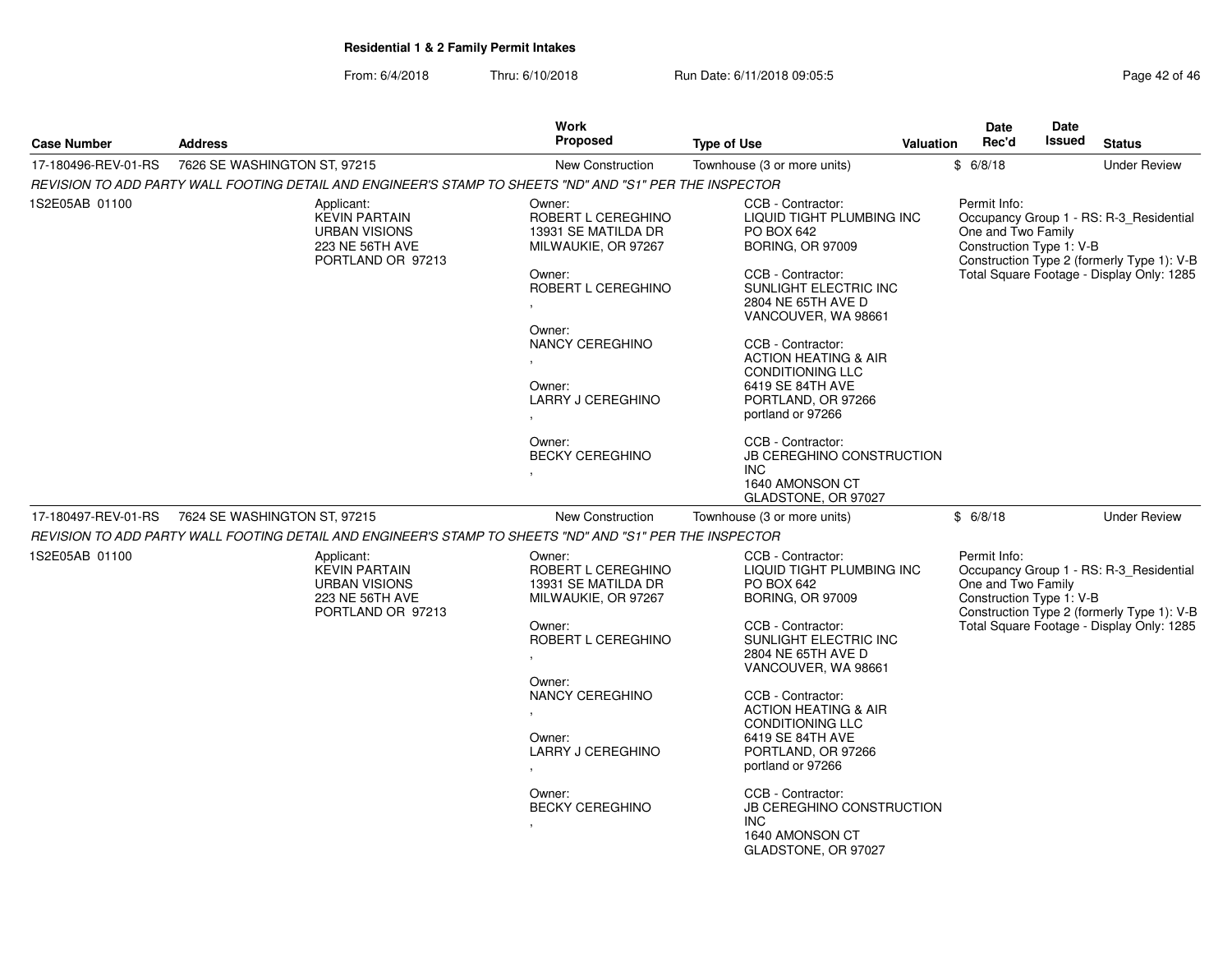| From: 6/4/2018 | Thru: 6/10/2018 | Run Date: 6/11/2018 09:05:5 | Page 43 of 46 |
|----------------|-----------------|-----------------------------|---------------|
|----------------|-----------------|-----------------------------|---------------|

| Page 43 of 46 |  |  |
|---------------|--|--|
|---------------|--|--|

|                                                                       |                                                                                                          | Work                                                                                                                                                                                          |                                                                                                                                                                                                                                                                                                                                      |                  | Date                                                           | Date          |                                                                                                                                    |
|-----------------------------------------------------------------------|----------------------------------------------------------------------------------------------------------|-----------------------------------------------------------------------------------------------------------------------------------------------------------------------------------------------|--------------------------------------------------------------------------------------------------------------------------------------------------------------------------------------------------------------------------------------------------------------------------------------------------------------------------------------|------------------|----------------------------------------------------------------|---------------|------------------------------------------------------------------------------------------------------------------------------------|
| <b>Case Number</b>                                                    | <b>Address</b>                                                                                           | <b>Proposed</b>                                                                                                                                                                               | <b>Type of Use</b>                                                                                                                                                                                                                                                                                                                   | <b>Valuation</b> | Rec'd                                                          | <b>Issued</b> | <b>Status</b>                                                                                                                      |
| 17-180498-REV-01-RS                                                   | 7620 SE WASHINGTON ST, 97215                                                                             | <b>New Construction</b>                                                                                                                                                                       | Townhouse (3 or more units)                                                                                                                                                                                                                                                                                                          |                  | \$6/8/18                                                       |               | <b>Under Review</b>                                                                                                                |
|                                                                       | REVISION TO ADD PARTY WALL FOOTING DETAIL AND ENGINEER'S STAMP TO SHEETS "ND" AND "S1" PER THE INSPECTOR |                                                                                                                                                                                               |                                                                                                                                                                                                                                                                                                                                      |                  |                                                                |               |                                                                                                                                    |
| 1S2E05AB 01100                                                        | Applicant:<br><b>KEVIN PARTAIN</b><br><b>URBAN VISIONS</b><br>223 NE 56TH AVE<br>PORTLAND OR 97213       | Owner:<br>ROBERT L CEREGHINO<br>13931 SE MATILDA DR<br>MILWAUKIE, OR 97267<br>Owner:<br>ROBERT L CEREGHINO<br>Owner:<br>NANCY CEREGHINO<br>Owner:<br>LARRY J CEREGHINO                        | CCB - Contractor:<br>LIQUID TIGHT PLUMBING INC<br>PO BOX 642<br><b>BORING, OR 97009</b><br>CCB - Contractor:<br>SUNLIGHT ELECTRIC INC<br>2804 NE 65TH AVE D<br>VANCOUVER, WA 98661<br>CCB - Contractor:<br><b>ACTION HEATING &amp; AIR</b><br><b>CONDITIONING LLC</b><br>6419 SE 84TH AVE<br>PORTLAND, OR 97266<br>portland or 97266 |                  | Permit Info:<br>One and Two Family<br>Construction Type 1: V-B |               | Occupancy Group 1 - RS: R-3_Residential<br>Construction Type 2 (formerly Type 1): V-B<br>Total Square Footage - Display Only: 1285 |
|                                                                       |                                                                                                          | Owner:<br><b>BECKY CEREGHINO</b>                                                                                                                                                              | CCB - Contractor:<br><b>JB CEREGHINO CONSTRUCTION</b><br><b>INC</b><br>1640 AMONSON CT<br>GLADSTONE, OR 97027                                                                                                                                                                                                                        |                  |                                                                |               |                                                                                                                                    |
| 17-180500-REV-01-RS                                                   | 7618 SE WASHINGTON ST, 97215                                                                             | <b>New Construction</b>                                                                                                                                                                       | Townhouse (3 or more units)                                                                                                                                                                                                                                                                                                          |                  | \$6/8/18                                                       |               | <b>Under Review</b>                                                                                                                |
|                                                                       | REVISION TO ADD PARTY WALL FOOTING DETAIL AND ENGINEER'S STAMP TO SHEETS "ND" AND "S1" PER THE INSPECTOR |                                                                                                                                                                                               |                                                                                                                                                                                                                                                                                                                                      |                  |                                                                |               |                                                                                                                                    |
| 1S2E05AB 01100<br>KINZEL PK<br>BLOCK <sub>2</sub><br>LOT <sub>7</sub> | Applicant:<br><b>KEVIN PARTAIN</b><br><b>URBAN VISIONS</b><br>223 NE 56TH AVE<br>PORTLAND OR 97213       | Owner:<br>ROBERT L CEREGHINO<br>13931 SE MATILDA DR<br>MILWAUKIE, OR 97267<br>Owner:<br>ROBERT L CEREGHINO<br>Owner:<br>NANCY CEREGHINO<br>$\mathbf{r}$<br>Owner:<br><b>LARRY J CEREGHINO</b> | CCB - Contractor:<br>LIQUID TIGHT PLUMBING INC<br>PO BOX 642<br><b>BORING, OR 97009</b><br>CCB - Contractor:<br>SUNLIGHT ELECTRIC INC<br>2804 NE 65TH AVE D<br>VANCOUVER, WA 98661<br>CCB - Contractor:<br><b>ACTION HEATING &amp; AIR</b><br><b>CONDITIONING LLC</b><br>6419 SE 84TH AVE                                            |                  | Permit Info:<br>One and Two Family<br>Construction Type 1: V-B |               | Occupancy Group 1 - RS: R-3_Residential<br>Construction Type 2 (formerly Type 1): V-B<br>Total Square Footage - Display Only: 1285 |
|                                                                       |                                                                                                          | $\bullet$<br>Owner:<br><b>BECKY CEREGHINO</b>                                                                                                                                                 | PORTLAND, OR 97266<br>portland or 97266<br>CCB - Contractor:<br><b>JB CEREGHINO CONSTRUCTION</b><br><b>INC</b><br>1640 AMONSON CT<br>GLADSTONE, OR 97027                                                                                                                                                                             |                  |                                                                |               |                                                                                                                                    |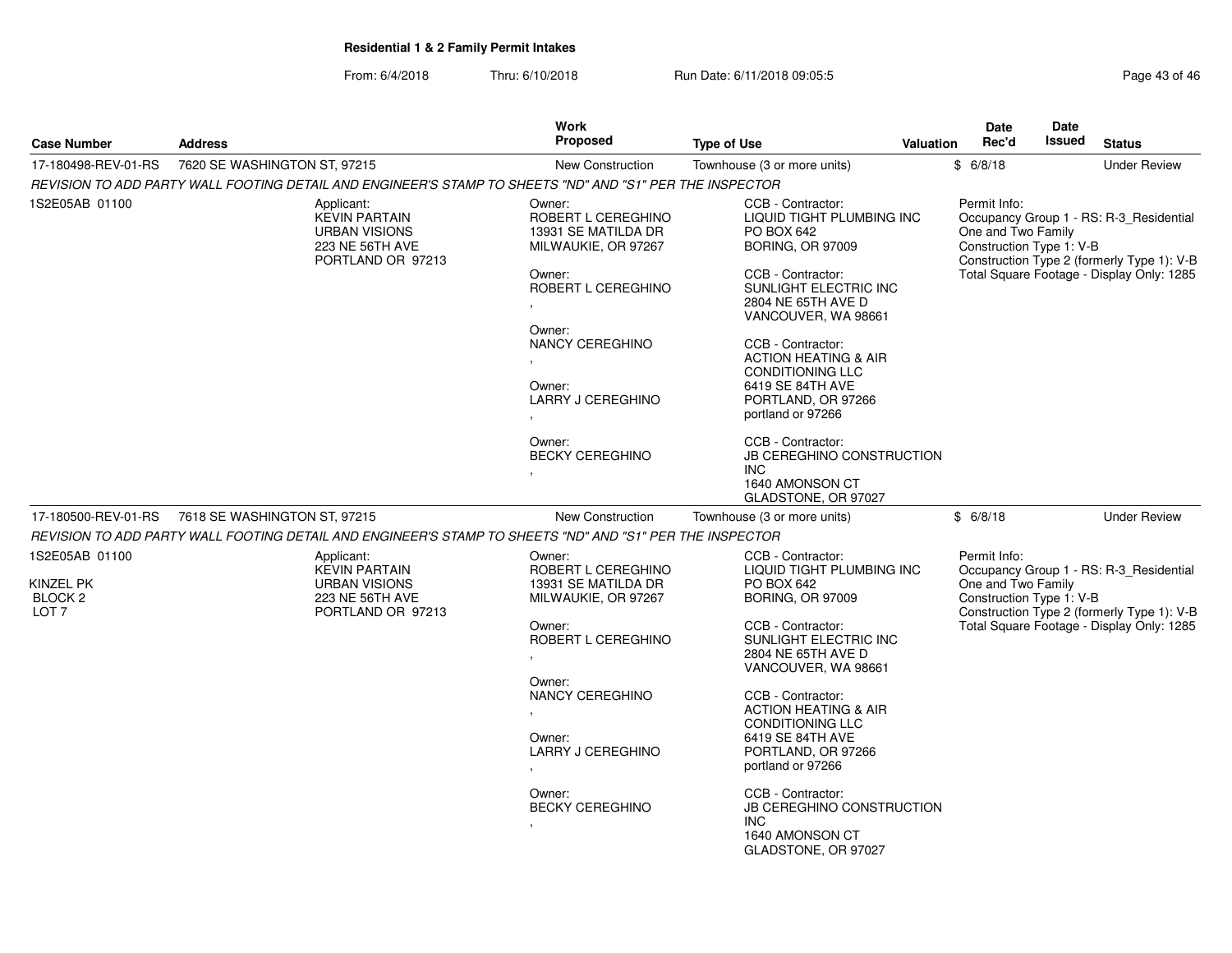|                                                                       |                                                                                                          | <b>Work</b>                                                             |                                                                                                                                                                                                                                                                                                                                                                                                                                                 | <b>Date</b>                                                    | Date                                                                                                                               |
|-----------------------------------------------------------------------|----------------------------------------------------------------------------------------------------------|-------------------------------------------------------------------------|-------------------------------------------------------------------------------------------------------------------------------------------------------------------------------------------------------------------------------------------------------------------------------------------------------------------------------------------------------------------------------------------------------------------------------------------------|----------------------------------------------------------------|------------------------------------------------------------------------------------------------------------------------------------|
| <b>Case Number</b>                                                    | <b>Address</b>                                                                                           | <b>Proposed</b>                                                         | <b>Type of Use</b>                                                                                                                                                                                                                                                                                                                                                                                                                              | Rec'd<br><b>Valuation</b>                                      | Issued<br><b>Status</b>                                                                                                            |
| 17-258825-REV-01-RS                                                   | 7606 SE WASHINGTON ST, 97215                                                                             | New Construction                                                        | Townhouse (3 or more units)                                                                                                                                                                                                                                                                                                                                                                                                                     | \$6/8/18                                                       | <b>Under Review</b>                                                                                                                |
|                                                                       | REVISION TO ADD PARTY WALL FOOTING DETAIL AND ENGINEER'S STAMP TO SHEETS "ND" AND "S1" PER THE INSPECTOR |                                                                         |                                                                                                                                                                                                                                                                                                                                                                                                                                                 |                                                                |                                                                                                                                    |
| 1S2E05AB 01200<br>Kinzel PK<br>BLOCK <sub>2</sub><br>LOT <sub>8</sub> | Applicant:<br><b>KEVIN PARTAIN</b><br><b>URBAN VISIONS</b><br>223 NE 56TH AVE<br>PORTLAND OR 97213       | Owner:<br><b>JUDSON THRELKELD</b><br>19503 NE 6TH ST<br>CAMAS, WA 98607 | CCB - Contractor:<br>LIQUID TIGHT PLUMBING INC<br>PO BOX 642<br><b>BORING, OR 97009</b><br>CCB - Contractor:<br>SUNLIGHT ELECTRIC INC<br>2804 NE 65TH AVE D<br>VANCOUVER, WA 98661<br>CCB - Contractor:<br><b>ACTION HEATING &amp; AIR</b><br><b>CONDITIONING LLC</b><br>6419 SE 84TH AVE<br>PORTLAND, OR 97266<br>portland or 97266<br>CCB - Contractor:<br><b>JB CEREGHINO CONSTRUCTION</b><br><b>INC</b><br>1640 AMONSON CT                  | Permit Info:<br>One and Two Family<br>Construction Type 1: V-B | Occupancy Group 1 - RS: R-3_Residential<br>Construction Type 2 (formerly Type 1): V-B<br>Total Square Footage - Display Only: 1285 |
| 17-258847-REV-01-RS                                                   | 7608 SE WASHINGTON ST, 97215                                                                             | <b>New Construction</b>                                                 | GLADSTONE, OR 97027<br>Townhouse (3 or more units)                                                                                                                                                                                                                                                                                                                                                                                              | \$6/8/18                                                       | <b>Under Review</b>                                                                                                                |
|                                                                       | REVISION TO ADD PARTY WALL FOOTING DETAIL AND ENGINEER'S STAMP TO SHEETS "ND" AND "S1" PER THE INSPECTOR |                                                                         |                                                                                                                                                                                                                                                                                                                                                                                                                                                 |                                                                |                                                                                                                                    |
| 1S2E05AB 01200                                                        | Applicant:<br><b>KEVIN PARTAIN</b><br><b>URBAN VISIONS</b><br>223 NE 56TH AVE<br>PORTLAND OR 97213       | Owner:<br><b>JUDSON THRELKELD</b><br>19503 NE 6TH ST<br>CAMAS, WA 98607 | CCB - Contractor:<br>LIQUID TIGHT PLUMBING INC<br>PO BOX 642<br><b>BORING, OR 97009</b><br>CCB - Contractor:<br>SUNLIGHT ELECTRIC INC<br>2804 NE 65TH AVE D<br>VANCOUVER, WA 98661<br>CCB - Contractor:<br><b>ACTION HEATING &amp; AIR</b><br><b>CONDITIONING LLC</b><br>6419 SE 84TH AVE<br>PORTLAND, OR 97266<br>portland or 97266<br>CCB - Contractor:<br><b>JB CEREGHINO CONSTRUCTION</b><br>INC.<br>1640 AMONSON CT<br>GLADSTONE, OR 97027 | Permit Info:<br>One and Two Family<br>Construction Type 1: V-B | Occupancy Group 1 - RS: R-3_Residential<br>Construction Type 2 (formerly Type 1): V-B<br>Total Square Footage - Display Only: 1285 |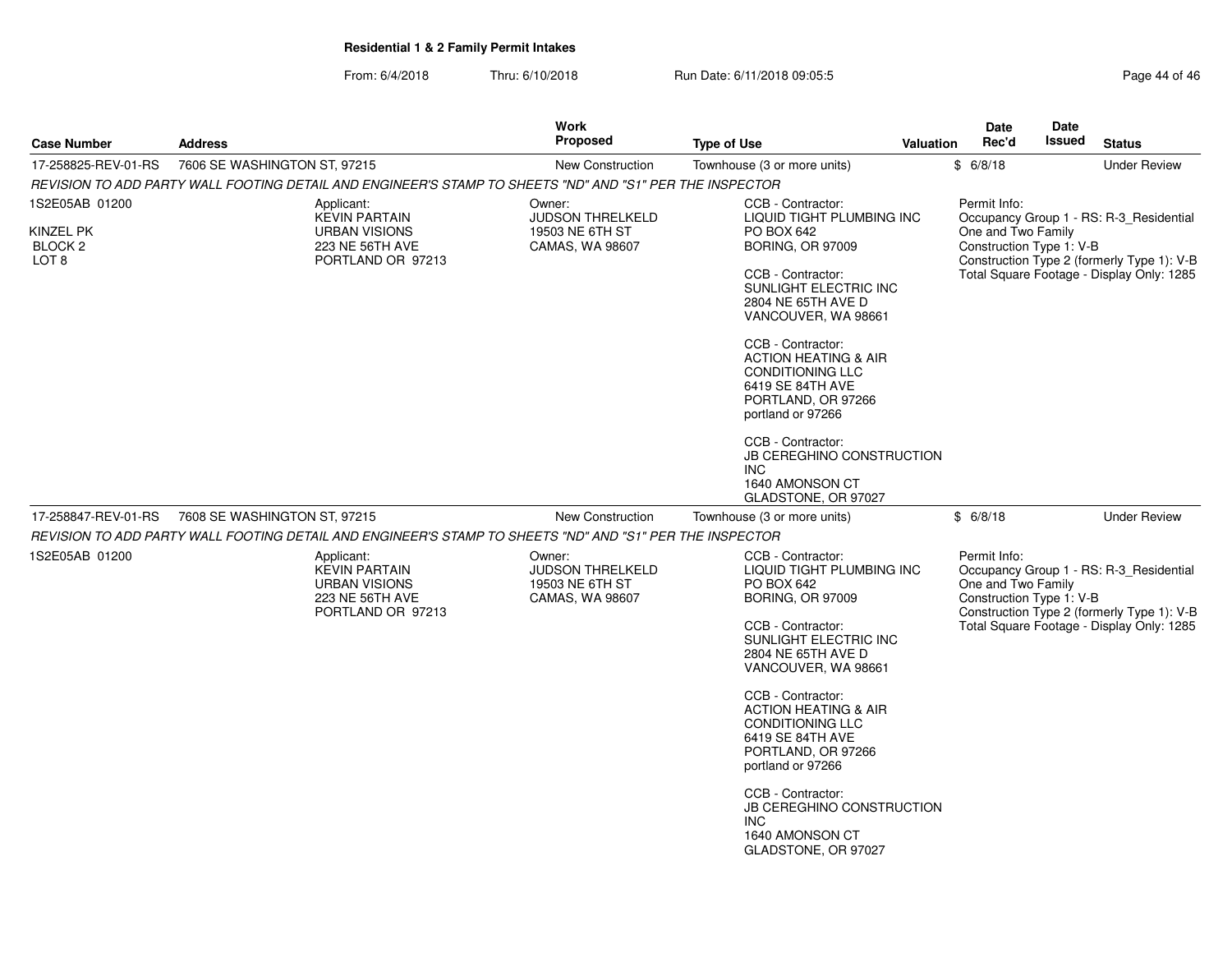| <b>Case Number</b>  | <b>Address</b>                                                                                           | Work<br><b>Proposed</b>                                                 | <b>Type of Use</b><br>Valuation                                                                                                                                                                                                                                                                                                                                                                                                                        |                                                                                                                                                                                                  | <b>Date</b><br>Rec'd                                                                                                                                                                                 | <b>Date</b><br><b>Issued</b> | <b>Status</b>                                                                                                                      |
|---------------------|----------------------------------------------------------------------------------------------------------|-------------------------------------------------------------------------|--------------------------------------------------------------------------------------------------------------------------------------------------------------------------------------------------------------------------------------------------------------------------------------------------------------------------------------------------------------------------------------------------------------------------------------------------------|--------------------------------------------------------------------------------------------------------------------------------------------------------------------------------------------------|------------------------------------------------------------------------------------------------------------------------------------------------------------------------------------------------------|------------------------------|------------------------------------------------------------------------------------------------------------------------------------|
| 17-258853-REV-01-RS | 7610 SE WASHINGTON ST, 97215                                                                             | <b>New Construction</b>                                                 | Townhouse (3 or more units)                                                                                                                                                                                                                                                                                                                                                                                                                            |                                                                                                                                                                                                  | \$6/8/18                                                                                                                                                                                             |                              | <b>Under Review</b>                                                                                                                |
|                     | REVISION TO ADD PARTY WALL FOOTING DETAIL AND ENGINEER'S STAMP TO SHEETS "ND" AND "S1" PER THE INSPECTOR |                                                                         |                                                                                                                                                                                                                                                                                                                                                                                                                                                        |                                                                                                                                                                                                  |                                                                                                                                                                                                      |                              |                                                                                                                                    |
| 1S2E05AB 01200      | Applicant:<br><b>KEVIN PARTAIN</b><br><b>URBAN VISIONS</b><br>223 NE 56TH AVE<br>PORTLAND OR 97213       | Owner:<br><b>JUDSON THRELKELD</b><br>19503 NE 6TH ST<br>CAMAS, WA 98607 | CCB - Contractor:<br>LIQUID TIGHT PLUMBING INC<br><b>PO BOX 642</b><br><b>BORING, OR 97009</b><br>CCB - Contractor:<br>SUNLIGHT ELECTRIC INC<br>2804 NE 65TH AVE D<br>VANCOUVER, WA 98661<br>CCB - Contractor:<br><b>ACTION HEATING &amp; AIR</b><br><b>CONDITIONING LLC</b><br>6419 SE 84TH AVE<br>PORTLAND, OR 97266<br>portland or 97266<br>CCB - Contractor:<br><b>JB CEREGHINO CONSTRUCTION</b><br>INC.<br>1640 AMONSON CT<br>GLADSTONE, OR 97027 |                                                                                                                                                                                                  | Permit Info:<br>One and Two Family<br>Construction Type 1: V-B                                                                                                                                       |                              | Occupancy Group 1 - RS: R-3_Residential<br>Construction Type 2 (formerly Type 1): V-B<br>Total Square Footage - Display Only: 1285 |
| 17-258857-REV-01-RS | 7612 SE WASHINGTON ST, 97215                                                                             | <b>New Construction</b>                                                 | Townhouse (3 or more units)                                                                                                                                                                                                                                                                                                                                                                                                                            |                                                                                                                                                                                                  | \$6/8/18                                                                                                                                                                                             |                              | <b>Under Review</b>                                                                                                                |
|                     | REVISION TO ADD PARTY WALL FOOTING DETAIL AND ENGINEER'S STAMP TO SHEETS "ND" AND "S1" PER THE INSPECTOR |                                                                         |                                                                                                                                                                                                                                                                                                                                                                                                                                                        |                                                                                                                                                                                                  |                                                                                                                                                                                                      |                              |                                                                                                                                    |
| 1S2E05AB 01200      | Applicant:<br><b>KEVIN PARTAIN</b><br><b>URBAN VISIONS</b><br>223 NE 56TH AVE<br>PORTLAND OR 97213       | Owner:<br><b>JUDSON THRELKELD</b><br>19503 NE 6TH ST<br>CAMAS, WA 98607 |                                                                                                                                                                                                                                                                                                                                                                                                                                                        | CCB - Contractor:<br><b>LIQUID TIGHT PLUMBING INC</b><br><b>PO BOX 642</b><br><b>BORING, OR 97009</b><br>CCB - Contractor:<br>SUNLIGHT ELECTRIC INC<br>2804 NE 65TH AVE D<br>VANCOUVER, WA 98661 | Permit Info:<br>Occupancy Group 1 - RS: R-3_Residential<br>One and Two Family<br>Construction Type 1: V-B<br>Construction Type 2 (formerly Type 1): V-B<br>Total Square Footage - Display Only: 1285 |                              |                                                                                                                                    |
|                     |                                                                                                          |                                                                         | CCB - Contractor:<br><b>ACTION HEATING &amp; AIR</b><br><b>CONDITIONING LLC</b><br>6419 SE 84TH AVE<br>PORTLAND, OR 97266<br>portland or 97266<br>CCB - Contractor:<br><b>JB CEREGHINO CONSTRUCTION</b><br>INC.<br>1640 AMONSON CT<br>GLADSTONE, OR 97027                                                                                                                                                                                              |                                                                                                                                                                                                  |                                                                                                                                                                                                      |                              |                                                                                                                                    |